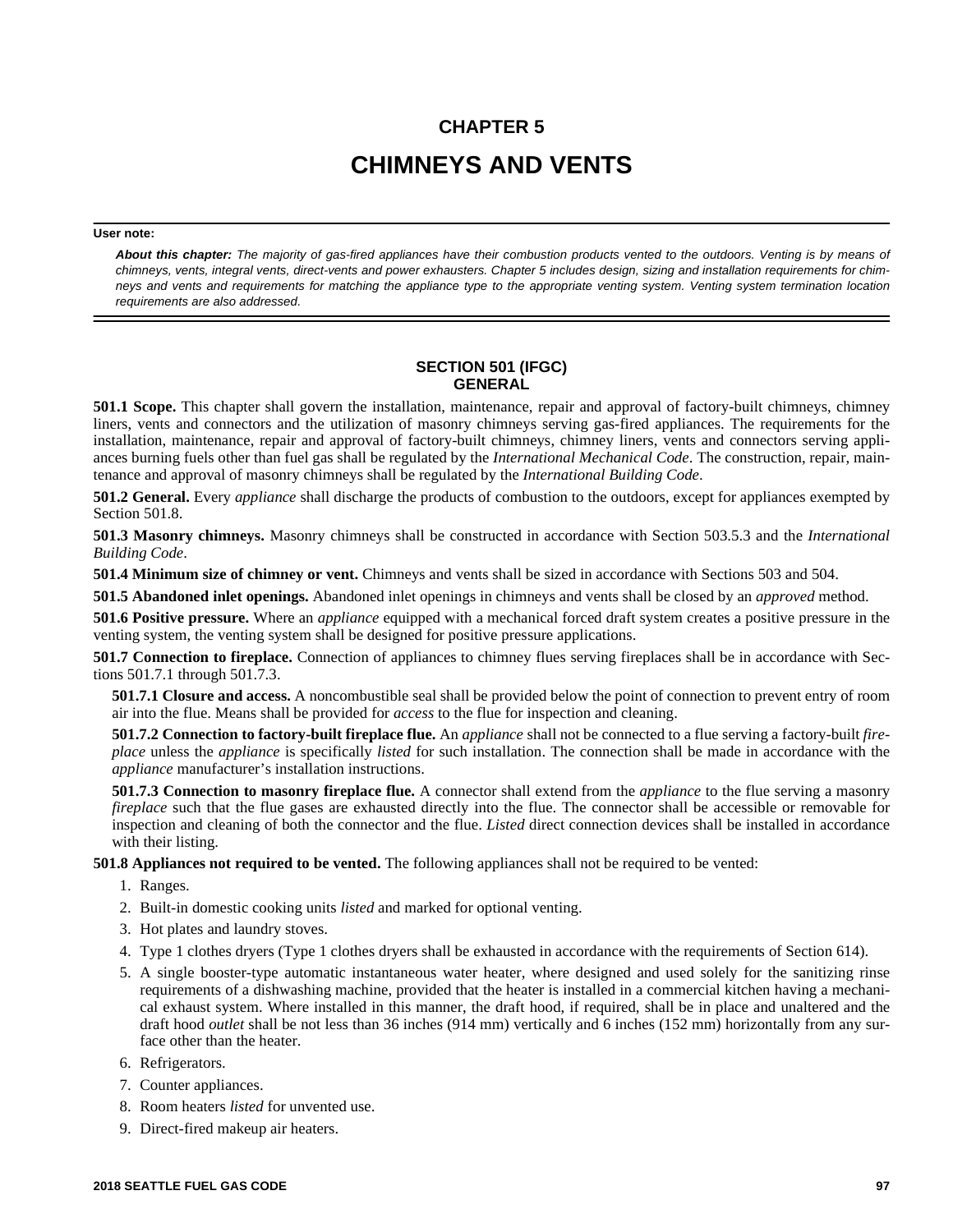- 10. Other appliances *listed* for unvented use and not provided with flue collars.
- 11. Specialized appliances of limited input such as laboratory burners and gas lights.

Where the appliances listed in Items 5 through 11 are installed so that the aggregate input rating exceeds 20 British thermal units (Btu) per hour per cubic foot (207 watts per  $m^3$ ) of volume of the room or space in which such appliances are installed, one or more shall be provided with venting systems or other approved means for conveying the vent gases to the outdoor atmosphere so that the aggregate input rating of the remaining unvented appliances does not exceed 20 Btu per hour per cubic foot (207 watts per m<sup>3</sup>). Where the room or space in which the *appliance* is installed is directly connected to another room or space by a doorway, archway or other opening of comparable size that cannot be closed, the volume of such adjacent room or space shall be permitted to be included in the calculations.

**501.9 Chimney entrance.** Connectors shall connect to a masonry chimney flue at a point not less than 12 inches (305 mm) above the lowest portion of the interior of the chimney flue.

**501.10 Connections to exhauster.** *Appliance* connections to a chimney or vent equipped with a power exhauster shall be made on the inlet side of the exhauster. Joints on the positive pressure side of the exhauster shall be sealed to prevent flue-gas leakage as specified by the manufacturer's installation instructions for the exhauster.

**501.11 Masonry chimneys.** Masonry chimneys utilized to vent appliances shall be located, constructed and sized as specified in the manufacturer's installation instructions for the appliances being vented and Section 503.

**501.12 Residential and low-heat appliances flue lining systems.** Flue lining systems for use with residential-type and low-heat appliances shall be limited to the following:

- 1. Clay flue lining complying with the requirements of ASTM C315 or equivalent. Clay flue lining shall be installed in accordance with the *International Building Code*.
- 2. *Listed* chimney lining systems complying with UL 1777.
- 3. Other *approved* materials that will resist, without cracking, softening or corrosion, flue gases and condensate at temperatures up to  $1,800^{\circ}$ F (982 $^{\circ}$ C).

**501.13 Category I appliance flue lining systems.** Flue lining systems for use with Category I appliances shall be limited to the following:

- 1. Flue lining systems complying with Section 501.12.
- 2. Chimney lining systems *listed* and *labeled* for use with gas appliances with draft hoods and other Category I gas appliances *listed* and *labeled* for use with Type B vents.

**501.14 Category II, III and IV appliance venting systems.** The design, sizing and installation of vents for Category II, III and IV appliances shall be in accordance with the *appliance* manufacturer's instructions.

**501.15 Existing chimneys and vents.** Where an *appliance* is permanently disconnected from an existing chimney or vent, or where an *appliance* is connected to an existing chimney or vent during the process of a new installation, the chimney or vent shall comply with Sections 501.15.1 through 501.15.4.

**501.15.1 Size.** The chimney or vent shall be resized as necessary to control flue gas condensation in the interior of the chimney or vent and to provide the *appliance* or appliances served with the required draft. For Category I appliances, the resizing shall be in accordance with Section 502.

**501.15.2 Flue passageways.** The flue gas passageway shall be free of obstructions and combustible deposits and shall be cleaned if previously used for venting a solid or liquid fuel-burning *appliance* or *fireplace*. The flue liner, chimney inner wall or vent inner wall shall be continuous and shall be free of cracks, gaps, perforations or other damage or deterioration that would allow the escape of combustion products, including gases, moisture and creosote.

**501.15.3 Cleanout.** Masonry chimney flues shall be provided with a cleanout opening having a minimum height of 6 inches (152 mm). The upper edge of the opening shall be located not less than 6 inches (152 mm) below the lowest chimney inlet opening. The cleanout shall be provided with a tight-fitting, noncombustible cover.

**501.15.4 Clearances.** Chimneys and vents shall have airspace *clearance* to combustibles in accordance with the *International Building Code* and the chimney or vent manufacturer's installation instructions.

**Exception:** Masonry chimneys without the required airspace clearances shall be permitted to be used if lined or relined with a chimney lining system *listed* for use in chimneys with reduced clearances in accordance with UL 1777. The chimney *clearance* shall be not less than permitted by the terms of the chimney liner listing and the manufacturer's instructions.

**501.15.4.1 Fireblocking.** Noncombustible fireblocking shall be provided in accordance with the *International Building Code*.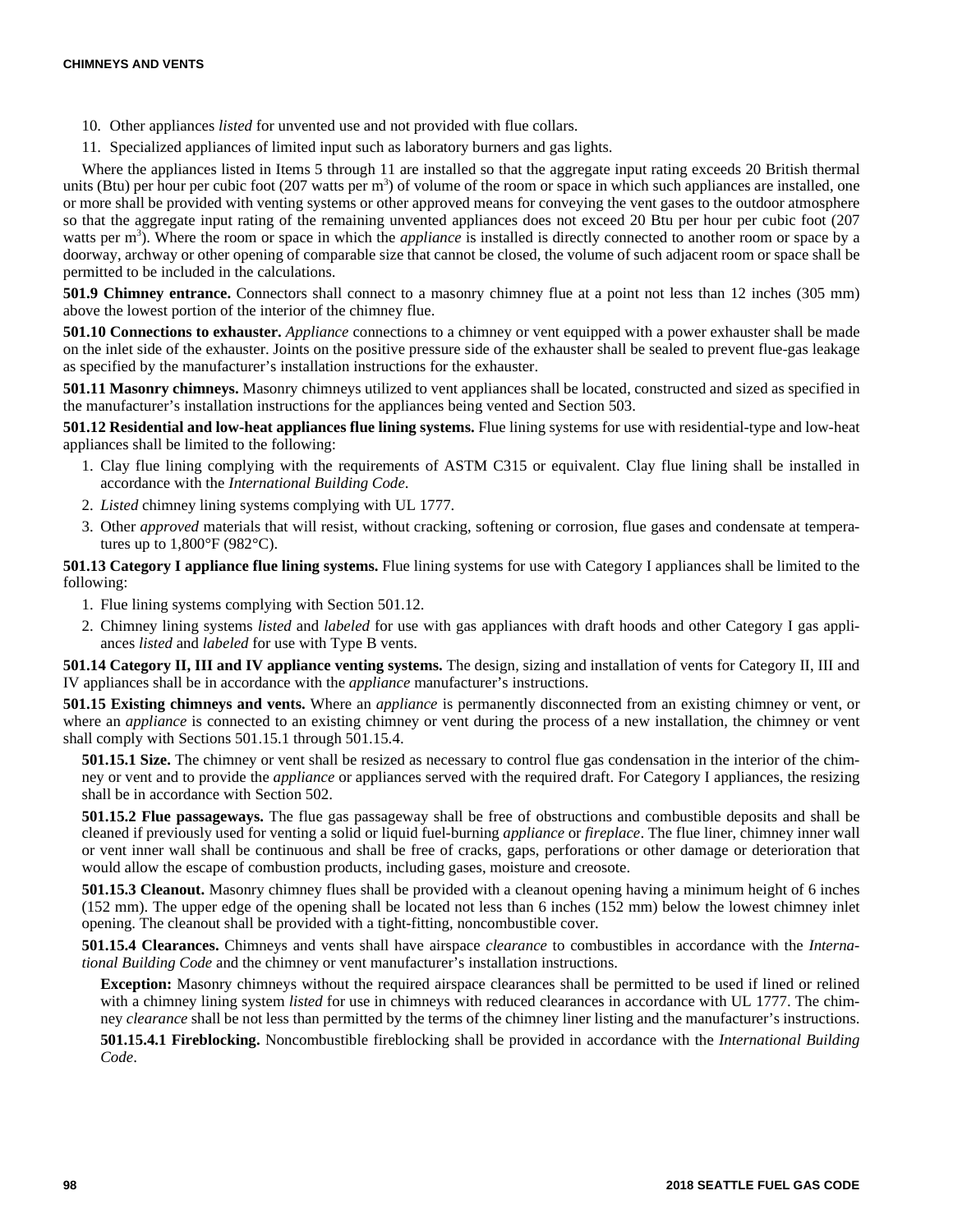#### **SECTION 502 (IFGC) VENTS**

**502.1 General.** Vents, except as provided in Section 503.7, shall be *listed* and *labeled*. Type B and BW vents shall be tested in accordance with UL 441. Type L vents shall be tested in accordance with UL 641. Vents for Category II and III appliances shall be tested in accordance with UL 1738. Plastic vents for Category IV appliances shall not be required to be *listed* and *labeled* where such vents are as specified by the *appliance* manufacturer and are installed in accordance with the *appliance* manufacturer's instructions.

**502.2 Connectors required.** Connectors shall be used to connect appliances to the vertical chimney or vent, except where the chimney or vent is attached directly to the *appliance*. Vent connector size, material, construction and installation shall be in accordance with Section 503.

**502.3 Vent application.** The application of vents shall be in accordance with Table 503.4.

**502.4 Insulation shield.** Where vents pass through insulated assemblies, an insulation shield constructed of steel having a minimum thickness of 0.0187 inch (0.4712 mm) (No. 26 gage) shall be installed to provide *clearance* between the vent and the insulation material. The *clearance* shall be not less than the *clearance* to combustibles specified by the vent manufacturer's installation instructions. Where vents pass through attic space, the shield shall terminate not less than 2 inches (51 mm) above the insulation materials and shall be secured in place to prevent displacement. Insulation shields provided as part of a *listed* vent system shall be installed in accordance with the manufacturer's instructions.

**502.5 Installation.** Vent systems shall be sized, installed and terminated in accordance with the vent and *appliance* manufacturer's installation instructions and Section 503.

**502.6 Support of vents.** All portions of vents shall be adequately supported for the design and weight of the materials employed.

**502.7 Protection against physical damage.** In concealed locations, where a vent is installed through holes or notches in studs, joists, rafters or similar members less than 1-1/2 inches (38 mm) from the nearest edge of the member, the vent shall be protected by shield plates. Protective steel shield plates having a minimum thickness of 0.0575 inch (1.463 mm) (No. 16 gage) shall cover the area of the vent where the member is notched or bored and shall extend not less than 4 inches (102 mm) above sole plates, below top plates and to each side of a stud, joist or rafter.

**502.7.1 Door swing.** Appliance and equipment vent terminals shall be located such that doors cannot swing within 12 inches (305 mm) horizontally of the vent terminal. Door stops or closers shall not be installed to obtain this clearance.

#### **SECTION 503 (IFGS) VENTING OF APPLIANCES**

**503.1 General.** The venting of appliances shall be in accordance with Sections 503.2 through 503.16.

**503.2 Venting systems required.** Except as permitted in Sections 501.8 and 503.2.1 through 503.2.4, all appliances shall be connected to venting systems.

**503.2.1 Ventilating hoods.** The use of ventilating hoods and exhaust systems to vent appliances shall be limited to industrial appliances and appliances installed in commercial applications.

**503.2.2 Well-ventilated spaces.** The flue gases from industrial-type appliances shall not be required to be vented to the outdoors where such gases are discharged into a large and well-ventilated industrial space.

**503.2.3 Direct-vent appliances.** *Listed direct-vent appliances* shall be installed in accordance with the manufacturer's instructions and Section 503.8, Item 3.

**503.2.4 Appliances with integral vents.** Appliances incorporating integral venting means shall be installed in accordance with the manufacturer's instructions and Section 503.8, Items 1 and 2.

**503.2.5 Incinerators.** Commercial-industrial-type incinerators shall be vented in accordance with NFPA 82.

**503.3 Design and construction.** Venting systems shall be designed and constructed so as to convey all flue and vent gases to the outdoors.

**503.3.1 Appliance draft requirements.** A venting system shall satisfy the draft requirements of the *appliance* in accordance with the manufacturer's instructions.

**503.3.2 Design and construction.** Appliances required to be vented shall be connected to a venting system designed and installed in accordance with the provisions of Sections 503.4 through 503.16.

**[S] 503.3.3 Mechanical draft systems.** Mechanical draft systems shall comply with the following:

- 1. Mechanical draft systems shall be *listed* in accordance with UL 378 and shall be installed in accordance with the manufacturer's instructions for both the *appliance* and the mechanical draft system.
- 2. Appliances requiring venting shall be permitted to be vented by means of mechanical draft systems of either forced or induced draft design.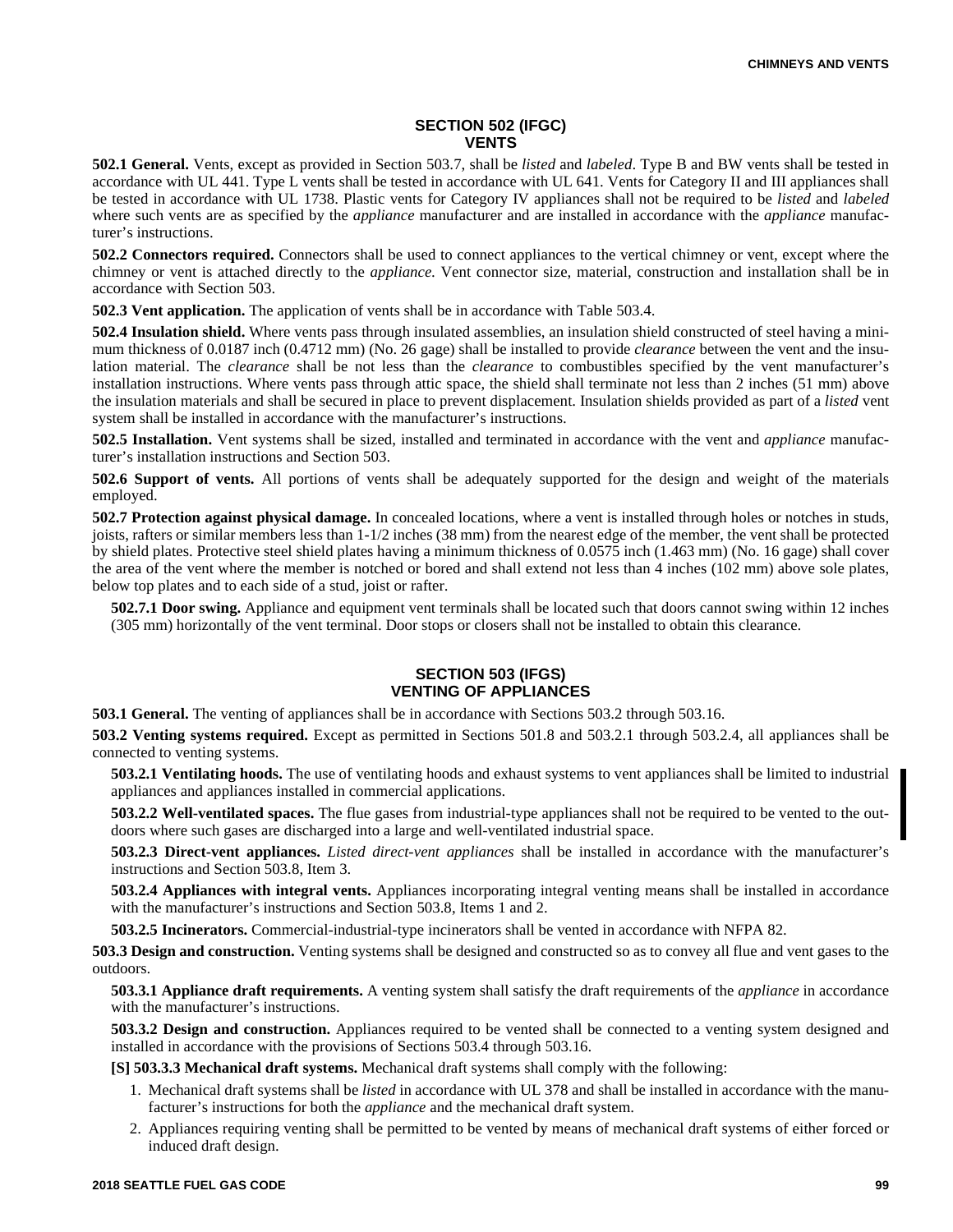- 3. Forced draft systems and all portions of induced draft systems under positive pressure during operation shall be designed and installed so as to prevent leakage of flue or vent gases into a building.
- 4. Vent connectors serving appliances vented by natural draft shall not be connected to any portion of mechanical draft systems operating under positive pressure.
- 5. Where a mechanical draft system is employed, provisions shall be made to prevent the flow of gas to the main burners when the draft system is not performing so as to satisfy the operating requirements of the *appliance* for safe performance.
- 6. The exit terminals of mechanical draft systems shall be not less than 7 feet (2134 mm) above finished ground level where located adjacent to public walkways, or less than 10 feet (3048 mm) from lot lines or adjacent buildings, and shall be located as specified in Section 503.8, Items 1 and 2.

**503.3.4 Ventilating hoods and exhaust systems.** Where automatically operated appliances, other than commercial cooking appliances, are vented through a ventilating hood or exhaust system equipped with a damper or with a power means of exhaust, provisions shall be made to allow the flow of gas to the main burners only when the damper is open to a position to properly vent the *appliance* and when the power means of exhaust is in operation.

**503.3.5 Air ducts and furnace plenums.** Venting systems shall not extend into or pass through any fabricated air duct or *furnace plenum.*

**503.3.6 Above-ceiling air-handling spaces.** Where a venting system passes through an above-ceiling air-handling space or other nonducted portion of an air-handling system, the venting system shall conform to one of the following requirements:

- 1. The venting system shall be a *listed* special gas vent; other venting system serving a Category III or Category IV *appliance;* or other positive pressure vent, with joints sealed in accordance with the *appliance* or vent manufacturer's instructions.
- 2. The venting system shall be installed such that fittings and joints between sections are not installed in the above-ceiling space.
- 3. The venting system shall be installed in a conduit or enclosure with sealed joints separating the interior of the conduit or enclosure from the ceiling space.

**503.4 Type of venting system to be used.** The type of venting system to be used shall be in accordance with Table 503.4.

| <b>APPLIANCES</b>                                                                                                            | <b>TYPE OF VENTING SYSTEM</b>                                                                                                                                                                                                            |
|------------------------------------------------------------------------------------------------------------------------------|------------------------------------------------------------------------------------------------------------------------------------------------------------------------------------------------------------------------------------------|
| Listed Category I appliances<br>Listed appliances equipped with draft hood<br>Appliances listed for use with Type B gas vent | Type B gas vent (Section 503.6)<br>Chimney (Section 503.5)<br>Single-wall metal pipe (Section 503.7)<br>Listed chimney lining system for gas venting (Section 503.5.3)<br>Special gas vent listed for these appliances (Section 503.4.2) |
| Listed vented wall furnaces                                                                                                  | Type B-W gas vent (Sections 503.6, 608)                                                                                                                                                                                                  |
| Category II, Category III and Category IV appliances                                                                         | As specified or furnished by manufacturers of listed appliances<br>(Sections 503.4.1, 503.4.2)                                                                                                                                           |
| Incinerators                                                                                                                 | In accordance with NFPA 82                                                                                                                                                                                                               |
| Appliances that can be converted for use with solid fuel                                                                     | Chimney (Section 503.5)                                                                                                                                                                                                                  |
| Unlisted combination gas and oil-burning appliances                                                                          | Chimney (Section 503.5)                                                                                                                                                                                                                  |
| Listed combination gas and oil-burning appliances                                                                            | Type L vent (Section 503.6) or chimney (Section 503.5)                                                                                                                                                                                   |
| Combination gas and solid fuel-burning appliances                                                                            | Chimney (Section 503.5)                                                                                                                                                                                                                  |
| Appliances listed for use with chimneys only                                                                                 | Chimney (Section 503.5)                                                                                                                                                                                                                  |
| Unlisted appliances                                                                                                          | Chimney (Section 503.5)                                                                                                                                                                                                                  |
| Decorative appliances in vented fireplaces                                                                                   | Chimney                                                                                                                                                                                                                                  |
| Gas-fired toilets                                                                                                            | Single-wall metal pipe (Section 626)                                                                                                                                                                                                     |
| Direct-vent appliances                                                                                                       | See Section 503.2.3                                                                                                                                                                                                                      |
| Appliances with integral vent                                                                                                | See Section 503.2.4                                                                                                                                                                                                                      |

**TABLE 503.4 TYPE OF VENTING SYSTEM TO BE USED**

**[S] 503.4.1 Plastic piping.** Where plastic piping is used to vent an appliance, the appliance shall be listed for use with such venting materials and the appliance manufacturer's installation instructions shall identify the specific plastic piping material. The plastic pipe venting materials and sealants used to connect pipes and fittings in plastic exhausts shall be labeled in accordance with the product standards specified by the appliance manufacturer and shall be rated to meet or exceed the temperature ratings of the appliance exhaust or shall be listed and labeled in accordance with UL 1738.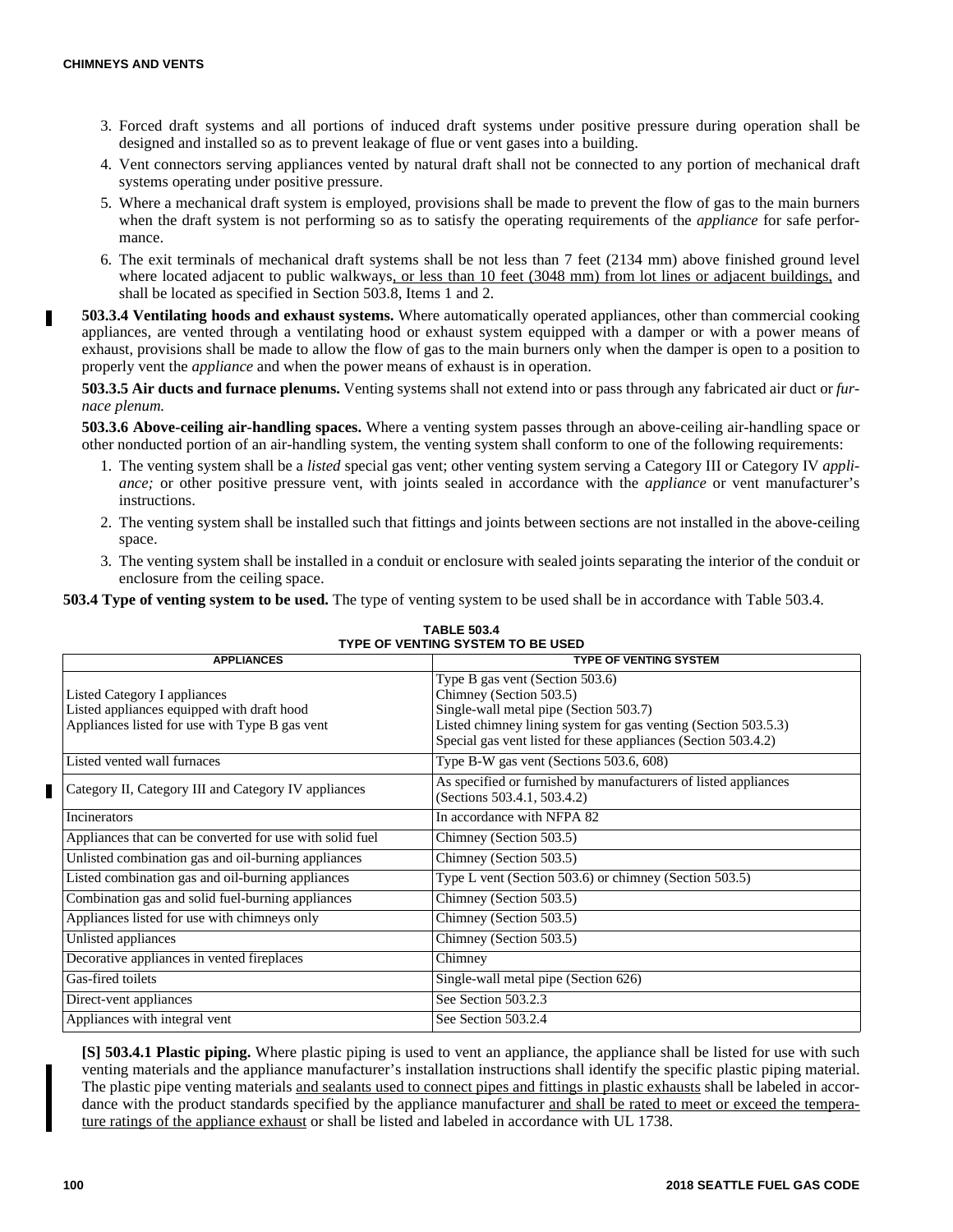**503.4.1.1 Plastic vent joints.** Plastic pipe and fittings used to vent appliances shall be installed in accordance with the *appliance* manufacturer's instructions. Plastic pipe venting materials *listed* and labeled in accordance with UL 1738 shall be installed in accordance with the vent manufacturer's instructions. Where a primer is required, it shall be of a contrasting color.

**503.4.2 Special gas vent.** Special gas vent shall be *listed* and labeled in accordance with UL 1738 and installed in accordance with the special gas vent manufacturer's instructions.

**503.5 Masonry, metal and factory-built chimneys.** Masonry, metal and factory-built chimneys shall comply with Sections 503.5.1 through 503.5.11.

**503.5.1 Factory-built chimneys.** Factory-built chimneys shall be *listed* in accordance with UL 103 and installed in accordance with the manufacturer's instructions. Factory-built chimneys used to vent appliances that operate at a positive vent pressure shall be *listed* for such application.

**503.5.2 Metal chimneys.** Metal chimneys shall be built and installed in accordance with NFPA 211.

**503.5.3 Masonry chimneys.** Masonry chimneys shall be built and installed in accordance with NFPA 211 and shall be lined with an *approved* clay flue lining, a chimney lining system *listed* and labeled in accordance with UL 1777 or other *approved* material that will resist corrosion, erosion, softening or cracking from vent gases at temperatures up to 1,800°F (982°C).

**Exception:** Masonry chimney flues serving *listed* gas appliances with draft hoods, Category I appliances and other gas appliances *listed* for use with Type B vents shall be permitted to be lined with a chimney lining system specifically *listed* for use only with such appliances. The liner shall be installed in accordance with the liner manufacturer's instructions. A permanent identifying label shall be attached at the point where the connection is to be made to the liner. The label shall read: "This chimney liner is for appliances that burn gas only. Do not connect to solid or liquid fuel-burning appliances or incinerators."

For installation of gas vents in existing masonry chimneys, see Section 503.6.4.

**503.5.4 Chimney termination.** Chimneys for residential-type or low-heat appliances shall extend not less than 3 feet (914 mm) above the highest point where they pass through a roof of a building and not less than 2 feet (610 mm) higher than any portion of a building within a horizontal distance of 10 feet (3048 mm). Chimneys for medium-heat appliances shall extend not less than 10 feet (3048 mm) higher than any portion of any building within 25 feet (7620 mm). Chimneys shall extend not less than 5 feet (1524 mm) above the highest connected *appliance* draft hood outlet or flue collar. Decorative shrouds shall not be installed at the termination of factory-built chimneys except where such shrouds are *listed* and *labeled* for use with the specific factory-built chimney system and are installed in accordance with the manufacturer's instructions.

**503.5.5 Size of chimneys.** The effective area of a chimney venting system serving *listed* appliances with draft hoods, Category I appliances and other appliances *listed* for use with Type B vents shall be determined in accordance with one of the following methods:

- 1. The provisions of Section 504.
- 2. For sizing an individual chimney venting system for a single *appliance* with a draft hood, the effective areas of the vent connector and chimney flue shall be not less than the area of the *appliance* flue collar or draft hood outlet, nor greater than seven times the draft hood outlet area.
- 3. For sizing a chimney venting system connected to two appliances with draft hoods, the effective area of the chimney flue shall be not less than the area of the larger draft hood outlet plus 50 percent of the area of the smaller draft hood outlet, nor greater than seven times the smallest draft hood outlet area.
- 4. Chimney venting systems using mechanical draft shall be sized in accordance with *approved* engineering methods.
- 5. Other *approved* engineering methods.

**503.5.6 Inspection of chimneys.** Before replacing an existing *appliance* or connecting a vent connector to a chimney, the chimney passageway shall be examined to ascertain that it is clear and free of obstructions and it shall be cleaned if previously used for venting solid or liquid fuel-burning appliances or fireplaces.

**503.5.6.1 Chimney lining.** Chimneys shall be lined in accordance with NFPA 211.

**Exception:** Where an existing chimney complies with Sections 503.5.6 through 503.5.6.3 and its sizing is in accordance with Section 503.5.5, its continued use shall be allowed where the *appliance* vented by such chimney is replaced by an *appliance* of similar type, input rating and efficiency.

**503.5.6.2 Cleanouts.** Cleanouts shall be examined and where they do not remain tightly closed when not in use, they shall be repaired or replaced.

**503.5.6.3 Unsafe chimneys.** Where inspection reveals that an existing chimney is not safe for the intended application, it shall be repaired, rebuilt, lined, relined or replaced with a vent or chimney to conform to NFPA 211 and it shall be suitable for the appliances to be vented.

**503.5.7 Chimneys serving appliances burning other fuels.** Chimneys serving *appliances* burning other fuels shall comply with Sections 503.5.7.1 through 503.5.7.4.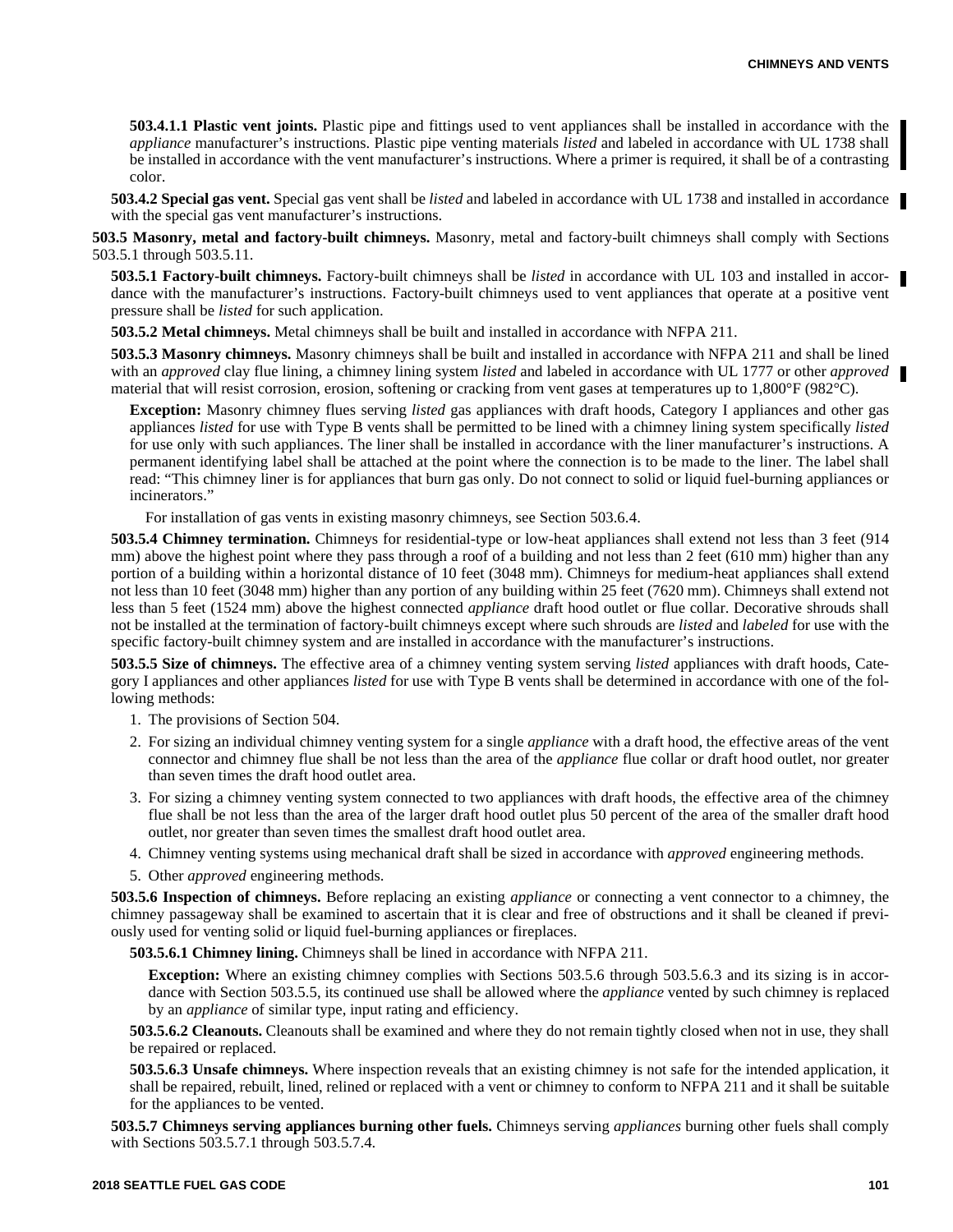**503.5.7.1 Solid fuel-burning appliances.** An *appliance* shall not be connected to a chimney flue serving a separate *appliance* designed to burn solid fuel.

**503.5.7.2 Liquid fuel-burning appliances.** Where one chimney flue serves gas appliances and liquid fuel-burning appliances, the appliances shall be connected through separate openings or shall be connected through a single opening where joined by a suitable fitting located as close as practical to the chimney. Where two or more openings are provided into one chimney flue, they shall be at different levels. Where the appliances are automatically controlled, they shall be equipped with safety shutoff devices.

**503.5.7.3 Combination gas- and solid fuel-burning appliances.** A combination gas- and solid fuel-burning *appliance* shall be permitted to be connected to a single chimney flue where equipped with a manual reset device to shut off gas to the main burner in the event of sustained backdraft or flue gas spillage. The chimney flue shall be sized to properly vent the *appliance*.

**503.5.7.4 Combination gas- and oil fuel-burning appliances.** Where a single chimney flue serves a *listed* combination gas- and oil fuel-burning *appliance,* such flue shall be sized in accordance with appliance manufacturer's instructions.

**503.5.8 Support of chimneys.** All portions of chimneys shall be supported for the design and weight of the materials employed. Factory-built chimneys shall be supported and spaced in accordance with the manufacturer's installation instructions.

**503.5.9 Cleanouts.** Where a chimney that formerly carried flue products from liquid or solid fuel-burning appliances is used with an *appliance* using fuel gas, an accessible cleanout shall be provided. The cleanout shall have a tight-fitting cover and shall be installed so its upper edge is not less than 6 inches (152 mm) below the lower edge of the lowest chimney inlet opening.

**503.5.10 Space surrounding lining or vent.** The remaining space surrounding a chimney liner, gas vent, special gas vent or plastic *piping* installed within a masonry chimney flue shall not be used to vent another *appliance*. The insertion of another liner or vent within the chimney as provided in this code and the liner or vent manufacturer's instructions shall not be prohibited.

The remaining space surrounding a chimney liner, gas vent, special gas vent or plastic *piping* installed within a masonry, metal or factory-built chimney shall not be used to supply *combustion air*. Such space shall not be prohibited from supplying *combustion air* to *direct-vent appliances* designed for installation in a solid fuel-burning *fireplace* and installed in accordance with the manufacturer's instructions.

**503.5.11 Insulation shield.** Where a factory-built chimney passes through insulated assemblies, an insulation shield constructed of steel having a thickness of not less than 0.0187 inch (0.475 mm) shall be installed to provide clearance between the chimney and the insulation material. The clearance shall be not less than the clearance to combustibles specified by the chimney manufacturer's installation instructions. Where chimneys pass through attic space, the shield shall terminate not less than 2 inches (51 mm) above the installation materials and shall be secured in place to prevent displacement. Insulation shields provided as part of a listed chimney system shall be installed in accordance with the manufacturer's installation instructions.

**503.6 Gas vents.** Gas vents shall comply with Sections 503.6.1 through 503.6.14 (see Section 202, General Definitions).

**503.6.1 Materials.** Type B and BW gas vents shall be listed in accordance with UL 441. Vents for listed combination gasand oil-burning appliances shall be listed in accordance with UL 641.

**503.6.2 Installation, general.** Gas vents shall be installed in accordance with the manufacturer's instructions.

**503.6.3 Type B-W vent capacity.** A Type B-W gas vent shall have a *listed* capacity not less than that of the *listed* vented wall furnace to which it is connected.

**503.6.4 Gas vents installed within masonry chimneys.** Gas vents installed within masonry chimneys shall be installed in accordance with the manufacturer's instructions. Gas vents installed within masonry chimneys shall be identified with a permanent label installed at the point where the vent enters the chimney. The label shall contain the following language: "This gas vent is for appliances that burn gas. Do not connect to solid or liquid fuel-burning appliances or incinerators."

**503.6.5 Gas vent terminations.** A gas vent shall terminate in accordance with one of the following:

- 1. Gas vents that are 12 inches (305 mm) or less in size and located not less than 8 feet (2438 mm) from a vertical wall or similar obstruction shall terminate above the roof in accordance with Figure 503.6.5.
- 2. Gas vents that are over 12 inches (305 mm) in size or are located less than 8 feet (2438 mm) from a vertical wall or similar obstruction shall terminate not less than 2 feet (610 mm) above the highest point where they pass through the roof and not less than 2 feet (610 mm) above any portion of a building within 10 feet (3048 mm) horizontally.
- 3. As provided for industrial appliances in Section 503.2.2.
- 4. As provided for direct-vent systems in Section 503.2.3.
- 5. As provided for appliances with integral vents in Section 503.2.4.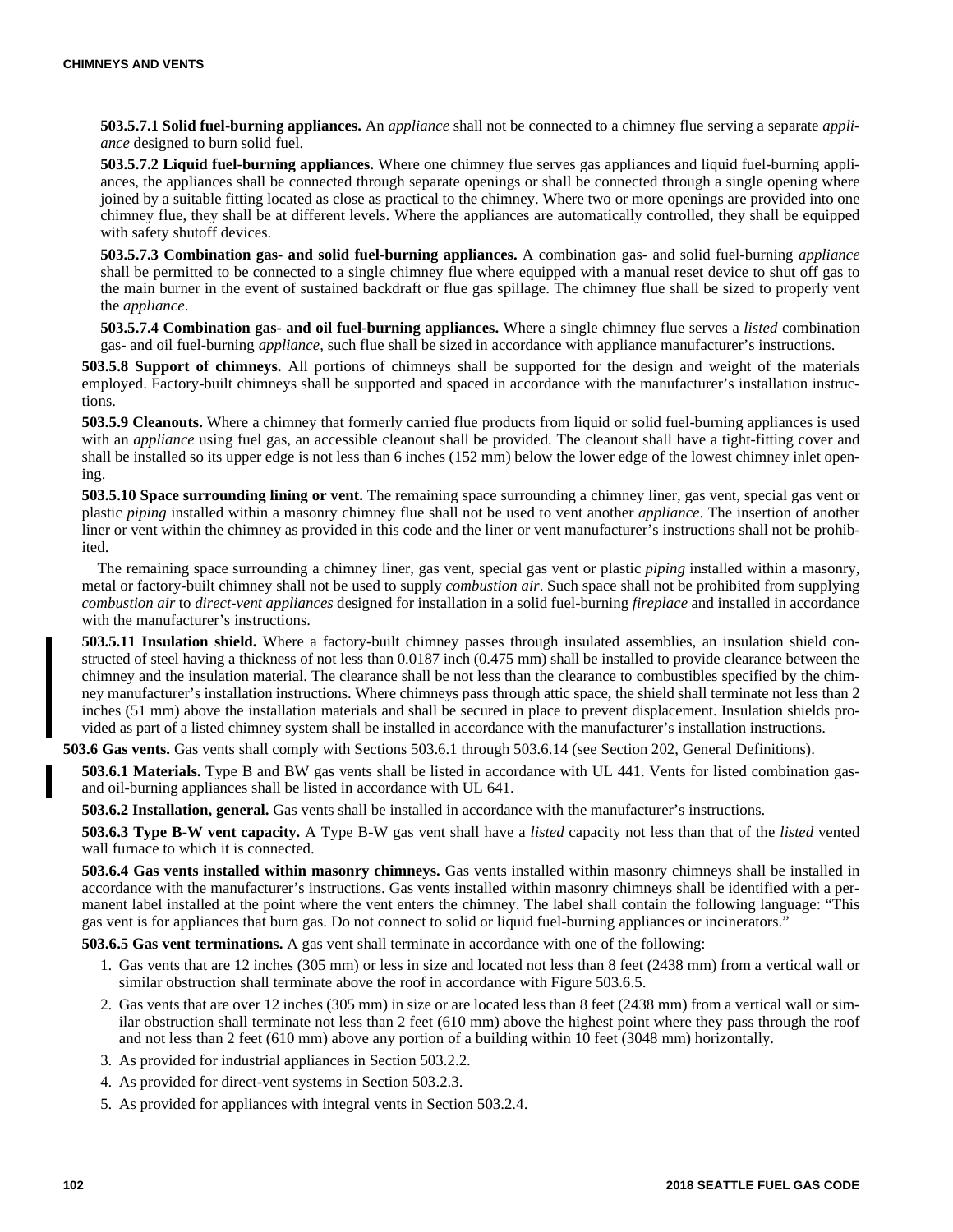- 6. As provided for mechanical draft systems in Section 503.3.3.
- 7. As provided for ventilating hoods and exhaust systems in Section 503.3.4.



| <b>ROOF SLOPE</b>                | H (min) ft |
|----------------------------------|------------|
| Flat to $6/12$                   | 1.0        |
| Over $6/12$ to $7/12$            | 1.25       |
| Over 7/12 to 8/12                | 1.5        |
| Over $8/12$ to $9/12$            | 2.0        |
| Over $9/12$ to $10/12$           | 2.5        |
| Over $10/12$ to $11/12$          | 3.25       |
| Over $11/12$ to $12/12$          | 4.0        |
| Over $12/12$ to $14/12$          | 5.0        |
| Over 14/12 to 16/12              | 6.0        |
| Over 16/12 to 18/12              | 7.0        |
| Over 18/12 to 20/12              | 7.5        |
| $\overline{Over}$ 20/12 to 21/12 | 81         |

For SI: 1 inch = 25.4 mm, 1 foot = 304.8 mm.

#### **FIGURE 503.6.5 TERMINATION LOCATIONS FOR GAS VENTS WITH LISTED CAPS 12 INCHES OR LESS IN SIZE NOT LESS THAN 8 FEET FROM A VERTICAL WALL**

**503.6.5.1 Decorative shrouds.** Decorative shrouds shall not be installed at the termination of gas vents except where such shrouds are *listed* for use with the specific gas venting system and are installed in accordance with manufacturer's instructions.

**503.6.6 Minimum height.** A Type B or L gas vent shall terminate not less than 5 feet (1524 mm) in vertical height above the highest connected *appliance* draft hood or flue collar. A Type B-W gas vent shall terminate not less than 12 feet (3658 mm) in vertical height above the bottom of the wall furnace.

**503.6.7 Roof terminations.** Gas vents shall extend through the roof flashing, roof jack or roof thimble and terminate with a *listed* cap or *listed* roof assembly.

**503.6.8 Forced air inlets.** Gas vents shall terminate not less than 3 feet (914 mm) above any forced air inlet located within 10 feet (3048 mm).

**503.6.9 Exterior wall penetrations.** A gas vent extending through an exterior wall shall not terminate adjacent to the wall or below eaves or parapets, except as provided in Sections 503.2.3 and 503.3.3.

**503.6.10 Size of gas vents.** Venting systems shall be sized and constructed in accordance with Sections 503.6.10.1 through 503.6.10.4 and the *appliance* manufacturer's installation instructions.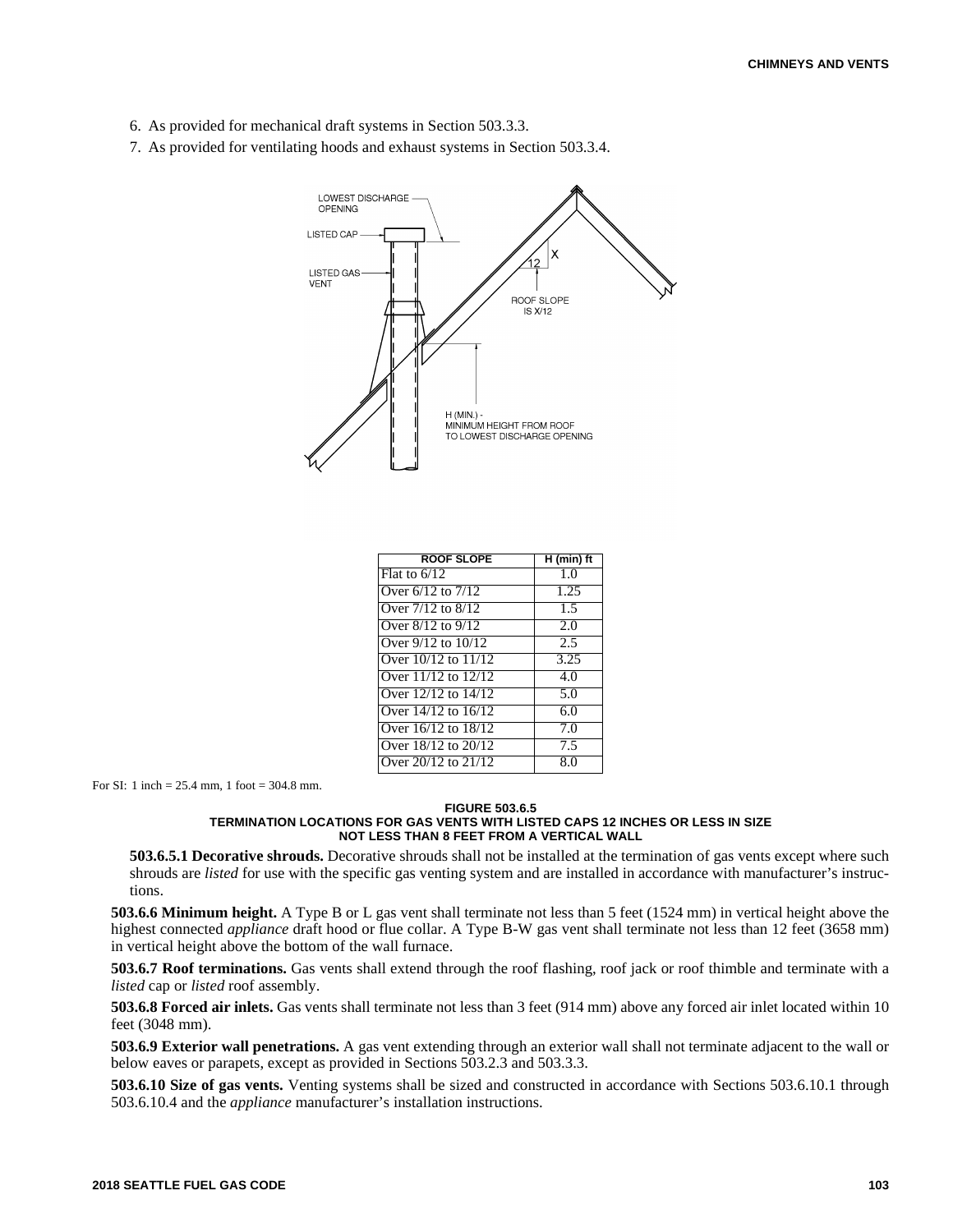**503.6.10.1 Category I appliances.** The sizing of natural draft venting systems serving one or more *listed* appliances equipped with a draft hood or appliances *listed* for use with Type B gas vent, installed in a single story of a building, shall be in accordance with one of the following methods:

- 1. The provisions of Section 504.
- 2. For sizing an individual gas vent for a single, draft-hood-equipped *appliance*, the effective area of the vent connector and the gas vent shall be not less than the area of the *appliance* draft hood outlet, nor greater than seven times the draft hood outlet area.
- 3. For sizing a gas vent connected to two appliances with draft hoods, the effective area of the vent shall be not less than the area of the larger draft hood outlet plus 50 percent of the area of the smaller draft hood outlet, nor greater than seven times the smaller draft hood outlet area.
- 4. *Approved* engineering practices.

**503.6.10.2 Vent offsets.** Type B and L vents sized in accordance with Item 2 or 3 of Section 503.6.10.1 shall extend in a generally vertical direction with offsets not exceeding 45 degrees (0.79 rad), except that a vent system having not more than one 60-degree (1.04 rad) *offset* shall be permitted. Any angle greater than 45 degrees (0.79 rad) from the vertical is considered horizontal. The total horizontal distance of a vent plus the horizontal vent connector serving draft-hoodequipped appliances shall be not greater than 75 percent of the vertical height of the vent.

**503.6.10.3 Category II, III and IV appliances.** The sizing of gas vents for Category II, III and IV appliances shall be in accordance with the *appliance* manufacturer's instructions. The sizing of plastic pipe that is specified by the appliance manufacturer as a venting material for Category II, III and IV appliances shall be in accordance with the manufacturer's instructions.

**503.6.10.4 Mechanical draft.** Chimney venting systems using mechanical draft shall be sized in accordance with *approved* engineering methods.

**503.6.11 Gas vents serving appliances on more than one floor.** A common vent shall be permitted in multistory installations to vent Category I appliances located on more than one floor level, provided that the venting system is designed and installed in accordance with *approved* engineering methods. For the purpose of this section, crawl spaces, basements and attics shall be considered to be floor levels.

**503.6.11.1 Appliance separation.** Appliances connected to the common vent shall be located in rooms separated from occupiable space. Each of these rooms shall have provisions for an adequate supply of combustion, ventilation and dilution air that is not supplied from an occupiable space.

**503.6.11.2 Sizing.** The size of the connectors and common segments of multistory venting systems for appliances *listed* for use with Type B double-wall gas vents shall be in accordance with Table 504.3(1), provided that:

- 1. The available total height (*H*) for each segment of a multistory venting system is the vertical distance between the level of the highest draft hood outlet or flue collar on that floor and the centerline of the next highest interconnection tee.
- 2. The size of the connector for a segment is determined from the *appliance* input rating and available connector rise and shall be not smaller than the draft hood outlet or flue collar size.
- 3. The size of the common vertical segment, and of the interconnection tee at the base of that segment, shall be based on the total *appliance* input rating entering that segment and its available total height.

**503.6.12 Support of gas vents.** Gas vents shall be supported and spaced in accordance with the manufacturer's installation instructions.

**503.6.13 Marking.** In those localities where solid and liquid fuels are used extensively, gas vents shall be permanently identified by a label attached to the wall or ceiling at a point where the vent connector enters the gas vent. The determination of where such localities exist shall be made by the code official. The label shall read:

"This gas vent is for appliances that burn gas. Do not connect to solid or liquid fuel-burning appliances or incinerators."

**503.6.14 Fastener penetrations.** Screws, rivets and other fasteners shall not penetrate the inner wall of double-wall gas vents, except at the transition from an *appliance* draft hood outlet, a flue collar or a single-wall metal connector to a doublewall vent.

**503.7 Single-wall metal pipe.** Single-wall metal pipe vents shall comply with Sections 503.7.1 through 503.7.13.

**503.7.1 Construction.** Single-wall metal pipe shall be constructed of galvanized sheet steel not less than 0.0304 inch (0.7 mm) thick, or other *approved,* noncombustible, corrosion-resistant material.

**503.7.2 Cold climate.** Uninsulated single-wall metal pipe shall not be used outdoors for venting appliances in regions where the 99-percent winter design temperature is below 32°F (0°C).

**503.7.3 Termination.** Single-wall metal pipe shall terminate not less than 5 feet (1524 mm) in vertical height above the highest connected *appliance* draft hood *outlet* or flue collar. Single-wall metal pipe shall extend not less than 2 feet (610 mm)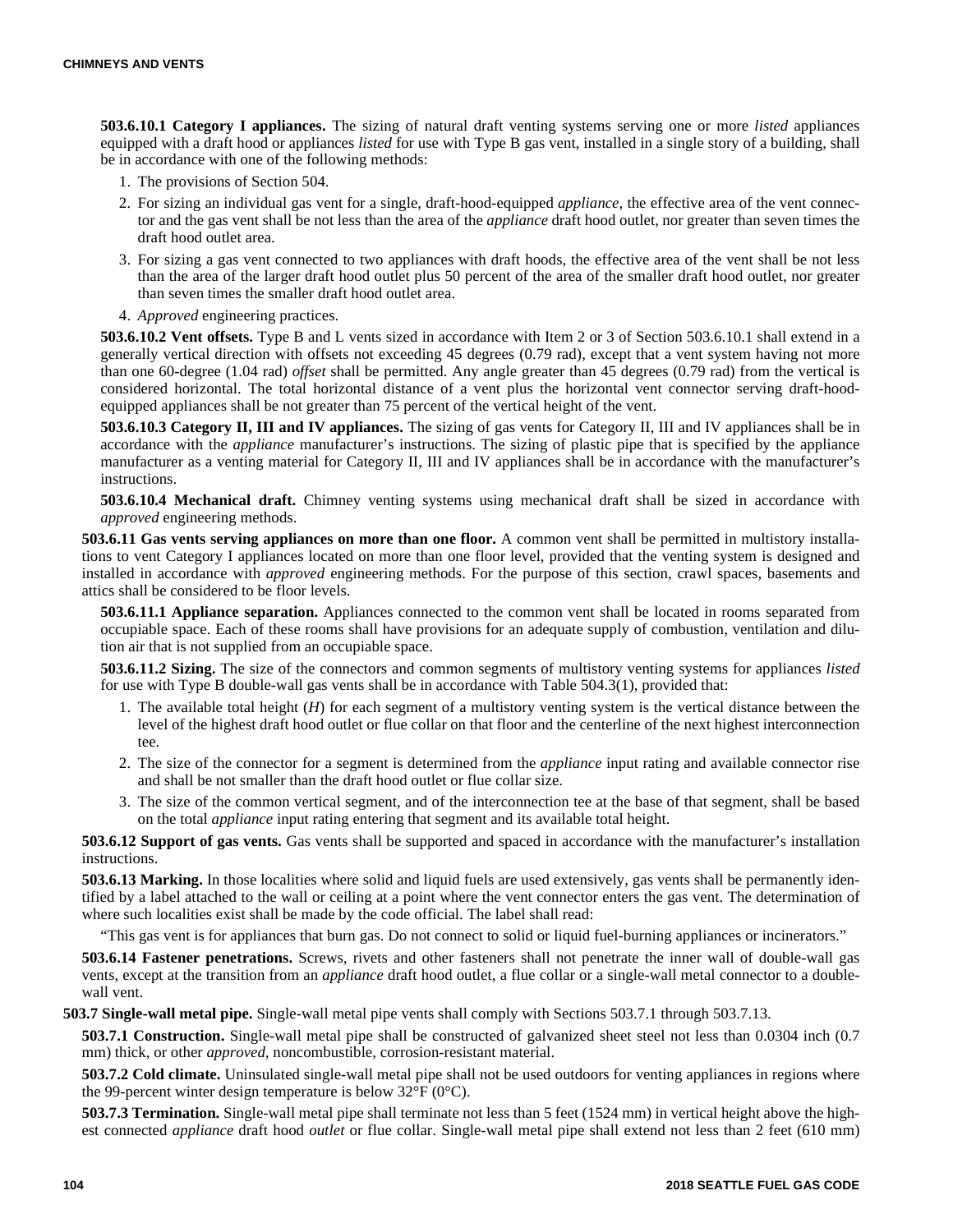above the highest point where it passes through a roof of a building and not less than 2 feet (610 mm) higher than any portion of a building within a horizontal distance of 10 feet (3048 mm). An *approved* cap or roof assembly shall be attached to the terminus of a single-wall metal pipe.

**503.7.4 Limitations of use.** Single-wall metal pipe shall be used only for runs directly from the space in which the *appliance* is located through the roof or exterior wall to the outdoor atmosphere.

**503.7.5 Roof penetrations.** A pipe passing through a roof shall extend without interruption through the roof flashing, roof jack or roof thimble. Where a single-wall metal pipe passes through a roof constructed of *combustible material*, a noncombustible, nonventilating thimble shall be used at the point of passage. The thimble shall extend not less than 18 inches (457 mm) above and 6 inches (152 mm) below the roof with the annular space open at the bottom and closed only at the top. The thimble shall be sized in accordance with Section 503.7.7.

**503.7.6 Installation.** Single-wall metal pipe shall not originate in any unoccupied attic or concealed space and shall not pass through any attic, inside wall, concealed space or floor. The installation of a single-wall metal pipe through an exterior combustible wall shall comply with Section 503.7.7.

**503.7.7 Single-wall penetrations of combustible walls.** A single-wall metal pipe shall not pass through a combustible exterior wall unless guarded at the point of passage by a ventilated metal thimble not smaller than the following:

- 1. For *listed* appliances with draft hoods and appliances *listed* for use with Type B gas vents, the thimble shall be not less than 4 inches (102 mm) larger in diameter than the metal pipe. Where there is a run of not less than 6 feet (1829 mm) of metal pipe in the open between the draft hood outlet and the thimble, the thimble shall be permitted to be not less than 2 inches (51 mm) larger in diameter than the metal pipe.
- 2. For unlisted appliances having draft hoods, the thimble shall be not less than 6 inches (152 mm) larger in diameter than the metal pipe.
- 3. For residential and low-heat appliances, the thimble shall be not less than 12 inches (305 mm) larger in diameter than the metal pipe.

**Exception:** In lieu of thimble protection, all *combustible material* in the wall shall be removed a sufficient distance from the metal pipe to provide the specified *clearance* from such metal pipe to *combustible material*. Any material used to close up such opening shall be noncombustible.

**503.7.8 Clearances.** Minimum clearances from single-wall metal pipe to *combustible material* shall be in accordance with Table 503.10.5. The *clearance* from single-wall metal pipe to *combustible material* shall be permitted to be reduced where the *combustible material* is protected as specified for vent connectors in Table 308.2.

**503.7.9 Size of single-wall metal pipe.** A venting system constructed of single-wall metal pipe shall be sized in accordance with one of the following methods and the appliance manufacturer's instructions:

- 1. For a draft-hood-equipped *appliance*, in accordance with Section 504.
- 2. For a venting system for a single *appliance* with a draft hood, the areas of the connector and the pipe each shall be not less than the area of the *appliance* flue collar or draft hood outlet, whichever is smaller. The vent area shall be not greater than seven times the draft hood outlet area.
- 3. Other *approved* engineering methods.

**503.7.10 Pipe geometry.** Any shaped single-wall metal pipe shall be permitted to be used, provided that its equivalent effective area is equal to the effective area of the round pipe for which it is substituted, and provided that the minimum internal dimension of the pipe is not less than 2 inches (51 mm).

**503.7.11 Termination capacity.** The vent cap or a roof assembly shall have a venting capacity of not less than that of the pipe to which it is attached.

**503.7.12 Support of single-wall metal pipe.** All portions of single-wall metal pipe shall be supported for the design and weight of the material employed.

**503.7.13 Marking.** Single-wall metal pipe shall comply with the marking provisions of Section 503.6.13.

**503.8 Venting system termination location.** The location of venting system terminations shall comply with the following (see Appendix C):

1. A mechanical draft venting system shall terminate not less than 3 feet (914 mm) above any forced-air inlet located within 10 feet (3048 mm).

Exceptions:

- 1. This provision shall not apply to the *combustion air* intake of a direct-vent *appliance*.
- 2. This provision shall not apply to the separation of the integral outdoor air inlet and flue gas discharge of *listed* outdoor appliances.
- 2. A mechanical draft venting system, excluding *direct-vent appliances*, shall terminate not less than 4 feet (1219 mm) below, 4 feet (1219 mm) horizontally from, or 1 foot (305 mm) above any door, operable window or gravity air inlet into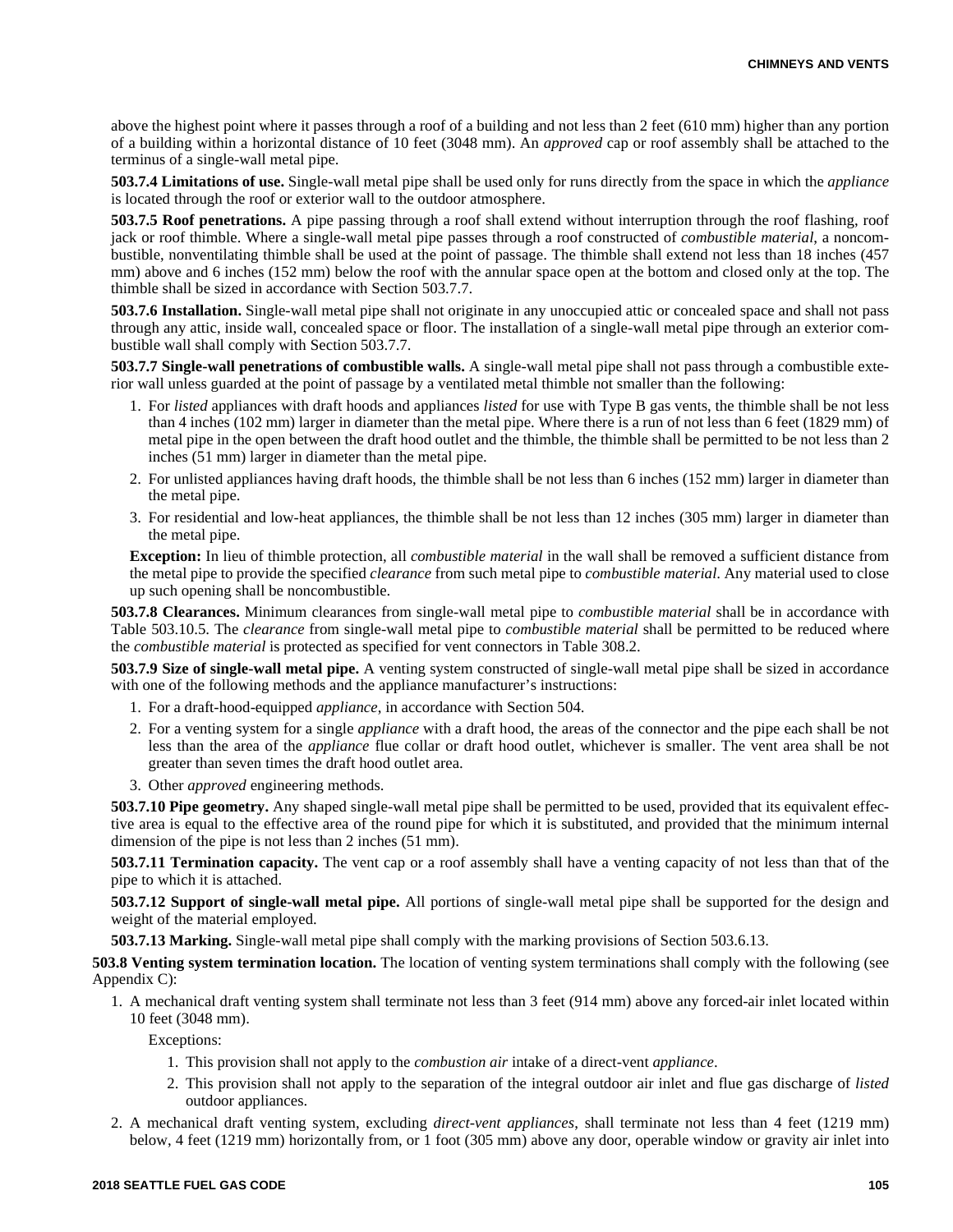any building. The bottom of the vent terminal shall be located not less than 12 inches (305 mm) above finished ground level.

- 3. The clearances for through-the-wall, direct-vent terminals shall be in accordance with Table 503.8. The bottom of the vent terminal and the air intake shall be located not less than 12 inches (305 mm) above finished ground level.
- 4. Through-the-wall vents for Category II and IV appliances and noncategorized condensing appliances shall not terminate over public walkways or over an area where condensate or vapor could create a nuisance or hazard or could be detrimental to the operation of regulators, relief valves or other *equipment*. Where local experience indicates that condensate is a problem with Category I and III appliances, this provision shall also apply. Drains for condensate shall be installed in accordance with the appliance and vent manufacturers' instructions.
- 5. Vent systems for Category IV appliances that terminate through an outside wall of a building and discharge flue gases perpendicular to the adjacent wall shall be located not less than 10 feet (3048 mm) horizontally from an operable opening in an adjacent building. This requirement shall not apply to vent terminals that are 2 feet (607 mm) or more above or 25 feet (7620 mm) or more below operable openings.

|                                                                 | <b>TABLE 503.8</b><br>THROUGH-THE-WALL, DIRECT-VENT TERMINATION CLEARANCES                                                          |
|-----------------------------------------------------------------|-------------------------------------------------------------------------------------------------------------------------------------|
| <b>DIRECT-VENT</b><br><b>APPLIANCE INPUT RATING</b><br>(Btu/hr) | THROUGH-THE-WALL VENT<br>TERMINAL CLEARANCE FROM ANY AIR OPENING INTO THE BUILDING<br>(inches)                                      |
| < 10,000                                                        |                                                                                                                                     |
| $\geq 10,000 \leq 50,000$                                       |                                                                                                                                     |
| $> 50,000 \le 150,000$                                          |                                                                                                                                     |
| >150,000                                                        | In accordance with the appliance manufacturer's instructions and not less than<br>the clearances specified in Section 503.8, Item 2 |

For SI: 1 inch = 25.4 mm, 1 Btu/h =  $0.2931$  W.

**503.9 Condensation drainage.** Provisions shall be made to collect and dispose of condensate from venting systems serving Category II and IV appliances and noncategorized condensing appliances in accordance with Section 503.8, Item 4. Where local experience indicates that condensation is a problem, provisions shall be made to drain off and dispose of condensate from venting systems serving Category I and III appliances in accordance with Section 503.8, Item 4.

**503.10 Vent connectors for Category I appliances.** Vent connectors for Category I *appliances* shall comply with Sections 503.10.1 through 503.10.14.

**503.10.1 Where required.** A vent connector shall be used to connect an *appliance* to a gas vent, chimney or single-wall metal pipe, except where the gas vent, chimney or single-wall metal pipe is directly connected to the *appliance*.

**503.10.2 Materials.** Vent connectors shall be constructed in accordance with Sections 503.10.2.1 through 503.10.2.5.

**503.10.2.1 General.** A vent connector shall be made of noncombustible corrosion-resistant material capable of withstanding the vent gas temperature produced by the *appliance* and of sufficient thickness to withstand physical damage.

**503.10.2.2 Vent connectors located in unconditioned areas.** Where the vent connector used for an *appliance* having a draft hood or a Category I *appliance* is located in or passes through attics, crawl spaces or other unconditioned spaces, that portion of the vent connector shall be *listed* Type B, Type L or *listed* vent material having equivalent insulation properties.

**Exception:** Single-wall metal pipe located within the exterior walls of the building in areas having a local 99-percent winter design temperature of 5°F (-15°C) or higher shall be permitted to be used in unconditioned spaces other than attics and crawl spaces.

**503.10.2.3 Residential-type appliance connectors.** Where vent connectors for residential-type appliances are not installed in attics or other unconditioned spaces, connectors for *listed* appliances having draft hoods, appliances having draft hoods and equipped with *listed* conversion burners and Category I appliances shall be one of the following:

- 1. Type B or L vent material.
- 2. Galvanized sheet steel not less than 0.018 inch (0.46 mm) thick.
- 3. Aluminum (1100 or 3003 alloy or equivalent) sheet not less than 0.027 inch (0.69 mm) thick.
- 4. Stainless steel sheet not less than 0.012 inch (0.31 mm) thick.
- 5. Smooth interior wall metal pipe having resistance to heat and corrosion equal to or greater than that of Item 2, 3 or 4.
- 6. A *listed* vent connector.

Vent connectors shall not be covered with insulation.

**Exception:** *Listed* insulated vent connectors shall be installed in accordance with the manufacturer's instructions.

**503.10.2.4 Low-heat equipment.** A vent connector for a nonresidential, low-heat *appliance* shall be a factory-built chimney section or steel pipe having resistance to heat and corrosion equivalent to that for the appropriate galvanized pipe as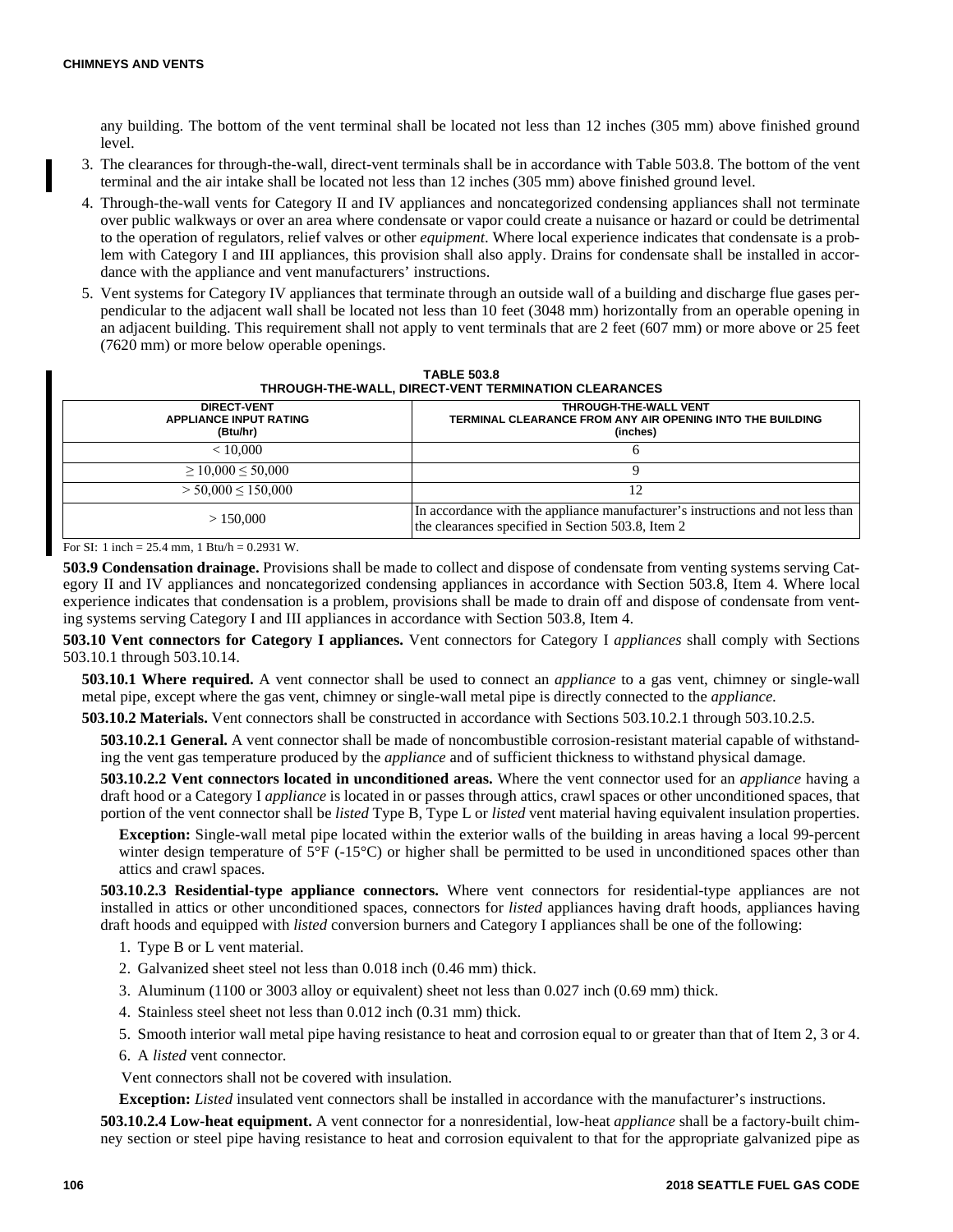specified in Table 503.10.2.4. Factory-built chimney sections shall be joined together in accordance with the chimney manufacturer's instructions.

| <b>DIAMETER OF CONNECTOR</b><br>(inches) | <b>MINIMUM THICKNESS</b><br>(inch) |
|------------------------------------------|------------------------------------|
| Less than 6                              | 0.019                              |
| 6 to less than 10                        | 0.023                              |
| 10 to 12 inclusive                       | 0.029                              |
| 14 to 16 inclusive                       | 0.034                              |
| Over 16                                  | 0.056                              |

**TABLE 503.10.2.4 MINIMUM THICKNESS FOR GALVANIZED STEEL VENT CONNECTORS FOR LOW-HEAT APPLIANCES** 

For SI: 1 inch = 25.4 mm.

**503.10.2.5 Medium-heat appliances.** Vent connectors for medium-heat appliances shall be constructed of factory-built medium-heat chimney sections or steel of a thickness not less than that specified in Table 503.10.2.5 and shall comply with the following:

- 1. A steel vent connector for an *appliance* with a vent gas temperature in excess of 1,000°F (538°C) measured at the entrance to the connector shall be lined with medium-duty fire brick (ASTM C64, Type F), or the equivalent.
- 2. The lining shall be not less than 2-1/2 inches (64 mm) thick for a vent connector having a diameter or greatest crosssectional dimension of 18 inches (457 mm) or less.
- 3. The lining shall be not less than 4-1/2 inches (114 mm) thick laid on the 4-1/2-inch (114 mm) bed for a vent connector having a diameter or greatest cross-sectional dimension greater than 18 inches (457 mm).
- 4. Factory-built chimney sections, if employed, shall be joined together in accordance with the chimney manufacturer's instructions.

| <b>TABLE 503.10.2.5</b>                                                |  |
|------------------------------------------------------------------------|--|
| MINIMUM THICKNESS FOR STEEL VENT CONNECTORS FOR MEDIUM-HEAT APPLIANCES |  |
| <b>VENT CONNECTOR SIZE</b>                                             |  |

| <b>Diameter</b><br>(inches) | Area<br>(square inches) | <b>MINIMUM THICKNESS</b><br>(inch) |
|-----------------------------|-------------------------|------------------------------------|
| Up to $14$                  | Up to $154$             | 0.053                              |
| Over $14$ to $16$           | 154 to 201              | 0.067                              |
| Over $16$ to $18$           | 201 to 254              | 0.093                              |
| Over 18                     | Larger than 254         | 0.123                              |

For SI: 1 inch = 25.4 mm, 1 square inch =  $645.16$  mm<sup>2</sup>.

**503.10.3 Size of vent connector.** Vent connectors shall be sized in accordance with Sections 503.10.3.1 through 503.10.3.5.

**503.10.3.1 Single draft hood and fan-assisted.** A vent connector for an *appliance* with a single draft hood or for a Category I fan-assisted combustion system *appliance* shall be sized and installed in accordance with Section 504 or other *approved* engineering methods.

**503.10.3.2 Multiple draft hood.** For a single *appliance* having more than one draft hood outlet or flue collar, the manifold shall be constructed according to the instructions of the *appliance* manufacturer. Where there are no instructions, the manifold shall be designed and constructed in accordance with *approved* engineering practices. As an alternate method, the effective area of the manifold shall equal the combined area of the flue collars or draft hood outlets and the vent connectors shall have a minimum 1-foot (305 mm) rise.

**503.10.3.3 Multiple appliances.** Where two or more appliances are connected to a common vent or chimney, each vent connector shall be sized in accordance with Section 504 or other *approved* engineering methods.

As an alternative method applicable only where all of the appliances are draft hood equipped, each vent connector shall have an effective area not less than the area of the draft hood outlet of the *appliance* to which it is connected.

**503.10.3.4 Common connector/manifold.** Where two or more appliances are vented through a common vent connector or vent manifold, the common vent connector or vent manifold shall be located at the highest level consistent with available headroom and the required *clearance* to *combustible materials* and shall be sized in accordance with Section 504 or other *approved* engineering methods.

As an alternate method applicable only where there are two draft hood-equipped appliances, the effective area of the common vent connector or vent manifold and all junction fittings shall be not less than the area of the larger vent connector plus 50 percent of the area of the smaller flue collar outlet.

**503.10.3.5 Size increase.** Where the size of a vent connector is increased to overcome installation limitations and obtain connector capacity equal to the *appliance* input, the size increase shall be made at the *appliance* draft hood outlet.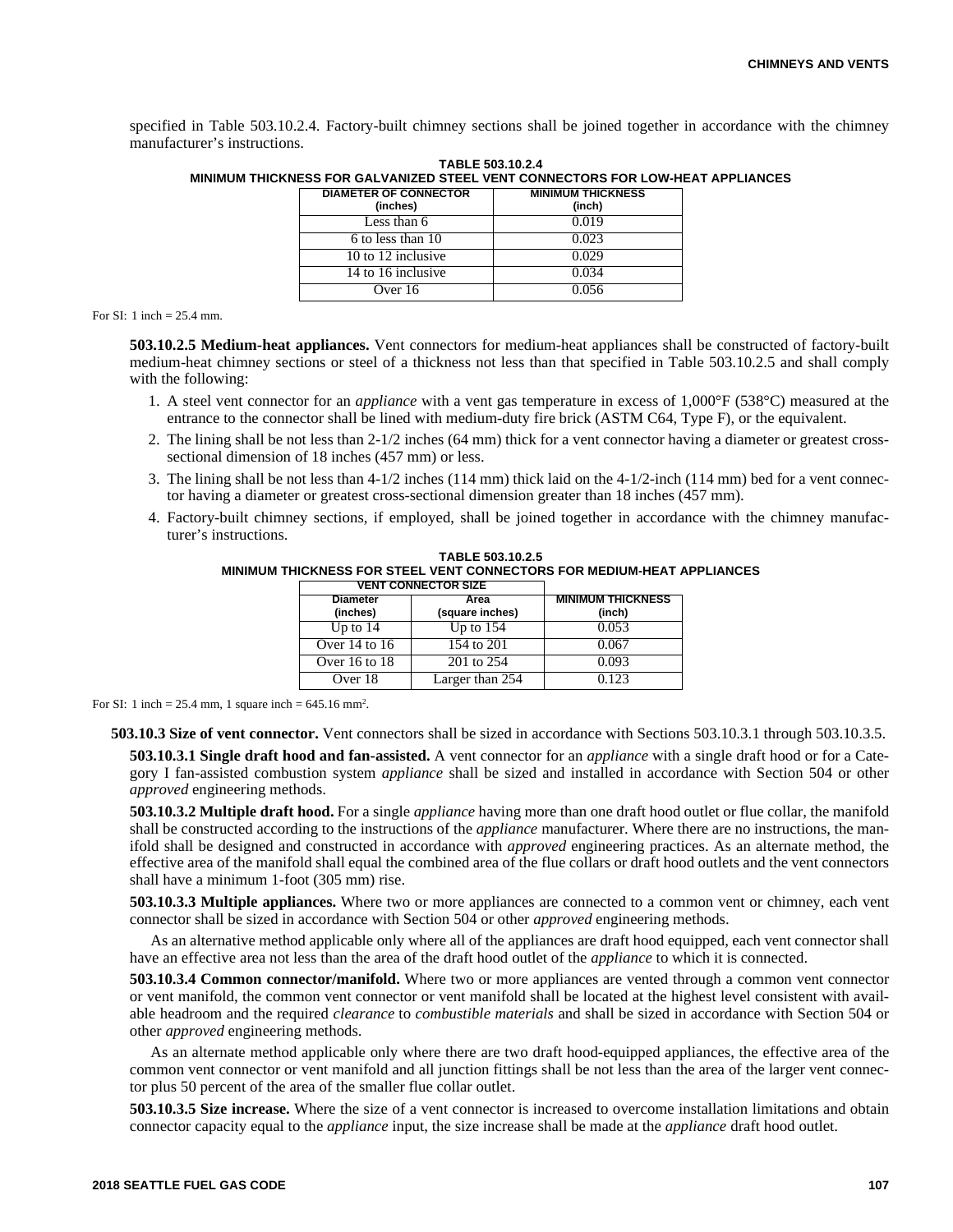**503.10.4 Two or more appliances connected to a single vent or chimney.** Where two or more vent connectors enter a common vent, chimney flue or single-wall metal pipe, the smaller connector shall enter at the highest level consistent with the available headroom or *clearance* to *combustible material*. Vent connectors serving Category I appliances shall not be connected to any portion of a mechanical draft system operating under positive static pressure, such as those serving Category III or IV appliances.

**503.10.4.1 Two or more openings.** Where two or more openings are provided into one chimney flue or vent, the openings shall be at different levels, or the connectors shall be attached to the vertical portion of the chimney or vent at an angle of 45 degrees (0.79 rad) or less relative to the vertical.

**503.10.5 Clearance.** Minimum clearances from vent connectors to *combustible material* shall be in accordance with Table 503.10.5.

**Exception:** The *clearance* between a vent connector and *combustible material* shall be permitted to be reduced where the *combustible material* is protected as specified for vent connectors in Table 308.2.

**TABLE 503.10.5**

| <b>CLEARANCES FOR CONNECTORS<sup>a</sup></b>                                              |                                           |                                                   |                           |                                          |
|-------------------------------------------------------------------------------------------|-------------------------------------------|---------------------------------------------------|---------------------------|------------------------------------------|
|                                                                                           |                                           | <b>MINIMUM DISTANCE FROM COMBUSTIBLE MATERIAL</b> |                           |                                          |
| <b>APPLIANCE</b>                                                                          | <b>Listed Type B gas</b><br>vent material | <b>Listed Type L vent</b><br>material             | Single-wall<br>metal pipe | <b>Factory-built</b><br>chimney sections |
| Listed appliances with draft hoods and appliances listed for use with<br>Type B gas vents | As listed                                 | As listed                                         | 6 inches                  | As listed                                |
| Residential boilers and furnaces with listed gas conversion burner and<br>with draft hood | 6 inches                                  | 6 inches                                          | 9 inches                  | As listed                                |
| Residential appliances listed for use with Type L vents                                   | Not permitted                             | As listed                                         | 9 inches                  | As listed                                |
| Listed gas-fired toilets                                                                  | Not permitted                             | As listed                                         | As listed                 | As listed                                |
| Unlisted residential appliances with draft hood                                           | Not permitted                             | $\overline{6}$ inches                             | 9 inches                  | As listed                                |
| Residential and low-heat appliances other than above                                      | Not permitted                             | 9 inches                                          | 18 inches                 | As listed                                |
| Medium-heat appliances                                                                    | Not permitted                             | Not permitted                                     | 36 inches                 | As listed                                |

For  $SI: 1$  inch = 25.4 mm.

a. These clearances shall apply unless the manufacturer's installation instructions for a listed appliance or connector specify different clearances, in which case the listed clearances shall apply.

**503.10.6 Joints.** Joints between sections of connector *piping* and connections to flue collars and draft hood outlets shall be fastened by one of the following methods:

- 1. Sheet metal screws.
- 2. Vent connectors of *listed* vent material assembled and connected to flue collars or draft hood outlets in accordance with the manufacturers' instructions.
- 3. Other *approved* means.

**503.10.7 Slope.** A vent connector shall be installed without dips or sags and shall slope upward toward the vent or chimney not less than 1/4 inch per foot (21 mm/m).

**Exception:** Vent connectors attached to a mechanical draft system installed in accordance with the *appliance* and draft system manufacturers' instructions.

**503.10.8 Length of vent connector.** The maximum horizontal length of a single-wall connector shall be 75 percent of the height of the chimney or vent except for engineered systems. The maximum horizontal length of a Type B double-wall connector shall be 100 percent of the height of the chimney or vent except for engineered systems.

**503.10.9 Support.** A vent connector shall be supported for the design and weight of the material employed to maintain clearances and prevent physical damage and separation of joints.

**503.10.10 Chimney connection.** Where entering a flue in a masonry or metal chimney, the vent connector shall be installed above the extreme bottom to avoid stoppage. Where a thimble or slip joint is used to facilitate removal of the connector, the connector shall be firmly attached to or inserted into the thimble or slip joint to prevent the connector from falling out. Means shall be employed to prevent the connector from entering so far as to restrict the space between its end and the opposite wall of the chimney flue (see Section 501.9).

**503.10.11 Inspection.** The entire length of a vent connector shall be provided with ready *access* for inspection, cleaning and replacement.

**503.10.12 Fireplaces.** A vent connector shall not be connected to a chimney flue serving a *fireplace* unless the *fireplace* flue opening is permanently sealed.

**503.10.13 Passage through ceilings, floors or walls.** Single-wall metal pipe connectors shall not pass through any wall, floor or ceiling except as permitted by Section 503.7.4.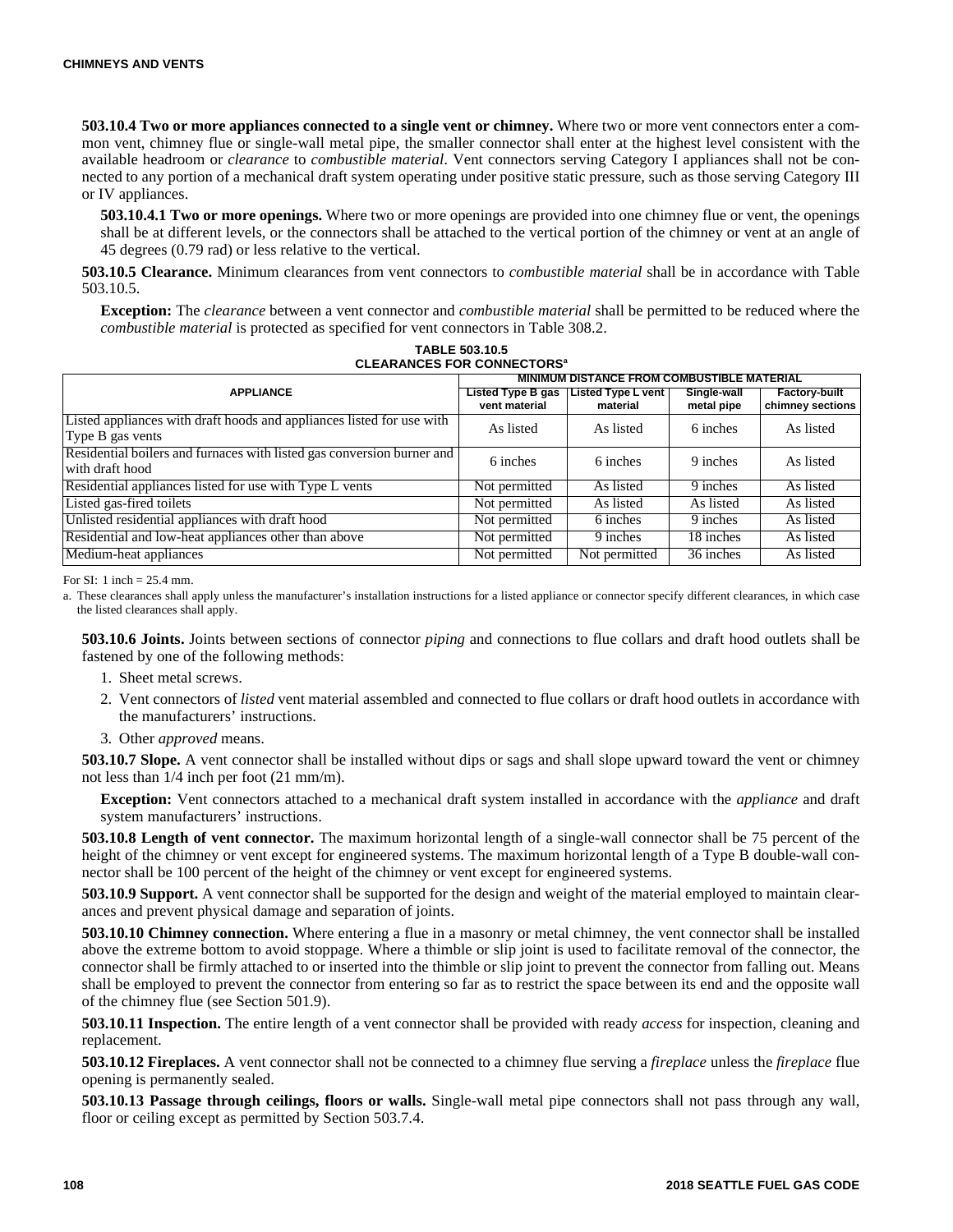**503.10.14 Medium-heat connectors.** Vent connectors for medium-heat appliances shall not pass through walls or partitions constructed of *combustible material*.

**503.11 Vent connectors for Category II, III and IV appliances.** Vent connectors for Category II, III and IV appliances shall be as specified for the venting systems in accordance with Section 503.4.

**503.12 Draft hoods and draft controls.** The installation of draft hoods and draft controls shall comply with Sections 503.12.1 through 503.12.7.

**503.12.1 Appliances requiring draft hoods.** Vented appliances shall be installed with draft hoods.

**Exception:** Dual oven-type combination ranges; *direct-vent appliances*; fan-assisted combustion system appliances; appliances requiring chimney draft for operation; single firebox boilers equipped with conversion burners with inputs greater than 400,000 Btu per hour (117 kW); appliances equipped with blast, power or pressure burners that are not *listed* for use with draft hoods; and appliances designed for forced venting.

**503.12.2 Installation.** A draft hood supplied with or forming a part of a *listed* vented *appliance* shall be installed without *alteration*, exactly as furnished and specified by the *appliance* manufacturer.

**503.12.2.1 Draft hood required.** If a draft hood is not supplied by the *appliance* manufacturer where one is required, a draft hood shall be installed, shall be of a *listed* or *approved* type and, in the absence of other instructions, shall be of the same size as the *appliance* flue collar. Where a draft hood is required with a conversion burner, it shall be of a *listed* or *approved* type.

**503.12.2.2 Special design draft hood.** Where it is determined that a draft hood of special design is needed or preferable for a particular installation, the installation shall be in accordance with the recommendations of the *appliance* manufacturer and shall be *approved*.

**503.12.3 Draft control devices.** Where a draft control device is part of the *appliance* or is supplied by the *appliance* manufacturer, it shall be installed in accordance with the manufacturer's instructions. In the absence of manufacturer's instructions, the device shall be attached to the flue collar of the *appliance* or as near to the *appliance* as practical.

**503.12.4 Additional devices.** Appliances requiring a controlled chimney draft shall be permitted to be equipped with a *listed* double-acting barometric-draft regulator installed and adjusted in accordance with the manufacturer's instructions.

**503.12.5 Location.** Draft hoods and barometric draft regulators shall be installed in the same room or enclosure as the *appliance* in such a manner as to prevent any difference in pressure between the hood or regulator and the *combustion air* supply.

**503.12.6 Positioning.** Draft hoods and draft regulators shall be installed in the position for which they were designed with reference to the horizontal and vertical planes and shall be located so that the relief opening is not obstructed by any part of the *appliance* or adjacent construction. The *appliance* and its draft hood shall be located so that the relief opening is accessible for checking vent operation.

**503.12.7 Clearance.** A draft hood shall be located so its relief opening is not less than 6 inches (152 mm) from any surface except that of the *appliance* it serves and the venting system to which the draft hood is connected. Where a greater or lesser *clearance* is indicated on the *appliance* label, the *clearance* shall be not less than that specified on the label. Such clearances shall not be reduced.

**503.13 Manually operated dampers.** A manually operated damper shall not be placed in the vent connector for any *appliance*. Fixed baffles shall not be classified as manually operated dampers.

**503.14 Automatically operated vent dampers.** An automatically operated vent damper shall be of a *listed* type.

**503.15 Obstructions.** Devices that retard the flow of vent gases shall not be installed in a vent connector, chimney or vent. The following shall not be considered as obstructions:

- 1. Draft regulators and safety controls specifically *listed* for installation in venting systems and installed in accordance with the manufacturer's instructions.
- 2. *Approved* draft regulators and safety controls that are designed and installed in accordance with *approved* engineering methods.
- 3. *Listed* heat reclaimers and automatically operated vent dampers installed in accordance with the manufacturer's instructions.
- 4. *Approved* economizers, heat reclaimers and recuperators installed in venting systems of appliances not required to be equipped with draft hoods, provided that the *appliance* manufacturer's instructions cover the installation of such a device in the venting system and performance in accordance with Sections 503.3 and 503.3.1 is obtained.
- 5. Vent dampers serving *listed* appliances installed in accordance with Sections 504.2.1 and 504.3.1 or other *approved* engineering methods.

**503.16 Outside wall penetrations.** Where vents, including those for *direct-vent appliances*, penetrate outside walls of buildings, the annular spaces around such penetrations shall be permanently sealed using *approved* materials to prevent entry of combustion products into the building.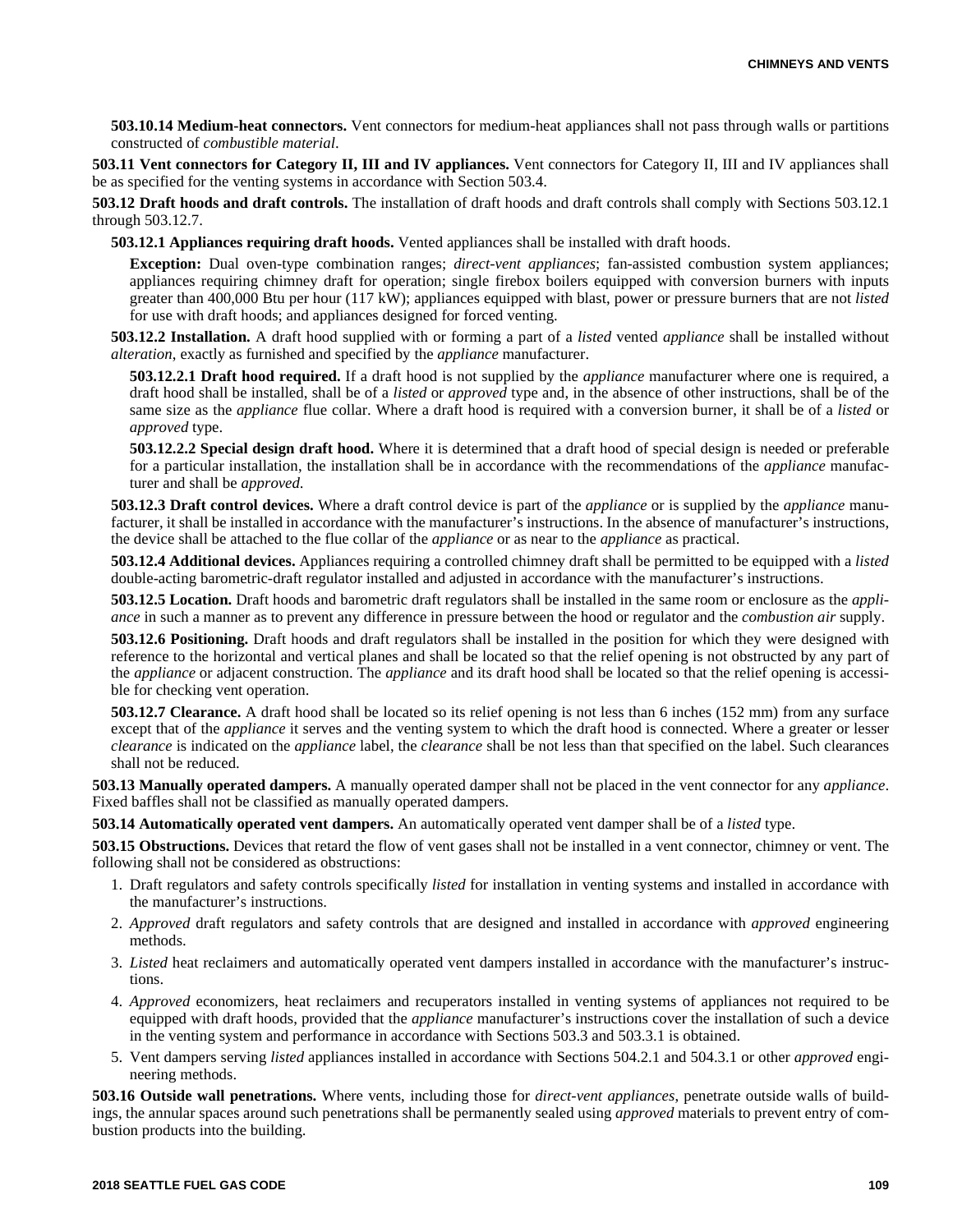### **SECTION 504 (IFGS) SIZING OF CATEGORY I APPLIANCE VENTING SYSTEMS**

**504.1 Definitions.** The following definitions apply to the tables in this section.

**APPLIANCE CATEGORIZED VENT DIAMETER/AREA.** The minimum vent area/diameter permissible for Category I appliances to maintain a nonpositive vent static pressure when tested in accordance with nationally recognized standards.

**FAN-ASSISTED COMBUSTION SYSTEM.** An *appliance* equipped with an integral mechanical means to either draw or force products of combustion through the combustion chamber or heat exchanger.

**FAN Min.** The minimum input rating of a Category I fan-assisted appliance attached to a vent or connector.

**FAN Max.** The maximum input rating of a Category I fan-assisted appliance attached to a vent or connector.

**FAN + FAN.** The maximum combined *appliance* input rating of two or more Category I fan-assisted appliances attached to the common vent.

**FAN + NAT.** The maximum combined *appliance* input rating of one or more Category I fan-assisted appliances and one or more Category I draft-hood-equipped appliances attached to the common vent.

**NA.** Vent configuration is not allowed due to potential for condensate formation or pressurization of the venting system, or not applicable due to physical or geometric restraints.

**NAT Max.** The maximum input rating of a Category I draft-hood-equipped *appliance* attached to a vent or connector.

**NAT + NAT.** The maximum combined *appliance* input rating of two or more Category I draft-hood-equipped appliances attached to the common vent.

**504.2 Application of single-appliance vent Tables 504.2(1) through 504.2(6).** The application of Tables 504.2(1) through 504.2(6) shall be subject to the requirements of Sections 504.2.1 through 504.2.17.

**504.2.1 Vent obstructions.** These venting tables shall not be used where obstructions, as described in Section 503.15, are installed in the venting system. The installation of vents serving *listed* appliances with vent dampers shall be in accordance with the *appliance* manufacturer's instructions or in accordance with the following:

- 1. The maximum capacity of the vent system shall be determined using the "NAT Max" column.
- 2. The minimum capacity shall be determined as if the *appliance* were a fan-assisted *appliance*, using the "FAN Min" column to determine the minimum capacity of the vent system. Where the corresponding "FAN Min" is "NA," the vent configuration shall not be permitted and an alternative venting configuration shall be utilized.

**504.2.2 Minimum size.** Where the vent size determined from the tables is smaller than the *appliance* draft hood *outlet* or flue collar, the smaller size shall be permitted to be used provided that all of the following requirements are met:

- 1. The total vent height (*H*) is not less than 10 feet (3048 mm).
- 2. Vents for *appliance* draft hood outlets or flue collars 12 inches (305 mm) in diameter or smaller are not reduced more than one table size.
- 3. Vents for *appliance* draft hood outlets or flue collars larger than 12 inches (305 mm) in diameter are not reduced more than two table sizes.
- 4. The maximum capacity listed in the tables for a fan-assisted *appliance* is reduced by 10 percent  $(0.90 \times$  maximum table capacity).
- 5. The draft hood outlet is greater than 4 inches (102 mm) in diameter. Do not connect a 3-inch-diameter (76 mm) vent to a 4-inch-diameter (102 mm) draft hood outlet. This provision shall not apply to fan-assisted appliances.

**504.2.3 Vent offsets.** Single-appliance venting configurations with zero (0) lateral lengths in Tables 504.2(1), 504.2(2) and 504.2(5) shall not have elbows in the venting system. Single-appliance venting configurations with lateral lengths include two 90-degree (1.57 rad) elbows. For each additional elbow up to and including 45 degrees (0.79 rad), the maximum capacity listed in the venting tables shall be reduced by 5 percent. For each additional elbow greater than 45 degrees (0.79 rad) up to and including 90 degrees (1.57 rad), the maximum capacity listed in the venting tables shall be reduced by 10 percent. Where multiple offsets occur in a vent, the total lateral length of all offsets combined shall not exceed that specified in Tables 504.2(1) through 504.2(5).

**504.2.4 Zero lateral.** Zero (0) lateral (*L*) shall apply only to a straight vertical vent attached to a top outlet draft hood or flue collar.

**504.2.5 High-altitude installations.** Sea-level input ratings shall be used when determining maximum capacity for high altitude installation. Actual input (derated for altitude) shall be used for determining minimum capacity for high altitude installation.

**504.2.6 Multiple input rate appliances.** For appliances with more than one input rate, the minimum vent capacity (FAN Min) determined from the tables shall be less than the lowest *appliance* input rating, and the maximum vent capacity (FAN Max/NAT Max) determined from the tables shall be greater than the highest *appliance* rating input.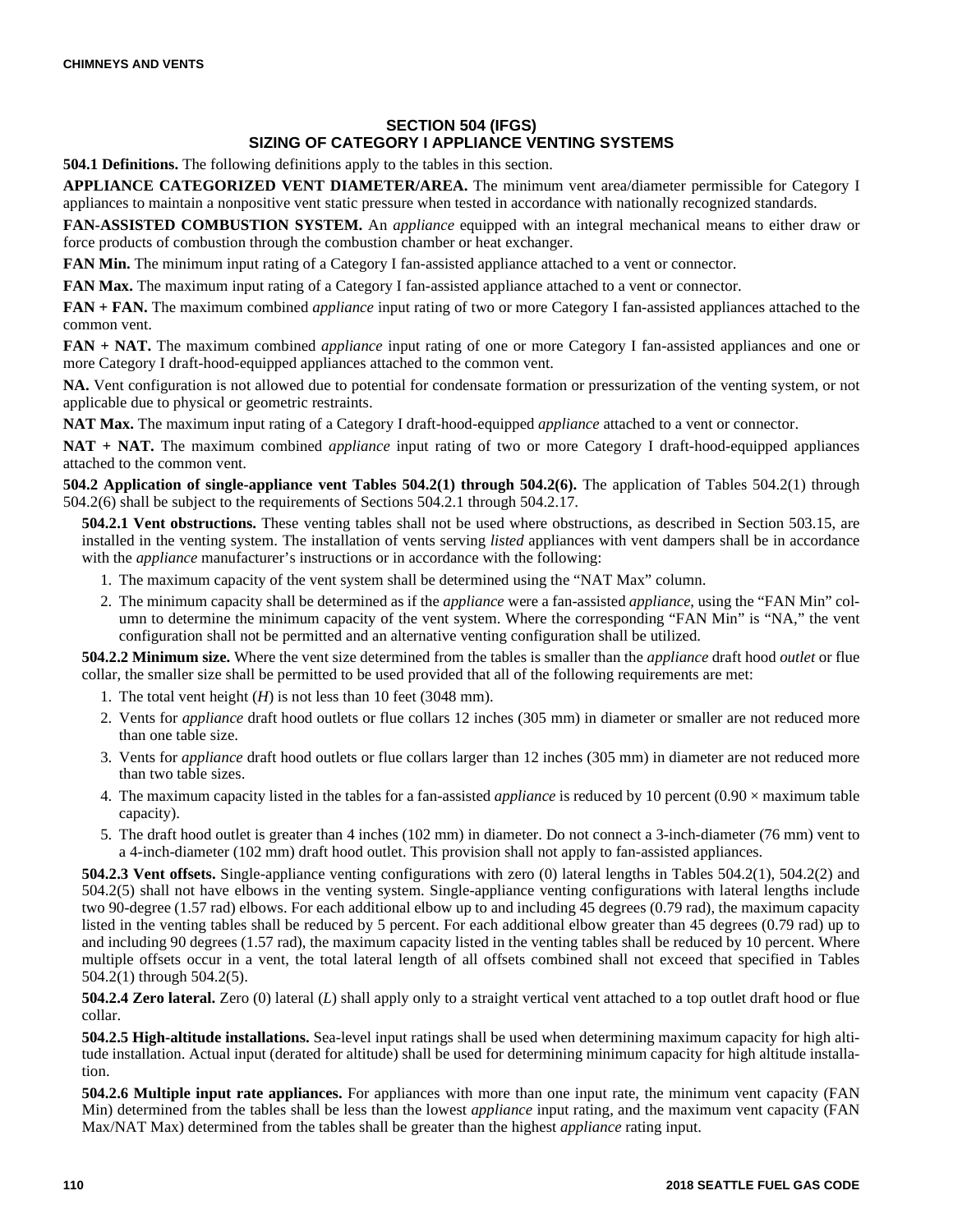**504.2.7 Liner system sizing and connections.** *Listed* corrugated metallic chimney liner systems in masonry chimneys shall be sized by using Table 504.2(1) or 504.2(2) for Type B vents with the maximum capacity reduced by 20 percent (0.80  $\times$ maximum capacity) and the minimum capacity as shown in Table 504.2(1) or 504.2(2). Corrugated metallic liner systems installed with bends or offsets shall have their maximum capacity further reduced in accordance with Section 504.2.3. The 20-percent reduction for corrugated metallic chimney liner systems includes an allowance for one long-radius 90-degree (1.57 rad) turn at the bottom of the liner.

Connections between chimney liners and *listed* double-wall connectors shall be made with *listed* adapters designed for such purpose.

**504.2.8 Vent area and diameter.** Where the vertical vent has a larger diameter than the vent connector, the vertical vent diameter shall be used to determine the minimum vent capacity, and the connector diameter shall be used to determine the maximum vent capacity. The flow area of the vertical vent shall not exceed seven times the flow area of the listed appliance categorized vent area, flue collar area or draft hood outlet area unless designed in accordance with *approved* engineering methods.

**504.2.9 Chimney and vent locations.** Tables 504.2(1), 504.2(2), 504.2(3), 504.2(4) and 504.2(5) shall be used only for chimneys and vents not exposed to the outdoors below the roof line. A Type B vent or listed chimney lining system passing through an unused masonry chimney flue shall not be considered to be exposed to the outdoors. Where vents extend outdoors above the roof more than 5 feet (1524 mm) higher than required by Figure 503.6.5, and where vents terminate in accordance with Section 503.6.5, Item 2, the outdoor portion of the vent shall be enclosed as required by this section for vents not considered to be exposed to the outdoors or such venting system shall be engineered. A Type B vent shall not be considered to be exposed to the outdoors where it passes through an unventilated enclosure or chase insulated to a value of not less than R8.

Table 504.2(3) in combination with Table 504.2(6) shall be used for clay-tile-lined *exterior masonry chimneys*, provided that all of the following are met:

- 1. Vent connector is a Type B double wall.
- 2. Vent connector length is limited to 1-1/2 feet for each inch (18 mm per mm) of vent connector diameter.
- 3. The appliance is draft hood equipped.
- 4. The input rating is less than the maximum capacity given by Table 504.2(3).
- 5. For a water heater, the outdoor design temperature is not less than  $5^{\circ}F$  (-15 $^{\circ}C$ ).
- 6. For a space-heating appliance, the input rating is greater than the minimum capacity given by Table 504.2(6).

**504.2.10 Corrugated vent connector size.** Corrugated vent connectors shall be not smaller than the listed appliance categorized vent diameter, flue collar diameter or draft hood outlet diameter.

**504.2.11 Vent connector size limitation.** Vent connectors shall not be increased in size more than two sizes greater than the listed appliance categorized vent diameter, flue collar diameter or draft hood outlet diameter.

**504.2.12 Component commingling.** In a single run of vent or vent connector, different diameters and types of vent and connector components shall be permitted to be used, provided that all such sizes and types are permitted by the tables.

**504.2.13 Draft hood conversion accessories.** Draft hood conversion accessories for use with masonry chimneys venting listed Category I fan-assisted appliances shall be listed and installed in accordance with the manufacturer's instructions for such listed accessories.

**504.2.14 Table interpolation.** Interpolation shall be permitted in calculating capacities for vent dimensions that fall between the table entries.

**504.2.15 Extrapolation prohibited.** Extrapolation beyond the table entries shall not be permitted.

**504.2.16 Engineering calculations.** For vent heights less than 6 feet (1829 mm) and greater than shown in the tables, engineering methods shall be used to calculate vent capacities.

**504.2.17 Height entries.** Where the actual height of a vent falls between entries in the height column of the applicable table in Tables 504.2(1) through 504.2(6), either interpolation shall be used or the lower appliance input rating shown in the table entries shall be used for FAN MAX and NAT MAX column values and the higher appliance input rating shall be used for the FAN MIN column values.

**504.3 Application of multiple appliance vent Tables 504.3(1) through 504.3(7).** The application of Tables 504.3(1) through 504.3(7b) shall be subject to the requirements of Sections 504.3.1 through 504.3.28.

**504.3.1 Vent obstructions.** These venting tables shall not be used where obstructions, as described in Section 503.15, are installed in the venting system. The installation of vents serving listed appliances with vent dampers shall be in accordance with the appliance manufacturer's instructions or in accordance with the following:

1. The maximum capacity of the vent connector shall be determined using the NAT Max column.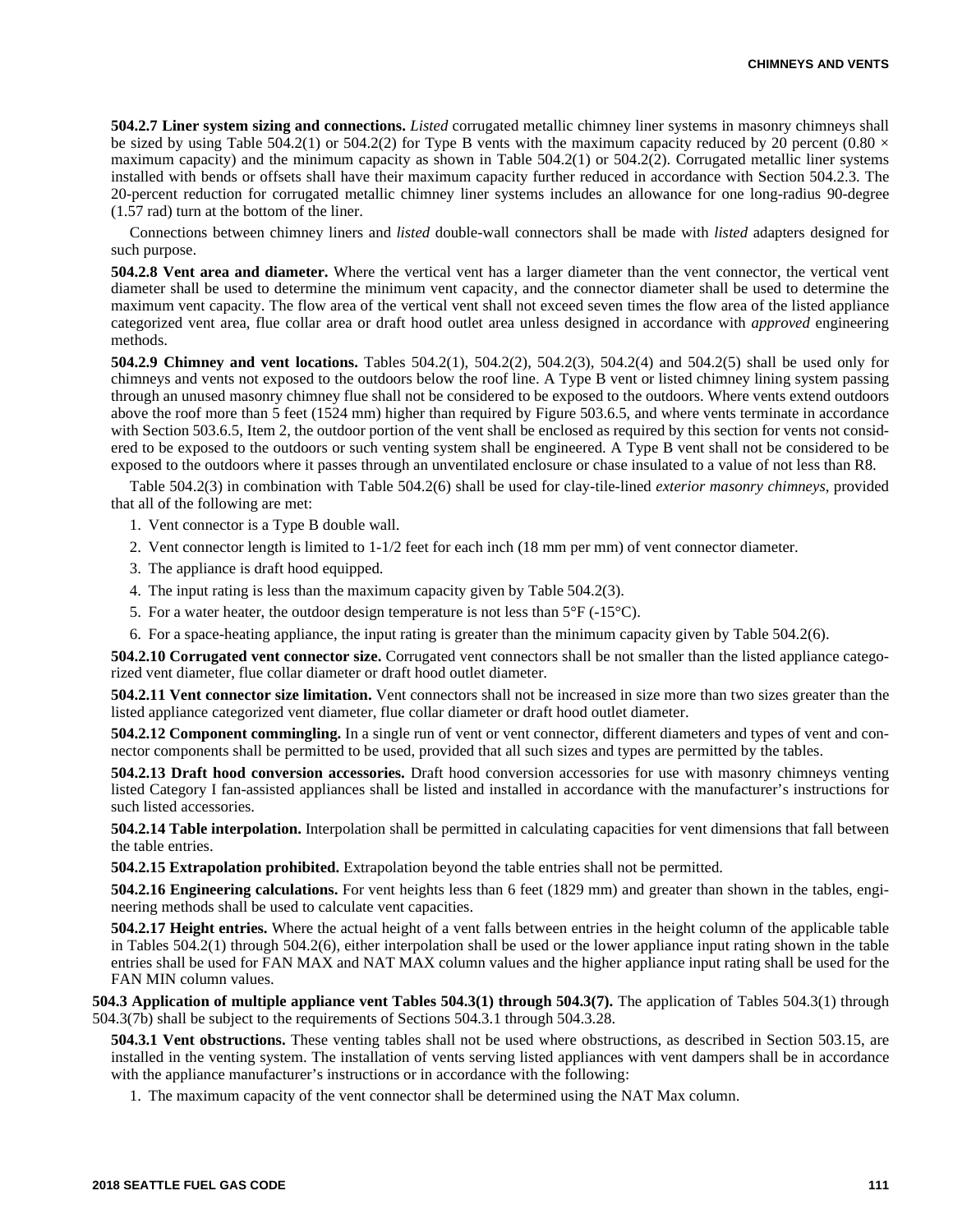- 2. The maximum capacity of the vertical vent or chimney shall be determined using the FAN+NAT column where the second appliance is a fan-assisted appliance, or the NAT+NAT column where the second appliance is equipped with a draft hood.
- 3. The minimum capacity shall be determined as if the appliance were a fan-assisted appliance.
	- 3.1. The minimum capacity of the vent connector shall be determined using the FAN Min column.
	- 3.2. The FAN+FAN column shall be used where the second appliance is a fan-assisted appliance, and the FAN+NAT column shall be used where the second appliance is equipped with a draft hood, to determine whether the vertical vent or chimney configuration is not permitted (NA). Where the vent configuration is NA, the vent configuration shall not be permitted and an alternative venting configuration shall be utilized.

**504.3.2 Connector length limit.** The vent connector shall be routed to the vent utilizing the shortest possible route. Except as provided in Section 504.3.3, the maximum vent connector horizontal length shall be 1-1/2 feet for each inch (18 mm per mm) of connector diameter as shown in Table 504.3.2.

| <b>MAXIMUM VENT CONNECTOR LENGTH</b>  |                                                             |
|---------------------------------------|-------------------------------------------------------------|
| <b>CONNECTOR DIAMETER</b><br>(inches) | <b>CONNECTOR MAXIMUM</b><br><b>HORIZONTAL LENGTH (feet)</b> |
| 3                                     | $4 - 1/2$                                                   |
| $\overline{4}$                        | 6                                                           |
| 5                                     | $7 - 1/2$                                                   |
| 6                                     | 9                                                           |
| 7                                     | $10-1/2$                                                    |
| 8                                     | 12                                                          |
| 9                                     | $13 - 1/2$                                                  |
| 10                                    | 15                                                          |
| 12                                    | 18                                                          |
| 14                                    | 21                                                          |
| 16                                    | 24                                                          |
| 18                                    | 27                                                          |
| 20                                    | 30                                                          |
| 22                                    | 33                                                          |
| 24                                    | 36                                                          |

| <b>TABLE 504.3.2</b>                 |  |
|--------------------------------------|--|
| <b>MAXIMUM VENT CONNECTOR LENGTH</b> |  |

For SI: 1 inch =  $25.4$  mm, 1 foot =  $304.8$  mm.

**504.3.3 Connectors with longer lengths.** Connectors with longer horizontal lengths than those listed in Section 504.3.2 are permitted under the following conditions:

- 1. The maximum capacity (FAN Max or NAT Max) of the vent connector shall be reduced 10 percent for each additional multiple of the length allowed by Section 504.3.2. For example, the maximum length listed in Table 504.3.2 for a 4 inch (102 mm) connector is 6 feet (1829 mm). With a connector length greater than 6 feet (1829 mm) but not exceeding 12 feet (3658 mm), the maximum capacity must be reduced by 10 percent (0.90  $\times$  maximum vent connector capacity). With a connector length greater than 12 feet (3658 mm) but not exceeding 18 feet (5486 mm), the maximum capacity must be reduced by 20 percent  $(0.80 \times \text{maximum vent capacity})$ .
- 2. For a connector serving a fan-assisted appliance, the minimum capacity (FAN Min) of the connector shall be determined by referring to the corresponding single-appliance table. For Type B double-wall connectors, Table 504.2(1) shall be used. For single-wall connectors, Table 504.2(2) shall be used. The height (*H*) and lateral (*L*) shall be measured according to the procedures for a single-appliance vent, as if the other appliances were not present.

**504.3.4 Vent connector manifold.** Where the vent connectors are combined prior to entering the vertical portion of the common vent to form a common vent manifold, the size of the common vent manifold and the common vent shall be determined by applying a 10-percent reduction  $(0.90 \times \text{maximum common vent capacity})$  to the common vent capacity part of the common vent tables. The length of the common vent connector manifold (*L<sup>m</sup>* ) shall not exceed 1-1/2 feet for each inch (18 mm per mm) of common vent connector manifold diameter (*D*).

**504.3.5 Common vertical vent offset.** Where the common vertical vent is *offset*, the maximum capacity of the common vent shall be reduced in accordance with Section 504.3.6. The horizontal length of the common vent *offset* (*L<sup>o</sup>* ) shall not exceed 1-1/2 feet for each inch (18 mm per mm) of common vent diameter (*D*). Where multiple offsets occur in a common vent, the total horizontal length of all offsets combined shall not exceed 1-1/2 feet for each inch (18 mm per mm) of common vent diameter (*D*).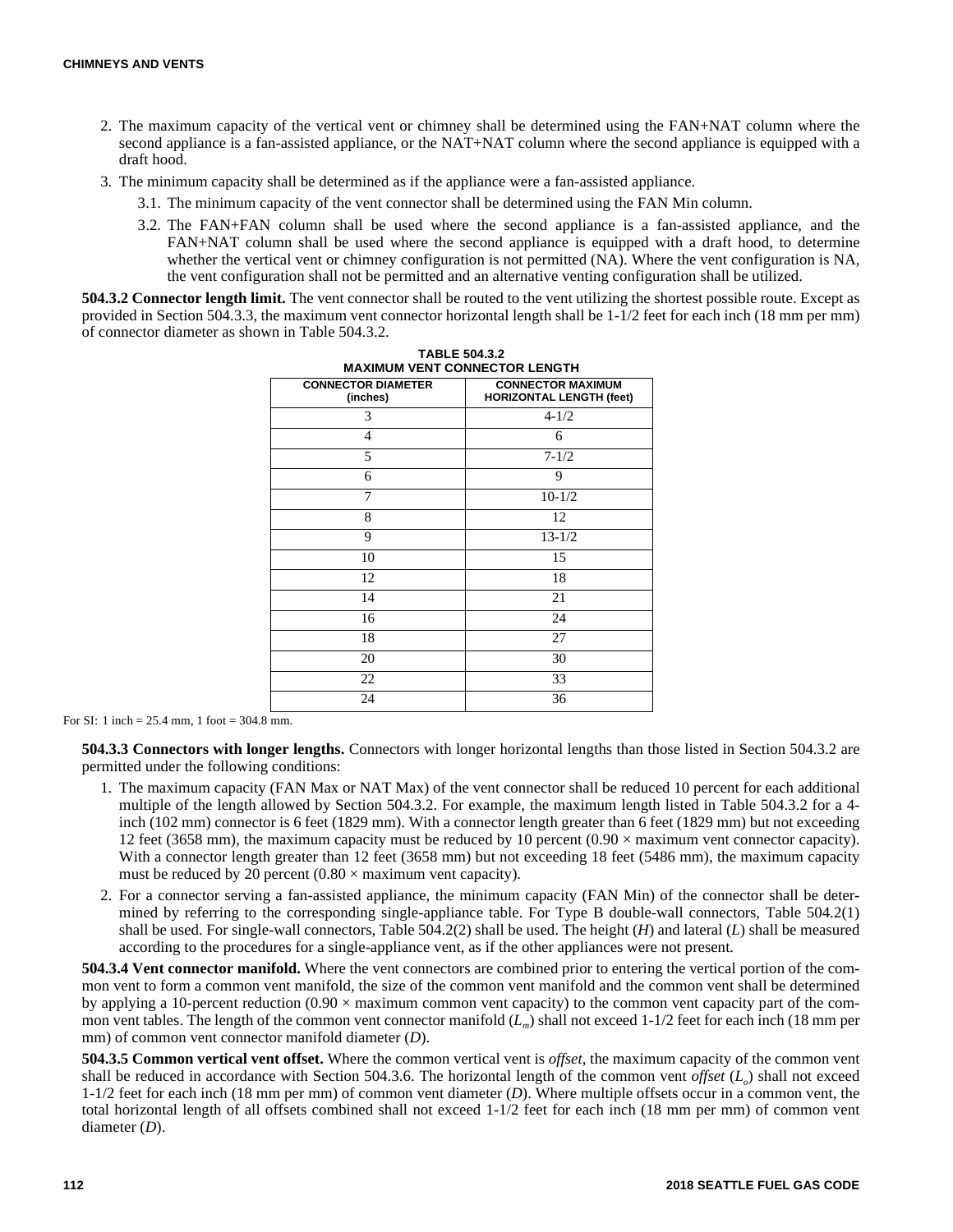**504.3.6 Elbows in vents.** For each elbow up to and including 45 degrees (0.79 rad) in the common vent, the maximum common vent capacity listed in the venting tables shall be reduced by 5 percent. For each elbow greater than 45 degrees (0.79 rad) up to and including 90 degrees (1.57 rad), the maximum common vent capacity listed in the venting tables shall be reduced by 10 percent.

**504.3.7 Elbows in connectors.** The vent connector capacities listed in the common vent sizing tables include allowance for two 90-degree (1.57 rad) elbows. For each additional elbow up to and including 45 degrees (0.79 rad), the maximum vent connector capacity listed in the venting tables shall be reduced by 5 percent. For each elbow greater than 45 degrees (0.79 rad) up to and including 90 degrees (1.57 rad), the maximum vent connector capacity listed in the venting tables shall be reduced by 10 percent.

**504.3.8 Common vent minimum size.** The cross-sectional area of the common vent shall be equal to or greater than the cross-sectional area of the largest connector.

**504.3.9 Common vent fittings.** At the point where tee or wye fittings connect to a common vent, the opening size of the fitting shall be equal to the size of the common vent. Such fittings shall not be prohibited from having reduced-size openings at the point of connection of appliance vent connectors.

**504.3.9.1 Tee and wye fittings.** Tee and wye fittings connected to a common gas vent shall be considered to be part of the common gas vent and shall be constructed of materials consistent with that of the common gas vent.

**504.3.10 High-altitude installations.** Sea-level input ratings shall be used when determining maximum capacity for highaltitude installation. Actual input (derated for altitude) shall be used for determining minimum capacity for high-altitude installation.

**504.3.11 Connector rise measurement.** Connector rise (*R*) for each appliance connector shall be measured from the draft hood outlet or flue collar to the centerline where the vent gas streams come together.

**504.3.12 Vent height measurement.** For multiple appliances all located on one floor, available total height (*H*) shall be measured from the highest draft hood outlet or flue collar up to the level of the outlet of the common vent.

**504.3.13 Multistory height measurement.** For multistory installations, available total height (*H*) for each segment of the system shall be the vertical distance between the highest draft hood outlet or flue collar entering that segment and the centerline of the next higher interconnection tee.

**504.3.14 Multistory lowest portion sizing.** The size of the lowest connector and of the vertical vent leading to the lowest interconnection of a multistory system shall be in accordance with Table 504.2(1) or 504.2(2) for available total height (*H*) up to the lowest interconnection.

**504.3.15 Multistory common vents.** Where used in multistory systems, vertical common vents shall be Type B double wall and shall be installed with a *listed* vent cap.

**504.3.16 Multistory common vent offsets.** *Offsets* in multistory common vent systems shall be limited to a single *offset* in each system, and systems with an *offset* shall comply with all of the following:

- 1. The *offset* angle shall not exceed 45 degrees (0.79 rad) from vertical.
- 2. The horizontal length of the *offset* shall not exceed 1-1/2 feet for each inch (18 mm per mm) of common vent diameter of the segment in which the *offset* is located.
- 3. For the segment of the common vertical vent containing the *offset,* the common vent capacity listed in the common venting tables shall be reduced by 20 percent  $(0.80 \times \text{maximum common vent capacity})$ .
- 4. A multistory common vent shall not be reduced in size above the *offset.*

**504.3.17 Vertical vent maximum size.** Where two or more appliances are connected to a vertical vent or chimney, the flow area of the largest section of vertical vent or chimney shall not exceed seven times the smallest listed appliance categorized vent areas, flue collar area or draft hood outlet area unless designed in accordance with *approved* engineering methods.

**504.3.18 Multiple input rate appliances.** For appliances with more than one input rate, the minimum vent connector capacity (FAN Min) determined from the tables shall be less than the lowest appliance input rating, and the maximum vent connector capacity (FAN Max or NAT Max) determined from the tables shall be greater than the highest appliance input rating.

**504.3.19 Liner system sizing and connections.** Listed, corrugated metallic chimney liner systems in masonry chimneys shall be sized by using Table 504.3(1) or 504.3(2) for Type B vents, with the maximum capacity reduced by 20 percent (0.80  $\times$  maximum capacity) and the minimum capacity as shown in Table 504.3(1) or 504.3(2). Corrugated metallic liner systems installed with bends or offsets shall have their maximum capacity further reduced in accordance with Sections 504.3.5 and 504.3.6. The 20-percent reduction for corrugated metallic chimney liner systems includes an allowance for one long-radius 90-degree (1.57 rad) turn at the bottom of the liner. Where double-wall connectors are required, tee and wye fittings used to connect to the common vent chimney liner shall be listed double-wall fittings. Connections between chimney liners and listed double-wall fittings shall be made with listed adapter fittings designed for such purpose.

**504.3.20 Chimney and vent location.** Tables 504.3(1), 504.3(2), 504.3(3), 504.3(4) and 504.3(5) shall be used only for chimneys and vents not exposed to the outdoors below the roof line. A Type B vent or *listed* chimney lining system passing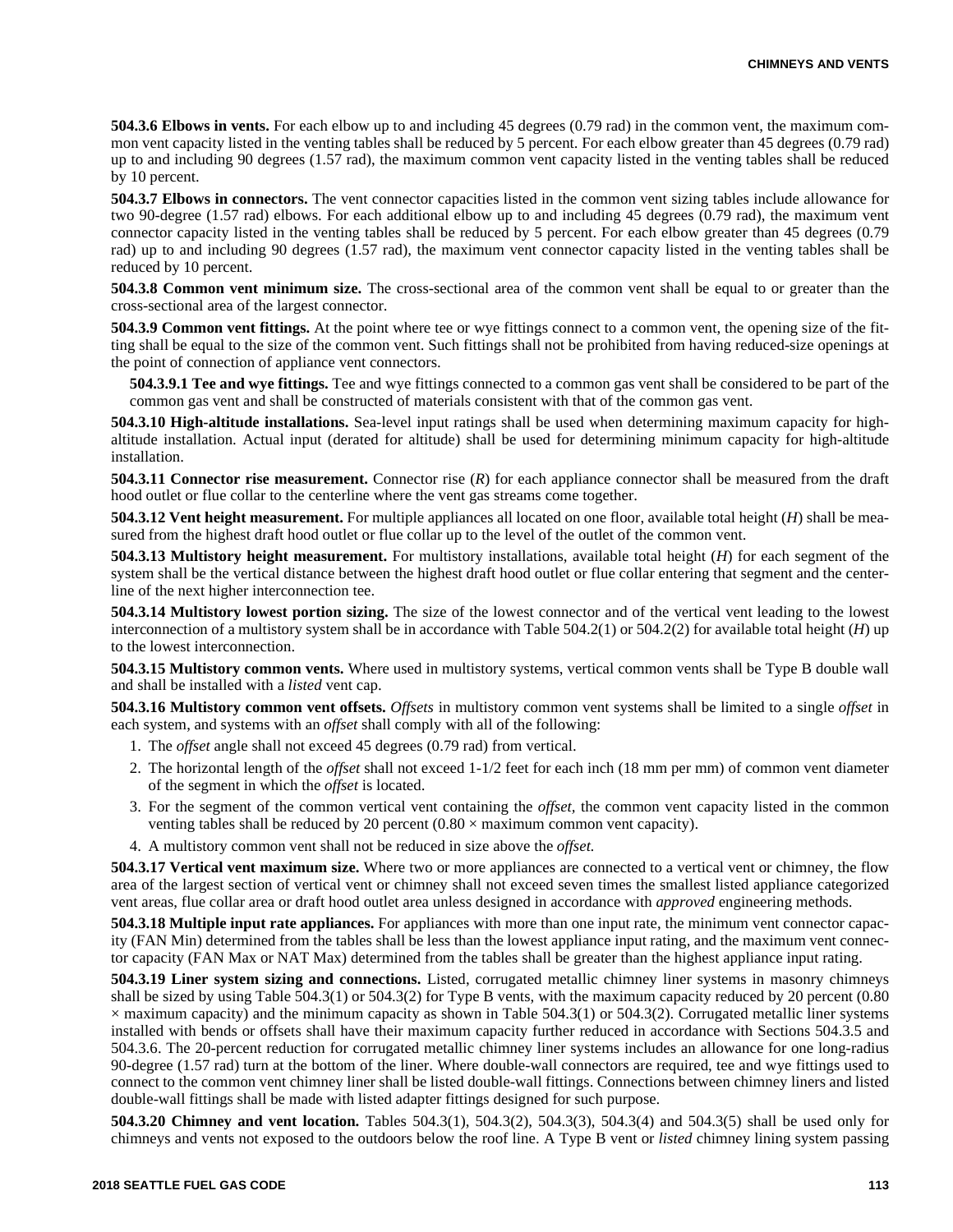through an unused masonry chimney flue shall not be considered to be exposed to the outdoors. Where vents extend outdoors above the roof more than 5 feet (1524 mm) higher than required by Figure 503.6.5 and where vents terminate in accordance with Section 503.6.5, Item 2, the outdoor portion of the vent shall be enclosed as required by this section for vents not considered to be exposed to the outdoors or such venting system shall be engineered. A Type B vent shall not be considered to be exposed to the outdoors where it passes through an unventilated enclosure or chase insulated to a value of not less than R8.

Tables 504.3(6a), 504.3(6b), 504.3(7a) and 504.3(7b) shall be used for clay-tile-lined *exterior masonry chimneys,* provided that all of the following conditions are met:

- 1. Vent connectors are Type B double wall.
- 2. Not less than one appliance is draft hood equipped.
- 3. The combined appliance input rating is less than the maximum capacity given by Table 504.3(6a) for NAT+NAT or Table 504.3(7a) for FAN+NAT.
- 4. The input rating of each space-heating appliance is greater than the minimum input rating given by Table 504.3(6b) for NAT+NAT or Table 504.3(7b) for FAN+NAT.
- 5. The vent connector sizing is in accordance with Table 504.3(3).

**504.3.21 Connector maximum and minimum size.** Vent connectors shall not be increased in size more than two sizes greater than the listed appliance categorized vent diameter, flue collar diameter or draft hood outlet diameter. Vent connectors for draft hood-equipped appliances shall not be smaller than the draft hood outlet diameter. Where a vent connector size(s) determined from the tables for a fan-assisted appliance(s) is smaller than the flue collar diameter, the use of the smaller size(s) shall be permitted provided that the installation complies with all of the following conditions:

- 1. Vent connectors for fan-assisted appliance flue collars 12 inches (305mm) in diameter or smaller are not reduced by more than one table size [for example, 12 inches to 10 inches (305 mm to 254 mm) is a one-size reduction] and those larger than 12 inches (305 mm) in diameter are not reduced more than two table sizes [for example, 24 inches to 20 inches (610 mm to 508 mm) is a two-size reduction].
- 2. The fan-assisted appliance(s) is common vented with a draft-hood-equipped appliance(s).
- 3. The vent connector has a smooth interior wall.

**504.3.22 Component commingling.** Combinations of pipe sizes and combinations of single-wall and double-wall metal pipe shall be allowed within any connector run(s) or within the common vent, provided that all of the appropriate tables permit all of the desired sizes and types of pipe, as if they were used for the entire length of the subject connector or vent. Where singlewall and Type B double-wall metal pipes are used for vent connectors within the same venting system, the common vent must be sized using Table 504.3(2) or 504.3(4), as appropriate.

**504.3.23 Draft hood conversion accessories.** Draft hood conversion accessories for use with masonry chimneys venting listed Category I fan-assisted appliances shall be listed and installed in accordance with the manufacturer's instructions for such listed accessories.

**504.3.24 Multiple sizes permitted.** Where a table permits more than one diameter of pipe to be used for a connector or vent, all the permitted sizes shall be permitted to be used.

**504.3.25 Table interpolation.** Interpolation shall be permitted in calculating capacities for vent dimensions that fall between table entries.

**504.3.26 Extrapolation prohibited.** Extrapolation beyond the table entries shall not be permitted.

**504.3.27 Engineering calculations.** For vent heights less than 6 feet (1829 mm) and greater than shown in the tables, engineering methods shall be used to calculate vent capacities.

**504.3.28 Height entries.** Where the actual height of a vent falls between entries in the height column of the applicable table in Tables 504.3(1) through 504.3(7b), either interpolation shall be used or the lower appliance input rating shown in the table shall be used for FAN MAX and NAT MAX column values and the higher appliance input rating shall be used for the FAN MIN column values.

### **SECTION 505 (IFGC) DIRECT-VENT, INTEGRAL VENT, MECHANICAL VENT AND VENTILATION/EXHAUST HOOD VENTING**

**505.1 General.** The installation of direct-vent and integral vent appliances shall be in accordance with Section 503. Mechanical venting systems and exhaust hood venting systems shall be designed and installed in accordance with Section 503.

**505.1.1 Commercial cooking appliances vented by exhaust hoods.** Where commercial cooking appliances are vented by means of the Type I or II kitchen exhaust hood system that serves such appliances, the exhaust system shall be fan powered and the appliances shall be interlocked with the exhaust hood system to prevent appliance operation when the exhaust hood system is not operating. The method of interlock between the exhaust hood system and the appliances equipped with standing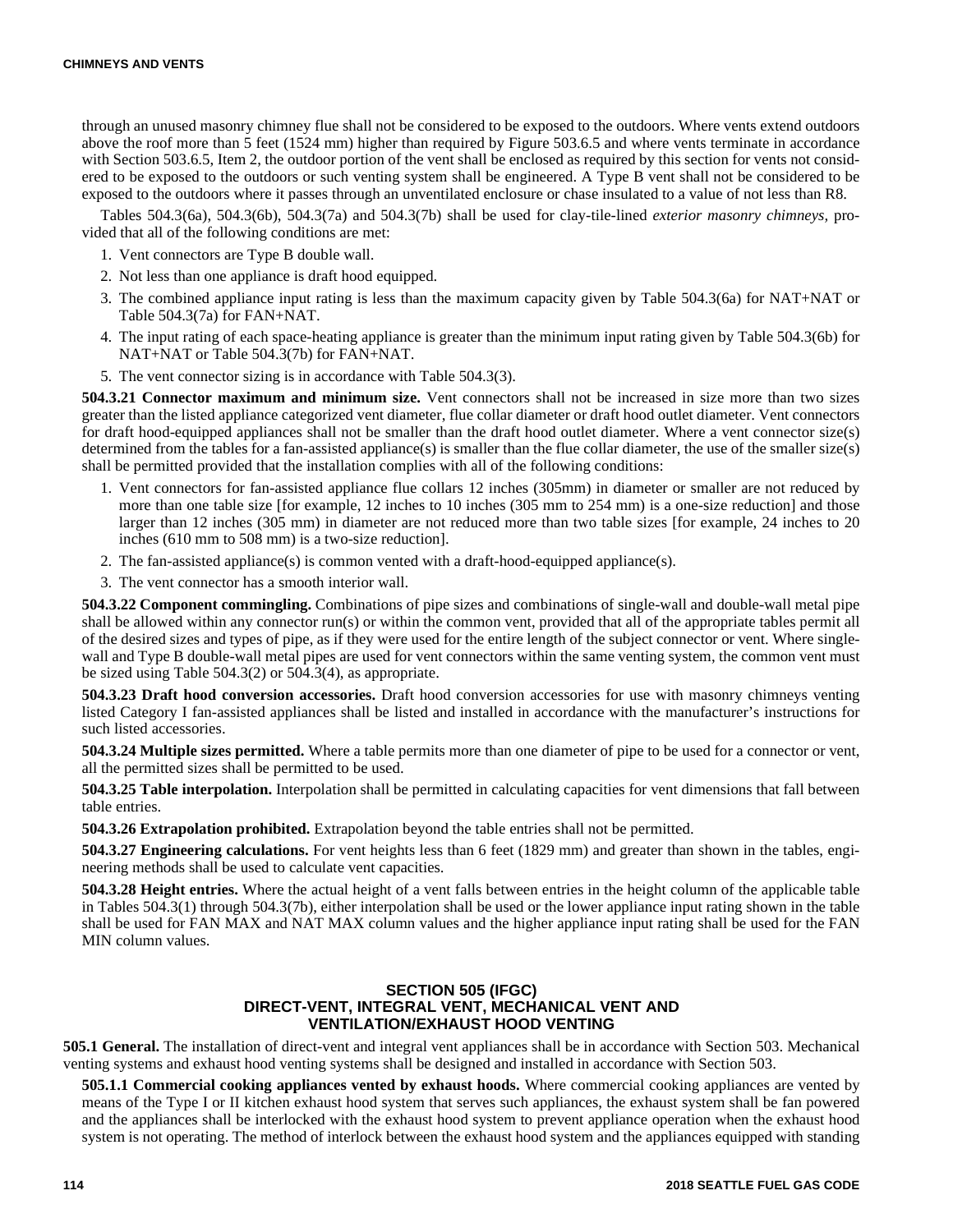pilot burner ignition systems shall not cause such pilots to be extinguished. Where a solenoid valve is installed in the gas *piping* as part of an interlock system, gas *piping* shall not be installed to bypass such valve. Dampers shall not be installed in the exhaust system.

**Exception:** An interlock between the cooking appliance(s) and the exhaust hood system shall not be required where heat sensors or other *approved* methods automatically activate the exhaust hood system when cooking operations occur.

### **SECTION 506 (IFGC) FACTORY-BUILT CHIMNEYS**

**506.1 Building heating appliances**. Factory-built chimneys for building heating appliances producing flue gases having a temperature not greater than 1,000°F (538°C), measured at the entrance to the chimney, shall be listed and *labeled* in accordance with UL 103 and shall be installed and terminated in accordance with the manufacturer's instructions.

**506.2 Support.** Where factory-built chimneys are supported by structural members, such as joists and rafters, such members shall be designed to support the additional load.

**506.3 Medium-heat appliances**. Factory-built chimneys for medium-heat appliances producing flue gases having a temperature above 1,000°F (538°C), measured at the entrance to the chimney, shall be listed and *labeled* in accordance with UL 959 and shall be installed and terminated in accordance with the manufacturer's instructions.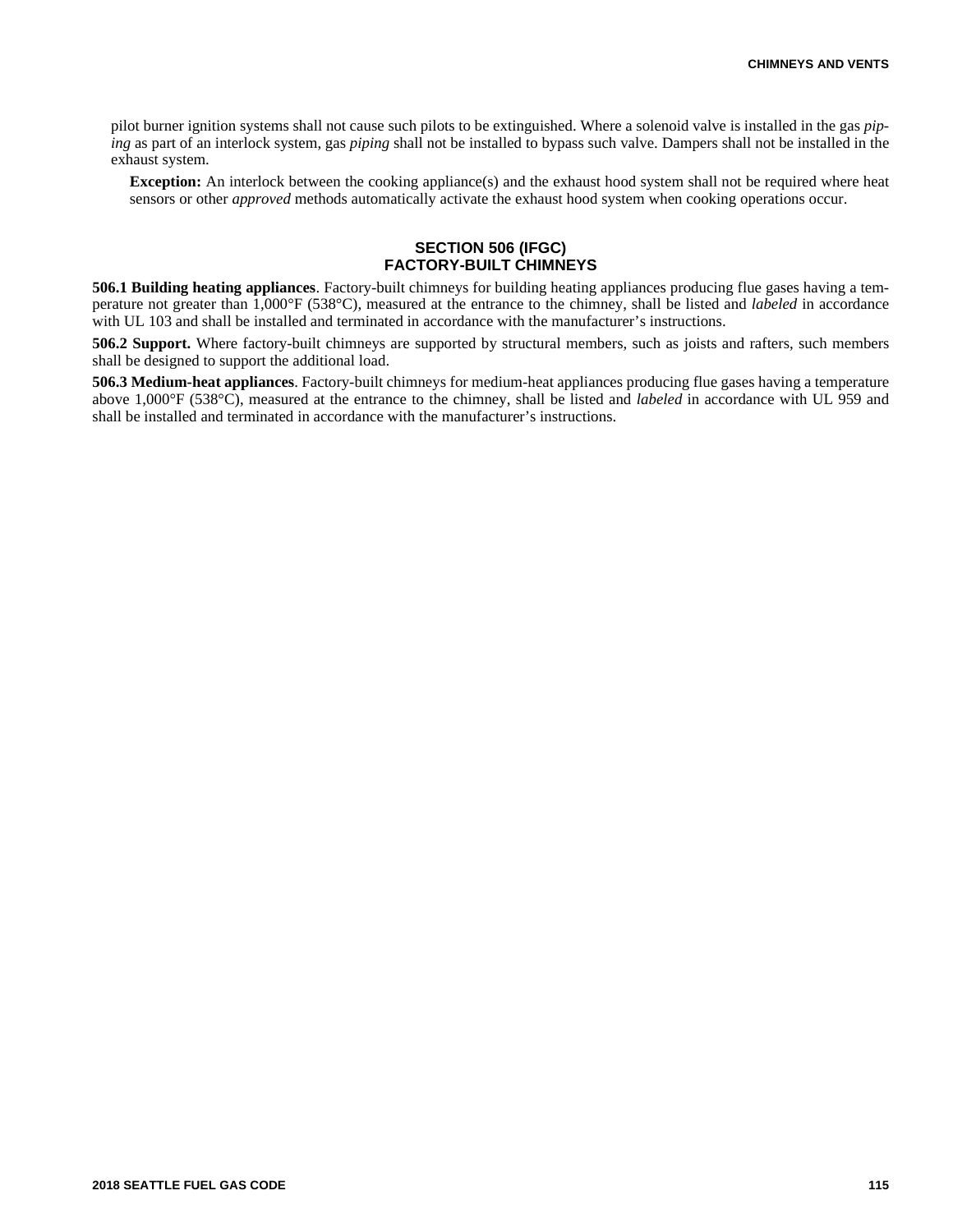# **T A BLE 504.2(1) TYPE B DOUBLE-W ALL G ASVEN T**

|--|

|                          |                 |               |                |                 |                |                 |                |                |                  |               | VENT DIAMETER—(D) inches          |                  |               |                 |     |                 |            |                 |                |          |     |
|--------------------------|-----------------|---------------|----------------|-----------------|----------------|-----------------|----------------|----------------|------------------|---------------|-----------------------------------|------------------|---------------|-----------------|-----|-----------------|------------|-----------------|----------------|----------|-----|
|                          |                 | w             |                |                 | Þ              |                 |                | ۱ю             |                  |               | ဖ                                 |                  |               |                 |     |                 | ∞          |                 |                | ၜ        |     |
| <b>ATERAL</b>            |                 |               |                |                 |                |                 |                |                | <b>APPLIANCE</b> |               | INPUT RATING IN THOUSANDS OF BTUH |                  |               |                 |     |                 |            |                 |                |          |     |
|                          | FAN             |               | Ę              | Æ               | z              | .<br>Ки         | NV-1           |                | ГMИ              | FAN           |                                   | ГAЛ              | FAN           |                 | ΣĀ  |                 | NV-1       | .<br>Ки         |                | NV-1     | LYN |
| E                        | ain             | Max           | хеи            | Nin             | Max            | Max             | iin<br>Š       | Max            | Max              | Nin           | Max                               | Max              | Min           | Max             | Max | έ               | Max        | Max             | Ś              | Max      | Max |
|                          |                 | 78            | 46             | っ               | 152            | 86              | ⊃              | 251            | $\overline{4}$   | っ             | 375                               | 205              | 0             | 524             | 285 | ⊃               | 698        | 370             | っ              | 897      | 470 |
| 2                        | 13              | 51            | 96             | 81              | 56             | 67              | 51             | 57             | $\overline{5}0$  | 32            | 232                               | $-57$            | 4             | 32.             | 217 | 53              | 425        | 285             | 63             | 543      | 370 |
| 4                        | $\overline{2}$  | 9             | 34             | $\Im$           | 24             | 2               | 39             | £51            | $^{103}$         | 50            | 227                               | 153              | 8             | 316             | ನ   | 57              | 419        | 579             | 56             | 536      | 362 |
| $\circ$                  | 25              | $\frac{4}{6}$ | 32             | 96              | 51             | 0               | 47             | 149            | 3                | 59            | 223                               | $\frac{49}{5}$   | 78            | $\frac{310}{5}$ | 205 | 33              | 413        | 273             |                | 530      | 354 |
| 0                        | $\circ$         | $^{18}$       | $\mathcal{S}$  | $\circ$         | 165            | 54              | 0              | 276            | 155              | 0             | 415                               | 235              | ≎             | 583             | 320 | 0               | 780        | 415             | っ              | 006      | 537 |
| $\overline{\mathcal{C}}$ | $\overline{C}$  | 57            | Э              | $\overline{6}$  | 109            | 57              | 25             | 178            | 120              | 28            | 263                               | $\overline{180}$ | 42            | 365             | 74. | 50              | 483        | 322             | 8              | 619      | 418 |
| S                        | 23              | 53            | 38             | 32              | 103            | Ξ               | 42             | Ë              | $\frac{5}{1}$    | 53            | 255                               | ELI              | 5             | 356             | 237 | 83              | £4         | 313             | 99             | 507      | 407 |
| 8                        | 82              | 67            | 35             | $\mathcal{E}$   | 98             | 8               | 'n             | ड              | ల్లి             | 2             | 747<br>24                         | 165              | 84            | 347             | 227 | 99              | 463        | 303             | È              | 596      | 396 |
| 0                        | $\circ$         | 88            | 53             | $\circ$         | I75            | 100             | 0              | 295            | $^{66}$          | っ             | 447                               | 255              | ∍             | 53              | 345 | 0               | 847        | 450             | ∍              | 1,096    | 585 |
| Z                        | $\overline{c}$  | 5             | 42             |                 | 118            | ∞               | 23             | $\overline{5}$ | 129              | 26            | 687                               | 195              | ទ្            | 402             | 273 | $\frac{8}{3}$   | 533        | 355             | 57             | 684      | 457 |
| S                        | 23              | 57            | $\Theta$       | $\Im 2$         | 113            | 77              | ₹              | 187            | 124              | 52            | 082                               | 881              | $\frac{8}{3}$ | <b>Z6£</b>      | 263 | ∞               | 522        | 346             | 56             | 57       | 446 |
| $\Xi$                    | $\Im$           | 51            | 96             | ₹               | 104            | 07              | 54             | 176            | $\frac{5}{1}$    | 67            | 267                               | 175              | 88            | 376             | 245 | R               | 504        | 330             | $\overline{c}$ | 651      | 427 |
| 0                        | $\circ$         | 24            | 8 <sup>°</sup> | $\circ$         | I6T            | $\Xi$           | ⊃              | <u>227</u>     | 87               | っ             | 502                               | <b>S82</b>       | ၁             | 716             | 390 | ⊃               | 970        | 525             | っ              | ,263     | 682 |
| $\overline{c}$           | $\Box$          | 69            | $\frac{8}{3}$  | $\overline{15}$ | 136            | 93              | $\Omega$       | 226            | $\overline{50}$  | 22            | 339                               | 225              | 38            | 475             | 316 | 45              | 633        | 414             | 53             | 815      | 544 |
| 5                        | 22              | 65            | SÞ             | $\Im$           | 130            | 87              | 39             | 219            | <u>다</u>         | $\frac{9}{4}$ | 330                               | 217              | Z             | 463             | 300 | 94              | 079        | 403             | R              | $_{800}$ | 529 |
| ≘                        | 29              | 65            | ₹              | ੩               | 121            | 82              | ່ຕ່            | 206            | I35              | 2             | 315                               | 208              | 84            | 445             | 288 | இ               | 8          | 386             | $\frac{8}{1}$  | F        | 507 |
| $\overline{15}$          | 35              | 53            | 57             | $^{8+}$         | 112            | 76              | 6              | 195            | 128              | 76            | 501                               | 198              | 86            | 429             | 275 | $\overline{15}$ | <b>S80</b> | 373             | 134            | 755      | 5   |
| $\circ$                  | ∍               | 56            | ಠ              | ∍               | 202            | $\ddot{\theta}$ | ⊃              | 349            | 202              | ∍             | 540                               | 307              | ∍             | 776             | 430 | ⊃               | $-50,1$    | 575             | ∍              | 1.384    | 752 |
| 2                        | $\Xi$           | 75            | 15             | $\overline{4}$  | $\frac{49}{5}$ | $\Xi$           | $\overline{8}$ | 250            | 166              | $\approx$     | 377                               | 249              | 33            | [£5             | 346 | 4               | Ξ          | 470             | ິຣ             | 517      | 612 |
| S                        | $\overline{12}$ |               | $^{48}$        | 67              | 143            | 96              | 85             | 242            | $\mathbb{S}$     | 47            | 367                               | त्र              | 2             | 519             | 337 | 73              | 697        | $\frac{460}{5}$ | 98             | 902      | 599 |
| 01                       | $\overline{8}$  | 2             | 4              | 38              | 133            | 89              | 50             | 672            | $\overline{5}0$  | $\mathcal{S}$ | 351                               | 228              | ∞             | 499             | 321 | 56              | 675        | 43              |                | 877      | 945 |
| $\overline{15}$          | 75              | 85            | ¥              | $\frac{4}{6}$   | $^{124}$       | 84              | 59             | 217            | $\frac{42}{3}$   | 73            | 337                               | 217              | 54            | $\frac{1}{8}$   | 308 |                 | 654        | 427             | $^{29}$        | \$58     | 557 |
| $\overline{c}$           | $\frac{8}{3}$   | 52            | 35             | 55              | $\frac{16}{1}$ | $\frac{8}{2}$   | 69             | 90Z            | 134              | 84            | 322                               | 90Z              | 107           | 464             | 295 | 25              | 634        | $\frac{1}{4}$   | 145            | 038      | 537 |

*(continued)*

### **CHIMNEYS AND VENTS**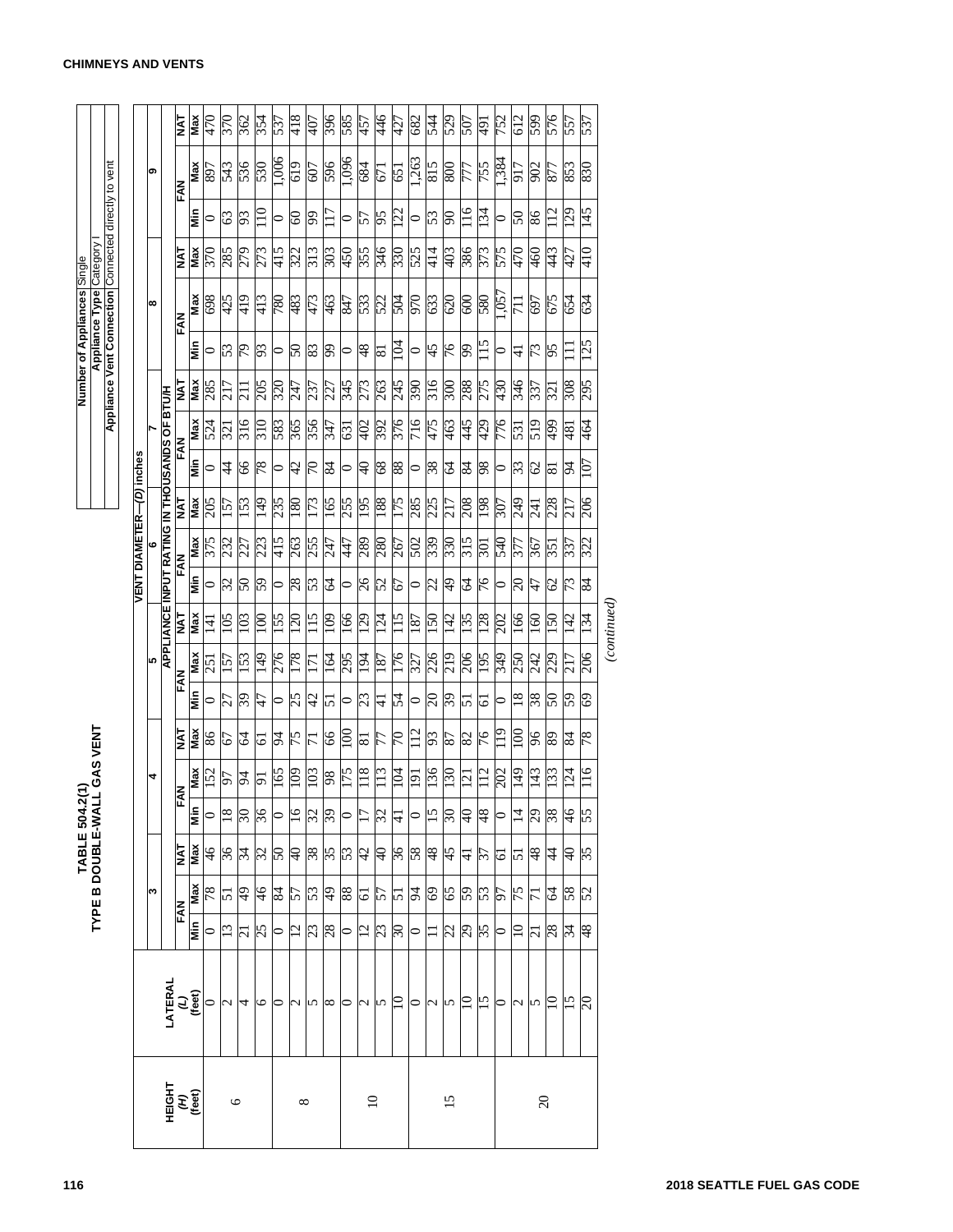| TABLE 504.2(1)-continued | <b>PE B DOUBLE-WALL GAS VENT</b> |  |
|--------------------------|----------------------------------|--|

| $\frac{1}{D}$<br>l<br><b>Del Del D</b><br>֚֚֚֬ |
|------------------------------------------------|
|------------------------------------------------|

| <b>Appliance Vent Connection C</b> ategory I<br><b>Appliance Vent Connection C</b> onnected directly to vent<br>519<br>556<br>666<br>Max<br>650<br>535<br>473<br>708<br>605<br>589<br>572<br>770<br>679<br>653<br>524<br>067<br>$\frac{44}{3}$<br>522<br>$\overline{700}$<br>692<br>ГĀ<br>507<br>1,118<br>1,155<br>1,095<br>1,073<br>1,173<br>1,141<br>826<br>788<br>.297<br>975<br>765<br>574<br>702<br>960<br>888<br>$11^{+1}$<br>Max<br>935<br>844<br><b>JII</b><br>$\overline{118}$<br>Ιœ<br>FAN<br>149<br>$\overline{100}$<br>105<br>611<br>501<br>13<br>kin<br>$\overline{52}$<br>65<br>IÞI<br>33<br>69<br>98<br>80<br>93<br>60<br>$\circ$<br>$\overline{c}$<br>$\overline{5}$<br>$\circ$<br>$\circ$<br>APPLIANCE INPUT RATING IN THOUSANDS OF BTU/H<br>815<br>376<br><u>LYN</u><br>Max<br>475<br>385<br>517<br>438<br>426<br>413<br>560<br>394<br>343<br>510<br>504<br>493<br>482<br>321<br>357<br>I.0<br>171<br>371<br>715<br>613<br>605<br>хем<br>853<br>600<br>580<br>560<br>932<br>702<br>662<br>820<br>782<br>763<br>542<br>507<br>642<br><b>EOS</b><br>681<br>997<br>831<br>FAN<br>VENT DIAMETER-(D) inches<br>İin<br>102<br>123<br>$\overline{131}$<br>85<br>$\infty$<br>55<br>73<br>85<br>$\frac{8}{18}$<br>89<br>08<br>$\infty$<br>22<br>52<br>$\circ$<br>27<br>77<br>$\circ$<br>57<br>$\circ$<br>336<br>115<br>308<br>288<br>Max<br>219<br>298<br>278<br>375<br>344<br>273<br>249<br>363<br>259<br>00+<br>369<br>353<br>₹<br>₹<br>280<br>361<br>261<br>237<br>346<br>455<br>542<br>528<br>432<br>405<br>389<br>374<br>410<br>599<br>557<br>513<br>Max<br>633<br>0#<br>497<br>487<br>587<br>121<br>171<br>FAN<br>iin<br>104<br>$\frac{99}{95}$<br>94<br>$\frac{8}{18}$<br>59<br>08<br>$\tilde{c}1$<br>64<br>97<br>43<br>$\mathcal{S}$<br>$\frac{2}{3}$<br>$\Theta$<br>53<br>62<br>$\circ$<br>11<br>$\circ$<br>0<br>176<br>206<br>180<br>Max<br>220<br>185<br>163<br>200<br>TAN<br>751<br>ŃМ<br>232<br>190<br>691<br>NА<br>ĂИ<br>NА<br><b>NA</b><br>ΑN<br>VМ<br>NА<br>$\overline{171}$<br>xeM<br>374<br>275<br>214<br>320<br>275<br>250<br>335<br>283<br>262<br>249<br>312<br>299<br>354<br>287<br>104<br>347<br>ΙIε<br>237<br>5<br>175<br>397<br><b>NV<sub>1</sub></b><br><b>Rii</b> n<br>96<br>$\frac{8}{4}$<br>99<br>88<br>$\overline{4}$<br>0S<br>59<br>$\overline{1}$<br>35<br>45<br>24<br>84<br>$\overline{12}$<br>33<br>43<br>63<br>$\circ$<br>57<br>$\circ$<br>$\circ$<br>108<br>Max<br>128<br>112<br>102<br>NА<br>134<br>122<br>$\frac{2}{11}$<br>114<br>ΚŃ<br>NА<br>ΝÁ<br><b>NA</b><br><b>NA</b><br>ĂИ<br>VМ<br>ΝĀ<br>NΑ<br>ТĂГ<br>96<br>$\infty$<br>166<br>113<br>216<br>158<br>812<br>166<br>Max<br>213<br>160<br>183<br>891<br>189<br>174<br>150<br>132<br>671<br>194<br>182<br>141<br>131<br>4<br>Ę<br>š<br>E<br>iin<br>$\overline{\mathbb{Q}}$<br>$\overline{26}$<br>$\overline{13}$<br>$rac{28}{37}$<br>73<br>35<br>42<br>53<br>$\overline{50}$<br>69<br>33<br>0 <sub>F</sub><br>$\overline{7}$<br>77<br>47<br>$\Xi$<br>$\circ$<br>$\circ$<br>$\circ$<br>Max<br>$\overline{\mathbf{N}}$<br>$\mathbb{A}$<br>ŃИ<br>ΧĀ<br>ŃИ<br>$X \nless 1$<br>ΧŃ<br>ΧŃ<br>ŃИ<br>ΧÃ<br>ĀИ<br>ŃΝ<br>ÁN<br>ГĀЛ<br>99<br>$\frac{24}{4}$<br>2<br>$\overline{19}$<br>67<br>Max<br>XÃ<br>ΣŃ<br>$\mathbb{A}^\mathsf{A}$<br><b>001</b><br>$\overline{\mathbf{N}}$<br>$\frac{\text{NA}}{\text{NA}}$<br>$\mathbb{A}$<br>ΝĀ<br>ΝA<br>$\frac{0}{9}$<br>98<br>$\sqrt{2}$<br>89<br>82<br>က<br>$\mathcal{Q}$<br>$\Xi$<br>77<br>$\overline{8}$<br><b>TAN</b><br><b>Rii</b> n<br>ΧÃ<br>ХÃ<br>ΝÃ<br>NА<br>ΑN<br><b>AN</b><br>ŃИ<br><b>NA</b><br>ΣÁ<br>99<br>$\overline{0}$<br>$rac{26}{59}$<br>33<br>$\infty$<br>$\circ$<br>27<br>12<br>G<br>$\circ$<br>LATERAL<br>(feet)<br>$\overline{c}$<br>8045<br>$\frac{5}{10}$<br>$\overline{0}$<br>588<br>$\overline{\mathbf{C}}$<br>$\overline{01}$<br>$\overline{15}$<br>$\overline{5}$<br>Э<br>$\circ$<br>$\sim$ 10<br>$\circ$<br>$\overline{\mathcal{C}}$<br>HEIGHT<br>$\begin{array}{c} \text{(H)} \ \text{(Heet)} \ \text{(Heet)} \end{array}$<br>100<br>$\mathfrak{S}0$<br>$50\,$ |                | TABLE 504.2(1)—continued<br>TYPE B DOUBLE-WALL GAS VENT |    |             |    |    |     |           |                |     |           |     |     |     |     |       |    |                 |           |       |
|-----------------------------------------------------------------------------------------------------------------------------------------------------------------------------------------------------------------------------------------------------------------------------------------------------------------------------------------------------------------------------------------------------------------------------------------------------------------------------------------------------------------------------------------------------------------------------------------------------------------------------------------------------------------------------------------------------------------------------------------------------------------------------------------------------------------------------------------------------------------------------------------------------------------------------------------------------------------------------------------------------------------------------------------------------------------------------------------------------------------------------------------------------------------------------------------------------------------------------------------------------------------------------------------------------------------------------------------------------------------------------------------------------------------------------------------------------------------------------------------------------------------------------------------------------------------------------------------------------------------------------------------------------------------------------------------------------------------------------------------------------------------------------------------------------------------------------------------------------------------------------------------------------------------------------------------------------------------------------------------------------------------------------------------------------------------------------------------------------------------------------------------------------------------------------------------------------------------------------------------------------------------------------------------------------------------------------------------------------------------------------------------------------------------------------------------------------------------------------------------------------------------------------------------------------------------------------------------------------------------------------------------------------------------------------------------------------------------------------------------------------------------------------------------------------------------------------------------------------------------------------------------------------------------------------------------------------------------------------------------------------------------------------------------------------------------------------------------------------------------------------------------------------------------------------------------------------------------------------------------------------------------------------------------------------------------------------------------------------------------------------------------------------------------------------------------------------------------------------------------------------------------------------------------------------------------------------------------------------------------------------------------------------------------------------------------------------------------------------------------------------------------------------------------------------------------------------------------------------------------------------------------------------------------------------------------------------------------------------------------------------------------------------|----------------|---------------------------------------------------------|----|-------------|----|----|-----|-----------|----------------|-----|-----------|-----|-----|-----|-----|-------|----|-----------------|-----------|-------|
|                                                                                                                                                                                                                                                                                                                                                                                                                                                                                                                                                                                                                                                                                                                                                                                                                                                                                                                                                                                                                                                                                                                                                                                                                                                                                                                                                                                                                                                                                                                                                                                                                                                                                                                                                                                                                                                                                                                                                                                                                                                                                                                                                                                                                                                                                                                                                                                                                                                                                                                                                                                                                                                                                                                                                                                                                                                                                                                                                                                                                                                                                                                                                                                                                                                                                                                                                                                                                                                                                                                                                                                                                                                                                                                                                                                                                                                                                                                                                                                                                             |                |                                                         |    |             |    |    |     |           |                |     |           |     |     |     |     |       |    |                 |           |       |
|                                                                                                                                                                                                                                                                                                                                                                                                                                                                                                                                                                                                                                                                                                                                                                                                                                                                                                                                                                                                                                                                                                                                                                                                                                                                                                                                                                                                                                                                                                                                                                                                                                                                                                                                                                                                                                                                                                                                                                                                                                                                                                                                                                                                                                                                                                                                                                                                                                                                                                                                                                                                                                                                                                                                                                                                                                                                                                                                                                                                                                                                                                                                                                                                                                                                                                                                                                                                                                                                                                                                                                                                                                                                                                                                                                                                                                                                                                                                                                                                                             |                |                                                         |    |             |    |    |     |           |                |     |           |     |     |     |     |       |    |                 |           |       |
|                                                                                                                                                                                                                                                                                                                                                                                                                                                                                                                                                                                                                                                                                                                                                                                                                                                                                                                                                                                                                                                                                                                                                                                                                                                                                                                                                                                                                                                                                                                                                                                                                                                                                                                                                                                                                                                                                                                                                                                                                                                                                                                                                                                                                                                                                                                                                                                                                                                                                                                                                                                                                                                                                                                                                                                                                                                                                                                                                                                                                                                                                                                                                                                                                                                                                                                                                                                                                                                                                                                                                                                                                                                                                                                                                                                                                                                                                                                                                                                                                             |                |                                                         |    |             |    |    |     |           |                |     |           |     |     |     |     |       |    |                 |           |       |
|                                                                                                                                                                                                                                                                                                                                                                                                                                                                                                                                                                                                                                                                                                                                                                                                                                                                                                                                                                                                                                                                                                                                                                                                                                                                                                                                                                                                                                                                                                                                                                                                                                                                                                                                                                                                                                                                                                                                                                                                                                                                                                                                                                                                                                                                                                                                                                                                                                                                                                                                                                                                                                                                                                                                                                                                                                                                                                                                                                                                                                                                                                                                                                                                                                                                                                                                                                                                                                                                                                                                                                                                                                                                                                                                                                                                                                                                                                                                                                                                                             |                |                                                         |    |             |    |    |     |           |                |     |           |     |     |     |     |       |    |                 | ക         |       |
|                                                                                                                                                                                                                                                                                                                                                                                                                                                                                                                                                                                                                                                                                                                                                                                                                                                                                                                                                                                                                                                                                                                                                                                                                                                                                                                                                                                                                                                                                                                                                                                                                                                                                                                                                                                                                                                                                                                                                                                                                                                                                                                                                                                                                                                                                                                                                                                                                                                                                                                                                                                                                                                                                                                                                                                                                                                                                                                                                                                                                                                                                                                                                                                                                                                                                                                                                                                                                                                                                                                                                                                                                                                                                                                                                                                                                                                                                                                                                                                                                             |                |                                                         |    |             |    |    |     |           |                |     |           |     |     |     |     |       |    |                 | <b>NV</b> | ΣN    |
|                                                                                                                                                                                                                                                                                                                                                                                                                                                                                                                                                                                                                                                                                                                                                                                                                                                                                                                                                                                                                                                                                                                                                                                                                                                                                                                                                                                                                                                                                                                                                                                                                                                                                                                                                                                                                                                                                                                                                                                                                                                                                                                                                                                                                                                                                                                                                                                                                                                                                                                                                                                                                                                                                                                                                                                                                                                                                                                                                                                                                                                                                                                                                                                                                                                                                                                                                                                                                                                                                                                                                                                                                                                                                                                                                                                                                                                                                                                                                                                                                             |                |                                                         |    |             |    |    |     |           |                |     |           |     |     |     |     |       |    | liin            | xeM       | Max   |
|                                                                                                                                                                                                                                                                                                                                                                                                                                                                                                                                                                                                                                                                                                                                                                                                                                                                                                                                                                                                                                                                                                                                                                                                                                                                                                                                                                                                                                                                                                                                                                                                                                                                                                                                                                                                                                                                                                                                                                                                                                                                                                                                                                                                                                                                                                                                                                                                                                                                                                                                                                                                                                                                                                                                                                                                                                                                                                                                                                                                                                                                                                                                                                                                                                                                                                                                                                                                                                                                                                                                                                                                                                                                                                                                                                                                                                                                                                                                                                                                                             |                |                                                         |    |             |    |    |     |           |                |     |           |     |     |     |     |       |    | $\circ$         | 1,548     | 855   |
|                                                                                                                                                                                                                                                                                                                                                                                                                                                                                                                                                                                                                                                                                                                                                                                                                                                                                                                                                                                                                                                                                                                                                                                                                                                                                                                                                                                                                                                                                                                                                                                                                                                                                                                                                                                                                                                                                                                                                                                                                                                                                                                                                                                                                                                                                                                                                                                                                                                                                                                                                                                                                                                                                                                                                                                                                                                                                                                                                                                                                                                                                                                                                                                                                                                                                                                                                                                                                                                                                                                                                                                                                                                                                                                                                                                                                                                                                                                                                                                                                             |                |                                                         |    |             |    |    |     |           |                |     |           |     |     |     |     |       |    | $\overline{c}$  | 1,072     | 700   |
|                                                                                                                                                                                                                                                                                                                                                                                                                                                                                                                                                                                                                                                                                                                                                                                                                                                                                                                                                                                                                                                                                                                                                                                                                                                                                                                                                                                                                                                                                                                                                                                                                                                                                                                                                                                                                                                                                                                                                                                                                                                                                                                                                                                                                                                                                                                                                                                                                                                                                                                                                                                                                                                                                                                                                                                                                                                                                                                                                                                                                                                                                                                                                                                                                                                                                                                                                                                                                                                                                                                                                                                                                                                                                                                                                                                                                                                                                                                                                                                                                             |                |                                                         |    |             |    |    |     |           |                |     |           |     |     |     |     |       |    | 28              | 1,055     | 889   |
|                                                                                                                                                                                                                                                                                                                                                                                                                                                                                                                                                                                                                                                                                                                                                                                                                                                                                                                                                                                                                                                                                                                                                                                                                                                                                                                                                                                                                                                                                                                                                                                                                                                                                                                                                                                                                                                                                                                                                                                                                                                                                                                                                                                                                                                                                                                                                                                                                                                                                                                                                                                                                                                                                                                                                                                                                                                                                                                                                                                                                                                                                                                                                                                                                                                                                                                                                                                                                                                                                                                                                                                                                                                                                                                                                                                                                                                                                                                                                                                                                             |                |                                                         |    |             |    |    |     |           |                |     |           |     |     |     |     |       |    | 107             | 1,028     | 668   |
|                                                                                                                                                                                                                                                                                                                                                                                                                                                                                                                                                                                                                                                                                                                                                                                                                                                                                                                                                                                                                                                                                                                                                                                                                                                                                                                                                                                                                                                                                                                                                                                                                                                                                                                                                                                                                                                                                                                                                                                                                                                                                                                                                                                                                                                                                                                                                                                                                                                                                                                                                                                                                                                                                                                                                                                                                                                                                                                                                                                                                                                                                                                                                                                                                                                                                                                                                                                                                                                                                                                                                                                                                                                                                                                                                                                                                                                                                                                                                                                                                             |                |                                                         |    |             |    |    |     |           |                |     |           |     |     |     |     |       |    | 124             | 1,002     | 8+9   |
|                                                                                                                                                                                                                                                                                                                                                                                                                                                                                                                                                                                                                                                                                                                                                                                                                                                                                                                                                                                                                                                                                                                                                                                                                                                                                                                                                                                                                                                                                                                                                                                                                                                                                                                                                                                                                                                                                                                                                                                                                                                                                                                                                                                                                                                                                                                                                                                                                                                                                                                                                                                                                                                                                                                                                                                                                                                                                                                                                                                                                                                                                                                                                                                                                                                                                                                                                                                                                                                                                                                                                                                                                                                                                                                                                                                                                                                                                                                                                                                                                             |                |                                                         |    |             |    |    |     |           |                |     |           |     |     |     |     |       |    | 139             | 977       | 628   |
|                                                                                                                                                                                                                                                                                                                                                                                                                                                                                                                                                                                                                                                                                                                                                                                                                                                                                                                                                                                                                                                                                                                                                                                                                                                                                                                                                                                                                                                                                                                                                                                                                                                                                                                                                                                                                                                                                                                                                                                                                                                                                                                                                                                                                                                                                                                                                                                                                                                                                                                                                                                                                                                                                                                                                                                                                                                                                                                                                                                                                                                                                                                                                                                                                                                                                                                                                                                                                                                                                                                                                                                                                                                                                                                                                                                                                                                                                                                                                                                                                             |                |                                                         |    |             |    |    |     |           |                |     |           |     |     |     |     |       |    | 171             | 929       | 594   |
|                                                                                                                                                                                                                                                                                                                                                                                                                                                                                                                                                                                                                                                                                                                                                                                                                                                                                                                                                                                                                                                                                                                                                                                                                                                                                                                                                                                                                                                                                                                                                                                                                                                                                                                                                                                                                                                                                                                                                                                                                                                                                                                                                                                                                                                                                                                                                                                                                                                                                                                                                                                                                                                                                                                                                                                                                                                                                                                                                                                                                                                                                                                                                                                                                                                                                                                                                                                                                                                                                                                                                                                                                                                                                                                                                                                                                                                                                                                                                                                                                             |                |                                                         |    |             |    |    |     |           |                |     |           |     |     |     |     |       |    | $\circ$         | 1,730     | 952   |
|                                                                                                                                                                                                                                                                                                                                                                                                                                                                                                                                                                                                                                                                                                                                                                                                                                                                                                                                                                                                                                                                                                                                                                                                                                                                                                                                                                                                                                                                                                                                                                                                                                                                                                                                                                                                                                                                                                                                                                                                                                                                                                                                                                                                                                                                                                                                                                                                                                                                                                                                                                                                                                                                                                                                                                                                                                                                                                                                                                                                                                                                                                                                                                                                                                                                                                                                                                                                                                                                                                                                                                                                                                                                                                                                                                                                                                                                                                                                                                                                                             |                |                                                         |    |             |    |    |     |           |                |     |           |     |     |     |     |       |    | 55              | 1,276     | 813   |
|                                                                                                                                                                                                                                                                                                                                                                                                                                                                                                                                                                                                                                                                                                                                                                                                                                                                                                                                                                                                                                                                                                                                                                                                                                                                                                                                                                                                                                                                                                                                                                                                                                                                                                                                                                                                                                                                                                                                                                                                                                                                                                                                                                                                                                                                                                                                                                                                                                                                                                                                                                                                                                                                                                                                                                                                                                                                                                                                                                                                                                                                                                                                                                                                                                                                                                                                                                                                                                                                                                                                                                                                                                                                                                                                                                                                                                                                                                                                                                                                                             |                |                                                         |    |             |    |    |     |           |                |     |           |     |     |     |     |       |    |                 | 1,259     | 864   |
|                                                                                                                                                                                                                                                                                                                                                                                                                                                                                                                                                                                                                                                                                                                                                                                                                                                                                                                                                                                                                                                                                                                                                                                                                                                                                                                                                                                                                                                                                                                                                                                                                                                                                                                                                                                                                                                                                                                                                                                                                                                                                                                                                                                                                                                                                                                                                                                                                                                                                                                                                                                                                                                                                                                                                                                                                                                                                                                                                                                                                                                                                                                                                                                                                                                                                                                                                                                                                                                                                                                                                                                                                                                                                                                                                                                                                                                                                                                                                                                                                             |                |                                                         |    |             |    |    |     |           |                |     |           |     |     |     |     |       |    | IОI             | 1,230     | 773   |
|                                                                                                                                                                                                                                                                                                                                                                                                                                                                                                                                                                                                                                                                                                                                                                                                                                                                                                                                                                                                                                                                                                                                                                                                                                                                                                                                                                                                                                                                                                                                                                                                                                                                                                                                                                                                                                                                                                                                                                                                                                                                                                                                                                                                                                                                                                                                                                                                                                                                                                                                                                                                                                                                                                                                                                                                                                                                                                                                                                                                                                                                                                                                                                                                                                                                                                                                                                                                                                                                                                                                                                                                                                                                                                                                                                                                                                                                                                                                                                                                                             |                |                                                         |    |             |    |    |     |           |                |     |           |     |     |     |     |       |    | $\Xi$           | 1,203     | 747   |
|                                                                                                                                                                                                                                                                                                                                                                                                                                                                                                                                                                                                                                                                                                                                                                                                                                                                                                                                                                                                                                                                                                                                                                                                                                                                                                                                                                                                                                                                                                                                                                                                                                                                                                                                                                                                                                                                                                                                                                                                                                                                                                                                                                                                                                                                                                                                                                                                                                                                                                                                                                                                                                                                                                                                                                                                                                                                                                                                                                                                                                                                                                                                                                                                                                                                                                                                                                                                                                                                                                                                                                                                                                                                                                                                                                                                                                                                                                                                                                                                                             |                |                                                         |    |             |    |    |     |           |                |     |           |     |     |     |     |       |    | 131             | 1.176     | 722   |
|                                                                                                                                                                                                                                                                                                                                                                                                                                                                                                                                                                                                                                                                                                                                                                                                                                                                                                                                                                                                                                                                                                                                                                                                                                                                                                                                                                                                                                                                                                                                                                                                                                                                                                                                                                                                                                                                                                                                                                                                                                                                                                                                                                                                                                                                                                                                                                                                                                                                                                                                                                                                                                                                                                                                                                                                                                                                                                                                                                                                                                                                                                                                                                                                                                                                                                                                                                                                                                                                                                                                                                                                                                                                                                                                                                                                                                                                                                                                                                                                                             |                |                                                         |    |             |    |    |     |           |                |     |           |     |     |     |     |       |    | $\overline{5}$  | 1,125     | 670   |
|                                                                                                                                                                                                                                                                                                                                                                                                                                                                                                                                                                                                                                                                                                                                                                                                                                                                                                                                                                                                                                                                                                                                                                                                                                                                                                                                                                                                                                                                                                                                                                                                                                                                                                                                                                                                                                                                                                                                                                                                                                                                                                                                                                                                                                                                                                                                                                                                                                                                                                                                                                                                                                                                                                                                                                                                                                                                                                                                                                                                                                                                                                                                                                                                                                                                                                                                                                                                                                                                                                                                                                                                                                                                                                                                                                                                                                                                                                                                                                                                                             |                |                                                         |    |             |    |    |     |           |                |     |           |     |     |     |     |       |    | $\circ$         | 806.1     | 0#0'1 |
|                                                                                                                                                                                                                                                                                                                                                                                                                                                                                                                                                                                                                                                                                                                                                                                                                                                                                                                                                                                                                                                                                                                                                                                                                                                                                                                                                                                                                                                                                                                                                                                                                                                                                                                                                                                                                                                                                                                                                                                                                                                                                                                                                                                                                                                                                                                                                                                                                                                                                                                                                                                                                                                                                                                                                                                                                                                                                                                                                                                                                                                                                                                                                                                                                                                                                                                                                                                                                                                                                                                                                                                                                                                                                                                                                                                                                                                                                                                                                                                                                             |                |                                                         |    |             |    |    |     |           |                |     |           |     |     |     |     |       |    | 25              | 1,536     | 935   |
|                                                                                                                                                                                                                                                                                                                                                                                                                                                                                                                                                                                                                                                                                                                                                                                                                                                                                                                                                                                                                                                                                                                                                                                                                                                                                                                                                                                                                                                                                                                                                                                                                                                                                                                                                                                                                                                                                                                                                                                                                                                                                                                                                                                                                                                                                                                                                                                                                                                                                                                                                                                                                                                                                                                                                                                                                                                                                                                                                                                                                                                                                                                                                                                                                                                                                                                                                                                                                                                                                                                                                                                                                                                                                                                                                                                                                                                                                                                                                                                                                             |                |                                                         |    |             |    |    |     |           |                |     |           |     |     |     |     |       |    | π               | 6151      | 926   |
|                                                                                                                                                                                                                                                                                                                                                                                                                                                                                                                                                                                                                                                                                                                                                                                                                                                                                                                                                                                                                                                                                                                                                                                                                                                                                                                                                                                                                                                                                                                                                                                                                                                                                                                                                                                                                                                                                                                                                                                                                                                                                                                                                                                                                                                                                                                                                                                                                                                                                                                                                                                                                                                                                                                                                                                                                                                                                                                                                                                                                                                                                                                                                                                                                                                                                                                                                                                                                                                                                                                                                                                                                                                                                                                                                                                                                                                                                                                                                                                                                             |                |                                                         |    |             |    |    |     |           |                |     |           |     |     |     |     |       |    | $\overline{56}$ | 1,492     | 910   |
|                                                                                                                                                                                                                                                                                                                                                                                                                                                                                                                                                                                                                                                                                                                                                                                                                                                                                                                                                                                                                                                                                                                                                                                                                                                                                                                                                                                                                                                                                                                                                                                                                                                                                                                                                                                                                                                                                                                                                                                                                                                                                                                                                                                                                                                                                                                                                                                                                                                                                                                                                                                                                                                                                                                                                                                                                                                                                                                                                                                                                                                                                                                                                                                                                                                                                                                                                                                                                                                                                                                                                                                                                                                                                                                                                                                                                                                                                                                                                                                                                             |                |                                                         |    |             |    |    |     |           |                |     |           |     |     |     |     |       |    | 601             | 1,465     | 895   |
|                                                                                                                                                                                                                                                                                                                                                                                                                                                                                                                                                                                                                                                                                                                                                                                                                                                                                                                                                                                                                                                                                                                                                                                                                                                                                                                                                                                                                                                                                                                                                                                                                                                                                                                                                                                                                                                                                                                                                                                                                                                                                                                                                                                                                                                                                                                                                                                                                                                                                                                                                                                                                                                                                                                                                                                                                                                                                                                                                                                                                                                                                                                                                                                                                                                                                                                                                                                                                                                                                                                                                                                                                                                                                                                                                                                                                                                                                                                                                                                                                             |                |                                                         |    |             |    |    |     |           |                |     |           |     |     |     |     |       |    | 122             | 897.1     | 880   |
| <b>Z</b><br><b>NA</b>                                                                                                                                                                                                                                                                                                                                                                                                                                                                                                                                                                                                                                                                                                                                                                                                                                                                                                                                                                                                                                                                                                                                                                                                                                                                                                                                                                                                                                                                                                                                                                                                                                                                                                                                                                                                                                                                                                                                                                                                                                                                                                                                                                                                                                                                                                                                                                                                                                                                                                                                                                                                                                                                                                                                                                                                                                                                                                                                                                                                                                                                                                                                                                                                                                                                                                                                                                                                                                                                                                                                                                                                                                                                                                                                                                                                                                                                                                                                                                                                       | $\frac{0}{25}$ | ΚŃ                                                      | ΣÁ | $\mathbb N$ | ΚŃ | 78 | 290 | <b>NA</b> | $\mathfrak{D}$ | 483 | <b>NA</b> | 115 | 726 | 449 | 131 | 1,029 | 62 | 149             | 1,387     | 849   |
| 575<br>944<br><u> 161</u><br>405<br>651<br>180<br><b>NA</b><br>428<br>LtI<br>ŃМ<br>ΚŃ<br>ΣÁ<br><b>NA</b><br>ΝÃ<br><b>NA</b><br>ΣÃ<br>$\overline{\mathbb{R}}$<br>$\stackrel{\Delta}{\geq}$                                                                                                                                                                                                                                                                                                                                                                                                                                                                                                                                                                                                                                                                                                                                                                                                                                                                                                                                                                                                                                                                                                                                                                                                                                                                                                                                                                                                                                                                                                                                                                                                                                                                                                                                                                                                                                                                                                                                                                                                                                                                                                                                                                                                                                                                                                                                                                                                                                                                                                                                                                                                                                                                                                                                                                                                                                                                                                                                                                                                                                                                                                                                                                                                                                                                                                                                                                                                                                                                                                                                                                                                                                                                                                                                                                                                                                   |                |                                                         |    |             |    |    |     |           |                |     |           |     |     |     |     |       |    | 217             | 1,288     | 787   |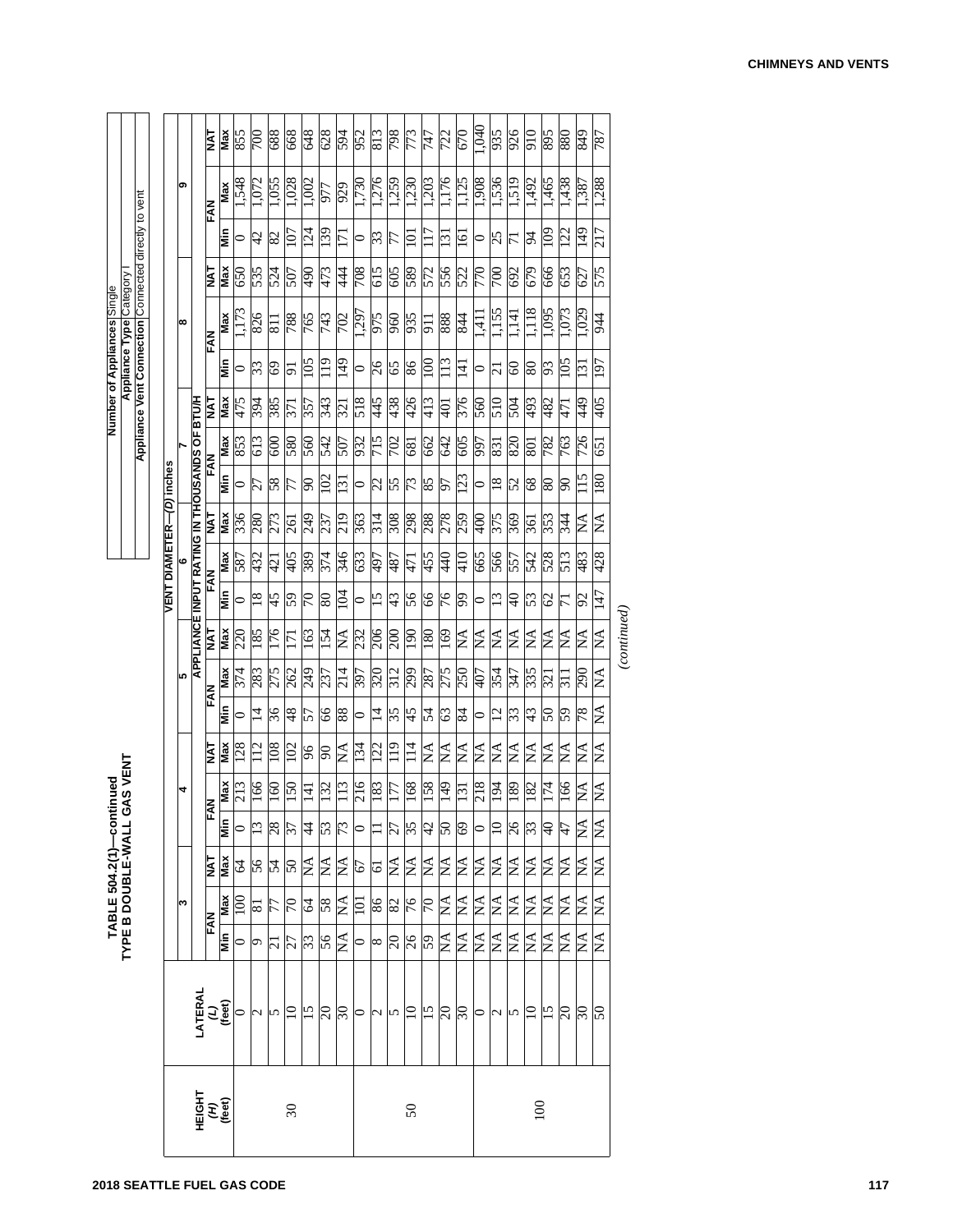|                                           |  | TYPE B DOUBLE-WAI |                   |              | <b>LL GAS VENT</b> |            |         |            |                          |            |                                              |                    |            |             |       |              | Appliance Type Category |        | Appliance Vent Connection Connected directly to vent |              |  |
|-------------------------------------------|--|-------------------|-------------------|--------------|--------------------|------------|---------|------------|--------------------------|------------|----------------------------------------------|--------------------|------------|-------------|-------|--------------|-------------------------|--------|------------------------------------------------------|--------------|--|
|                                           |  |                   |                   |              |                    |            |         |            |                          |            |                                              |                    |            |             |       |              |                         |        |                                                      |              |  |
|                                           |  |                   |                   |              |                    |            |         |            | VENT DIAMETER-(D) inches |            |                                              |                    |            |             |       |              |                         |        |                                                      |              |  |
| ę                                         |  |                   | 51                |              | 4                  |            |         |            |                          |            | ≌                                            |                    |            | ន           |       |              | 22                      |        | 24                                                   |              |  |
|                                           |  |                   |                   |              |                    |            |         |            |                          |            | APPLIANCE INPUT RATING IN THOUSANDS OF BTU/H |                    |            |             |       |              |                         |        |                                                      |              |  |
| <b>Z</b><br>FAN                           |  | FAN               | E                 |              | ₹<br>F∧            | ГAЛ        |         | <b>NVE</b> | ГAЛ                      | <b>NV∃</b> |                                              | ş                  | FAN        |             | ¥     | FAN          |                         | ₹      | FAN                                                  | ⅀            |  |
| <b>Min</b><br>Max<br>Max<br>Min<br>E      |  |                   | Max<br><b>Max</b> | Min          | Nax                | <b>XeW</b> | Min     | <b>Max</b> | Max                      | Min        | Max                                          | <b>XeW</b>         | iin        | <b>Max</b>  | Max   | <b>Rii</b> n | Max                     | Max    | Max<br>Min                                           | Max          |  |
| $\circ$<br>570<br>121<br>0                |  |                   | 058<br>579'1      | $\circ$      | 2,267              |            | 0       | 2,983      | 1.530                    | $\circ$    | 3,802                                        | .960               | $\circ$    | 4,721       | 2,430 | $\circ$      | 5,737                   | 2,950  | 6,853<br>0                                           | 3.520        |  |
| 103<br>455<br>675<br>75                   |  |                   | 059<br>982        | 8£1          | 1,346              | 890        | 178     | 1,769      | 1.170                    | <b>SZZ</b> | 2,250                                        | 08t'               | 296        | 2,782       | 1,850 | 360          | 3,377                   | 2,220  | 4,030<br>426                                         | 2,670        |  |
| 147<br>445<br>899<br>$\Xi$                |  |                   | 640<br>975        | <u>ٰ و</u>   | .338               | 880        | 242     | 1,761      | 1,160                    | 300        | 2.242                                        | 1.475              | 390        | 2,774       | 1,835 | 469          | 3,370                   | 2,215  | 4.023<br>555                                         | 2,660        |  |
| 11<br>435<br>661<br>128                   |  |                   | 630<br>967        | 219          | .330               | 870        | 276     | 1.753      | 051                      | 341        | 2,235                                        | $-470$             | 437        | 2,767       | 1,820 | 523          | 3,363                   | 2,210  | 4,017<br>618                                         | 2,650        |  |
| $\circ$<br>660<br>1,261<br>$\circ$        |  |                   | 970<br>1,858      | 0            | 2,571              | 1,320      | $\circ$ | 3,399      | 1,740                    | $\circ$    | 4,333                                        | 2,220              | $\circ$    | 5,387       | 2,750 | $\circ$      | 6,555                   | 3,360  | 7,838<br>っ                                           | 4,010        |  |
| 98<br>515<br><b>OLL</b><br>$\overline{7}$ |  |                   | St/L<br>1,124     | 130          | 1,543              | 1,020      | 168     | 2,030      | 1.340                    | 212        | 12,584                                       | 1,700              | 278        | 3,196       | 2,110 | 336          | 3,882                   | 2,560  | 4,634<br>10<br>4                                     | 3,050        |  |
| 154<br>503<br>758<br>511                  |  |                   | 733<br>110        | 661          | 528                | $010$ .    | ISZ     | 2,013      | 0.55                     | ΞE         | 2,563                                        | 589'               | 398        | 3,180       | 2,090 | 944          | 3,863                   | 2,545  | 4,612<br>S62                                         | 3,040        |  |
| 081<br>067<br>9746<br>$\overline{137}$    |  |                   | 072<br>1.097      | 23.          | 1.514              | 500        | 289     | 2,000      | 1,320                    | 354        | 2,552                                        | 1,670              | 450        | 3,163       | 2,070 | 537          | 3,850                   | 2,530  | 4,602<br>630                                         | 3,030        |  |
| $\circ$<br>072<br>- 377<br>$\circ$        |  |                   | 0.060<br>2,036    | $\circ$      | 2,825              | .450       | 0       | 3,742      | 1.925                    | $\circ$    | 4,782                                        | 2,450              | $\circ$    | 5.955       | 3.050 | 0            | 7,254                   | 3,710  | 8,682<br>0                                           | 4.450        |  |
| 93<br>09S<br>852<br>89                    |  |                   | 058<br>1,244      | 124          | 1,713              | 1,130      | $\Xi$   | 2,256      | 1,480                    | 202        | 2,868                                        | 068'1              | 264        | 3,556       | 2,340 | 319          | 4,322                   | 2,840  | 5,153<br>378                                         | 3,390        |  |
| 149<br>547<br>688<br>112                  |  |                   | 829<br>1,229      | 192          | 1,696              | 105        | 243     | 2,238      | 1,461                    | 300        | 2,849                                        | 1.871              | 382        | 3,536       | 2,318 | 458          | 4.301                   | 2,818  | 5.132<br>540                                         | 3.371        |  |
| L81<br>525<br>817<br>142                  |  |                   | 564<br>1,204      | 238          | 1,669              | 080.1      | 298     | 2,209      | 1,430                    | 364        | 818'7                                        | 0 <sub>18</sub> .1 | 459        | 3,504       | 2,280 | 546          | 4,268                   | 2,780  | 5,099<br>ट्रं                                        | 3,340        |  |
| $\circ$<br>840<br>1,596<br>$\circ$        |  |                   | 2,380 1,240       | $\circ$      | 3,323              | 1,720      | $\circ$ | 4,423      | 2,270                    | $\circ$    | 5,678                                        | 2,900              | $\circ$    | 7,099       | 3,620 | $\circ$      | 8,665                   | 4,410  | 10,39<br>3<br>$\circ$                                | 5,300        |  |
| 98<br>675<br>610.1<br>63                  |  |                   | 586<br>1,495      | $\vec{=}$    | 2,062              | , 350      | 47      | 2.719      | 1,770                    | 981        | 3,467                                        | 2,260              | <b>6EZ</b> | 4,304       | 2,800 | 290          | 5,232                   | 3,410  | 6,251<br>346                                         | 4,080        |  |
| 140<br>660<br>1,003<br>105                |  |                   | 967<br>1,476      | 182          | 2,041              | 1,327      | 229     | 12,696     | 1,748                    | 283        | 3,442                                        | 2,235              | <b>SSS</b> | 8.25        | 2,777 | 426          | 5,204                   | 3,385  | 6,222<br>501                                         | 4,057        |  |
| 177<br>635<br>977<br>591                  |  |                   | 936<br>1,446      | 227          | 2,009              | 1,289      | 283     | 2,659      | 1,712                    | 346        | 3,402                                        | 2,193              | 432        | 4,234       | 2,739 | 510          | 5,159                   | 3,343  | 6,175<br>599                                         | 4.019        |  |
| 202<br>610<br>953<br>155                  |  |                   | 905<br>1,418      | 257          | 916.1              | ,250       | 318     | 2,623      | 1,675                    | 385        | £9£65                                        | 2,150              | 64         | 4,192       | 2,700 | 564          | 5,115                   | 3,300  | 6,129<br>665                                         | 3,980        |  |
| $\circ$<br>930<br>1,756<br>$\circ$        |  |                   | 2,637 1,350       | $\circ$      | 3,701              | 1,900      | $\circ$ | 4,948      | 2,520                    | $\circ$    | 6,376                                        | 3,250              | $\circ$    | 7,988 4,060 |       | $\circ$      | 9,785                   | 4,980  | 3<br>0                                               | 6,000<br>C/7 |  |
| 18<br>557<br>1,150<br>65                  |  |                   | 00 L `<br>1,694   | <b>SOI</b>   | 2,343              | 07S        | 6£1     | 3.097      | 2,000                    | 541        | 3.955                                        | 0.25               | 072        | 4,916       | 3,200 | 269          | 5.983                   | 3,910  | 7,154<br>32.                                         | 4.700        |  |
| 135<br>738<br>1,133<br>Ξ                  |  |                   | 1,079<br>1,674    | 174          | 2,320              | 1,498      | 219     | 3,071      | 1,978                    | 270        | 3,926 2,544                                  |                    | 337        | 4,885       | 3.174 | 403          | 5.950                   | 3,880  | /,119<br>475                                         | 4,662        |  |
| 172<br>710<br>1.105<br>0£1                |  |                   | 1.045<br>1179'    | 072          | 2,282              | 1,460      | 273     | 3,029      | 0+6'I                    | 334        | 3,880                                        | 2,500              | 413        | 4,835       | 3,130 | 68+          | 5,896                   | 3,830  | 7,063<br>573                                         | 4.600        |  |
| 195<br>688<br>1,078<br>051                |  |                   | 1,609             | 248<br>1,018 | 2,245              | 1,425      | 306     | 2,988      | 016                      | 372        | SE8'E                                        | 2,465              | 459        | 4,786       | 3,090 | 541          | 5,844                   | 13,795 | 7.007<br>631                                         | 4,575        |  |
| 217<br>665<br>1,052<br>167                |  |                   | 990<br>1,578      | 273          | 2,210              | 1,390      | 335     |            | 2,948   1,880            | 404        | 3,791 2,430                                  |                    | 495        | 4,737       | 3,050 | 585          | 5,792 3,760             |        | 6,953<br>689                                         | 4,550        |  |

### **CHIMNEYS AND VENTS**

*(continued)*

**T A**

**BLE 504.2(1)—continued**

**Number of Appliances** Single **Appliance Type** Category I

Number of Appliances Single<br>Appliance Type Category I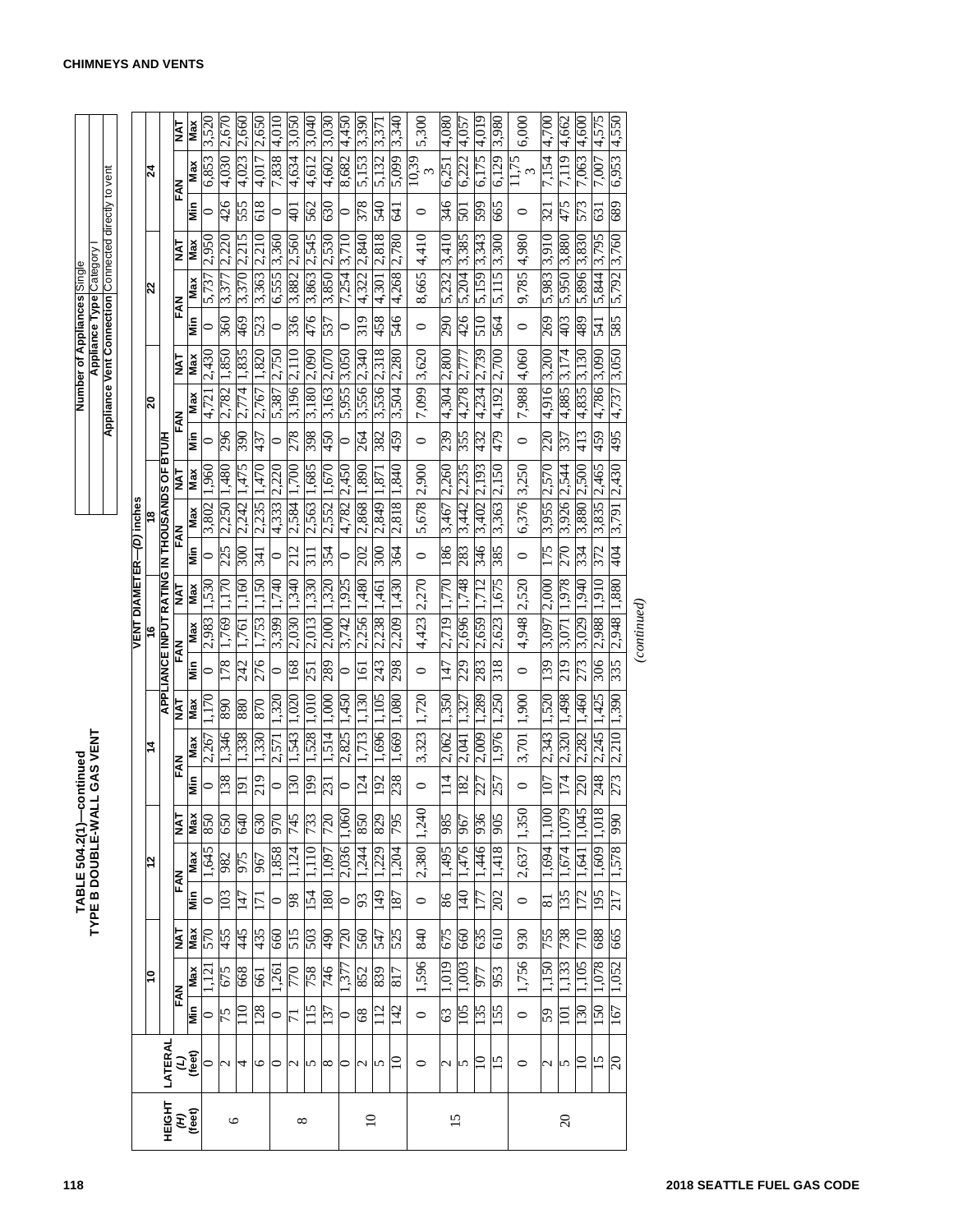|              | GAS VEN  |
|--------------|----------|
| ŗ<br>ξ<br>÷. | Š<br>DOO |
| <b>TABL</b>  | ⊥d∧      |

|             |   | ξ<br>nnected    |
|-------------|---|-----------------|
| į           | 9 | Vent Connection |
| Vumber of A | τ | Appliance \     |

|                  |                                                                       |                     |                  |                 |                |           |                   |            |                       |                |            |       | VENT DIAMETER-(D) inches                     |                  |               |            | Appliance  |                  |              |         | vent Connection   Constant on the version of the state of the state of the state of the state of the state of the state of the state of the state of the state of the state of the state of the state of the state of the stat |            |         |                               |               |
|------------------|-----------------------------------------------------------------------|---------------------|------------------|-----------------|----------------|-----------|-------------------|------------|-----------------------|----------------|------------|-------|----------------------------------------------|------------------|---------------|------------|------------|------------------|--------------|---------|--------------------------------------------------------------------------------------------------------------------------------------------------------------------------------------------------------------------------------|------------|---------|-------------------------------|---------------|
|                  |                                                                       |                     | ې                |                 |                | 5         |                   |            | 4                     |                |            | ؋     |                                              |                  | $\frac{8}{1}$ |            |            | $\boldsymbol{S}$ |              |         | 22                                                                                                                                                                                                                             |            |         | $\overline{24}$               |               |
|                  |                                                                       |                     |                  |                 |                |           |                   |            |                       |                |            |       | APPLIANCE INPUT RATING IN THOUSANDS OF BTU/H |                  |               |            |            |                  |              |         |                                                                                                                                                                                                                                |            |         |                               |               |
| HEIGHT<br>£      | LATERAL<br>Э                                                          |                     | FAN              | <b>TYN</b>      |                | <b>MA</b> | <b>TYN</b>        | <b>EAN</b> |                       | $\overline{M}$ | <b>EAN</b> |       | š                                            | FAN              |               | <b>TYN</b> | <b>EAN</b> |                  | <b>TYN</b>   | FAN     |                                                                                                                                                                                                                                | <b>TYN</b> |         | FAN                           | <b>T</b><br>N |
| (feet)           | (feet)                                                                | ain<br>Mi           | Max              | Max             | ain<br>Min     | Max       | Max               | iin        | Max                   | Max            | Nin        | Max   | Max                                          | ΜÍΩ              | Max           | Max        | ś          | Max              | Max          | ś       | Max                                                                                                                                                                                                                            | Max        | im      | Max                           | Max           |
|                  | $\circ$                                                               | $\circ$             | 1,977            | 1,060           | $\circ$        | 3,004     | 1,550             | $\circ$    | 4,252                 | 2,170          | $\circ$    | 5,725 | 2,920                                        | $\circ$          | 7,420         | 3,770      | $\circ$    | 9,341            | 4,750        | $\circ$ | $\frac{11,48}{3}$                                                                                                                                                                                                              | 5,850      | $\circ$ | 13,848                        | 7,060         |
|                  | $\mathbf{\sim}$                                                       | 55                  | 1.351            | S <sub>98</sub> | 74             | 2.004     | <u>015'I</u>      | 86         | 2,786                 | 1,800          | 127        | 3,696 | 2,380                                        | 159              | 4,734         | 3,050      | <b>991</b> | 5,900            | <b>9.810</b> | 172     | 7,194                                                                                                                                                                                                                          | 4,650      | 285     | .19'8                         | 5,600         |
| $\mathfrak{S}0$  | ln                                                                    | 96                  | 1,332            | 851             | LZ 1           | 1,981     | 1,289             | 164        | 2,759                 | 1,775          | 90Z        | 3,666 | 2,350                                        | 252              | 4,701         | 3,020      | 312        | 5,863            | 3,783        | 373     | 7,155                                                                                                                                                                                                                          | 4,622      | 637     | 8,574                         | 5,552         |
|                  | $\Xi$                                                                 | 25                  | (30)             | 829             | 19             | 1,944     | 1,254             | 209        | 2,716                 | 1,733          | 259        | 3,617 | 2,300                                        | 916              | 4,647         | 2,970      | 989        | 5,803            | 3,739        | 456     | 7,090                                                                                                                                                                                                                          | 4,574      | 535     | S <sub>0</sub> S <sub>8</sub> | 5,47          |
|                  | $\overline{c}1$                                                       | 143                 | ,272             | 807             | 481            | 806       | 022,              | 237        | 2,674                 | 1,692          | 292        | 3,570 | 2,250                                        | 354              | 4,594         | 2,920      | $43^\circ$ | 5,744            | 3,695        | 507     | 7,026                                                                                                                                                                                                                          | 4,527      | 590     | 8,43                          | 5,39          |
|                  | 0 <sup>2</sup>                                                        | 60                  | .243             | 784             | 207            | 1,873     | 1.185             | 260        | 2,633                 | 1,650          | 319        | 3,523 | 2,200                                        | 384              | 4,542         | 2,870      | 467        | 5,686            | 3,650        | 875     | 6,964                                                                                                                                                                                                                          | 4,480      | 639     | 8,370                         | 5.310         |
|                  | $\overline{\mathcal{E}}$                                              | 195                 | 1,189            | 512             | 246            | .807      | 031.1             | 305        | 2.555                 | ,585           | 369        | 3,433 | 2,130                                        | 440              | 4,442         | 2,785      | 540        | 5,574            | 3,565        | 635     | 6.842                                                                                                                                                                                                                          | 4,375      | 739     | 8,239                         | 5.22:         |
|                  | $\circ$                                                               | $\bullet$           | 2,231            | 1,195           | $\circ$        | 3,441     | 1,825             | $\bullet$  | 4,934                 | 2,550          | $\circ$    | 6,711 | 3,440                                        | $\circ$          | 8,774         | 4,460      | $\circ$    | 11,129           | 5,635        | $\circ$ | 13,76                                                                                                                                                                                                                          | 6,940      | $\circ$ | 16,694                        | 8,430         |
|                  | 2                                                                     | $\frac{1}{4}$       | 1,620            | 1,010           | 66             | 2,431     | 1,513             | 98         | 3,409                 | 2,125          | 113        | 4,554 | 2,840                                        | $\overline{141}$ | 5,864         | 3,670      | 171        | 7,339            | 4,630        | 209     | 8,980                                                                                                                                                                                                                          | 5,695      | 251     | 10,788                        | 6,860         |
| $50\,$           | $\mathbf{c}$                                                          | 06                  | 009'1            | 996             | 18             | 2,406     | 1,495             | I31        | 3,380                 | 2,102          | Ι6Τ        | 4,520 | 2,813                                        | 234              | 5,826         | 3,639      | 283        | 7,295            | 4,597        | 336     | 8,933                                                                                                                                                                                                                          | 5,654      | 765     | 10,737                        | 6,818         |
|                  | $\Xi$                                                                 | $\frac{81}{18}$     | .567             | 972             | 751            | 2,366     | 1,466             | 196        | 3,332                 | 2,064          | 243        | 4,464 | 2.767                                        | 295              | 5,763         | 3,585      | 355        | 7,224            | 4,542        | 419     | 8,855                                                                                                                                                                                                                          | 5,585      | 491     | 10,652                        | 6,749         |
|                  | $\overline{c}$                                                        | 136                 | 1,536            | 948             | 177            | 2,327     | 1,437             | 222        | 3,285                 | 2,026          | 274        | 4,409 | 2,721                                        | 330              | 5,701         | 3,534      | 396        | 7,155            | 4,511        | 465     | 644.8                                                                                                                                                                                                                          | 5,546      | 542     | 10,570                        | 6.710         |
|                  | 0 <sup>2</sup>                                                        | 151                 | 50S <sub>t</sub> | 924             | 195            | 2,288     | 1,408             | 244        | 3,239                 | 1.987          | 00£        | 4,356 | 2,675                                        | 361              | 5,641         | 3,481      | 433        | 7,086            | 4,479        | 506     | 8,704                                                                                                                                                                                                                          | 5,506      | 989     | 10,488                        | 6,670         |
|                  | $\Im$                                                                 | 581                 | 977.1            | 918             | 232            | 2,214     | 6 <sub>75</sub> . | 287        | 3,150                 | 1,910          | 547        | 4,253 | 2,631                                        | 412              | 5,523         | 3,431      | 494        | 6,953            | 4,421        | 577     | 8,557                                                                                                                                                                                                                          | 5,444      | 672     | 10,328                        | 6,603         |
|                  | $\circ$                                                               | $\circ$             | 2,491            | 1,310           | $\circ$        | 3,925     | 2,050             | $\circ$    | 5,729                 | 2,950          | $\circ$    | 7,914 | 4,050                                        | $\circ$          | 10,485        | 5,300      | $\circ$    | 13,454           | 6,700        | $\circ$ | 16,81                                                                                                                                                                                                                          | 8,600      | $\circ$ | 20,578                        | 10,300        |
|                  | $\mathcal{L}$                                                         | $\overline{\omega}$ | 1,975            | 1,170           | $\overline{4}$ | 3,027     | 1,820             | 72         | 4,313                 | 2,550          | 95         | 5,834 | 3,500                                        | 120              | 7,591         | 4,600      | 138        | 577<br>ο,        | 5,800        | 169     | $\frac{1}{1,80}$                                                                                                                                                                                                               | 7,200      | 204     | 14,264                        | 8,800         |
|                  | 5                                                                     | 82                  | 1,955            | 1,159           | 107            | 3,002     | 1,803             | 136        | 4,282                 | 2,531          | 172        | 5,797 | 3,475                                        | 208              | 7,548         | 4,566      | 245        | 9,528            | 5,769        | 293     | 1,74<br>$\infty$                                                                                                                                                                                                               | 7,162      | 341     | 14,204                        | 8,756         |
| $\overline{100}$ | $\overline{10}$                                                       | 108                 | 1,923            | 1,142           | 142            | 2,961     | 1,775             | 180        | 4,231                 | 2,500          | 223        | 5,737 | 3,434                                        | 268              | 7,478         | 4,509      | 318        | 9,447            | 5,717        | 374     | $\frac{65}{8}$                                                                                                                                                                                                                 | 7,100      | 436     | 14,105                        | 8,683         |
|                  | 15                                                                    | 126                 | 1,892            | 1,124           | 163            | 2,920     | 1.747             | 206        | 4,182                 | 2,469          | 252        | 5,678 | 3,392                                        | 304              | 7,409         | 4,451      | 358        | 9,367            | 5,665        | 418     | $66^{6}$                                                                                                                                                                                                                       | 7,037      | 487     | 14,007                        | 8,610         |
|                  | $\Omega$                                                              | 141                 | 1,861            | 1,107           | 181            | 2,880     | 1,719             | 226        | 4,133                 | 2,438          | 277        | 5,619 | 3,351                                        | 330              | 7,341         | 4,394      | 387        | 9,289            | 5,613        | 452     | 1,48                                                                                                                                                                                                                           | 6,975      | 523     | 13,910                        | 8,537         |
|                  | $\mathfrak{S}0$                                                       | 170                 | 1,802            | 1,071           | 215            | 2,803     | 1,663             | 265        | 4,037                 | 2,375          | 319        | 5,505 | 3,267                                        | 378              | 7,209         | 4,279      | 446        | 9,136            | 5,509        | 514     | $\vec{\omega} \circ$                                                                                                                                                                                                           | 6,850      | 592     | 13,720                        | 8,391         |
|                  | $50\,$                                                                | 241                 | 1,688            | 1,000           | 292            | 2,657     | 1,550             | 350        | 3,856                 | 2,250          | 415        | 5,289 | 3,100                                        | 486              | 6,956         | 4,050      | 572        | 8,841            | 5,300        | 659     | $\frac{6}{10,97}$                                                                                                                                                                                                              | 6,600      | 752     | 13,354                        | 8,100         |
|                  | For SI: 1 inch = $25.4$ mm, 1 foot = 304.8 mm, 1 British thermal unit |                     |                  |                 |                |           |                   |            | per hour $= 0.2931$ W |                |            |       |                                              |                  |               |            |            |                  |              |         |                                                                                                                                                                                                                                |            |         |                               |               |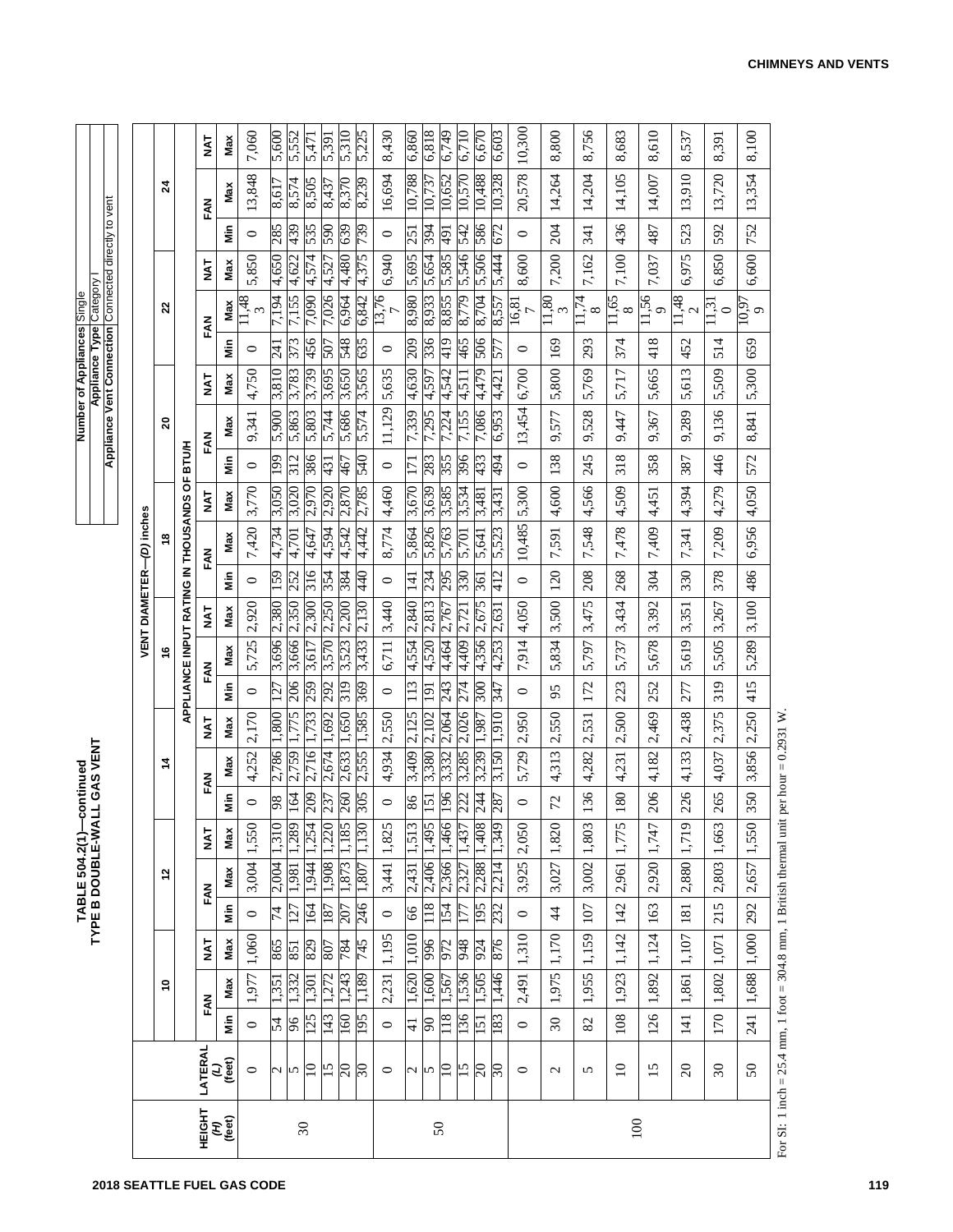# **T A BLE 504.2(2) TYPE B DOUBLE-W ALL G ASVEN T**

|  |                     | metal connector<br>ニ |
|--|---------------------|----------------------|
|  | J.<br>- In Mar<br>í | စ္ပ<br>i             |

|                 |                |                                    |                            |                           |                           |                          |                            |                                |                                       |                          |     |                  |                 | VENT DIAMETER— <i>(D)</i> inches            |     |        |      |                 |        |                |     |        |             |     |        |           |                          |
|-----------------|----------------|------------------------------------|----------------------------|---------------------------|---------------------------|--------------------------|----------------------------|--------------------------------|---------------------------------------|--------------------------|-----|------------------|-----------------|---------------------------------------------|-----|--------|------|-----------------|--------|----------------|-----|--------|-------------|-----|--------|-----------|--------------------------|
|                 |                |                                    | S                          |                           |                           | 4                        |                            | ln,                            |                                       |                          | ဖ   |                  |                 |                                             |     |        | ထ    |                 |        | თ              |     |        | ę,          |     |        | Z         |                          |
| <b>HighT</b>    | LATERAL        |                                    |                            |                           |                           |                          |                            |                                |                                       |                          |     |                  |                 | APPLIANCE INPUT RATING IN THOUSANDS OF BTUH |     |        |      |                 |        |                |     |        |             |     |        |           |                          |
| E               | <b>Ager</b>    | FAN                                |                            | Ę                         | <b>NVE</b>                |                          | ENN                        | FAN                            | ℥                                     |                          | FAN | ℥                | ₹<br>⊾          |                                             | ℥   | FAN    |      | ₹<br>≨          | FAN    |                | ⋚   | FAN    |             | ≨   | FAN    |           | ΣNΝ                      |
|                 |                | a∥n<br>M                           | Max                        | xeM                       | a⊪<br>M                   | Max                      | xeM                        | i<br>≌                         | Max<br>ă                              | ⊆<br>₹                   | Max | Max              | Ξ<br>⋚          | Max                                         | Max | a<br>≌ | Max  | Max             | c<br>Ξ | Max            | Max | ≘<br>Ξ | Max         | Max | s<br>Ξ | Max       | Max                      |
|                 | 0              | 89                                 |                            | 45                        | 59                        | 5                        | 85                         | 249<br>85                      | ੜ                                     | 26                       | 373 | 204              | 165             | 522                                         | 284 | ä      | 695  | 369             | 267    | 894            | 469 | 37.    | ∞           | 569 | 537    | .639      | 849                      |
| $\circ$         | 2              | 63                                 | 51                         | 96                        | $_{\odot}$                | 96                       | 8                          | 58                             | $\bar{\mathbf{z}}$<br>$\overline{56}$ | 123                      | 231 | 156              | 159             | 320                                         |     | 201    | 423  | 284             | 25     | 54             | 368 | 347    | 673         | 453 | 498    | 979       | 848                      |
|                 | 4              | ≸                                  | Ź                          | 33                        | 74                        | 92                       | 63                         | $\Xi$                          | $\Xi$<br>52                           | $\frac{4}{6}$            | 225 | 152              | $\frac{187}{2}$ | 313                                         | 208 | 237    | 416  | 277             | 295    | 533            | 360 | 409    | 664         | 43  | 584    | 57        | 638                      |
|                 | 6              | $\breve{\mathbf{z}}$               | Ź                          | ಸ                         | 83                        | 89                       | 8                          | 47<br>$\frac{4}{1}$            | 99                                    | 63                       | 220 | 148              | 207             | 307                                         | 203 | 263    | 409  | 271             | 327    | 526            | 352 | 449    | 656         | 433 | 638    | 962       | 627                      |
|                 | 0              | 22                                 | 83                         | SO                        | 58                        | द्र                      | 66                         | $\overline{\mathcal{C}}$<br>83 | 154<br>73                             | 123                      | 412 | 234              | $\Xi$           | 580                                         | 319 | 206    | 777  | $\frac{4}{4}$   | 258    | 1,002          | 536 | 360    | .55         | 658 | 521    | 1,852     | 967                      |
| ∞               | $\overline{c}$ | 95                                 | 95                         | $\mathcal{E}$             | 65                        | $\frac{8}{3}$            | 75                         | $^{88}$                        | $\overline{9}$<br>76                  | $\overline{\mathcal{C}}$ | 261 | 179              | 55              | 363                                         | 246 | 56     | 482  | 32.             | 246    | 5              | 417 | 339    | 768         | 513 | 486    | 120       | 743                      |
|                 | S              | $\mathop{\rm \mathbb{Z}}\nolimits$ | Ź                          | 57                        | 77                        | $\Xi$                    | 69                         | Ξ                              | $\overline{4}$<br>$\frac{8}{3}$       | $\overline{5}$           | 252 | Ξ                | 193             | 352                                         | 235 | 245    | 94   | .<br>51         | 305    | 604            | 404 | 418    | 754         | ຣິ  | 598    | $\vec{A}$ | 730                      |
|                 | 8              | $\mathbb{A}$                       | Ź                          | 33                        | $\infty$                  | 56                       | $\mathcal{Q}$              | ত<br>122                       | Ξ                                     | 175                      | 243 | 63               | 23              | 342                                         | 225 | 280    | 458  | ສິ              | 344    | 591            | 392 | 470    | 24          | 486 | 665    | .089      | 715                      |
|                 | っ              | 57                                 | 78                         | 53                        | 57                        | 174                      | 66                         | 293<br>28                      | 65<br>1                               | $\frac{20}{2}$           | 44  | 254              | 158             | 628                                         | 344 | 202    | 84   | 449             | 253    | .93            | 584 | 351    | 573         | 718 | 507    | 2.03.     | Š                        |
| $\supseteq$     | N              | 39                                 | <u>ଟ</u>                   | ₹                         | 59                        | Ξ                        | 80                         | 82                             | $^{28}$<br>£6                         | $\frac{9}{2}$            | 287 | $^{194}$         | 53              | $\frac{8}{4}$                               | 272 | 193    | 531  | 354             | 242    | 581            | 456 | 332    | 849         | 559 | 475    | 242       | 848                      |
|                 | S              | 25                                 | 99                         | $\mathcal{E}$             | 76                        |                          | 76                         | $^{20}$                        | 22<br>85                              | 148                      | 27. | 981              | $\Im$           | 388                                         | 261 | न्न    | 518  | 344             | 299    | 667            | 43  | 409    | 834         | 544 | 584    | 1,224     | 825                      |
|                 |                | $\mathbb{\AA}$                     | ÁN                         | 75                        | 56                        | $\Xi$                    | $\frac{8}{3}$              | r<br>I32                       | $\Xi$                                 | 881                      | 261 | Ξ                | 237             | 369                                         | 21  | 296    | 497  | 325             | 363    | 643            | 423 | 492    | 808         | 520 | 688    | 1,194     | 788                      |
|                 | 0              | 36                                 | $\mathfrak{S}$             | 57                        | 95                        | $\widetilde{\mathrm{g}}$ | Ξ                          | 325<br>$80\,$                  | 186                                   | $\frac{6}{1}$            | 499 | 283              | 153             | 713                                         | 388 | 195    | 966  | 523             | 24     | 259            | 68] | 336    | $\ddot{59}$ | 838 | 488    | 2.374     | Š                        |
|                 | N              | 38                                 | $\mathcal{S}^3$            | 47                        | 57                        | <b>36</b>                | 93                         | 225<br>$^{80}$                 | $\frac{49}{5}$                        | $\overline{5}$           | 337 | 24               | $\frac{8}{14}$  | 473                                         | 314 | 181    | 53   | 413             | 232    | 812            | 543 | 319    | $-510$      | 673 | 457    | (49)      | 983                      |
| $\overline{15}$ | S              | 51                                 | 63                         | 4                         | 75                        | 128                      | 86                         | N<br>102                       | $\frac{1}{4}$<br>$\overline{6}$       | $\frac{4}{4}$            | 326 | ΣÎ               | 182             | 459                                         | 298 | 231    | 616  | $\frac{1}{2}$   | 287    | 795            | 526 | 392    | 66          | 657 | 562    | 1,469     | 963                      |
|                 |                | ≸                                  | $\mathbb{A}^{\mathcal{A}}$ | 65                        | 95                        | $\overline{5}$           | 64                         | $\overline{5}$<br>128          | ಸ                                     | 182                      | 308 | 203              | 228             | 438                                         | 284 | 284    | 592  | $\overline{38}$ | 349    | 768            | 501 | 470    | 966         | 628 | 664    | 1,433     | 928                      |
|                 | 15             | $\mathbb{X}$                       | $\mathbb{E}^{\mathsf{A}}$  | Ź                         | $\mathbb{\hat{Z}}$        | ≸                        | 72                         | 158                            | $\bar{z}$<br>98                       | 220                      | 290 | $\overline{561}$ | 272             | 418                                         | 269 | 334    | 568  | 367             | 404    | 742            | 484 | 540    | 937         | 3   | 750    | 399       | 894                      |
|                 | 0              | 35                                 | 96                         | 3                         | 75                        | 00Z                      | $^{18}$                    | 946<br>$\frac{8}{2}$           | ឱ                                     | $\vec{A}$                | 537 | 306              | $\frac{4}{9}$   | 72                                          | 428 | $\Xi$  | .053 | 573             | 238    | .379           | 750 | 326    | 751         | 927 | 473    | 2.631     | 1.346                    |
|                 | N              | 37                                 | 74                         | 50                        | 99                        | 148                      | 99                         | 248<br>78                      | 891                                   | $\mathbf{1}$             | 375 | 248              | 44              | 528                                         | 344 | 182    | 708  | 468             | 227    | 514            | 61  | 309    | 146         | 754 | 43     | 1.689     | $860$ .                  |
| $\Omega$        | $\sim$         | $\mathcal{S}$                      | 89                         | 47                        | 51                        | 9<br>ম                   | त्र                        | 239<br>$_{\odot}$              | 158                                   | $\overline{4}$           | 363 | 239              | 178             | 514                                         | 334 | 24     | 692  | 457             | 279    | 896            | 596 | 381    | .126        | 734 | 547    | .665      | .074                     |
|                 |                | Ź                                  | ÁN                         | $\vec{r}$                 | 93                        | $\overline{29}$          | 98                         | 223<br><b>125</b>              | $\frac{4}{5}$                         |                          | 344 | 24               | 22              | 5                                           | 316 | 27.    | 666  | 437             | 339    | 866            | 570 | 457    | .092        | 702 | 646    | .626      | $\widetilde{\mathbb{S}}$ |
|                 | 15             | $\mathbb{\tilde{A}}$               | $\mathbb{X}^{\mathsf{A}}$  | $\mathbb{X}^{\mathsf{A}}$ | $\mathbb{X}^{\mathsf{A}}$ | Ź                        | $\infty$                   | Ñ<br>155                       | 136<br>$\frac{8}{2}$                  | 216                      | 325 | $\frac{10}{21}$  | 264             | 469                                         | 501 | 325    | J    | 419             | 393    | 838            | 549 | 526    | 1,060       | 677 | 730    | 1,587     | 1,005                    |
|                 | 07             | Ź                                  | $\mathbb{X}^{\mathsf{A}}$  | Ź                         | $\mathbb{\hat{A}}$        | Ź                        | $\mathbb{A}^{\mathcal{A}}$ | 981                            | $\frac{26}{5}$<br>92                  | 254                      | 306 | $\frac{96}{5}$   | 309             | 448                                         | 285 | 374    | 616  | $\frac{2}{3}$   | 448    | $\frac{8}{10}$ | 526 | 592    | 1.028       | 55  | 808    | 1.550     | 973                      |

*(continued)*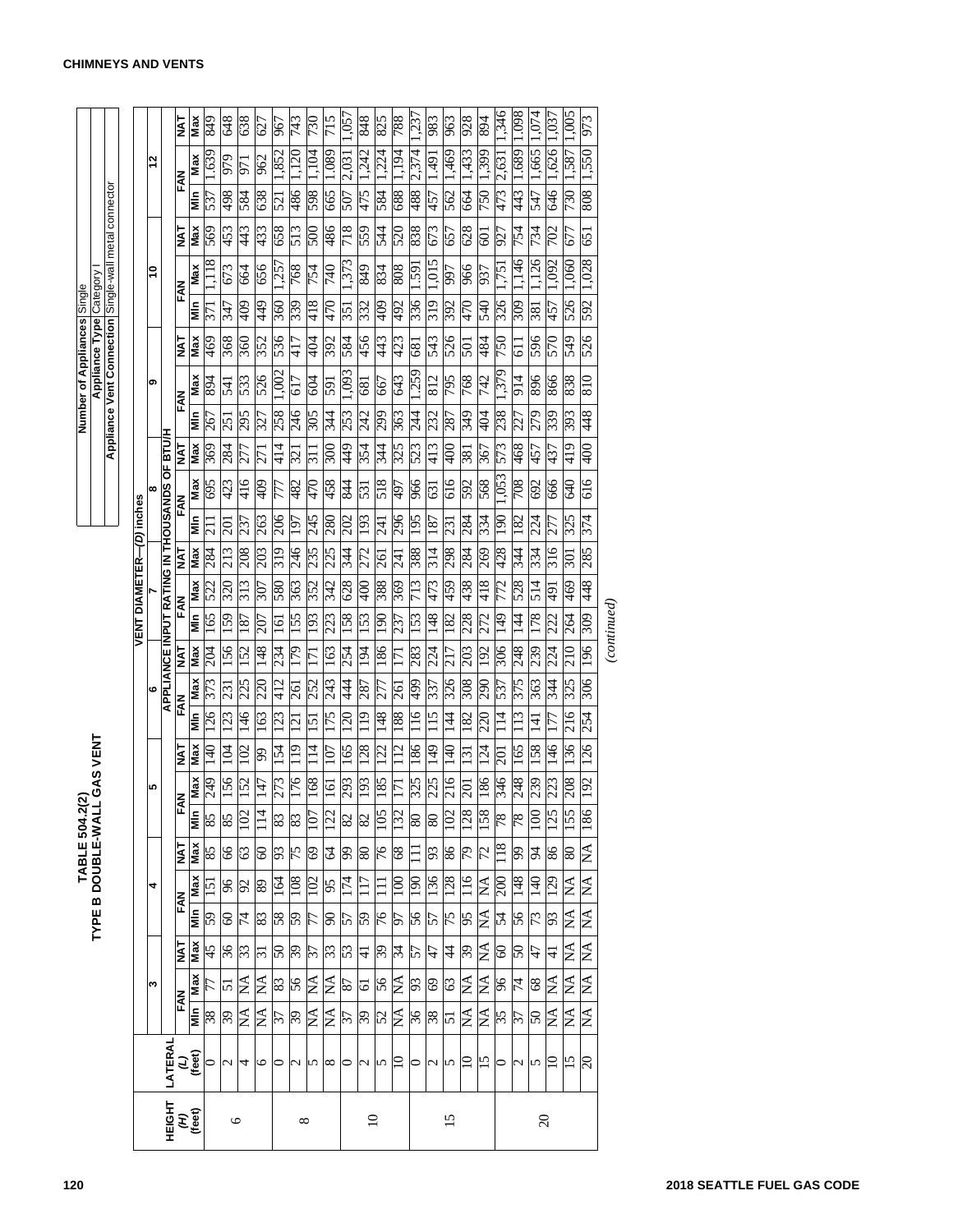| ė      | É<br>ū<br>ۼ |
|--------|-------------|
| 504.   | ׃           |
| ፱<br>ĩ | Ř           |

| Number of Appliances Single | Appliance Type Categor | we have lotted in the second of the form of the second second second second second second second second second |
|-----------------------------|------------------------|----------------------------------------------------------------------------------------------------------------|

|                                                                                     |                             |   |   | م:                                  |                   | š<br>FAN                                      | Max<br>Max<br>aliM     | 1,545<br>2,996<br>454          | ,308<br>1,999<br>424                                | 283<br>1,971<br>524                                     | 234<br>1.927<br>620                                         | 1.205<br>1,884<br>702                                       | 1,166<br>1,841<br>780                     | 1,101<br>1.759<br>937     | 1,818<br>3,432<br>428                 | 1,509<br>2,426<br>$\overline{5}$           | 1,490<br>2,396<br>496                                                | 1,455<br>2,347<br>689                                                             | 1,421<br>2,299<br>668                                              | 1,387<br>2,251<br>741                                        | 1,318<br>2,159<br>892                               | 2,042<br>3,912<br>395                                             | 1,81<br>3,021<br>371                                                   | 1.796<br>2,990<br>460                                     | 1,763<br>2,938<br>547                                                 | 1,730<br>2,888<br>618                                       | 1,696<br>2,838<br>690                      | 1,627<br>2,739<br>834                    |
|-------------------------------------------------------------------------------------|-----------------------------|---|---|-------------------------------------|-------------------|-----------------------------------------------|------------------------|--------------------------------|-----------------------------------------------------|---------------------------------------------------------|-------------------------------------------------------------|-------------------------------------------------------------|-------------------------------------------|---------------------------|---------------------------------------|--------------------------------------------|----------------------------------------------------------------------|-----------------------------------------------------------------------------------|--------------------------------------------------------------------|--------------------------------------------------------------|-----------------------------------------------------|-------------------------------------------------------------------|------------------------------------------------------------------------|-----------------------------------------------------------|-----------------------------------------------------------------------|-------------------------------------------------------------|--------------------------------------------|------------------------------------------|
| Category                                                                            | Single-wall metal connector |   | S |                                     | š<br>FAN          |                                               | Max<br>Max             | 1,056<br>1.971                 | 863<br>1,346                                        | 846<br>1,324                                            | 821<br>,287                                                 | 794<br>1.251                                                | 768<br>1,216                              | 720<br>1,147              | 1,189<br>2,223                        | 1,007<br>1,615                             | 991<br>1,591                                                         | 963<br>1,551                                                                      | 934<br>1,512                                                       | 906<br>1,473                                                 | 848<br>1,399                                        | 1,300<br>2,479                                                    | 1,168<br>1,970                                                         | 1,153<br>1,945                                            | 1,133<br>1.905                                                        | 1,110<br>1,865                                              | 1,087<br>1,825                             | 1,041<br>1,747                           |
| <b>Appliance Type</b>                                                               |                             |   |   |                                     | š                 | aliM<br>Max                                   | 312<br>852             |                                | 296                                                 | 366<br>684                                              | $\overline{40}$<br>662                                      | 507<br>638                                                  | 570<br>615                                | 704<br>574                | 295<br>948                            | 280<br>811                                 | 347<br>795                                                           | 418<br>765                                                                        | 481<br>736                                                         | 544<br>708                                                   | 674<br>649                                          | 273<br>1,033                                                      | 259<br>933                                                             | 322<br>921                                                | 389<br>902                                                            | 447<br>884                                                  | 507<br>864                                 | 631<br>824                               |
| Number of Appliances Single                                                         | Appliance Vent Connection   |   | ග |                                     | NA<br>F           | Max<br>Ξ                                      | 1,542<br>229           | 698<br>1,069<br>219            |                                                     | 1,049<br>269                                            | 1,017<br>327                                                | 985<br>379                                                  | 955<br>433                                | 895<br>541                | 1,724<br>220                          | 1,273<br>209                               | 1,252<br>257                                                         | 1,217<br>313                                                                      | 1,183<br>363                                                       | 1,150<br>415                                                 | 1,086<br>521                                        | 1,900<br>207                                                      | ,532<br>196                                                            | 511<br>240                                                | 1,477<br>293                                                          | 1,443<br>342                                                | 1,410<br>391                               | 1,343<br>491                             |
|                                                                                     |                             |   |   | 야명대                                 | 7<br>N<br>FAN     | Max<br>Max<br>Ξ                               | 647<br>1,168<br>184    | 533<br>823<br>175              | 521<br>806<br>215                                   | 501<br>777<br>265                                       |                                                             | 481<br>750<br>312                                           | 461<br>723<br>360                         | 426<br>670<br>461         | 704<br>1,292<br>176                   | 613<br>971<br>168                          | 602<br>953<br>204                                                    | 583<br>923<br>253                                                                 | 562<br>894<br>299                                                  | 543<br>866<br>345                                            | 502<br>809<br>442                                   | 765<br>1,404<br>166                                               | 698<br>1,152<br>158                                                    | 688<br>1,134<br>194                                       | 672<br>1.104<br>238                                                   | 656<br>1,075<br>281                                         | 639<br>1,046<br>325                        | $\lesssim$<br>988<br>418                 |
|                                                                                     |                             |   |   | APPLIANCE INPUT RATING IN THOUSANDS | TXL<br>FAN        | Max<br>Max<br>έ                               | 472<br>678<br>144      | 392<br>610<br>139              | 382<br>595<br>171                                   | 367<br>570<br>213                                       | 349<br>547<br>255                                           |                                                             | 333<br>524<br>867                         | 305<br>477<br>389         | 515<br>928<br>138                     | 443<br>712<br>133                          | 435<br>696<br>164                                                    | 420<br>671<br>203                                                                 | 405<br>646<br>244                                                  | 389<br>622<br>285                                            | Ź<br>573<br>373                                     | 555<br>991<br>131                                                 | 508<br>828<br>125                                                      | 501<br>813<br>156                                         | 486<br>789<br>191                                                     | 473<br>764<br>230                                           | 458<br>739<br>270                          | $\sum_{i=1}^{n}$<br>685<br>355           |
| VENT DIAMETER-(D) inches<br>TABLE 504.2(2)—continued<br>TYPE B DOUBLE-WALL GAS VENT |                             | ဖ |   | <b>TAN</b><br>FAN                   | Max<br>Max        | 334<br>584                                    | 279<br>429             | 271<br>417                     | 257<br>397                                          | 242<br>377                                              |                                                             | 228<br>357                                                  | <b>NA</b><br>$\mathbb N\mathbb A$         | 361<br>629                | 312<br>495                            | 305<br>482                                 | 292<br>461                                                           | 280<br>441                                                                        | 267<br>420                                                         | Ź<br>376                                                     | 395<br>659                                          | 373<br>563                                                        | 366<br>551                                                             | 354<br>532                                                | 343<br>511                                                            | $\lesssim$<br>487                                           | $\lesssim$<br>448                          |                                          |
|                                                                                     | ю                           |   | ξ | aliM<br>Max<br>Max                  | 110<br>219<br>372 | 109<br>183<br>281                             | 136<br>173<br>271      | $\overline{171}$<br>168<br>255 | 208<br>157<br>239                                   | 246<br>$\stackrel{\Delta}{\geq}$<br>223                 |                                                             | $\overline{\mathsf{M}}$<br>$\mathop{\rm NA}\nolimits$<br>ΑN | 105<br>230<br>394                         | 104<br>205<br>318         | 131<br>198<br>308                     | 162<br>186<br>292                          | 199<br>174<br>275                                                    | 236<br>$\stackrel{\Delta}{\simeq}$<br>257                                         | 315<br>$\stackrel{\triangle}{\scriptstyle\sim}$<br>$\mathbb{A}$    | 100<br>$\mathop{\rm NA}\nolimits$<br>403                     | 98<br>$\mathop{\mathsf{X}}\nolimits$<br>351         | 125<br>$\mathbb{X}^{\mathsf{A}}$<br>342                           | 153<br>$\mathop{\mathrm{NA}}$<br>324                                   | 188<br>$\mathbb N\mathbb A$<br>310                        | 224<br>$\stackrel{\displaystyle\triangle}{\scriptstyle\times}$<br>295 | 301<br>$\stackrel{\blacktriangle}{\scriptstyle\sim}$<br>264 |                                            |                                          |
|                                                                                     |                             |   |   |                                     | FAN<br>7<br>N     | πlμ<br>Max                                    | 76<br>$\overline{127}$ | 76<br>Ξ                        | 98<br>106                                           | 122<br>98                                               | 151<br>$\mathbb{N}^{\mathbb{A}}$                            | 181<br>$\sum_{i=1}^{n}$                                     |                                           | <b>AN</b><br>AN           | 73<br>133                             | 73<br>$\overline{21}$                      | $\frac{4}{5}$<br>117                                                 | 118<br>$\mathbb{X}^{\mathsf{A}}$                                                  | 145<br>$\mathop{\mathsf{NA}}$                                      | 176<br>$\stackrel{\Delta}{\simeq}$                           | ΧÁ<br>$\mathop{\mathsf{NA}}$                        | $\mathcal{S}$<br>ÁX                                               | $\sqrt{2}$<br>$\mathbb{A}^{\mathsf{A}}$                                | $\boldsymbol{\mathcal{S}}$<br>ΝA                          | 113<br>$\sum_{i=1}^{n}$                                               | 138<br><b>NA</b>                                            | 168<br>$\overline{\mathsf{NA}}$            | 231<br>$\stackrel{\Delta}{\geq}$         |
|                                                                                     |                             |   | 4 |                                     | FAN               | Max<br>πlμ                                    | $\overline{z}$<br>53   | 164<br>55                      | 157<br>72                                           | $\overline{4}$<br>$\overline{5}$                        | 131<br>115                                                  | $\sum_{i=1}^{n}$<br>$\sum_{i=1}^{n}$                        |                                           | <b>NA</b><br><b>AN</b>    | 213<br>$\overline{5}1$                | 181<br>53                                  | 174<br>$\sqrt{2}$                                                    | 160<br>89                                                                         | 148<br>112                                                         | $\stackrel{\Delta}{\geq}$<br>$\stackrel{\triangle}{\approx}$ | $\sum_{i=1}^{n}$<br>$\mathbb{A}$                    | 214<br>$\frac{4}{9}$                                              | 192<br>$\overline{5}$                                                  | 186<br>67                                                 | 175<br>85                                                             | 162<br>132                                                  | $\sum_{i=1}^{n}$<br>$\lesssim$             | $\mathop{\rm NA}\nolimits$<br>$\lesssim$ |
|                                                                                     |                             | c |   | š<br>FAN                            | Max<br>Max<br>ι   | 63<br>$\mathcal{S}^{\circ}$<br>$\mathfrak{L}$ | 56<br>$80\,$<br>57     | 52<br>4<br>$\frac{1}{2}$       | ÁN<br>$\sum_{i=1}^{n}$<br>$\mathbb{X}^{\mathsf{A}}$ | $\lesssim$<br>$\mathbb{X}$<br>$\mathbb{X}^{\mathsf{A}}$ | $\stackrel{\blacktriangle}{\geq}$<br><b>AN</b><br><b>AN</b> |                                                             | <b>AN</b><br><b>AN</b><br>$\overline{N}A$ | 66<br>$\mathcal{S}$<br>33 | $\overline{6}$<br>$\frac{8}{3}$<br>36 | $\mathop{\rm NA}\nolimits$<br>$80\,$<br>48 | $\mathbb{X}$<br>$\lessapprox$<br>$\stackrel{\blacktriangle}{\simeq}$ | $\lesssim$<br>$\stackrel{\blacktriangle}{\approx}$<br>$\stackrel{\Delta}{\simeq}$ | $\lesssim$<br>$\mathop{\rm NA}\nolimits$<br>$\mathbb{N}\mathbb{A}$ | É<br>$\mathop{\rm NA}\nolimits$<br>$\mathbb{N}\mathsf{A}$    | ΧÁ<br>$\sum_{i=1}^{n}$<br>$\mathbb{A}^{\mathsf{A}}$ | $\stackrel{\Delta}{\geq}$<br>$\lesssim$<br>$\mathbb{N}\mathbb{A}$ | Á<br>$\sum_{i=1}^{n}$<br>$\stackrel{\blacktriangle}{\scriptstyle\sim}$ | $\mathbb{A}$<br>$\mathbb{A}$<br>$\mathbb{X}^{\mathsf{A}}$ | $\mathop{\rm NA}\nolimits$<br><b>NA</b><br><b>AN</b>                  | <b>NA</b><br>$\mathop{\rm NA}\nolimits$<br><b>NA</b>        | $\lesssim$<br>ΙÃ<br>$\mathop{\mathsf{NA}}$ |                                          |
|                                                                                     |                             |   |   |                                     | LATERAL           | <b>E</b>                                      | $\circ$                | $\mathbf{c}$                   | 5                                                   | $\overline{10}$                                         | 15                                                          | $\infty$                                                    |                                           | $\infty$                  | $\circ$                               | $\mathcal{L}$                              | $\sim$                                                               | $\supseteq$                                                                       | $\overline{15}$                                                    | $\infty$                                                     | $\infty$                                            | $\circ$                                                           | $\sim$                                                                 | $\sim$                                                    | $\Omega$                                                              | $\overline{15}$                                             | $\infty$                                   | $\infty$                                 |
|                                                                                     |                             |   |   |                                     | HEIGHT            | E                                             |                        |                                |                                                     | $\overline{\mathcal{E}}$                                |                                                             |                                                             |                                           |                           |                                       |                                            |                                                                      | $50\,$                                                                            |                                                                    |                                                              |                                                     |                                                                   |                                                                        |                                                           |                                                                       | 100                                                         |                                            |                                          |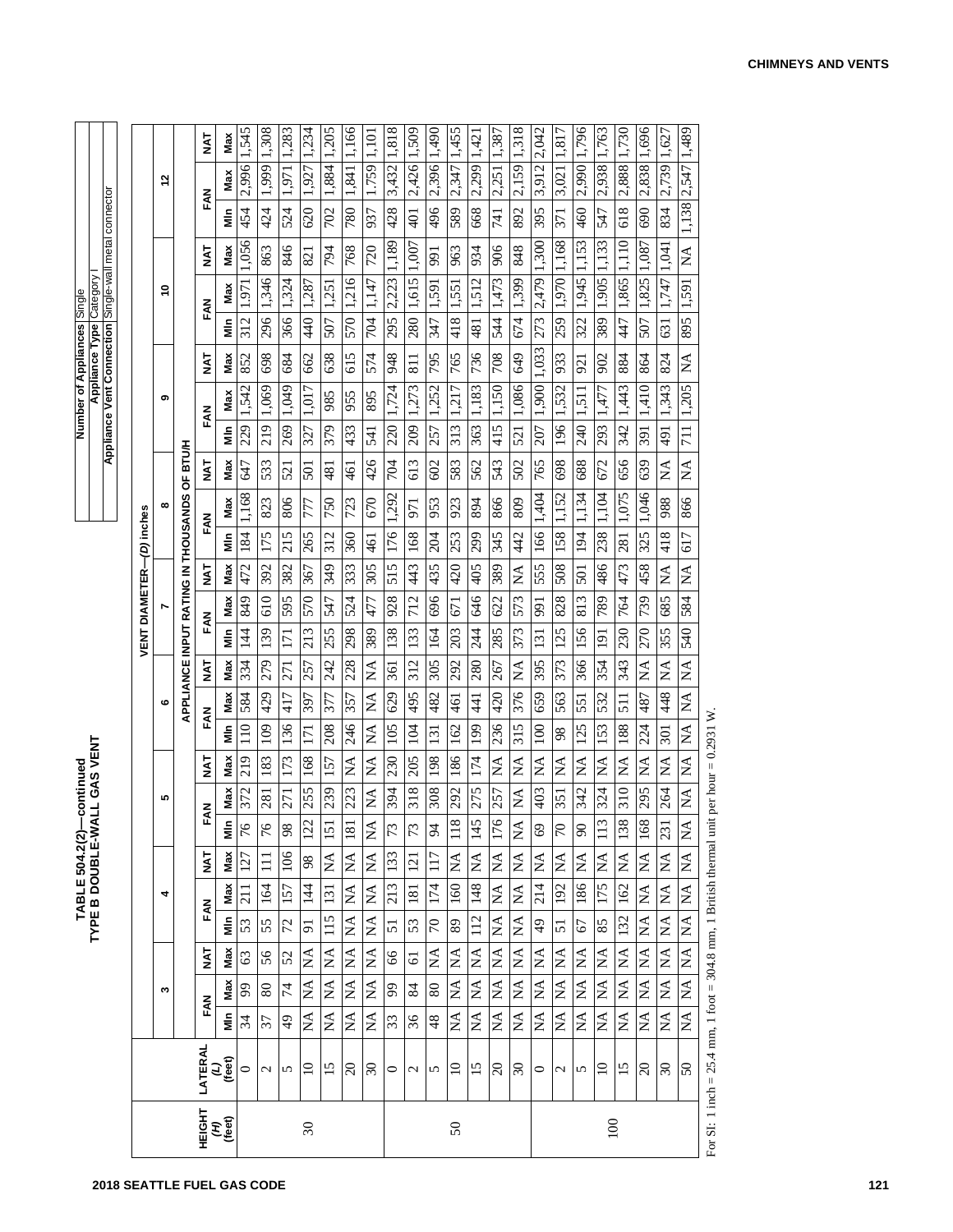|                         |                 |                                               |                                     |                  |                             | TABLE 504<br>MASONRY CH          |                         | 04.2(3)<br>CHIMNEY                   |                             |                           |                                   |                             |             |                                                                     |            |                            |                           |     |                             |     | <b>Appliance Type</b> |              |                                                               |                                                        |                  |                           |     |
|-------------------------|-----------------|-----------------------------------------------|-------------------------------------|------------------|-----------------------------|----------------------------------|-------------------------|--------------------------------------|-----------------------------|---------------------------|-----------------------------------|-----------------------------|-------------|---------------------------------------------------------------------|------------|----------------------------|---------------------------|-----|-----------------------------|-----|-----------------------|--------------|---------------------------------------------------------------|--------------------------------------------------------|------------------|---------------------------|-----|
|                         |                 |                                               |                                     |                  |                             |                                  |                         |                                      |                             |                           |                                   |                             |             |                                                                     |            |                            |                           |     |                             |     |                       |              | Category                                                      | Appliance Vent Connection Type B double-wall connector |                  |                           |     |
|                         |                 |                                               |                                     |                  |                             | TYPE B DOUBL                     |                         |                                      | E-WALL                      | <b>CONNECTOR DIAMETER</b> |                                   |                             |             |                                                                     |            |                            |                           |     |                             |     |                       |              |                                                               |                                                        |                  |                           |     |
|                         |                 |                                               | S                                   |                  |                             | 4                                |                         |                                      | ю                           |                           |                                   | ဖ                           |             | $-D$ ) inches to be                                                 |            |                            | ထ                         |     |                             | ၜ   |                       |              | used with chimney areas within the size limits at bottom<br>ş |                                                        |                  | N                         |     |
|                         |                 |                                               |                                     |                  |                             |                                  |                         |                                      |                             |                           |                                   |                             |             | APPLIANCE INPUT RATING IN THOUSANDS OF BTU/H                        |            |                            |                           |     |                             |     |                       |              |                                                               |                                                        |                  |                           |     |
|                         | LATERAL         |                                               | FAN                                 | <b>TYN</b>       | FAN                         |                                  | $\overline{\mathbf{x}}$ | <b>FAN</b>                           |                             | š                         | <b>EAN</b>                        |                             | <b>TAN</b>  | FAN                                                                 | <b>TXL</b> |                            | FAN                       | 7XL |                             | FAN | ₹                     |              | FAN                                                           | š                                                      | 즟<br>            |                           | š   |
| HEIGHT<br>(H)<br>(feet) | <b>A</b>        | iin                                           | Max                                 | Max              | Min                         | Max                              | Max                     | c<br>Ξ                               | Max                         | Max                       | Nin                               | Max                         | Max         | Max<br>Μiρ                                                          | Max        | Μiη                        | Max                       | Max | iin                         | Max | Max                   | İn           | Max                                                           | Max                                                    | İn               | Max                       | Max |
|                         | $\mathcal{L}$   | AN                                            | $\stackrel{\blacktriangle}{\simeq}$ | $28\,$           | $\lesssim$                  | $\mathbb{A}^{\mathbf{A}}$        | 52                      | $\lessapprox$                        | $\mathbb{E}$                | $86\,$                    | $\stackrel{\Delta}{\geq}$         | $\sum_{i=1}^{n}$            | 130         | $\stackrel{\Delta}{\geq}$<br>$\lesssim$                             | 180        | $\mathsf{N}\mathsf{A}$     | $\mathbb{E}$              | 747 | $\overline{\mathsf{M}}$     | Ź   | 320                   | ΙÃ           | $\mathbb{A}^{\mathbf{A}}$                                     | 401                                                    | $\sum_{i=1}^{n}$ | $\mathop{\mathsf{NA}}$    | 581 |
| $\mathbf \circ$         | $\sigma$        | $\stackrel{\blacktriangle}{\approx}$          | $\stackrel{\Delta}{\textrm{NA}}$    | 25               | $\stackrel{\Delta}{\simeq}$ | $\stackrel{\Delta}{\geq}$        | $\frac{1}{2}$           | $\mathop{\mathsf{NA}}$               | $\mathbb{A}$                | $82\,$                    | $\stackrel{\blacktriangle}{\geq}$ | $\mathbb{A}^{\mathsf{A}}$   | 117         | $\mathop{\mathsf{X}}\nolimits$<br>$\stackrel{\blacktriangle}{\geq}$ | 165        | $\mathbb{A}^{\mathbf{A}}$  | $\mathbb{A}$              | 231 | $\lesssim$                  | Ź   | 298                   | $\mathbb{E}$ | $\stackrel{\Delta}{\simeq}$                                   | 376                                                    | $\mathbb{A}$     | $\stackrel{\Delta}{\geq}$ | 561 |
|                         | $\mathbf{C}$    | $\mathop{\rm NA}\nolimits$                    | $\stackrel{\Delta}{\geq}$           | $\overline{0}$   | $\lesssim$                  | $\sum_{i=1}^{n}$                 | 55                      | $\mathbb{X}$                         | $\mathbb{A}$                | 93                        | $\mathbb{X}$                      | $\sum_{i=1}^{n}$            | 145         | $\mathbb{A}$<br>$\sum_{i=1}^{n}$                                    | 198        | ΧÁ                         | $\mathbb{A}$              | 266 | 84                          | 590 | 350                   | 100          | 728                                                           | 446                                                    | 139              | 1,024                     | 651 |
| ${}^{\circ}$            | 5               | $\lesssim$                                    | $\stackrel{\Delta}{\simeq}$         | 26               | $\stackrel{\Delta}{\simeq}$ | $\mathbb{A}^{\mathbf{A}}$        | 52                      | $\stackrel{\blacktriangle}{\approx}$ | $\stackrel{\Delta}{\simeq}$ | $88\,$                    | $\mathbb{E}$                      | $\mathbb{A}^{\mathbf{A}}$   | 134         | $\mathop{\mathsf{X}}\nolimits$<br>$\stackrel{\blacktriangle}{\ge}$  | 183        | $\mathbb{A}^{\mathcal{A}}$ | $\mathbb{A}$              | 247 | $\stackrel{\Delta}{\simeq}$ | Ź   | 328                   | 149          | <b>TI</b>                                                     | 423                                                    | 201              | 1,007                     | 940 |
|                         | $\infty$        | $\mathbb N$                                   | $\overline{\text{NA}}$              | $\overline{24}$  | $\mathbb{E}$                | $\mathbb{A}$                     | 48                      | <b>AN</b>                            | $\mathbb{A}$                | 83                        | $\mathbb{X}$                      | $\sum_{i=1}^{n}$            | 127         | $\mathbb{A}^{\mathbf{A}}$<br>$\sum_{i=1}^{n}$                       | 175        | $\mathbb{A}^{\mathsf{A}}$  | Ź                         | 239 | ₹                           | Ź   | 318                   | 173          | 695                                                           | 410                                                    | $\overline{23}$  | 990                       | 623 |
|                         | $\sim$          | $\lesssim$                                    | $\stackrel{\Delta}{\simeq}$         | $\overline{31}$  | $\mathbb{E}$                | ₹                                | $\overline{6}$          | $\mathop{\mathsf{NA}}$               | $\mathbb{A}$                | 103                       | $\mathbb{A}$                      | ÁN                          | 162         | Á<br>$\mathbb{A}$                                                   | 221        | $68\,$                     | 519                       | 298 | 82                          | 655 | 388                   | 98           | 810                                                           | 491                                                    | 136              | 1,144                     | 724 |
| $\Xi$                   | $\sigma$        | <b>AN</b>                                     | $\mathbb{A}^{\mathbf{A}}$           | $28\,$           | $\stackrel{\Delta}{\geq}$   | $\mathbb{A}$                     | 57                      | $\mathbb N\mathbb A$                 | $\sum_{i=1}^{n}$            | 96                        | $\mathbb{E}$                      | $\mathbb{A}$                | 148         | $\mathbb{E}$<br>₹                                                   | 204        | $\mathbb{A}$               | $\mathbb{A}^{\mathbf{A}}$ | 277 | 124                         | 638 | 365                   | 146          | 791                                                           | 466                                                    | 196              | 1,124                     | 712 |
|                         | $\overline{10}$ | $\sum_{i=1}^{n}$                              | $\mathop{\mathsf{X}}\nolimits$      | 25               | $\stackrel{\Delta}{\geq}$   | $\mathbb{E}$                     | ${\rm S0}$              | $\mathbb N$                          | $\sum_{i=1}^{n}$            | 87                        | $\mathbb{E}$                      | $\mathbb{A}^{\mathsf{A}}$   | 139         | $\mathbb{A}^{\mathbf{A}}$<br>Ş                                      | 191        | $\mathbb{A}^{\mathcal{A}}$ | $\mathbb{A}$              | 263 | 155                         | 610 | 347                   | 182          | 762                                                           | 44                                                     | 240              | 1,093                     | 668 |
|                         | $\overline{C}$  | $\mathop{\mathsf{NA}}$                        | $\mathbb{X}^{\mathsf{A}}$           | 55               | <b>NA</b>                   | $\sum_{i=1}^{n}$                 | 67                      | $\mathbb{N}\mathbb{A}$               | $\mathbb N\mathbb A$        | $\frac{14}{1}$            | Á                                 | $\sum_{i=1}^{n}$            | 179         | 475<br>53                                                           | 250        | 2                          | 613                       | 336 | 77                          | 779 | $\frac{41}{3}$        | 92           | 968                                                           | 562                                                    | 127              | 1,376                     | 841 |
|                         | $\sim$          | $\lesssim$                                    | $\mathop{\mathsf{X}}\nolimits$      | 35               | $\stackrel{\Delta}{\simeq}$ | $\stackrel{\blacktriangle}{\ge}$ | $\mathcal{O}$           | $\mathbb{N}\mathbb{A}$               | <b>AN</b>                   | 107                       | $\stackrel{\blacktriangle}{\ge}$  | $\mathbb{A}^{\mathsf{A}}$   | 164         | $\mathbb{A}^{\mathbf{A}}$<br>$\stackrel{\blacktriangle}{\geq}$      | 231        | 66                         | 594                       | 313 | 118                         | 759 | 416                   | 139          | 946                                                           | 533                                                    | 186              | 1,352                     | 828 |
| 15                      | $\overline{10}$ | $\mathop{\mathsf{NA}}$                        | $\sum_{i=1}^{n}$                    | 87               | $\mathbb{N}\mathsf{A}$      | $\lesssim$                       | 55                      | $\mathbb{N}\mathbb{A}$               | <b>NA</b>                   | 50                        | $\stackrel{\Delta}{\geq}$         | ΧÁ                          | 153         | $\mathbb{A}^{\mathsf{A}}$<br>₹                                      | 216        | 126                        | 565                       | 296 | 148                         | 727 | 394                   | 173          | 912                                                           | 567                                                    | 229              | 1,315                     | 777 |
|                         | 15              | $\rm \stackrel{A}{\sim}$                      | $\mathbb{X}^{\mathsf{A}}$           | É                | $\stackrel{\Delta}{\simeq}$ | ÁX                               | $48$                    | $\mathbb{N}\mathbb{A}$               | <b>AN</b>                   | $\bf 89$                  | $\stackrel{\triangle}{\simeq}$    | ΧÁ                          | 141         | $\mathbb{A}^{\mathsf{A}}$<br>Ş                                      | 201        | Á                          | $\mathbb{N}\mathbb{A}$    | 281 | 171                         | 698 | 375                   | 198          | 880                                                           | 485                                                    | 259              | 1,280                     | 742 |
|                         | $\mathcal{L}$   | <b>AN</b>                                     | $\mathop{\rm NA}\nolimits$          | 88               | <b>NA</b>                   | $\mathbb{A}$                     | $74$                    | $\mathop{\rm NA}\nolimits$           | <b>AN</b>                   | 124                       | <b>AN</b>                         | <b>NA</b>                   | 201         | 522<br>$\overline{5}$                                               | 274        | $\overline{6}$             | 678                       | 375 | $73$                        | 867 | 491                   | 87           | 1,083                                                         | 627                                                    | 121              | 1,548                     | 953 |
|                         | 5               | $\stackrel{\blacktriangle}{\scriptstyle\geq}$ | $\mathop{\rm NA}\nolimits$          | 36               | $\stackrel{\Delta}{\geq}$   | $\mathbb{A}$                     | $68\,$                  | $\sum_{i=1}^{n}$                     | <b>AN</b>                   | 116                       | $\stackrel{\blacktriangle}{\geq}$ | $\mathbb{X}^{\mathsf{A}}$   | 184         | 503<br>80                                                           | 254        | 95                         | 658                       | 350 | 113                         | 845 | 463                   | 133          | 1,059                                                         | 597                                                    | 179              | 1,523                     | 933 |
| $\overline{c}$          | $\overline{10}$ | $\mathbb N$                                   | $\mathbb{X}^{\mathsf{A}}$           | <b>NA</b>        | $\mathbb{N}\mathsf{A}$      | ÁX                               | $\pmb{\mathcal{S}}$     | $\mathbb{X}^{\mathsf{A}}$            | <b>AN</b>                   | 107                       | <b>AN</b>                         | <b>NA</b>                   | 172         | $\mathop{\rm NA}$<br>ΑN                                             | 237        | 122                        | 627                       | 332 | 143                         | 811 | 440                   | 167          | 1,022                                                         | 566                                                    | 221              | 1,482                     | 879 |
|                         | 15              | <b>AN</b>                                     | $\mathop{\rm NA}\nolimits$          | $\sum_{i=1}^{n}$ | $\mathbb{N}\mathbb{A}$      | $\mathop{\rm NA}\nolimits$       | <b>NA</b>               | <b>A</b>                             | $\mathbb{N}\mathsf{A}$      | 57                        | $\sum_{i=1}^{n}$                  | $\mathbb{X}^{\mathsf{A}}$   | 159         | $\stackrel{\Delta}{\simeq}$<br>$\sum_{i=1}^{n}$                     | 220        | $\tilde{A}$                | $\lessapprox$             | 314 | 165                         | 780 | 418                   | 191          | 987                                                           | 541                                                    | 251              | 1,443                     | 840 |
|                         | $\overline{c}$  | $\mathbb{A}$                                  | $\mathbb{X}^{\mathsf{A}}$           | $\sum_{i=1}^{n}$ | $\lesssim$                  | É                                | <b>NA</b>               | $\mathop{\rm NA}\nolimits$           | $\stackrel{\Delta}{\geq}$   | 83                        | $\sum_{i=1}^{n}$                  | $\stackrel{\Delta}{\simeq}$ | 148         | $\stackrel{\Delta}{\geq}$<br>$\sum_{i=1}^{n}$                       | 206        | $\mathsf{N}\mathsf{A}$     | $\stackrel{\Delta}{\geq}$ | 296 | 186                         | 750 | 397                   | 214          | 955                                                           | 513                                                    | 277              | 1,406                     | 807 |
|                         |                 |                                               |                                     |                  |                             |                                  |                         |                                      |                             |                           |                                   |                             | (continued) |                                                                     |            |                            |                           |     |                             |     |                       |              |                                                               |                                                        |                  |                           |     |
|                         |                 |                                               |                                     |                  |                             |                                  |                         |                                      |                             |                           |                                   |                             |             |                                                                     |            |                            |                           |     |                             |     |                       |              |                                                               |                                                        |                  |                           |     |
|                         |                 |                                               |                                     |                  |                             |                                  |                         |                                      |                             |                           |                                   |                             |             |                                                                     |            |                            |                           |     |                             |     |                       |              |                                                               |                                                        |                  |                           |     |
|                         |                 |                                               |                                     |                  |                             |                                  |                         |                                      |                             |                           |                                   |                             |             |                                                                     |            |                            |                           |     |                             |     |                       |              |                                                               |                                                        |                  |                           |     |
|                         |                 |                                               |                                     |                  |                             |                                  |                         |                                      |                             |                           |                                   |                             |             |                                                                     |            |                            |                           |     |                             |     |                       |              |                                                               |                                                        |                  |                           |     |
|                         |                 |                                               |                                     |                  |                             |                                  |                         |                                      |                             |                           |                                   |                             |             |                                                                     |            |                            |                           |     |                             |     |                       |              |                                                               |                                                        |                  |                           |     |
|                         |                 |                                               |                                     |                  |                             |                                  |                         |                                      |                             |                           |                                   |                             |             |                                                                     |            |                            |                           |     |                             |     |                       |              |                                                               |                                                        |                  |                           |     |
|                         |                 |                                               |                                     |                  |                             |                                  |                         |                                      |                             |                           |                                   |                             |             |                                                                     |            |                            |                           |     |                             |     |                       |              |                                                               |                                                        |                  |                           |     |
|                         |                 |                                               |                                     |                  |                             |                                  |                         |                                      |                             |                           |                                   |                             |             |                                                                     |            |                            |                           |     |                             |     |                       |              |                                                               |                                                        |                  |                           |     |
|                         |                 |                                               |                                     |                  |                             |                                  |                         |                                      |                             |                           |                                   |                             |             |                                                                     |            |                            |                           |     |                             |     |                       |              |                                                               |                                                        |                  |                           |     |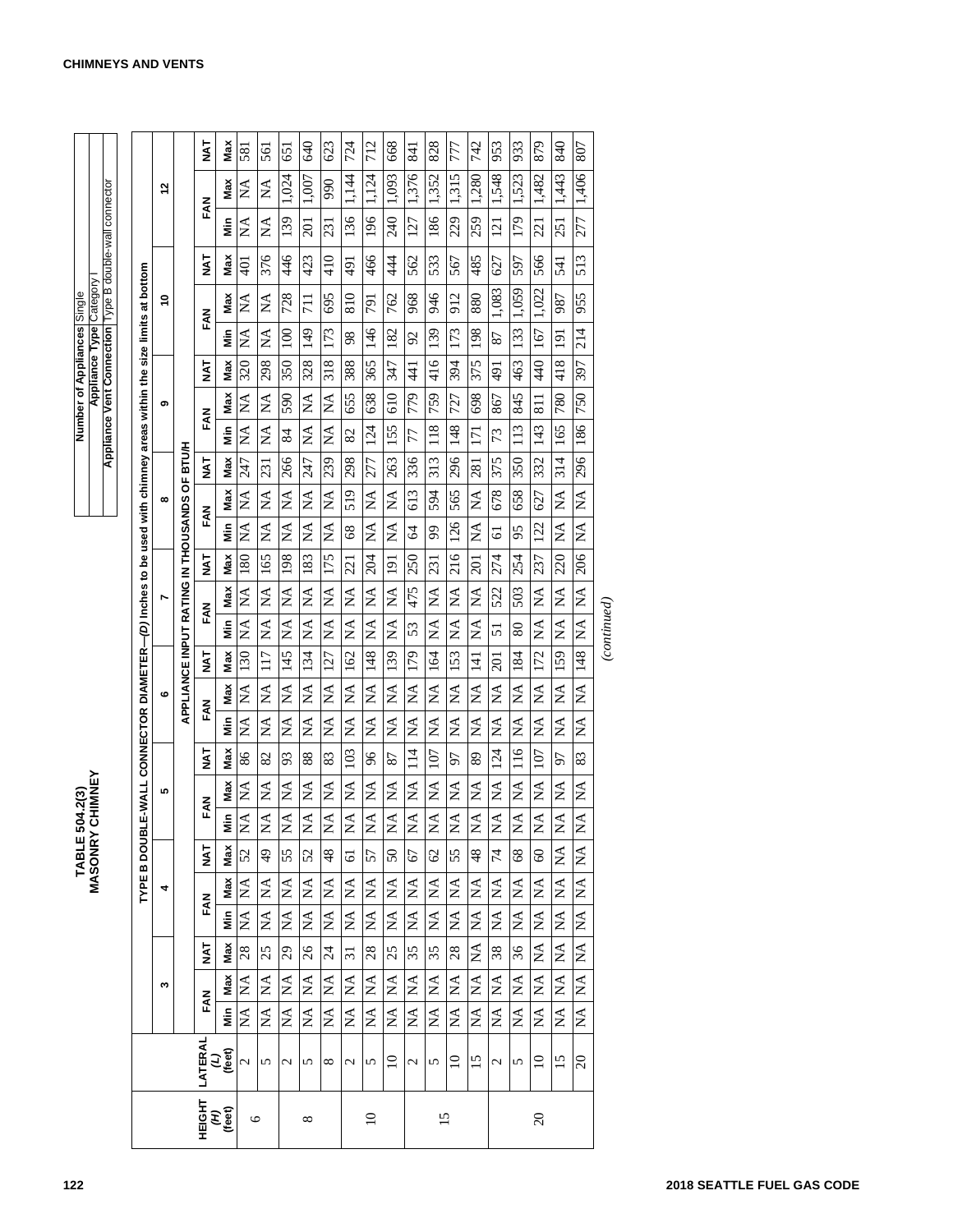| Ξ<br>Ē<br>ŗ | ٢.<br>٦<br>▘<br>Ľ |
|-------------|-------------------|
| $-504.$     | <b>IASO</b>       |
| ģ<br>7      |                   |

|                      |                      | vpe B double-wall connector |  |
|----------------------|----------------------|-----------------------------|--|
| lumber of Appliances | ype∣∖<br>Appliance 1 | Appliance Vent Connection   |  |

|                                     |                   |                                                                  |                                     |                           |                                     |                           |                           |                         |                            |                           |                          |                        |               |                        |                      |                                                                                               |            |                |               |               | Appliance Vent Connection Type B double-wall connector |       |    |     |                  |                |               |
|-------------------------------------|-------------------|------------------------------------------------------------------|-------------------------------------|---------------------------|-------------------------------------|---------------------------|---------------------------|-------------------------|----------------------------|---------------------------|--------------------------|------------------------|---------------|------------------------|----------------------|-----------------------------------------------------------------------------------------------|------------|----------------|---------------|---------------|--------------------------------------------------------|-------|----|-----|------------------|----------------|---------------|
|                                     |                   |                                                                  |                                     |                           |                                     | TYPE B DOUBLE-            |                           | <b>WALL</b>             |                            | <b>CONNECTOR DIAMETER</b> |                          |                        |               |                        |                      | $-(D)$ Inches to be used with chimney areas within the size limits at bottom                  |            |                |               |               |                                                        |       |    |     |                  |                |               |
|                                     |                   | S                                                                |                                     |                           | 4                                   |                           |                           | ю                       |                            |                           | ဖ                        |                        |               |                        |                      | $\infty$                                                                                      |            |                | o             |               |                                                        |       | \$ |     | 2,               |                |               |
|                                     |                   |                                                                  |                                     |                           |                                     |                           |                           |                         |                            |                           |                          | APPLIANCE INPUT RATING |               |                        |                      | IN THOUSANDS                                                                                  | щ<br>۰     | <b>HULB</b>    |               |               |                                                        |       |    |     |                  |                |               |
| <b>HEIGHT</b>                       | LATERAL           | <b>MA</b>                                                        | <b>TAN</b>                          |                           | FAN                                 | TAN                       |                           | FAN                     | <b>TAN</b>                 | FAN                       |                          | TAN                    | FAN           |                        | TAN                  | FAN                                                                                           | <b>TAN</b> |                | FAN           | $\frac{1}{2}$ |                                                        | FAN   |    | š   | FAN              |                | $\frac{1}{2}$ |
| Eg                                  | <b>Ages</b>       | Max<br>iin                                                       | Max                                 | Nin                       | Max                                 | Max                       | Min                       | Max                     | Max                        | ΜİΛ                       | Max                      | Max                    | Nin           | Max                    | Max                  | Max<br>Min                                                                                    | Max        | Min            | Max           | Max           | χiη                                                    | Max   |    | Max | Max<br>iin       |                | Max           |
|                                     | $\mathbf{C}$      | <b>AN</b><br>ÅМ                                                  | $\pm$                               | <b>AN</b>                 | <b>AN</b>                           | $82\,$                    | <b>AN</b>                 | $\lesssim$              | 137                        | <b>AN</b>                 | <b>AN</b>                | 216                    | $\downarrow$  | <b>18S</b>             | 303                  | 762<br>57                                                                                     | 421        | $\sqrt{8}$     | 586           | 558           | 18                                                     | 1,240 |    | 717 | 1,793<br>$\Xi$   |                | 1,112         |
|                                     | 5                 | $\mathop{\mathsf{X}}\nolimits$<br>$\mathbb{A}$                   | $\stackrel{\Delta}{\simeq}$         | $\mathbb{A}$              | $\mathop{\mathsf{NA}}$              | 76                        | $\lesssim$                | <b>AN</b>               | 128                        | $\lesssim$                | $\widetilde{\mathbf{R}}$ | 861                    | 75            | 561                    | <b>187</b>           | 741<br>06                                                                                     | 393        | 106            | 962           | 526           | 125                                                    | 1,216 |    | 683 | 1,766<br>169     |                | 1,094         |
| $\mathfrak{S}0$                     | $\overline{10}$   | $\mathbb{X}^{\mathsf{A}}$<br>ÁN                                  | $\mathbb{A}$                        | $\tilde{z}$               | $\mathbb{A}^{\mathbf{A}}$           | 67                        | $\lesssim$                | <b>AN</b>               | 115                        | $\lesssim$                | $\mathbb{A}$             | 184                    | $\lesssim$    | $\lesssim$             | 263                  | 709<br>115                                                                                    | 373        | 135            | 927           | 500           | 158                                                    | 1,176 |    | 648 | 1,721<br>210     |                | 1,025         |
|                                     | 15                | $\mathbb{X}^{\mathsf{A}}$<br>$\mathop{\rm NA}\nolimits$          | $\lessapprox$                       | $\mathbb{X}^{\mathsf{A}}$ | $\mathbb{X}^{\mathsf{A}}$           | $\mathbb{A}$              | $\mathbb{A}$              | $\mathbb{N}\mathsf{A}$  | 107                        | $\mathbb{A}$              | $\lessapprox$            | 171                    | $\lesssim$    | <b>NA</b>              | 243                  | <b>AN</b><br><b>AN</b>                                                                        | 353        | 156            | 893           | 476           | 181                                                    | 1,139 |    | 621 | 1,679<br>239     | 981            |               |
|                                     | $\overline{c}$    | <b>AN</b><br>$\overline{\mathsf{M}}$                             | <b>AN</b>                           | <b>AN</b>                 | $\overline{\mathsf{M}}$             | <b>AN</b>                 | ÁN                        | $\overline{\mathsf{M}}$ | $\overline{5}$             | Ř                         | Ř                        | 159                    | <b>AN</b>     | <b>AN</b>              | 227                  | <b>AN</b><br><b>AN</b>                                                                        | 332        | 176            | 860           | 450           | 203                                                    | 1,103 |    | 592 | 1,638<br>264     | 940            |               |
|                                     | 0 <sup>5</sup>    | $\mathop{\mathrm{NA}}$<br>$\mathbb{A}^{\mathsf{A}}$              | $\lesssim$                          | $\lesssim$                | $\mathop{\rm NA}\nolimits$          | $\mathbb{A}$              | $\mathbb{A}$              | <b>AN</b>               | $\mathop{\rm NA}\nolimits$ | $\mathbb{X}$              | $\sum_{i=1}^{n}$         | $\mathbb{A}$           | $\lesssim$    | $\lesssim$             | 188                  | $\mathbb{A}$<br>$\mathbb{A}$                                                                  | 288        | $\mathbb{A}$   | $\mathbb{A}$  | 416           | 249                                                    | 1,035 |    | 555 | 1,560<br>318     | 877            |               |
|                                     | Z                 | $\mathbb{X}^{\mathsf{A}}$<br>$\mathbb{X}^{\mathsf{A}}$           | $\stackrel{\blacktriangle}{\simeq}$ | $\mathbb{A}$              | $\mathbb{X}^{\mathsf{A}}$           | 92                        | $\sum_{i=1}^{n}$          | $\mathbb{A}^\mathsf{A}$ | 161                        | <b>AN</b>                 | <b>NA</b>                | 251                    | $\mathbb N$   | <b>AN</b>              | 351                  | 078<br>$\overline{5}$                                                                         | 477        | $\overline{6}$ | 1,106         | 633           | 72                                                     | 1,413 |    | 812 | 2,080<br>66      |                | 1,243         |
|                                     | $\mathbf{\Omega}$ | $\mathbb{X}^{\mathbb{A}}$<br>$\mathbb{X}$                        | $\lessapprox$                       | $\lesssim$                | $\stackrel{\blacktriangle}{\simeq}$ | $\lessapprox$             | $\lesssim$                | <b>AN</b>               | 151                        | $\lesssim$                | $\mathbb{A}$             | 230                    | <b>NA</b>     | <b>AN</b>              | 323                  | 819<br>88                                                                                     | 445        | 98             | 1,083         | 596           | 116                                                    | 1,387 |    | 774 | 2,052<br>155     |                | 1,225         |
| $50\,$                              | $\overline{0}$    | $\mathbb{N}\mathbb{A}$<br><b>AN</b>                              | $\mathop{\rm NA}\nolimits$          | $\sum_{i=1}^{n}$          | $\stackrel{\Delta}{\simeq}$         | $\mathbb{A}$              | <b>AN</b>                 | <b>AN</b>               | 138                        | $\mathbb{A}$              | <b>NA</b>                | 215                    | <b>NA</b>     | <b>NA</b>              | 304                  | <b>NA</b><br><b>AN</b>                                                                        | 424        | 126            | 1,047         | 567           | 147                                                    | 1,347 |    | 733 | $\overline{195}$ | 1,147<br>2,006 |               |
|                                     | 15                | $\stackrel{\Delta}{\simeq}$<br>$\mathop{\mathsf{NA}}$            | $\mathbb{A}$                        | $\mathbb{A}$              | $\mathbb{A}^{\mathsf{A}}$           | $\mathbb{X}^{\mathsf{A}}$ | $\mathbb{A}$              | $\mathbb{A}\mathbb{N}$  | 127                        | $\mathbb{X}^{\mathsf{A}}$ | $\mathbb{A}$             | 199                    | $\lessapprox$ | $\lesssim$             | 282                  | $\stackrel{\triangle}{\simeq}$<br>$\stackrel{\Delta}{\approx}$                                | 400        | 146            | 1,010         | 539           | 170                                                    | 1,307 |    | 702 | 1,961<br>222     |                | 1,099         |
|                                     | $\Omega$          | $\mathbb{X}^{\mathsf{A}}$<br>$\stackrel{\blacktriangle}{\simeq}$ | $\mathbb{A}$                        | $\mathbb{A}$              | $\mathbb{A}$                        | $\mathbb{A}$              | $\mathbb{A}$              | <b>AN</b>               | $\mathbb{A}$               | $\mathbb{A}$              | $\mathbb{A}$             | 185                    | $\lessapprox$ | $\lessapprox$          | 264                  | $\lesssim$<br>$\mathbb{N}\mathbb{A}$                                                          | 376        | 165            | 977           | 511           | 190                                                    | 1,269 |    | 669 | 246              | 1,916 1,050    |               |
|                                     | 30                | $\mathbb{X}$<br>$\mathbf{A}$                                     | $\mathbb{A}$                        | $\overline{M}$            | $\mathop{\mathsf{Z}}\nolimits$      | $\mathbb{X}^{\mathsf{A}}$ | $\mathbb{X}^{\mathsf{A}}$ | $\mathbb{\tilde{A}}$    | $\mathbb{X}^{\mathbb{A}}$  | $\lessapprox$             | $\mathbb{E}$             | $\lesssim$             | $\lesssim$    | $\mathbb{N}\mathbb{A}$ | $\mathbb{\tilde{A}}$ | $\mathbb{N}\mathbb{A}$<br>$\mathbb N$                                                         | 327        | $\lesssim$     | $\lessapprox$ | 468           | 233                                                    | 1,196 |    | 623 | 1,832<br>295     | 984            |               |
| Minimum Internal<br>Area of Chimney |                   | $\overline{c}$                                                   |                                     |                           | $\overline{0}$                      |                           |                           | 28                      |                            |                           | 38                       |                        |               | $50\,$                 |                      | $\mathcal{C}$                                                                                 |            |                | 78            |               |                                                        |       | 95 |     | 132              |                |               |
| (square inches)                     |                   |                                                                  |                                     |                           |                                     |                           |                           |                         |                            |                           |                          |                        |               |                        |                      |                                                                                               |            |                |               |               |                                                        |       |    |     |                  |                |               |
| Maximum Internal                    |                   |                                                                  |                                     |                           |                                     |                           |                           |                         |                            |                           |                          |                        |               |                        |                      |                                                                                               |            |                |               |               |                                                        |       |    |     |                  |                |               |
| Area of Chimney<br>(square inches)  |                   |                                                                  |                                     |                           |                                     |                           | Seven <sub>1</sub>        |                         |                            |                           |                          |                        |               |                        |                      | times the listed appliance categorized vent area, flue collar area or draft hood outlet area. |            |                |               |               |                                                        |       |    |     |                  |                |               |
|                                     |                   |                                                                  |                                     |                           |                                     |                           |                           |                         |                            |                           |                          |                        |               |                        |                      |                                                                                               |            |                |               |               |                                                        |       |    |     |                  |                |               |
|                                     |                   |                                                                  |                                     |                           |                                     |                           |                           |                         |                            |                           |                          |                        |               |                        |                      |                                                                                               |            |                |               |               |                                                        |       |    |     |                  |                |               |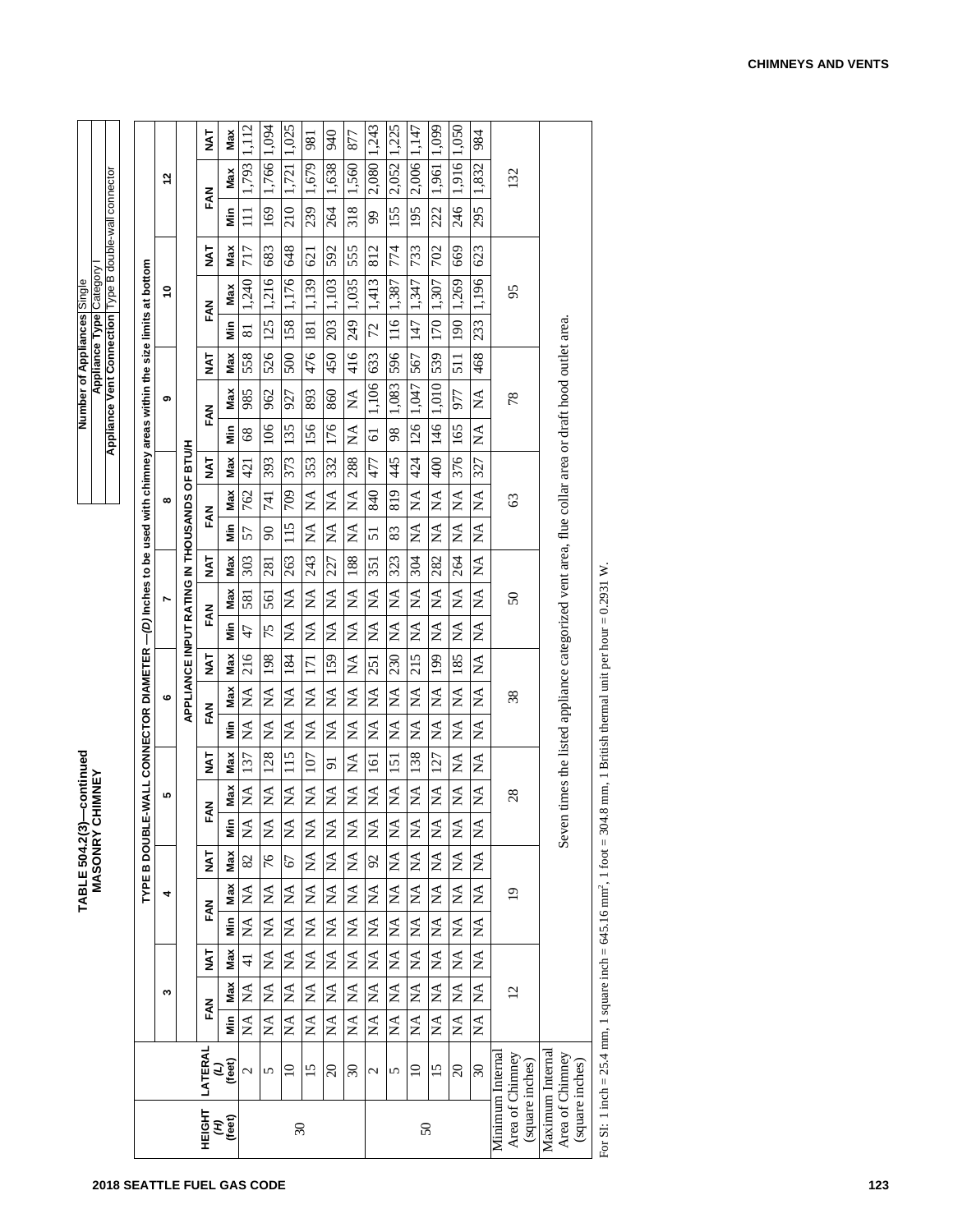|                       |                         | Appliance Vent Connection Single-wall metal connector |
|-----------------------|-------------------------|-------------------------------------------------------|
| Number of Appliances! | Appliance Type Category |                                                       |

| 124                        |                              |                 |                             |                                   |                            |                                          |                        |                      | TABLE 504.2(<br>MASONRY CHIM        | ५)<br>अार                   |                         |                                     |                             |                                              |                                   |                            |                         |                             |                            |     |                                     | Number of Appliances Single<br>Appliance Type               |     |                                | Category     |                                                       |     |                  |                |
|----------------------------|------------------------------|-----------------|-----------------------------|-----------------------------------|----------------------------|------------------------------------------|------------------------|----------------------|-------------------------------------|-----------------------------|-------------------------|-------------------------------------|-----------------------------|----------------------------------------------|-----------------------------------|----------------------------|-------------------------|-----------------------------|----------------------------|-----|-------------------------------------|-------------------------------------------------------------|-----|--------------------------------|--------------|-------------------------------------------------------|-----|------------------|----------------|
|                            |                              |                 |                             |                                   |                            |                                          |                        |                      |                                     |                             |                         |                                     |                             |                                              |                                   |                            |                         |                             |                            |     |                                     |                                                             |     |                                |              | Appliance Vent Connection Single-wall metal connector |     |                  |                |
|                            |                              |                 |                             |                                   |                            |                                          |                        |                      | SINGLE-WALL MI                      | ETAL                        |                         |                                     |                             | CONNECTOR DIAMETER-(D) Inches to             |                                   |                            |                         |                             |                            |     |                                     | be used with chimney areas within the size limits at bottom |     |                                |              |                                                       |     |                  |                |
|                            |                              |                 |                             | S                                 |                            |                                          | 4                      |                      |                                     | ю                           |                         |                                     | ဖ                           |                                              |                                   |                            |                         |                             | $\infty$                   |     |                                     | თ                                                           |     |                                | Ş            |                                                       |     | <u>يہ</u>        |                |
|                            |                              |                 |                             |                                   |                            |                                          |                        |                      |                                     |                             |                         |                                     |                             | APPLIANCE INPUT RATING IN THOUSANDS OF BTU/H |                                   |                            |                         |                             |                            |     |                                     |                                                             |     |                                |              |                                                       |     |                  |                |
|                            | <b>HEIGHT</b>                | LATERAL         |                             | FAN                               | š                          |                                          | FAN                    | š                    |                                     | z<br>준                      | 7<br>N                  |                                     | FAN                         | TAN                                          | FAN                               |                            | $\overline{\mathbf{z}}$ | FAN                         |                            | š   | FAN                                 |                                                             | š   | <b>EAN</b>                     |              | TAN                                                   | FAN |                  | <b>TYN</b>     |
|                            | $(E_{\text{ee}}^{\text{H}})$ | ربی<br>(feet)   | iin                         | Max                               | Max                        | iin                                      | Max                    | Max                  | iin                                 | Max                         | Max                     | iin                                 | Max                         | Max                                          | Μiρ                               | Max                        | Max                     | Nin                         | Max                        | Max | iin                                 | Max                                                         | Max | Nin                            | Max          | Max                                                   | Μiη | Max              | Max            |
|                            | $\circ$                      | $\mathcal{L}$   | ΧÁ                          | Ź                                 | $28\,$                     | Ž                                        | É                      | 52                   | $\mathbb{A}^{\mathsf{A}}$           | $\stackrel{\Delta}{\simeq}$ | $86\,$                  | $\stackrel{\blacktriangle}{\simeq}$ | $\mathbb{A}^{\mathsf{A}}$   | 130                                          | $\mathbb{A}$                      | ÁN                         | 180                     | $\sum_{i=1}^{n}$            | $\mathbb{X}^{\mathsf{A}}$  | 247 | $\stackrel{\blacktriangle}{\simeq}$ | $\sum_{i=1}^{n}$                                            | 319 | Ž                              | $\mathbb{A}$ | 400                                                   | ΧÁ  | $\mathbb{A}$     | 580            |
|                            |                              | 5               | $\stackrel{\Delta}{\simeq}$ | Ź                                 | 25                         | $\mathop{\mathsf{Z}}\nolimits$           | $\mathbb{E}$           | 48                   | $\mathbb{A}^{\mathsf{A}}$           | $\mathop{\mathsf{NA}}$      | $\overline{\textbf{8}}$ | $\mathbb{A}^{\mathsf{A}}$           | $\mathbb{A}^{\mathbf{A}}$   | 116                                          | $\mathbb{E}$                      | $\stackrel{\Delta}{\geq}$  | 164                     | $\stackrel{\Delta}{\simeq}$ | $\stackrel{\Delta}{\geq}$  | 230 | $\stackrel{\Delta}{\simeq}$         | $\mathbb{E}$                                                | 297 | ₹                              | $\mathbb{A}$ | 375                                                   | ₹   | $\sum_{i=1}^{n}$ | 560            |
|                            |                              | $\mathbf{C}$    | $\mathbb{A}$                | Ź                                 | 29                         | $\sum_{i=1}^{n}$                         | $\mathbb{A}$           | 55                   | $\mathbb{A}$                        | $\stackrel{\Delta}{\simeq}$ | 93                      | $\mathbb{A}$                        | $\mathbb{A}^{\mathcal{A}}$  | 145                                          | ₹                                 | $\mathbb{A}$               | 197                     | $\sum_{i=1}^{n}$            | $\mathop{\rm NA}\nolimits$ | 265 | $\mathbb{A}$                        | $\mathbb{A}$                                                | 349 | 382                            | 725          | 445                                                   | 549 | 1,02             | 650            |
|                            | ${}^{\circ}$                 | 5               | $\mathbb{A}^{\mathsf{A}}$   | Ź                                 | $\delta$                   | $\stackrel{\Delta}{\geq}$                | Ş                      | 51                   | ÁN                                  | $\stackrel{\Delta}{\simeq}$ | 87                      | $\stackrel{\Delta}{\simeq}$         | ÁN                          | 133                                          | Ş                                 | Ş                          | 182                     | ÁN                          | $\mathbb{A}^{\mathsf{A}}$  | 246 | ÁN                                  | $\mathbb{A}^{\mathcal{A}}$                                  | 327 | $\mathop{\mathsf{Z}}\nolimits$ | $\mathbb{A}$ | 422                                                   | 673 | 1,003            | 638            |
|                            |                              | ${}^{\circ}$    | $\mathbb{A}$                | $\mathbb{E}$                      | 23                         | $\mathop{\rm NA}\nolimits$               | ₹                      | 47                   | $\stackrel{\Delta}{\geq}$           | $\mathbf{N}\mathbf{A}$      | $82\,$                  | $\stackrel{\Delta}{\geq}$           | $\mathbb{E}$                | 126                                          | $\mathbb{X}$                      | $\mathbb{X}$               | 174                     | $\mathop{\rm NA}\nolimits$  | $\sum_{i=1}^{n}$           | 237 | $\stackrel{\Delta}{\geq}$           | $\mathbb{E}$                                                | 317 | $\sum_{i=1}^{n}$               | $\mathbb{A}$ | 408                                                   | 747 | 985              | $\overline{c}$ |
|                            |                              | $\mathcal{L}$   | $\mathbb{A}^{\mathsf{A}}$   | Ş                                 | $\overline{31}$            | $\sum_{i=1}^{n}$                         | Ş                      | 61                   | $\sum_{i=1}^{n}$                    | $\mathbb{\vec{A}}$          | 102                     | $\mathbb{A}^{\mathsf{A}}$           | $\mathbb{A}^{\mathsf{A}}$   | 161                                          | Ş                                 | $\mathbb{A}$               | 220                     | 216                         | 518                        | 297 | 271                                 | 654                                                         | 387 | 373                            | 808          | 490                                                   | 536 | 1,142            | 722            |
|                            | $\Omega$                     | 5               | $\mathbb{A}^{\mathsf{A}}$   | $\stackrel{\Delta}{\geq}$         | 28                         | $\mathbb{A}$                             | $\mathbb{A}$           | 56                   | $\mathop{\mathsf{NA}}$              | $\mathop{\rm NA}\nolimits$  | 95                      | $\stackrel{\Delta}{\simeq}$         | $\mathbb{A}^{\mathsf{A}}$   | 147                                          | $\stackrel{\Delta}{\geq}$         | $\stackrel{\Delta}{\geq}$  | 203                     | $\stackrel{\Delta}{\geq}$   | $\stackrel{\Delta}{\geq}$  | 276 | 334                                 | 635                                                         | 364 | 459                            | 789          | 465                                                   | 657 | 1,121            | 710            |
|                            |                              | $\overline{10}$ | $\mathbb{A}^{\mathsf{A}}$   | $\mathbb{A}$                      | $\overline{24}$            | $\mathbb{E}$                             | Ş                      | $\frac{4}{9}$        | $\mathbb{A}^{\mathsf{A}}$           | $\mathop{\rm NA}\nolimits$  | 86                      | $\mathbb{A}^{\mathsf{A}}$           | $\mathbb{A}^{\mathsf{A}}$   | 137                                          | $\stackrel{\blacktriangle}{\ge}$  | $\mathbb{A}$               | 681                     | $\mathbb{A}^{\mathsf{A}}$   | $\mathbb{A}^{\mathsf{A}}$  | 261 | $\mathbb{A}^{\mathsf{A}}$           | $\mathbb{A}^{\mathbf{A}}$                                   | 345 | 547                            | 758          | 44                                                    | 771 | 1,088            | 665            |
|                            |                              | N               | $\mathbb{A}^{\mathsf{A}}$   | $\sum_{i=1}^{n}$                  | 35                         | $\mathbb{E}$                             | Ž                      | 67                   | ΧÁ                                  | $\overline{\text{NA}}$      | 113                     | $\mathbb{X}^{\mathsf{A}}$           | $\mathbb{X}^{\mathsf{A}}$   | 178                                          | 166                               | 473                        | 249                     | 211                         | 611                        | 335 | 264                                 | 776                                                         | 440 | 362                            | 965          | 560                                                   | 520 | 1,373            | 840            |
|                            | 15                           | 5               | $\mathbb{R}^4$              | $\stackrel{\blacktriangle}{\geq}$ | 32                         | $\lessapprox$                            | $\sum_{i=1}^{n}$       | $\overline{6}$       | $\stackrel{\blacktriangle}{\simeq}$ | $\mathop{\mathsf{NA}}$      | 106                     | <b>AN</b>                           | $\mathbb{A}^{\mathsf{A}}$   | 163                                          | $\stackrel{\blacktriangle}{\geq}$ | $\stackrel{\Delta}{\geq}$  | 230                     | 261                         | 591                        | 312 | 325                                 | 775                                                         | 414 | 444                            | 942          | 531                                                   | 637 | 1,348            | 825            |
|                            |                              | $\overline{10}$ | $\mathsf{N}\mathsf{A}$      | <b>NA</b>                         | 77                         | $\rm \stackrel{A}{\sim}$                 | $\sum_{i=1}^{n}$       | 54                   | <b>NA</b>                           | $\mathbb{\bar{A}}$          | 96                      | $\mathop{\rm NA}\nolimits$          | $\stackrel{\Delta}{\geq}$   | 151                                          | $\sum_{i=1}^{n}$                  | $\mathbf{N}\mathbf{A}$     | 214                     | $\mathop{\rm NA}\nolimits$  | <b>NA</b>                  | 294 | 392                                 | 722                                                         | 392 | 531                            | 506          | 504                                                   | 949 | 1,309            | 774            |
|                            |                              | $\overline{15}$ | $\mathbb{X}^{\mathsf{A}}$   | $\sum_{i=1}^{n}$                  | $\mathop{\rm NA}\nolimits$ | $\sum_{i=1}^{n}$                         | $\mathbb{A}$           | 46                   | $\stackrel{\blacktriangle}{\simeq}$ | $\mathop{\rm NA}\nolimits$  | 87                      | $\stackrel{\blacktriangle}{\simeq}$ | $\mathbb{A}^{\mathsf{A}}$   | 138                                          | $\stackrel{\blacktriangle}{\geq}$ | $\mathbb{N}\mathbb{A}$     | 198                     | $\mathbb{N}\mathbb{A}$      | $\mathop{\rm NA}\nolimits$ | 278 | 452                                 | 692                                                         | 372 | 606                            | 873          | 481                                                   | 841 | ,272             | 738            |
|                            |                              | $\mathcal{L}$   | ΧÁ                          | $\stackrel{\Delta}{\geq}$         | $38\,$                     | $\stackrel{\triangle}{\scriptstyle\sim}$ | $\sum_{i=1}^{n}$       | 73                   | $\stackrel{\Delta}{\simeq}$         | $\mathbb{\tilde{A}}$        | 123                     | $\stackrel{\Delta}{\geq}$           | $\stackrel{\Delta}{\simeq}$ | 200                                          | 163                               | 520                        | 273                     | 206                         | 675                        | 374 | 258                                 | 864                                                         | 490 | 252                            | 1,079        | 625                                                   | 508 | 1,544            | 950            |
|                            |                              | 5               | $\sum_{i=1}^{n}$            | $\mathbb{N}\mathbb{A}$            | 35                         | $\rm \stackrel{A}{\sim}$                 | <b>AN</b>              | 67                   | $\stackrel{\blacktriangle}{\simeq}$ | $\stackrel{\Delta}{\geq}$   | 115                     | $\sum_{i=1}^{n}$                    | $\stackrel{\Delta}{\geq}$   | 183                                          | 80                                | <b>AN</b>                  | 252                     | 255                         | 655                        | 348 | <b>S17</b>                          | 842                                                         | 461 | 433                            | 1,055        | 594                                                   | 623 | 518              | 930            |
|                            | $\Omega$                     | $\Omega$        | $\mathsf{N}\mathsf{A}$      | <b>NA</b>                         | <b>AN</b>                  | $\rm \stackrel{A}{\sim}$                 | ΝA                     | 65                   | <b>NA</b>                           | <b>AN</b>                   | 105                     | <b>NA</b>                           | $\sum_{i=1}^{n}$            | 170                                          | ΑN                                | $\mathbb N\mathbb A$       | 235                     | 312                         | 622                        | 330 | 382                                 | 806                                                         | 437 | 517                            | 1,016        | 562                                                   | 733 | 1,475            | 875            |
|                            |                              | 5               | $\sum_{i=1}^{n}$            | <b>AN</b>                         | $\mathbb{N}\mathbb{A}$     | $\mathop{\mathsf{NA}}$                   | $\mathbb{N}\mathbb{A}$ | <b>AN</b>            | $\overline{\mathsf{M}}$             | <b>AN</b>                   | 95                      | $\mathbb{N}\mathbb{A}$              | $\mathbb{N}\mathbb{A}$      | 156                                          | <b>NA</b>                         | $\mathop{\rm NA}\nolimits$ | 217                     | $\mathop{\rm NA}\nolimits$  | $\mathbb{X}^\mathsf{A}$    | 311 | 442                                 | 773                                                         | 414 | 591                            | 979          | 539                                                   | 823 | 1,434            | 835            |
|                            |                              | $\Omega$        | $\stackrel{\Delta}{\simeq}$ | $\mathbb N\mathbb A$              | $\lesssim$                 | NA                                       | <b>NA</b>              | $\mathbb N\mathbb A$ | <b>NA</b>                           | <b>AN</b>                   | $80\,$                  | $\mathop{\rm NA}\nolimits$          | $\mathop{\rm NA}\nolimits$  | 144                                          | $\mathop{\rm NA}\nolimits$        | <b>AN</b>                  | 202                     | $\mathop{\rm NA}\nolimits$  | $\mathop{\rm NA}\nolimits$ | 292 | $\mathop{\rm NA}\nolimits$          | $\mathbb{X}^{\mathsf{A}}$                                   | 392 | 663                            | 944          | 510                                                   | 911 | 1,394            | 800            |
|                            |                              |                 |                             |                                   |                            |                                          |                        |                      |                                     |                             |                         |                                     |                             |                                              | (continued)                       |                            |                         |                             |                            |     |                                     |                                                             |     |                                |              |                                                       |     |                  |                |
|                            |                              |                 |                             |                                   |                            |                                          |                        |                      |                                     |                             |                         |                                     |                             |                                              |                                   |                            |                         |                             |                            |     |                                     |                                                             |     |                                |              |                                                       |     |                  |                |
|                            |                              |                 |                             |                                   |                            |                                          |                        |                      |                                     |                             |                         |                                     |                             |                                              |                                   |                            |                         |                             |                            |     |                                     |                                                             |     |                                |              |                                                       |     |                  |                |
|                            |                              |                 |                             |                                   |                            |                                          |                        |                      |                                     |                             |                         |                                     |                             |                                              |                                   |                            |                         |                             |                            |     |                                     |                                                             |     |                                |              |                                                       |     |                  |                |
|                            |                              |                 |                             |                                   |                            |                                          |                        |                      |                                     |                             |                         |                                     |                             |                                              |                                   |                            |                         |                             |                            |     |                                     |                                                             |     |                                |              |                                                       |     |                  |                |
|                            |                              |                 |                             |                                   |                            |                                          |                        |                      |                                     |                             |                         |                                     |                             |                                              |                                   |                            |                         |                             |                            |     |                                     |                                                             |     |                                |              |                                                       |     |                  |                |
|                            |                              |                 |                             |                                   |                            |                                          |                        |                      |                                     |                             |                         |                                     |                             |                                              |                                   |                            |                         |                             |                            |     |                                     |                                                             |     |                                |              |                                                       |     |                  |                |
|                            |                              |                 |                             |                                   |                            |                                          |                        |                      |                                     |                             |                         |                                     |                             |                                              |                                   |                            |                         |                             |                            |     |                                     |                                                             |     |                                |              |                                                       |     |                  |                |
|                            |                              |                 |                             |                                   |                            |                                          |                        |                      |                                     |                             |                         |                                     |                             |                                              |                                   |                            |                         |                             |                            |     |                                     |                                                             |     |                                |              |                                                       |     |                  |                |
|                            |                              |                 |                             |                                   |                            |                                          |                        |                      |                                     |                             |                         |                                     |                             |                                              |                                   |                            |                         |                             |                            |     |                                     |                                                             |     |                                |              |                                                       |     |                  |                |
|                            |                              |                 |                             |                                   |                            |                                          |                        |                      |                                     |                             |                         |                                     |                             |                                              |                                   |                            |                         |                             |                            |     |                                     |                                                             |     |                                |              |                                                       |     |                  |                |
|                            |                              |                 |                             |                                   |                            |                                          |                        |                      |                                     |                             |                         |                                     |                             |                                              |                                   |                            |                         |                             |                            |     |                                     |                                                             |     |                                |              |                                                       |     |                  |                |
| 2018 SEATTLE FUEL GAS CODE |                              |                 |                             |                                   |                            |                                          |                        |                      |                                     |                             |                         |                                     |                             |                                              |                                   |                            |                         |                             |                            |     |                                     |                                                             |     |                                |              |                                                       |     |                  |                |
|                            |                              |                 |                             |                                   |                            |                                          |                        |                      |                                     |                             |                         |                                     |                             |                                              |                                   |                            |                         |                             |                            |     |                                     |                                                             |     |                                |              |                                                       |     |                  |                |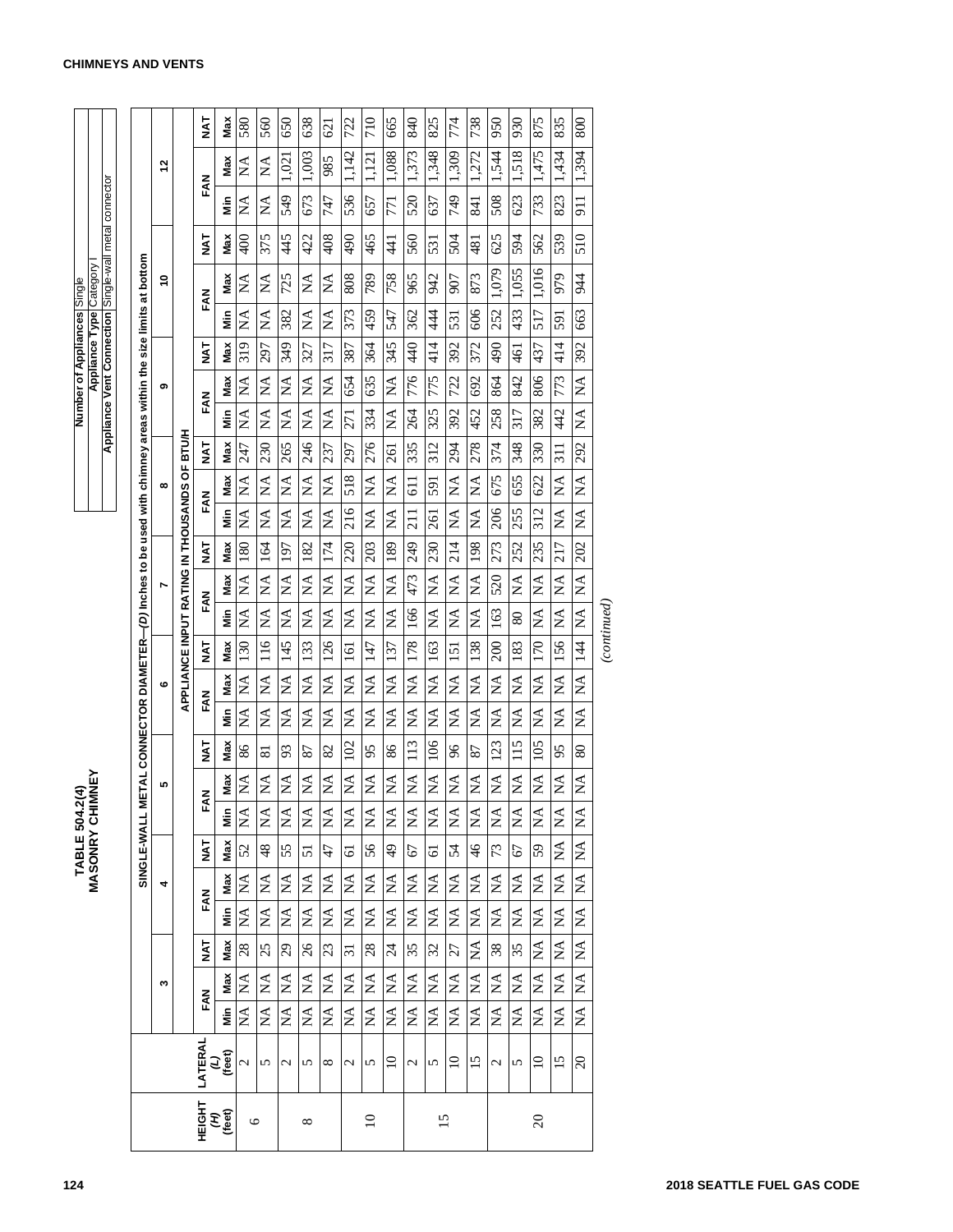| 1,055<br>1,009<br>883<br>798<br>844<br>600<br>708<br>674<br>iin<br>687<br>463<br>761<br>571<br>610<br>615<br>585<br>810<br>$\overline{770}$<br>695<br>715<br>544<br>728<br>660<br>Max<br>089<br>644<br>$\overline{M}$<br><code>CONNECTOR</code> DIAMETER $-($ D) Inches to be used with chimney areas within the size limits at bottom<br>1,210<br>1,168<br>1,128<br>1,089<br>1,408<br>1,294<br>1,337<br>1,251<br>1,237<br>1,381<br>Max<br>95<br>Ş<br>$\mathbb{A}$<br>$\mathbb{A}$<br>FAN<br>616<br>times the listed appliance categorized vent area, flue collar area or draft hood outlet area<br>572<br>643<br>865<br>546<br>340<br>500<br>323<br>iin<br>417<br>$\mathbb{A}$<br>$\mathbb{A}$<br>447<br>496<br>445<br>533<br>408<br>562<br>504<br>458<br>556<br>524<br>593<br>Max<br>471<br>631<br>š<br>1,078<br>1,038<br>1,103<br>958<br>920<br>Max<br>982<br>884<br>$\mathbb{A}$<br>$\mathbb{A}$<br>$\mathbb{X}$<br>ÁN<br>É<br>78<br>၈<br>$F^{\mathbf{A}}$<br>355<br>428<br>293<br>306<br>238<br>370<br>249<br>$\stackrel{\Delta}{\simeq}$<br>$\mathbb{A}$<br>$\lessapprox$<br>$\lesssim$<br>$\mathbb{A}$<br>Ś<br>OF BTUH<br>420<br>370<br>318<br>395<br>420<br>370<br>349<br>475<br><b>TAN</b><br>Max<br>442<br>327<br>281<br>391<br>Max<br>759<br>703<br>$\sum_{i=1}^{n}$<br>$\lesssim$<br>$\sum_{i=1}^{n}$<br>$\lessapprox$<br><b>NA</b><br>737<br>$\lesssim$<br>$\mathbb{A}$<br>837<br>$\mathbb{A}$<br>APPLIANCE INPUT RATING IN THOUSANDS<br>63<br>œ<br>FAN<br>245<br>300<br>200<br>$\mathbb{X}^{\mathsf{A}}$<br>ΜİΛ<br>$\mathop{\rm NA}\nolimits$<br>$\stackrel{\Delta}{\simeq}$<br>$\mathop{\rm NA}$<br>$\mathbb{A}^{\mathbf{A}}$<br>$\mathbb{X}^{\mathsf{A}}$<br>$\mathop{\rm NA}$<br>$\mathbb{X}^{\mathsf{A}}$<br>191<br>278<br>258<br>279<br>260<br>240<br>223<br>TAN<br>Max<br>302<br>350<br>$\mathbb{R}^2$<br>182<br>301<br>321<br>Max<br><b>S78</b><br>$\mathbb{X}^{\mathsf{A}}$<br>$\mathbb{N}\mathbb{A}$<br><b>AN</b><br><b>NA</b><br><b>AN</b><br>$\sum_{i=1}^{n}$<br>$\mathbb{A}^{\mathsf{A}}$<br><b>AN</b><br>$\mathop{\rm NA}$<br>$\mathop{\rm NA}$<br>ΚÃ<br>$50\,$<br>FAN<br>158<br>$\mathbb N$<br>$\mathbb{N}\mathbb{N}$<br><b>NA</b><br>$\sum_{i=1}^{n}$<br>$\mathbb{\tilde{A}}$<br><b>AN</b><br><b>NA</b><br>Nin<br>$\lesssim$<br><b>AN</b><br><b>NA</b><br><b>NA</b><br>$\overline{196}$<br>228<br><b>081</b><br>$\overline{M}$<br>Max<br>215<br>168<br>155<br>250<br>212<br>195<br>$\mathop{\mathsf{NA}}$<br>182<br>$\mathbb{A}$<br>Max<br><b>AN</b><br><b>AN</b><br>$\mathbf{N}\mathbf{A}$<br>$\mathbb{X}^{\mathsf{A}}$<br>$\sum_{i=1}^{n}$<br>$\mathop{\rm NA}$<br>$\stackrel{\displaystyle\triangle}{\scriptstyle\times}$<br>$\mathop{\rm NA}$<br>$\mathbb{X}^{\mathsf{A}}$<br><b>AN</b><br>$\mathbb{X}^{\mathsf{A}}$<br>$\mathbf{N}\mathbf{A}$<br>38<br>ဖ<br>FAN<br>Min<br>$\mathbb{A}$<br><b>AN</b><br><b>AN</b><br><b>NA</b><br>ÁX<br><b>NA</b><br>$\sum_{i=1}^{n}$<br><b>AN</b><br><b>AN</b><br><b>AN</b><br><b>NA</b><br><b>AN</b><br>136<br>136<br>124<br>113<br>105<br>149<br>Max<br>160<br>$\stackrel{\triangle}{\simeq}$<br>$\mathbb{R}^{\mathsf{A}}$<br>$\overline{5}$<br>127<br>$\stackrel{\displaystyle\triangle}{\scriptstyle\times}$<br>$88\,$<br><b>IETAL</b><br>Max<br><b>AN</b><br>ΧÁ<br><b>AN</b><br>Ř<br><b>AN</b><br>Ř<br><b>AN</b><br><b>AN</b><br>AN<br>$\mathbb{A}$<br>$\mathbb{A}$<br><b>NA</b><br>28<br>စ<br>$\tilde{\epsilon}$<br>SINGLE-WALL M<br>Seven<br>正<br>Ñin<br><b>AN</b><br><b>AN</b><br>$\mathbb{A}$<br>$\mathbb{X}^{\mathsf{A}}$<br>$\lessapprox$<br><b>AN</b><br>ÁX<br>$\mathbb{A}$<br><b>AN</b><br>$\lesssim$<br>$\lesssim$<br>$\mathbb{A}$<br>Max<br>$\mathbb A$<br>$\mathbb{X}^{\mathsf{A}}$<br>$\mathbb{X}^{\mathsf{A}}$<br>š<br><b>AN</b><br>ÁN<br>$\sum_{i=1}^{n}$<br>$\mathbb{A}^{\mathsf{A}}$<br>66<br>48<br>75<br>18<br>$\overline{5}$<br>$\tilde{P}$<br>$\mathbb{A}$<br>$\mathbb{A}$<br>Max<br>$\mathbb N\mathbb A$<br>$\sum_{i=1}^{n}$<br><b>AN</b><br>ÁX<br>$\mathbb{X}$<br>$\widetilde{\mathbf{X}}$<br>$\mathop{\rm NA}\nolimits$<br>ΙÃ<br>ΑN<br>$\overline{0}$<br>4<br>FAN<br>iin<br>$\mathbb{A}$<br>$\mathbb{A}$<br>$\mathbb{A}$<br>$\mathbb{A}$<br>$\mathop{\rm NA}\nolimits$<br>$\mathbb{A}$<br>$\mathbb{X}^{\mathsf{A}}$<br>$\sum_{i=1}^{n}$<br>$\mathbb{X}^{\mathsf{A}}$<br>АN<br><b>AN</b><br><b>AN</b><br>NA <sub>l</sub><br>$\sum_{i=1}^{n}$<br>$\lessapprox$<br>Max<br>$\mathop{\rm NA}\nolimits$<br>$\overline{M}$<br>$\mathbb{A}$<br>$\mathop{\rm NA}\nolimits$<br><b>NA</b><br>$\mathbb{X}^{\mathsf{A}}$<br>$\stackrel{\blacktriangle}{\approx}$<br>$\lesssim$<br><b>AN</b><br>$\overline{1}$<br>$\mathbb{X}$<br>Max<br>$\mathbb{A}$<br>$\lesssim$<br>$\mathbb{A}$<br>$\mathbb{A}$<br>$\mathbb{A}$<br><b>AN</b><br>$\sum_{i=1}^{n}$<br>$\mathbb{X}^{\mathsf{A}}$<br><b>AN</b><br>$\stackrel{\blacktriangle}{\approx}$<br>$\lesssim$<br>$\overline{c}$<br>S<br><b>M</b><br>$\mathop{\mathsf{X}}\nolimits$<br>im<br>$\mathbb{X}^{\mathsf{A}}$<br>$\stackrel{\blacktriangle}{\simeq}$<br>$\sum_{i=1}^{n}$<br>$\overline{\mathsf{M}}$<br>$\mathbb{X}^{\mathsf{A}}$<br><b>AN</b><br><b>AN</b><br><b>AN</b><br>$\mathbb{X}^{\mathsf{A}}$<br>$\mathbb{A}^{\mathsf{A}}$<br>$\mathbb{A}$<br>LATERAL<br>Internal Area of<br>Ee<br>(square inches)<br>Internal Area<br>$\infty$<br>$\Omega$<br>$\tilde{5}$<br>$\infty$<br>$\Omega$<br>15<br>$0\overline{c}$<br>$\Omega$<br>$\sim$<br>5<br>$\sim$<br>$\mathcal{L}$<br>of Chinney<br>Maximum<br>Minimum<br>Chimney<br>HEIGHT<br>Eg<br>$\mathfrak{S}0$<br>$50\,$ |                 |  |  |  |  |  |  |  |  |  | Appliance Vent Connection Single-wall metal connector |  |               |                |
|----------------------------------------------------------------------------------------------------------------------------------------------------------------------------------------------------------------------------------------------------------------------------------------------------------------------------------------------------------------------------------------------------------------------------------------------------------------------------------------------------------------------------------------------------------------------------------------------------------------------------------------------------------------------------------------------------------------------------------------------------------------------------------------------------------------------------------------------------------------------------------------------------------------------------------------------------------------------------------------------------------------------------------------------------------------------------------------------------------------------------------------------------------------------------------------------------------------------------------------------------------------------------------------------------------------------------------------------------------------------------------------------------------------------------------------------------------------------------------------------------------------------------------------------------------------------------------------------------------------------------------------------------------------------------------------------------------------------------------------------------------------------------------------------------------------------------------------------------------------------------------------------------------------------------------------------------------------------------------------------------------------------------------------------------------------------------------------------------------------------------------------------------------------------------------------------------------------------------------------------------------------------------------------------------------------------------------------------------------------------------------------------------------------------------------------------------------------------------------------------------------------------------------------------------------------------------------------------------------------------------------------------------------------------------------------------------------------------------------------------------------------------------------------------------------------------------------------------------------------------------------------------------------------------------------------------------------------------------------------------------------------------------------------------------------------------------------------------------------------------------------------------------------------------------------------------------------------------------------------------------------------------------------------------------------------------------------------------------------------------------------------------------------------------------------------------------------------------------------------------------------------------------------------------------------------------------------------------------------------------------------------------------------------------------------------------------------------------------------------------------------------------------------------------------------------------------------------------------------------------------------------------------------------------------------------------------------------------------------------------------------------------------------------------------------------------------------------------------------------------------------------------------------------------------------------------------------------------------------------------------------------------------------------------------------------------------------------------------------------------------------------------------------------------------------------------------------------------------------------------------------------------------------------------------------------------------------------------------------------------------------------------------------------------------------------------------------------------------------------------------------------------------------------------------------------------------------------------------------------------------------------------------------------------------------------------------------------------------------------------------------------------------------------------------------------------------------------------------------------------------------------------------------------------------------------------------------------------------------------------------------------------------------------------------------------------------------------------------------------------------------------------------------------------------------------------------------------------------------------------------|-----------------|--|--|--|--|--|--|--|--|--|-------------------------------------------------------|--|---------------|----------------|
|                                                                                                                                                                                                                                                                                                                                                                                                                                                                                                                                                                                                                                                                                                                                                                                                                                                                                                                                                                                                                                                                                                                                                                                                                                                                                                                                                                                                                                                                                                                                                                                                                                                                                                                                                                                                                                                                                                                                                                                                                                                                                                                                                                                                                                                                                                                                                                                                                                                                                                                                                                                                                                                                                                                                                                                                                                                                                                                                                                                                                                                                                                                                                                                                                                                                                                                                                                                                                                                                                                                                                                                                                                                                                                                                                                                                                                                                                                                                                                                                                                                                                                                                                                                                                                                                                                                                                                                                                                                                                                                                                                                                                                                                                                                                                                                                                                                                                                                                                                                                                                                                                                                                                                                                                                                                                                                                                                                                                                                                                                    |                 |  |  |  |  |  |  |  |  |  |                                                       |  |               |                |
|                                                                                                                                                                                                                                                                                                                                                                                                                                                                                                                                                                                                                                                                                                                                                                                                                                                                                                                                                                                                                                                                                                                                                                                                                                                                                                                                                                                                                                                                                                                                                                                                                                                                                                                                                                                                                                                                                                                                                                                                                                                                                                                                                                                                                                                                                                                                                                                                                                                                                                                                                                                                                                                                                                                                                                                                                                                                                                                                                                                                                                                                                                                                                                                                                                                                                                                                                                                                                                                                                                                                                                                                                                                                                                                                                                                                                                                                                                                                                                                                                                                                                                                                                                                                                                                                                                                                                                                                                                                                                                                                                                                                                                                                                                                                                                                                                                                                                                                                                                                                                                                                                                                                                                                                                                                                                                                                                                                                                                                                                                    |                 |  |  |  |  |  |  |  |  |  |                                                       |  | $\frac{2}{3}$ |                |
|                                                                                                                                                                                                                                                                                                                                                                                                                                                                                                                                                                                                                                                                                                                                                                                                                                                                                                                                                                                                                                                                                                                                                                                                                                                                                                                                                                                                                                                                                                                                                                                                                                                                                                                                                                                                                                                                                                                                                                                                                                                                                                                                                                                                                                                                                                                                                                                                                                                                                                                                                                                                                                                                                                                                                                                                                                                                                                                                                                                                                                                                                                                                                                                                                                                                                                                                                                                                                                                                                                                                                                                                                                                                                                                                                                                                                                                                                                                                                                                                                                                                                                                                                                                                                                                                                                                                                                                                                                                                                                                                                                                                                                                                                                                                                                                                                                                                                                                                                                                                                                                                                                                                                                                                                                                                                                                                                                                                                                                                                                    |                 |  |  |  |  |  |  |  |  |  |                                                       |  |               |                |
|                                                                                                                                                                                                                                                                                                                                                                                                                                                                                                                                                                                                                                                                                                                                                                                                                                                                                                                                                                                                                                                                                                                                                                                                                                                                                                                                                                                                                                                                                                                                                                                                                                                                                                                                                                                                                                                                                                                                                                                                                                                                                                                                                                                                                                                                                                                                                                                                                                                                                                                                                                                                                                                                                                                                                                                                                                                                                                                                                                                                                                                                                                                                                                                                                                                                                                                                                                                                                                                                                                                                                                                                                                                                                                                                                                                                                                                                                                                                                                                                                                                                                                                                                                                                                                                                                                                                                                                                                                                                                                                                                                                                                                                                                                                                                                                                                                                                                                                                                                                                                                                                                                                                                                                                                                                                                                                                                                                                                                                                                                    |                 |  |  |  |  |  |  |  |  |  |                                                       |  |               |                |
|                                                                                                                                                                                                                                                                                                                                                                                                                                                                                                                                                                                                                                                                                                                                                                                                                                                                                                                                                                                                                                                                                                                                                                                                                                                                                                                                                                                                                                                                                                                                                                                                                                                                                                                                                                                                                                                                                                                                                                                                                                                                                                                                                                                                                                                                                                                                                                                                                                                                                                                                                                                                                                                                                                                                                                                                                                                                                                                                                                                                                                                                                                                                                                                                                                                                                                                                                                                                                                                                                                                                                                                                                                                                                                                                                                                                                                                                                                                                                                                                                                                                                                                                                                                                                                                                                                                                                                                                                                                                                                                                                                                                                                                                                                                                                                                                                                                                                                                                                                                                                                                                                                                                                                                                                                                                                                                                                                                                                                                                                                    |                 |  |  |  |  |  |  |  |  |  |                                                       |  | <b>EAN</b>    | $\overline{M}$ |
|                                                                                                                                                                                                                                                                                                                                                                                                                                                                                                                                                                                                                                                                                                                                                                                                                                                                                                                                                                                                                                                                                                                                                                                                                                                                                                                                                                                                                                                                                                                                                                                                                                                                                                                                                                                                                                                                                                                                                                                                                                                                                                                                                                                                                                                                                                                                                                                                                                                                                                                                                                                                                                                                                                                                                                                                                                                                                                                                                                                                                                                                                                                                                                                                                                                                                                                                                                                                                                                                                                                                                                                                                                                                                                                                                                                                                                                                                                                                                                                                                                                                                                                                                                                                                                                                                                                                                                                                                                                                                                                                                                                                                                                                                                                                                                                                                                                                                                                                                                                                                                                                                                                                                                                                                                                                                                                                                                                                                                                                                                    |                 |  |  |  |  |  |  |  |  |  |                                                       |  | Max           | Max            |
|                                                                                                                                                                                                                                                                                                                                                                                                                                                                                                                                                                                                                                                                                                                                                                                                                                                                                                                                                                                                                                                                                                                                                                                                                                                                                                                                                                                                                                                                                                                                                                                                                                                                                                                                                                                                                                                                                                                                                                                                                                                                                                                                                                                                                                                                                                                                                                                                                                                                                                                                                                                                                                                                                                                                                                                                                                                                                                                                                                                                                                                                                                                                                                                                                                                                                                                                                                                                                                                                                                                                                                                                                                                                                                                                                                                                                                                                                                                                                                                                                                                                                                                                                                                                                                                                                                                                                                                                                                                                                                                                                                                                                                                                                                                                                                                                                                                                                                                                                                                                                                                                                                                                                                                                                                                                                                                                                                                                                                                                                                    |                 |  |  |  |  |  |  |  |  |  |                                                       |  | 1,789         | 011,           |
|                                                                                                                                                                                                                                                                                                                                                                                                                                                                                                                                                                                                                                                                                                                                                                                                                                                                                                                                                                                                                                                                                                                                                                                                                                                                                                                                                                                                                                                                                                                                                                                                                                                                                                                                                                                                                                                                                                                                                                                                                                                                                                                                                                                                                                                                                                                                                                                                                                                                                                                                                                                                                                                                                                                                                                                                                                                                                                                                                                                                                                                                                                                                                                                                                                                                                                                                                                                                                                                                                                                                                                                                                                                                                                                                                                                                                                                                                                                                                                                                                                                                                                                                                                                                                                                                                                                                                                                                                                                                                                                                                                                                                                                                                                                                                                                                                                                                                                                                                                                                                                                                                                                                                                                                                                                                                                                                                                                                                                                                                                    |                 |  |  |  |  |  |  |  |  |  |                                                       |  | 1,760         | 1,090          |
|                                                                                                                                                                                                                                                                                                                                                                                                                                                                                                                                                                                                                                                                                                                                                                                                                                                                                                                                                                                                                                                                                                                                                                                                                                                                                                                                                                                                                                                                                                                                                                                                                                                                                                                                                                                                                                                                                                                                                                                                                                                                                                                                                                                                                                                                                                                                                                                                                                                                                                                                                                                                                                                                                                                                                                                                                                                                                                                                                                                                                                                                                                                                                                                                                                                                                                                                                                                                                                                                                                                                                                                                                                                                                                                                                                                                                                                                                                                                                                                                                                                                                                                                                                                                                                                                                                                                                                                                                                                                                                                                                                                                                                                                                                                                                                                                                                                                                                                                                                                                                                                                                                                                                                                                                                                                                                                                                                                                                                                                                                    |                 |  |  |  |  |  |  |  |  |  |                                                       |  | 1,713         | 1,020          |
|                                                                                                                                                                                                                                                                                                                                                                                                                                                                                                                                                                                                                                                                                                                                                                                                                                                                                                                                                                                                                                                                                                                                                                                                                                                                                                                                                                                                                                                                                                                                                                                                                                                                                                                                                                                                                                                                                                                                                                                                                                                                                                                                                                                                                                                                                                                                                                                                                                                                                                                                                                                                                                                                                                                                                                                                                                                                                                                                                                                                                                                                                                                                                                                                                                                                                                                                                                                                                                                                                                                                                                                                                                                                                                                                                                                                                                                                                                                                                                                                                                                                                                                                                                                                                                                                                                                                                                                                                                                                                                                                                                                                                                                                                                                                                                                                                                                                                                                                                                                                                                                                                                                                                                                                                                                                                                                                                                                                                                                                                                    |                 |  |  |  |  |  |  |  |  |  |                                                       |  | 1,668         | 975            |
|                                                                                                                                                                                                                                                                                                                                                                                                                                                                                                                                                                                                                                                                                                                                                                                                                                                                                                                                                                                                                                                                                                                                                                                                                                                                                                                                                                                                                                                                                                                                                                                                                                                                                                                                                                                                                                                                                                                                                                                                                                                                                                                                                                                                                                                                                                                                                                                                                                                                                                                                                                                                                                                                                                                                                                                                                                                                                                                                                                                                                                                                                                                                                                                                                                                                                                                                                                                                                                                                                                                                                                                                                                                                                                                                                                                                                                                                                                                                                                                                                                                                                                                                                                                                                                                                                                                                                                                                                                                                                                                                                                                                                                                                                                                                                                                                                                                                                                                                                                                                                                                                                                                                                                                                                                                                                                                                                                                                                                                                                                    |                 |  |  |  |  |  |  |  |  |  |                                                       |  | 1,624         | 932            |
|                                                                                                                                                                                                                                                                                                                                                                                                                                                                                                                                                                                                                                                                                                                                                                                                                                                                                                                                                                                                                                                                                                                                                                                                                                                                                                                                                                                                                                                                                                                                                                                                                                                                                                                                                                                                                                                                                                                                                                                                                                                                                                                                                                                                                                                                                                                                                                                                                                                                                                                                                                                                                                                                                                                                                                                                                                                                                                                                                                                                                                                                                                                                                                                                                                                                                                                                                                                                                                                                                                                                                                                                                                                                                                                                                                                                                                                                                                                                                                                                                                                                                                                                                                                                                                                                                                                                                                                                                                                                                                                                                                                                                                                                                                                                                                                                                                                                                                                                                                                                                                                                                                                                                                                                                                                                                                                                                                                                                                                                                                    |                 |  |  |  |  |  |  |  |  |  |                                                       |  | 1,539         | 865            |
|                                                                                                                                                                                                                                                                                                                                                                                                                                                                                                                                                                                                                                                                                                                                                                                                                                                                                                                                                                                                                                                                                                                                                                                                                                                                                                                                                                                                                                                                                                                                                                                                                                                                                                                                                                                                                                                                                                                                                                                                                                                                                                                                                                                                                                                                                                                                                                                                                                                                                                                                                                                                                                                                                                                                                                                                                                                                                                                                                                                                                                                                                                                                                                                                                                                                                                                                                                                                                                                                                                                                                                                                                                                                                                                                                                                                                                                                                                                                                                                                                                                                                                                                                                                                                                                                                                                                                                                                                                                                                                                                                                                                                                                                                                                                                                                                                                                                                                                                                                                                                                                                                                                                                                                                                                                                                                                                                                                                                                                                                                    |                 |  |  |  |  |  |  |  |  |  |                                                       |  | 2,076         | 1,240          |
|                                                                                                                                                                                                                                                                                                                                                                                                                                                                                                                                                                                                                                                                                                                                                                                                                                                                                                                                                                                                                                                                                                                                                                                                                                                                                                                                                                                                                                                                                                                                                                                                                                                                                                                                                                                                                                                                                                                                                                                                                                                                                                                                                                                                                                                                                                                                                                                                                                                                                                                                                                                                                                                                                                                                                                                                                                                                                                                                                                                                                                                                                                                                                                                                                                                                                                                                                                                                                                                                                                                                                                                                                                                                                                                                                                                                                                                                                                                                                                                                                                                                                                                                                                                                                                                                                                                                                                                                                                                                                                                                                                                                                                                                                                                                                                                                                                                                                                                                                                                                                                                                                                                                                                                                                                                                                                                                                                                                                                                                                                    |                 |  |  |  |  |  |  |  |  |  |                                                       |  | 2,044         | 1,220          |
|                                                                                                                                                                                                                                                                                                                                                                                                                                                                                                                                                                                                                                                                                                                                                                                                                                                                                                                                                                                                                                                                                                                                                                                                                                                                                                                                                                                                                                                                                                                                                                                                                                                                                                                                                                                                                                                                                                                                                                                                                                                                                                                                                                                                                                                                                                                                                                                                                                                                                                                                                                                                                                                                                                                                                                                                                                                                                                                                                                                                                                                                                                                                                                                                                                                                                                                                                                                                                                                                                                                                                                                                                                                                                                                                                                                                                                                                                                                                                                                                                                                                                                                                                                                                                                                                                                                                                                                                                                                                                                                                                                                                                                                                                                                                                                                                                                                                                                                                                                                                                                                                                                                                                                                                                                                                                                                                                                                                                                                                                                    |                 |  |  |  |  |  |  |  |  |  |                                                       |  | 1,994         | 1,140          |
|                                                                                                                                                                                                                                                                                                                                                                                                                                                                                                                                                                                                                                                                                                                                                                                                                                                                                                                                                                                                                                                                                                                                                                                                                                                                                                                                                                                                                                                                                                                                                                                                                                                                                                                                                                                                                                                                                                                                                                                                                                                                                                                                                                                                                                                                                                                                                                                                                                                                                                                                                                                                                                                                                                                                                                                                                                                                                                                                                                                                                                                                                                                                                                                                                                                                                                                                                                                                                                                                                                                                                                                                                                                                                                                                                                                                                                                                                                                                                                                                                                                                                                                                                                                                                                                                                                                                                                                                                                                                                                                                                                                                                                                                                                                                                                                                                                                                                                                                                                                                                                                                                                                                                                                                                                                                                                                                                                                                                                                                                                    |                 |  |  |  |  |  |  |  |  |  |                                                       |  | 1,945         | 1,090          |
|                                                                                                                                                                                                                                                                                                                                                                                                                                                                                                                                                                                                                                                                                                                                                                                                                                                                                                                                                                                                                                                                                                                                                                                                                                                                                                                                                                                                                                                                                                                                                                                                                                                                                                                                                                                                                                                                                                                                                                                                                                                                                                                                                                                                                                                                                                                                                                                                                                                                                                                                                                                                                                                                                                                                                                                                                                                                                                                                                                                                                                                                                                                                                                                                                                                                                                                                                                                                                                                                                                                                                                                                                                                                                                                                                                                                                                                                                                                                                                                                                                                                                                                                                                                                                                                                                                                                                                                                                                                                                                                                                                                                                                                                                                                                                                                                                                                                                                                                                                                                                                                                                                                                                                                                                                                                                                                                                                                                                                                                                                    |                 |  |  |  |  |  |  |  |  |  |                                                       |  | 1,898         | 1,040          |
|                                                                                                                                                                                                                                                                                                                                                                                                                                                                                                                                                                                                                                                                                                                                                                                                                                                                                                                                                                                                                                                                                                                                                                                                                                                                                                                                                                                                                                                                                                                                                                                                                                                                                                                                                                                                                                                                                                                                                                                                                                                                                                                                                                                                                                                                                                                                                                                                                                                                                                                                                                                                                                                                                                                                                                                                                                                                                                                                                                                                                                                                                                                                                                                                                                                                                                                                                                                                                                                                                                                                                                                                                                                                                                                                                                                                                                                                                                                                                                                                                                                                                                                                                                                                                                                                                                                                                                                                                                                                                                                                                                                                                                                                                                                                                                                                                                                                                                                                                                                                                                                                                                                                                                                                                                                                                                                                                                                                                                                                                                    |                 |  |  |  |  |  |  |  |  |  |                                                       |  | 1,805         | 970            |
|                                                                                                                                                                                                                                                                                                                                                                                                                                                                                                                                                                                                                                                                                                                                                                                                                                                                                                                                                                                                                                                                                                                                                                                                                                                                                                                                                                                                                                                                                                                                                                                                                                                                                                                                                                                                                                                                                                                                                                                                                                                                                                                                                                                                                                                                                                                                                                                                                                                                                                                                                                                                                                                                                                                                                                                                                                                                                                                                                                                                                                                                                                                                                                                                                                                                                                                                                                                                                                                                                                                                                                                                                                                                                                                                                                                                                                                                                                                                                                                                                                                                                                                                                                                                                                                                                                                                                                                                                                                                                                                                                                                                                                                                                                                                                                                                                                                                                                                                                                                                                                                                                                                                                                                                                                                                                                                                                                                                                                                                                                    |                 |  |  |  |  |  |  |  |  |  |                                                       |  | 132           |                |
|                                                                                                                                                                                                                                                                                                                                                                                                                                                                                                                                                                                                                                                                                                                                                                                                                                                                                                                                                                                                                                                                                                                                                                                                                                                                                                                                                                                                                                                                                                                                                                                                                                                                                                                                                                                                                                                                                                                                                                                                                                                                                                                                                                                                                                                                                                                                                                                                                                                                                                                                                                                                                                                                                                                                                                                                                                                                                                                                                                                                                                                                                                                                                                                                                                                                                                                                                                                                                                                                                                                                                                                                                                                                                                                                                                                                                                                                                                                                                                                                                                                                                                                                                                                                                                                                                                                                                                                                                                                                                                                                                                                                                                                                                                                                                                                                                                                                                                                                                                                                                                                                                                                                                                                                                                                                                                                                                                                                                                                                                                    | (square inches) |  |  |  |  |  |  |  |  |  |                                                       |  |               |                |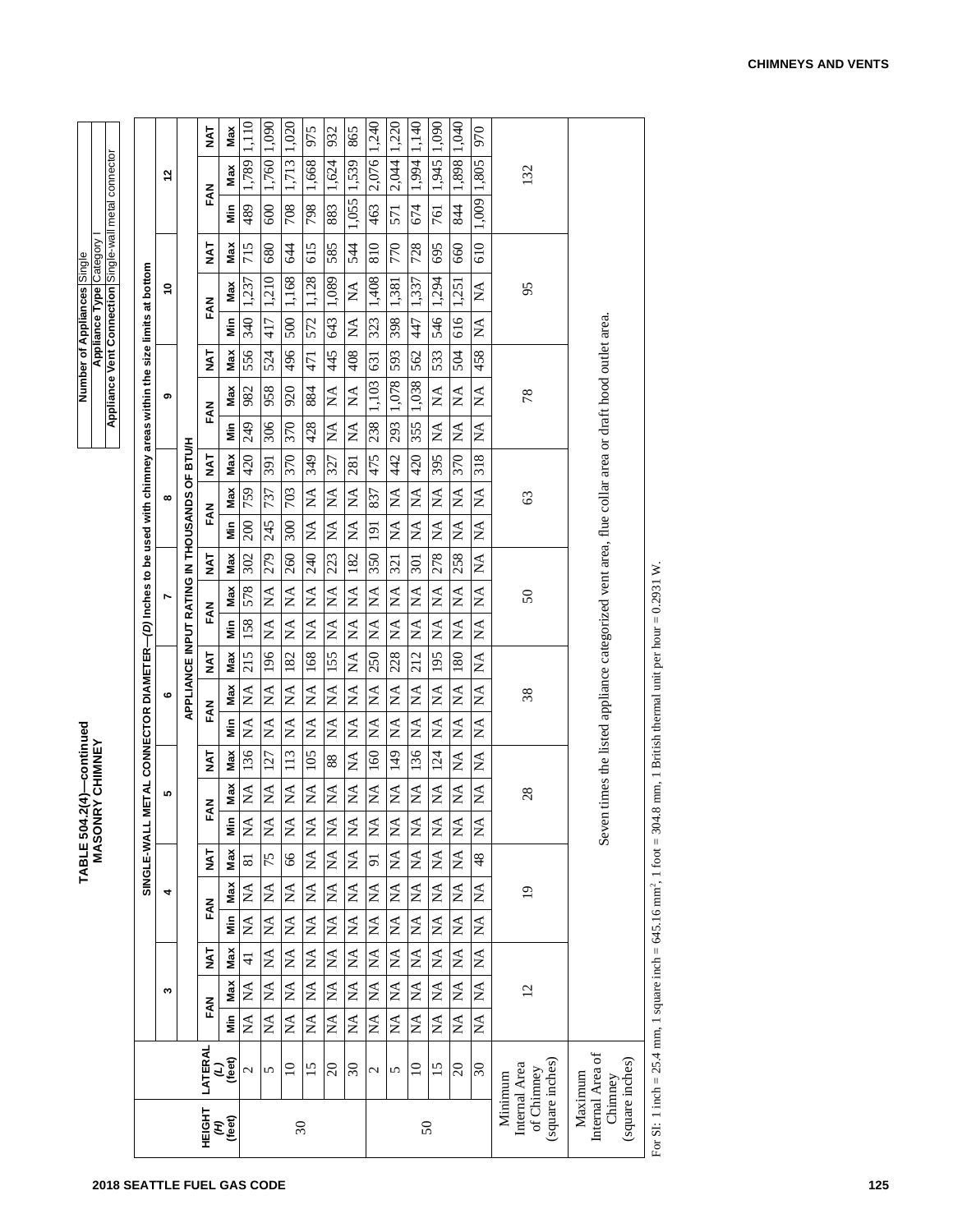#### **TABLE 504.2(5) SINGLE-WALL METAL PIPE OR TYPE B ASBESTOS CEMENT VENT**

| <b>Number of Appliances Single</b> |                                                              |
|------------------------------------|--------------------------------------------------------------|
|                                    | <b>Appliance Type Draft hood equipped</b>                    |
|                                    | Appliance Vent Connection Connected directly to pipe or vent |

|            |                |           |           |           |           | <b>VENT DIAMETER-(D) inches</b>                             |                         |     |       |
|------------|----------------|-----------|-----------|-----------|-----------|-------------------------------------------------------------|-------------------------|-----|-------|
| HEIGHT (H) | LATERAL (L)    | 3         | 4         | 5         | 6         |                                                             | $\overline{\mathbf{8}}$ | 10  | 12    |
| (feet)     | (feet)         |           |           |           |           | <b>MAXIMUM APPLIANCE INPUT RATING IN THOUSANDS OF BTU/H</b> |                         |     |       |
|            | $\Omega$       | 39        | 70        | 116       | 170       | 232                                                         | 312                     | 500 | 750   |
| 6          | $\overline{2}$ | 31        | 55        | 94        | 141       | 194                                                         | 260                     | 415 | 620   |
|            | 5              | 28        | 51        | 88        | 128       | 177                                                         | 242                     | 390 | 600   |
|            | $\overline{0}$ | 42        | 76        | 126       | 185       | 252                                                         | 340                     | 542 | 815   |
| 8          | 2              | 32        | 61        | 102       | 154       | 210                                                         | 284                     | 451 | 680   |
|            | 5              | 29        | 56        | 95        | 141       | 194                                                         | 264                     | 430 | 648   |
|            | 10             | 24        | 49        | 86        | 131       | 180                                                         | 250                     | 406 | 625   |
|            | $\overline{0}$ | 45        | 84        | 138       | 202       | 279                                                         | 372                     | 606 | 912   |
|            | 2              | 35        | 67        | 111       | 168       | 233                                                         | 311                     | 505 | 760   |
| 10         | 5              | 32        | 61        | 104       | 153       | 215                                                         | 289                     | 480 | 724   |
|            | 10             | 27        | 54        | 94        | 143       | 200                                                         | 274                     | 455 | 700   |
|            | 15             | NA        | 46        | 84        | 130       | 186                                                         | 258                     | 432 | 666   |
|            | $\overline{0}$ | 49        | 91        | 151       | 223       | 312                                                         | 420                     | 684 | 1.040 |
|            | $\overline{2}$ | 39        | 72        | 122       | 186       | 260                                                         | 350                     | 570 | 865   |
| 15         | 5              | 35        | 67        | 110       | 170       | 240                                                         | 325                     | 540 | 825   |
|            | 10             | 30        | 58        | 103       | 158       | 223                                                         | 308                     | 514 | 795   |
|            | 15             | <b>NA</b> | 50        | 93        | 144       | 207                                                         | 291                     | 488 | 760   |
|            | 20             | NA        | NA        | 82        | 132       | 195                                                         | 273                     | 466 | 726   |
|            | $\overline{0}$ | 53        | 101       | 163       | 252       | 342                                                         | 470                     | 770 | 1,190 |
|            | $\overline{2}$ | 42        | 80        | 136       | 210       | 286                                                         | 392                     | 641 | 990   |
| 20         | 5              | 38        | 74        | 123       | 192       | 264                                                         | 364                     | 610 | 945   |
|            | 10             | 32        | 65        | 115       | 178       | 246                                                         | 345                     | 571 | 910   |
|            | 15             | <b>NA</b> | 55        | 104       | 163       | 228                                                         | 326                     | 550 | 870   |
|            | 20             | NA        | NA        | 91        | 149       | 214                                                         | 306                     | 525 | 832   |
|            | $\overline{0}$ | 56        | 108       | 183       | 276       | 384                                                         | 529                     | 878 | 1,370 |
|            | $\overline{2}$ | 44        | 84        | 148       | 230       | 320                                                         | 441                     | 730 | 1,140 |
|            | 5              | NA        | 78        | 137       | 210       | 296                                                         | 410                     | 694 | 1,080 |
| 30         | 10             | NA        | 68        | 125       | 196       | 274                                                         | 388                     | 656 | 1,050 |
|            | 15             | <b>NA</b> | NA        | 113       | 177       | 258                                                         | 366                     | 625 | 1,000 |
|            | 20             | NA        | NA        | 99        | 163       | 240                                                         | 344                     | 596 | 960   |
|            | 30             | <b>NA</b> | NA        | <b>NA</b> | <b>NA</b> | 192                                                         | 295                     | 540 | 890   |
|            | $\overline{0}$ | <b>NA</b> | 120       | 210       | 310       | 443                                                         | 590                     | 980 | 1,550 |
|            | 2              | <b>NA</b> | 95        | 171       | 260       | 370                                                         | 492                     | 820 | 1,290 |
|            | 5              | <b>NA</b> | NA        | 159       | 234       | 342                                                         | 474                     | 780 | 1,230 |
| 50         | 10             | <b>NA</b> | <b>NA</b> | 146       | 221       | 318                                                         | 456                     | 730 | 1,190 |
|            | 15             | NA        | NA        | NA        | 200       | 292                                                         | 407                     | 705 | 1,130 |
|            | 20             | <b>NA</b> | <b>NA</b> | <b>NA</b> | 185       | 276                                                         | 384                     | 670 | 1,080 |
|            | 30             | <b>NA</b> | NA        | <b>NA</b> | <b>NA</b> | 222                                                         | 330                     | 605 | 1,010 |

For SI: 1 inch = 25.4 mm, 1 foot = 304.8 mm, 1 British thermal unit per hour = 0.2931 W.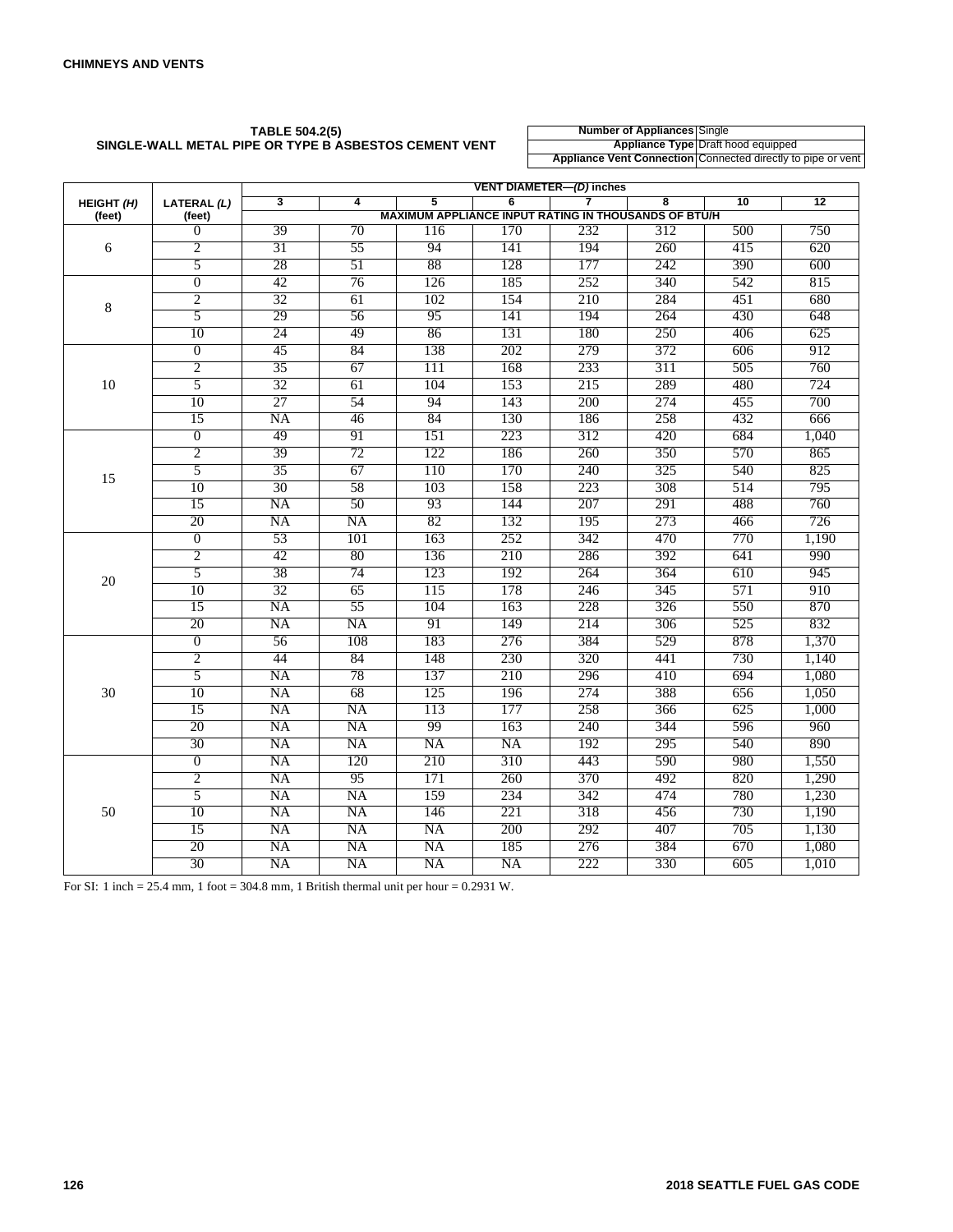# **TABLE 504.2(6) EXTERIOR MASONRY CHIMNEY Number of Appliances** Single

| Number of Appliances Single                            |  |
|--------------------------------------------------------|--|
| Appliance Type NAT                                     |  |
| Appliance Vent Connection Type B double-wall connector |  |

|                        |                  |                | MINIMUM ALLOWABLE INPUT RATING OF SPACE-HEATING APPLIANCE IN THOUSANDS OF BTU PER HOUR |                |                                                     |                  |                  |                |
|------------------------|------------------|----------------|----------------------------------------------------------------------------------------|----------------|-----------------------------------------------------|------------------|------------------|----------------|
| <b>VENT HEIGHT</b>     |                  |                |                                                                                        |                | Internal area of chimney (square inches)            |                  |                  |                |
| (feet)                 | 12               | 19             | 28                                                                                     | 38             | 50                                                  | 63               | 78               | 113            |
| 37°F or Greater        |                  |                | Local 99% Winter Design Temperature: 37°F or Greater                                   |                |                                                     |                  |                  |                |
| 6                      | $\overline{0}$   | $\overline{0}$ | $\boldsymbol{0}$                                                                       | $\mathbf{0}$   | $\overline{0}$                                      | $\boldsymbol{0}$ | $\overline{0}$   | $\overline{0}$ |
| 8                      | $\boldsymbol{0}$ | $\mathbf{0}$   | $\boldsymbol{0}$                                                                       | $\overline{0}$ | $\boldsymbol{0}$                                    | $\boldsymbol{0}$ | $\overline{0}$   | $\overline{0}$ |
| 10                     | $\overline{0}$   | $\mathbf{0}$   | $\boldsymbol{0}$                                                                       | $\overline{0}$ | $\overline{0}$                                      | $\overline{0}$   | $\boldsymbol{0}$ | $\overline{0}$ |
| 15                     | <b>NA</b>        | $\mathbf{0}$   | $\mathbf{0}$                                                                           | $\mathbf{0}$   | $\mathbf{0}$                                        | $\overline{0}$   | $\overline{0}$   | $\overline{0}$ |
| 20                     | <b>NA</b>        | NA             | 123                                                                                    | 190            | 249                                                 | 184              | $\Omega$         | $\theta$       |
| 30                     | <b>NA</b>        | NA             | NA                                                                                     | NA             | NA                                                  | 393              | 334              | $\mathbf{0}$   |
| 50                     | <b>NA</b>        | NA             | <b>NA</b>                                                                              | <b>NA</b>      | NA                                                  | <b>NA</b>        | NA               | 579            |
| 27 to 36°F             |                  |                |                                                                                        |                | Local 99% Winter Design Temperature: 27 to 36°F     |                  |                  |                |
| 6                      | 0                | $\overline{0}$ | 68                                                                                     | 116            | 156                                                 | 180              | 212              | 266            |
| $\,8$                  | $\boldsymbol{0}$ | $\mathbf{0}$   | 82                                                                                     | 127            | 167                                                 | 187              | 214              | 263            |
| 10                     | $\overline{0}$   | 51             | 97                                                                                     | 141            | 183                                                 | 201              | 225              | 265            |
| 15                     | <b>NA</b>        | NA             | NA                                                                                     | NA             | 233                                                 | 253              | 274              | 305            |
| 20                     | <b>NA</b>        | <b>NA</b>      | <b>NA</b>                                                                              | <b>NA</b>      | <b>NA</b>                                           | 307              | 330              | 362            |
| 30                     | NA               | NA             | NA                                                                                     | NA             | NA                                                  | 419              | 445              | 485            |
| 50                     | <b>NA</b>        | NA             | <b>NA</b>                                                                              | <b>NA</b>      | <b>NA</b>                                           | <b>NA</b>        | NA               | 763            |
| 17 to 26°F             |                  |                |                                                                                        |                | Local 99% Winter Design Temperature: 17 to 26°F     |                  |                  |                |
| 6                      | NA               | <b>NA</b>      | NA                                                                                     | NA             | NA                                                  | 215              | 259              | 349            |
| $\,8$                  | NA               | NA             | NA                                                                                     | NA             | 197                                                 | 226              | 264              | 352            |
| 10                     | NA               | <b>NA</b>      | NA                                                                                     | <b>NA</b>      | 214                                                 | 245              | 278              | 358            |
| 15                     | NA               | <b>NA</b>      | NA                                                                                     | <b>NA</b>      | $_{\rm NA}$                                         | 296              | 331              | 398            |
| 20                     | <b>NA</b>        | <b>NA</b>      | <b>NA</b>                                                                              | <b>NA</b>      | $_{\rm NA}$                                         | 352              | 387              | 457            |
| 30                     | <b>NA</b>        | <b>NA</b>      | <b>NA</b>                                                                              | <b>NA</b>      | NA                                                  | <b>NA</b>        | 507              | 581            |
| 50                     | NA               | NA             | NA                                                                                     | NA             | <b>NA</b>                                           | NA               | NA               | <b>NA</b>      |
| $5$ to 16°F            |                  |                |                                                                                        |                | Local 99% Winter Design Temperature: 5 to 16°F      |                  |                  |                |
| 6                      | NA               | NΑ             | NA                                                                                     | NA             | NA                                                  | NA               | NA               | 416            |
| 8                      | <b>NA</b>        | <b>NA</b>      | <b>NA</b>                                                                              | $\rm NA$       | $_{\rm NA}$                                         | <b>NA</b>        | 312              | 423            |
| 10                     | NA               | NA             | NA                                                                                     | NA             | NA                                                  | 289              | 331              | 430            |
| 15                     | <b>NA</b>        | NA             | NA                                                                                     | NA             | NA                                                  | NA               | 393              | 485            |
| 20                     | NA               | NA             | NA                                                                                     | NA             | <b>NA</b>                                           | NA               | 450              | 547            |
| 30                     | <b>NA</b>        | NA             | NA                                                                                     | NA             | NA                                                  | NA               | NA               | 682            |
| 50                     | <b>NA</b>        | NA             | <b>NA</b>                                                                              | <b>NA</b>      | <b>NA</b>                                           | NA               | NA               | 972            |
| $-10$ to $4^{\circ}$ F |                  |                |                                                                                        |                | Local 99% Winter Design Temperature: - 10 to 4°F    |                  |                  |                |
| 6                      | <b>NA</b>        | <b>NA</b>      | <b>NA</b>                                                                              | NA             | NA                                                  | <b>NA</b>        | NA               | 484            |
| 8                      | NA               | <b>NA</b>      | NA                                                                                     | NA             | NA                                                  | NA               | NA               | 494            |
| 10                     | NA               | NA             | NA                                                                                     | NA             | <b>NA</b>                                           | NA               | NA               | 513            |
| 15                     | NA               | NA             | NA                                                                                     | NA             | NA                                                  | NA               | NA               | 586            |
| 20                     | NA               | <b>NA</b>      | NA                                                                                     | NA             | NA                                                  | NA               | NA               | 650            |
| 30                     | NA               | NA             | $\rm NA$                                                                               | NA             | NA                                                  | NA               | NA               | 805            |
| 50                     | <b>NA</b>        | <b>NA</b>      | <b>NA</b>                                                                              | <b>NA</b>      | <b>NA</b>                                           | <b>NA</b>        | NA               | 1,003          |
| -11°F or Lower         |                  |                |                                                                                        |                | Local 99% Winter Design Temperature: -11°F or Lower |                  |                  |                |
|                        |                  |                |                                                                                        |                | Not recommended for any vent configurations         |                  |                  |                |

For SI: °C = (°F - 32)/1.8, 1 inch = 25.4 mm, 1 foot = 304.8 mm, 1 British thermal unit per hour = 0.2931 W.

**Note:** See Figure B-19 in Appendix B for a map showing local 99-percent winter design temperatures in the United States.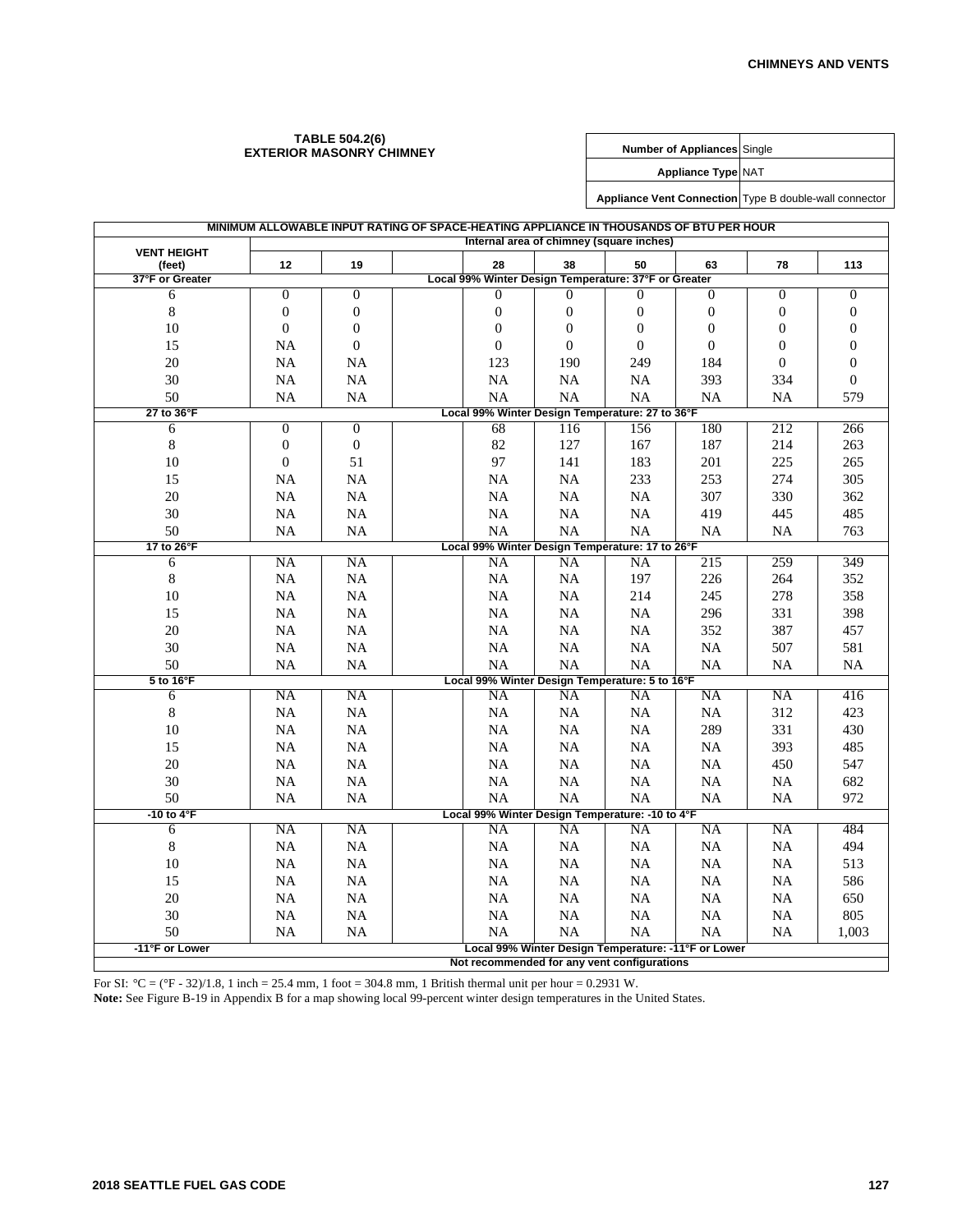| <b>TABLE 504.3(1)</b><br>TYPE B DOUBLE-WALL VENT | <b>Number of Appliances</b> Two or more |  |
|--------------------------------------------------|-----------------------------------------|--|
|                                                  | Appliance Type Category I               |  |
|                                                  |                                         |  |

**Appliance Vent Connection** Type B double-wall connector

#### **VENT CONNECTOR CAPACITY**

|                      |                    |     |            |            |    |            |            |     |            | TYPE B DOUBLE-WALL VENT AND CONNECTOR DIAMETER-(D) inches |    |            |            |     |            |            |         |     |            |     |            |            |     |            |            |
|----------------------|--------------------|-----|------------|------------|----|------------|------------|-----|------------|-----------------------------------------------------------|----|------------|------------|-----|------------|------------|---------|-----|------------|-----|------------|------------|-----|------------|------------|
|                      |                    |     | 3          |            |    | 4          |            |     | 5          |                                                           |    | 6          |            |     | 7          |            |         | 8   |            |     | 9          |            |     | 10         |            |
| <b>VENT</b>          | <b>CONNECTOR</b>   |     |            |            |    |            |            |     |            | APPLIANCE INPUT RATING LIMITS IN THOUSANDS OF BTU/H       |    |            |            |     |            |            |         |     |            |     |            |            |     |            |            |
| <b>HEIGHT</b><br>(H) | <b>RISE</b><br>(R) |     | <b>FAN</b> | <b>NAT</b> |    | <b>FAN</b> | <b>NAT</b> |     | <b>FAN</b> | <b>NAT</b>                                                |    | <b>FAN</b> | <b>NAT</b> |     | <b>FAN</b> | <b>NAT</b> |         | FAN | <b>NAT</b> |     | <b>FAN</b> | <b>NAT</b> |     | <b>FAN</b> | <b>NAT</b> |
| (feet)               | (feet)             | Min | Max        | Max        |    | Min Max    | Max        | Min | Max        | <b>Max</b>                                                |    | Min Max    | Max        | Min | Max        | Max        | Min Max |     | Max        | Min | Max        | Max        | Min | Max        | Max        |
|                      | 1                  | 22  | 37         | 26         | 35 | 66         | 46         | 46  | 106        | 72                                                        | 58 | 164        | 104        | 77  | 225        | 142        | 92      | 296 | 185        | 109 | 376        | 237        | 128 | 466        | 289        |
| 6                    | 2                  | 23  | 41         | 31         | 37 | 75         | 55         | 48  | 121        | 86                                                        | 60 | 183        | 124        | 79  | 253        | 168        | 95      | 333 | 220        | 112 | 424        | 282        | 131 | 526        | 345        |
|                      | 3                  | 24  | 44         | 35         | 38 | 81         | 62         | 49  | 132        | 96                                                        | 62 | 199        | 139        | 82  | 275        | 189        | 97      | 363 | 248        | 114 | 463        | 317        | 134 | 575        | 386        |
|                      | 1                  | 22  | 40         | 27         | 35 | 72         | 48         | 49  | 114        | 76                                                        | 64 | 176        | 109        | 84  | 243        | 148        | 100     | 320 | 194        | 118 | 408        | 248        | 138 | 507        | 303        |
| 8                    | 2                  | 23  | 44         | 32         | 36 | 80         | 57         | 51  | 128        | 90                                                        | 66 | 195        | 129        | 86  | 269        | 175        | 103     | 356 | 230        | 121 | 454        | 294        | 141 | 564        | 358        |
|                      | 3                  | 24  | 47         | 36         | 37 | 87         | 64         | 53  | 139        | 101                                                       | 67 | 210        | 145        | 88  | 290        | 198        | 105     | 384 | 258        | 123 | 492        | 330        | 143 | 612        | 402        |
|                      | $\mathbf{1}$       | 22  | 43         | 28         | 34 | 78         | 50         | 49  | 123        | 78                                                        | 65 | 189        | 113        | 89  | 257        | 154        | 106     | 341 | 200        | 125 | 436        | 257        | 146 | 542        | 314        |
| 10                   | $\overline{c}$     | 23  | 47         | 33         | 36 | 86         | 59         | 51  | 136        | 93                                                        | 67 | 206        | 134        | 91  | 282        | 182        | 109     | 374 | 238        | 128 | 479        | 305        | 149 | 596        | 372        |
|                      | 3                  | 24  | 50         | 37         | 37 | 92         | 67         | 52  | 146        | 104                                                       | 69 | 220        | 150        | 94  | 303        | 205        | 111     | 402 | 268        | 131 | 515        | 342        | 152 | 642        | 417        |
|                      | $\mathbf{1}$       | 21  | 50         | 30         | 33 | 89         | 53         | 47  | 142        | 83                                                        | 64 | 220        | 120        | 88  | 298        | 163        | 110     | 389 | 214        | 134 | 493        | 273        | 162 | 609        | 333        |
| 15                   | 2                  | 22  | 53         | 35         | 35 | 96         | 63         | 49  | 153        | 99                                                        | 66 | 235        | 142        | 91  | 320        | 193        | 112     | 419 | 253        | 137 | 532        | 323        | 165 | 658        | 394        |
|                      | 3                  | 24  | 55         | 40         | 36 | 102        | 71         | 51  | 163        | 111                                                       | 68 | 248        | 160        | 93  | 339        | 218        | 115     | 445 | 286        | 140 | 565        | 365        | 167 | 700        | 444        |
|                      | 1                  | 21  | 54         | 31         | 33 | 99         | 56         | 46  | 157        | 87                                                        | 62 | 246        | 125        | 86  | 334        | 171        | 107     | 436 | 224        | 131 | 552        | 285        | 158 | 681        | 347        |
| 20                   | $\mathfrak{2}$     | 22  | 57         | 37         | 34 | 105        | 66         | 48  | 167        | 104                                                       | 64 | 259        | 149        | 89  | 354        | 202        | 110     | 463 | 265        | 134 | 587        | 339        | 161 | 725        | 414        |
|                      | 3                  | 23  | 60         | 42         | 35 | 110        | 74         | 50  | 176        | 116                                                       | 66 | 271        | 168        | 91  | 371        | 228        | 113     | 486 | 300        | 137 | 618        | 383        | 164 | 764        | 466        |
|                      | $\mathbf{1}$       | 20  | 62         | 33         | 31 | 113        | 59         | 45  | 181        | 93                                                        | 60 | 288        | 134        | 83  | 391        | 182        | 103     | 512 | 238        | 125 | 649        | 305        | 151 | 802        | 372        |
| 30                   | $\overline{c}$     | 21  | 64         | 39         | 33 | 118        | 70         | 47  | 190        | 110                                                       | 62 | 299        | 158        | 85  | 408        | 215        | 105     | 535 | 282        | 129 | 679        | 360        | 155 | 840        | 439        |
|                      | 3                  | 22  | 66         | 44         | 34 | 123        | 79         | 48  | 198        | 124                                                       | 64 | 309        | 178        | 88  | 423        | 242        | 108     | 555 | 317        | 132 | 706        | 405        | 158 | 874        | 494        |
|                      | 1                  | 19  | 71         | 36         | 30 | 133        | 64         | 43  | 216        | 101                                                       | 57 | 349        | 145        | 78  | 477        | 197        | 97      | 627 | 257        | 120 | 797        | 330        | 144 | 984        | 403        |
| 50                   | $\overline{c}$     | 21  | 73         | 43         | 32 | 137        | 76         | 45  | 223        | 119                                                       | 59 | 358        | 172        | 81  | 490        | 234        | 100     | 645 | 306        | 123 | 820        | 392        | 148 | 1,014      | 478        |
|                      | 3                  | 22  | 75         | 48         | 33 | 141        | 86         | 46  | 229        | 134                                                       | 61 | 366        | 194        | 83  | 502        | 263        | 103     | 661 | 343        | 126 | 842        | 441        | 151 | 1,043      | 538        |
|                      | $\mathbf{1}$       | 18  | 82         | 37         | 28 | 158        | 66         | 40  | 262        | 104                                                       | 53 | 442        | 150        | 73  | 611        | 204        | 91      | 810 | 266        | 112 | 1.038      | 341        | 135 | 1,285      | 417        |
| 100                  | $\overline{c}$     | 19  | 83         | 44         | 30 | 161        | 79         | 42  | 267        | 123                                                       | 55 | 447        | 178        | 75  | 619        | 242        | 94      | 822 | 316        | 115 | 1,054      | 405        | 139 | 1,306      | 494        |
|                      | 3                  | 20  | 84         | 50         | 31 | 163        | 89         | 44  | 272        | 138                                                       | 57 | 452        | 109        | 78  | 627        | 272        | 97      | 834 | 355        | 118 | 1.069      | 455        | 142 | 1,327      | 555        |

#### **COMMON VENT CAPACITY**

| <b>VENT</b>   |                    | 4                  |                    |                    | 5                  |             |                    | 6                    |                     |            | 7                           |                                                              |                      | 8                  |                    |                         | 9          |                    |                    | 10                   |                    |
|---------------|--------------------|--------------------|--------------------|--------------------|--------------------|-------------|--------------------|----------------------|---------------------|------------|-----------------------------|--------------------------------------------------------------|----------------------|--------------------|--------------------|-------------------------|------------|--------------------|--------------------|----------------------|--------------------|
| <b>HEIGHT</b> |                    |                    |                    |                    |                    |             |                    |                      |                     |            |                             | <b>COMBINED APPLIANCE INPUT RATING IN THOUSANDS OF BTU/H</b> |                      |                    |                    |                         |            |                    |                    |                      |                    |
| (H)<br>(feet) | <b>FAN</b><br>+FAN | <b>FAN</b><br>+NAT | <b>NAT</b><br>+NAT | <b>FAN</b><br>+FAN | <b>FAN</b><br>+NAT | NAT<br>+NAT | <b>FAN</b><br>+FAN | <b>FAN</b><br>+NAT l | <b>NAT</b><br>l+NAT | <b>FAN</b> | <b>FAN</b><br>+FAN I +NAT I | <b>NAT</b><br>+NAT                                           | <b>FAN</b><br>+FAN I | <b>FAN</b><br>+NAT | <b>NAT</b><br>+NAT | <b>FAN</b><br>+FAN +NAT | <b>FAN</b> | <b>NAT</b><br>+NAT | <b>FAN</b><br>+FAN | <b>FAN</b><br>l +NAT | <b>NAT</b><br>+NAT |
| <sub>0</sub>  | 92                 | 81                 | 65                 | 140                | -16                | 103         | 204                | 161                  | 147                 | 309        | 248                         | 200                                                          | 404                  | 314                | 260                | 547                     | 434        | 335                | 672                | 520                  | 410                |
| 8             | 101                | 90                 | 73                 | 155                | 129                | 114         | 224                | 178                  | 163                 | 339        | 275                         | 223                                                          | 444                  | 348                | 290                | 602                     | 480        | 378                | 740                | 577                  | 465                |
| 10            | 110                | 97                 | 79                 | 169                | 141                | 124         | 243                | 194                  | 178                 | 367        | 299                         | 242                                                          | 477                  | 377                | 315                | 649                     | 522        | 405                | 800                | 627                  | 495                |
| 15            | .25                | 12                 | 91                 | 195                | 164                | 144         | 283                | 228                  | 206                 | 427        | 352                         | 280                                                          | 556                  | 444                | 365                | 753                     | 612        | 465                | 924                | 733                  | 565                |
| 20            | 136                | 123                | 102                | 215                | 183                | 160         | 314                | 255                  | 229                 | 475        | 394                         | 310                                                          | 621                  | 499                | 405                | 842                     | 688        | 523                | 1,03               | 826                  | 640                |
| 30            | 152                | 138                | 118                | 244                | 210                | 185         | 361                | 297                  | 266                 | 547        | 459                         | 360                                                          | 720                  | 585                | 470                | 979                     | 808        | 605                | 1,20<br>Q          | 975                  | 740                |
| 50            | 167                | 153                | 134                | 279                | 244                | 214         | 421                | 353                  | 310                 | 641        | 547                         | 423                                                          | 854                  | 706                | 550                | 1,16                    | 977        | 705                | 1.45               | 1,18<br>Ω<br>Δ       | 860                |
| 100           | 75                 | 163                | NA                 | 311                | 277                | NA          | 489                | 421                  | NA                  | 751        | 658                         | 479                                                          | 1,02                 | 873                | 625                | 1.40                    | $^{21}$    | 800                | 1.78               | 1,50<br>◠            | 975                |

*(continued)*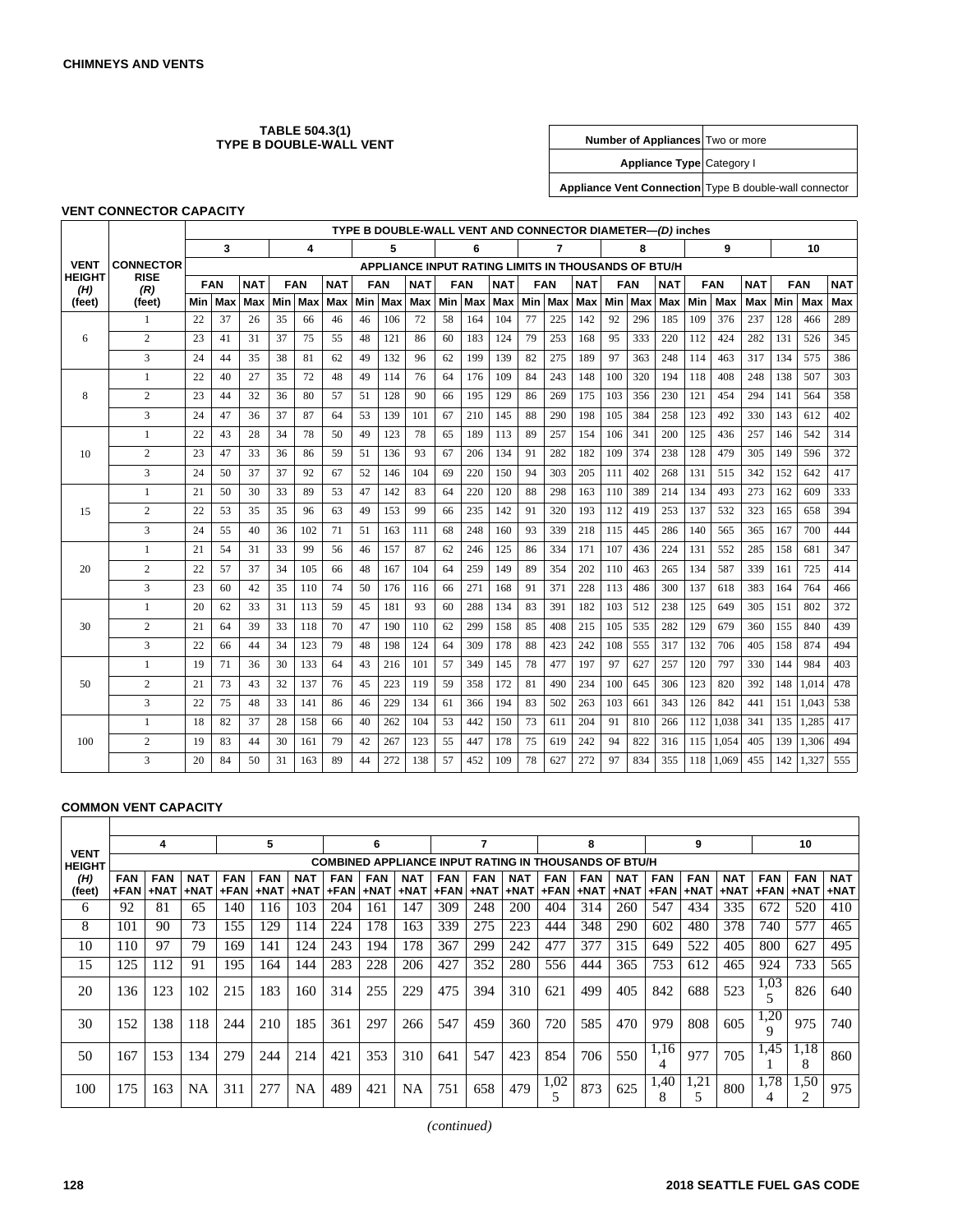## **TABLE 504.3(1)—continued TYPE B DOUBLE-WALL VENT Number of Appliances** Two or more

| Number of Appliances Two or more |                                                        |
|----------------------------------|--------------------------------------------------------|
| Appliance Type Category I        |                                                        |
|                                  | Appliance Vent Connection Type B double-wall connector |

#### **VENT CONNECTOR CAPACITY**

|                      |                    |     |            |            |     |             |            |     |            |            |           |             |            |           |            | TYPE B DOUBLE-WALL VENT AND DIAMETER-(D) inches     |            |           |            |           |            |            |
|----------------------|--------------------|-----|------------|------------|-----|-------------|------------|-----|------------|------------|-----------|-------------|------------|-----------|------------|-----------------------------------------------------|------------|-----------|------------|-----------|------------|------------|
|                      |                    |     | 12         |            |     | 14          |            |     | 16         |            |           | 18          |            |           | 20         |                                                     |            | 22        |            |           | 24         |            |
| <b>VENT</b>          | <b>CONNECTOR</b>   |     |            |            |     |             |            |     |            |            |           |             |            |           |            | APPLIANCE INPUT RATING LIMITS IN THOUSANDS OF BTU/H |            |           |            |           |            |            |
| <b>HEIGHT</b><br>(H) | <b>RISE</b><br>(R) |     | <b>FAN</b> | <b>NAT</b> |     | <b>FAN</b>  | <b>NAT</b> |     | <b>FAN</b> | <b>NAT</b> |           | <b>FAN</b>  | <b>NAT</b> |           | <b>FAN</b> | <b>NAT</b>                                          | <b>FAN</b> |           | <b>NAT</b> |           | <b>FAN</b> | <b>NAT</b> |
| (feet)               | (feet)             | Min | Max        | Max        | Min | Max         | Max        | Min | Max        | Max        | Min       | Max         | Max        | Min       | Max        | Max                                                 | Min        | Max       | Max        | Min       | Max        | <b>Max</b> |
|                      | $\overline{c}$     | 174 | 764        | 496        | 223 | 1.046       | 653        | 281 | 1,371      | 853        | 346       | 1,772       | 1.080      | <b>NA</b> | <b>NA</b>  | <b>NA</b>                                           | <b>NA</b>  | <b>NA</b> | <b>NA</b>  | <b>NA</b> | <b>NA</b>  | NA         |
| 6                    | 4                  | 180 | 897        | 616        | 230 | 1,231       | 827        | 287 | 1.617      | 1.081      | 352       | 2,069       | 1.370      | <b>NA</b> | <b>NA</b>  | <b>NA</b>                                           | <b>NA</b>  | <b>NA</b> | <b>NA</b>  | <b>NA</b> | <b>NA</b>  | <b>NA</b>  |
|                      | 6                  | NA  | NA         | NA         | NA  | <b>NA</b>   | <b>NA</b>  | NA  | NA         | <b>NA</b>  | <b>NA</b> | NA          | NA         | NA        | <b>NA</b>  | NA                                                  | <b>NA</b>  | NA        | <b>NA</b>  | <b>NA</b> | <b>NA</b>  | NA         |
|                      | $\overline{c}$     | 186 | 822        | 516        | 238 | 1.126       | 696        | 298 | 1.478      | 910        | 365       | 1.920       | 1.150      | NA        | <b>NA</b>  | <b>NA</b>                                           | <b>NA</b>  | NA        | <b>NA</b>  | <b>NA</b> | <b>NA</b>  | NA         |
| 8                    | $\overline{4}$     | 192 | 952        | 644        | 244 | 1.307       | 884        | 305 | 1.719      | 1.150      | 372       | 2.211       | 1.460      | 471       | 2,737      | 1.800                                               | 560        | 3.319     | 2.180      | 662       | 3,957      | 2.590      |
|                      | 6                  | 198 | 1,050      | 772        | 252 | 1,445       | 1.072      | 313 | 1,902      | 1,390      | 380       | 2,434       | 1,770      | 478       | 3,018      | 2,180                                               | 568        | 3,665     | 2,640      | 669       | 4,373      | 3,130      |
|                      | $\overline{c}$     | 196 | 870        | 536        | 249 | 1.195       | 730        | 311 | 1,570      | 955        | 379       | 2,049       | 1,205      | <b>NA</b> | <b>NA</b>  | <b>NA</b>                                           | <b>NA</b>  | <b>NA</b> | <b>NA</b>  | <b>NA</b> | <b>NA</b>  | NA         |
| 10                   | 4                  | 201 | 997        | 664        | 256 | 1,371       | 924        | 318 | 1,804      | 1,205      | 387       | 2,332       | 1,535      | 486       | 2,887      | 1.890                                               | 581        | 3,502     | 2,280      | 686       | 4,175      | 2,710      |
|                      | 6                  | 207 | 1.095      | 792        | 263 | 1.509       | 1.118      | 325 | 1.989      | 1.455      | 395       | 2.556 1.865 |            | 494       | 3.169      | 2,290                                               | 589        | 3.849     | 2.760      | 694       | 4.593      | 3.270      |
|                      | 2                  | 214 | 967        | 568        | 272 | 1,334       | 790        | 336 | 1,760      | 1.030      | 408       | 2,317       | 1,305      | NA        | NA         | <b>NA</b>                                           | <b>NA</b>  | NA        | NA         | <b>NA</b> | NA         | NA         |
| 15                   | 4                  | 221 | 1.085      | 712        | 279 | 1.499       | 1.006      | 344 | 1,978      | 1.320      | 416       | 2,579       | 1,665      | 523       | 3,197      | 2,060                                               | 624        | 3,881     | 2,490      | 734       | 4,631      | 2,960      |
|                      | 6                  | 228 | 1.181      | 856        | 286 | 1.632       | 1,222      | 351 | 2,157      | 1.610      | 424       | 2,796 2,025 |            | 533       | 3,470      | 2,510                                               | 634        | 4,216     | 3,030      | 743       | 5,035      | 3,600      |
|                      | $\overline{c}$     | 223 | 1.051      | 596        | 291 | 1.443       | 840        | 357 | 1,911      | 1.095      | 430       | 2,533       | 1,385      | NA        | <b>NA</b>  | NA                                                  | <b>NA</b>  | NA        | <b>NA</b>  | <b>NA</b> | <b>NA</b>  | NA         |
| 20                   | $\overline{4}$     | 230 | 1.162      | 748        | 298 | 1.597       | 1.064      | 365 | 2.116      | 1.395      | 438       | 2.778       | 1.765      | 554       | 3.447      | 2.180                                               | 661        | 4.190     | 2.630      | 772       | 5.005      | 3.130      |
|                      | 6                  | 237 | 1,253      | 900        | 307 | 1.726       | 1,288      | 373 | 2,287      | 1.695      | 450       | 2,984       | 2.145      | 567       | 3,708      | 2,650                                               | 671        | 4,511     | 3,190      | 785       | 5,392      | 3,790      |
|                      | 2                  | 216 | 1,217      | 632        | 286 | 1.664       | 910        | 367 | 2,183      | 1.190      | 461       | 2,891       | 1,540      | <b>NA</b> | <b>NA</b>  | <b>NA</b>                                           | <b>NA</b>  | <b>NA</b> | NA         | <b>NA</b> | <b>NA</b>  | NA.        |
| 30                   | $\overline{4}$     | 223 | 1.316      | 792        | 294 | 1.802       | 1.160      | 376 | 2,366      | 1.510      | 474       | 3,110       | 1.920      | 619       | 3,840      | 2,365                                               | 728        | 4,861     | 2,860      | 847       | 5.606      | 3.410      |
|                      | 6                  | 231 | 1.400      | 952        | 303 | 1.920       | 1.410      | 384 | 2,524      | 1.830      | 485       | 3.299       | 2,340      | 632       | 4,080      | 2,875                                               | 741        | 4.976     | 3,480      | 860       | 5,961      | 4,150      |
|                      | 2                  | 206 | 1,479      | 689        | 273 | 2,023 1,007 |            | 350 | 2,659      | 1,315      | 435       | 3,548 1,665 |            | NA        | NA         | NA                                                  | <b>NA</b>  | NA        | NA         | <b>NA</b> | <b>NA</b>  | NA         |
| 50                   | 4                  | 213 | 1,561      | 860        | 281 | 2,139       | 1,291      | 359 | 2,814      | 1,685      | 447       | 3,730       | 2,135      | 580       | 4,601      | 2,633                                               | 709        | 5,569     | 3,185      | 851       | 6,633      | 3,790      |
|                      | 6                  | 221 | 1.631      | 1.031      | 290 | 2.242       | 1.575      | 369 | 2,951      | 2,055      | 461       | 3.893       | 2,605      | 594       | 4,808      | 3,208                                               | 724        | 5.826     | 3,885      | 867       | 6.943      | 4,620      |
|                      | $\overline{c}$     | 192 | 1.923      | 712        | 254 | 2.644       | 1.050      | 326 | 3,490      | 1,370      | 402       | 4,707       | 1.740      | <b>NA</b> | <b>NA</b>  | <b>NA</b>                                           | <b>NA</b>  | <b>NA</b> | <b>NA</b>  | <b>NA</b> | NA         | NA         |
| 100                  | $\overline{4}$     | 200 | 1.984      | 888        | 263 | 2.731       | 1.346      | 336 | 3,606      | 1.760      | 414       | 4.842       | 2.220      | 523       | 5,982      | 2,750                                               | 639        | 7,254     | 3.330      | 769       | 8,650      | 3.950      |
|                      | 6                  | 208 | 2.035      | 1.064      | 272 | 2.811       | 1.642      | 346 | 3,714      | 2.150      | 426       | 4,968 2,700 |            | 539       | 6,143      | 3,350                                               | 654        | 7.453     | 4,070      | 786       | 8,892      | 4,810      |

#### **COMMON VENT CAPACITY**

|                              |            |             |            |            |                |            |            |            |            |            |            | TYPE B DOUBLE-WALL COMMON VENT DIAMETER—(D) inches                                  |            |            |            |              |            |            |            |               |            |
|------------------------------|------------|-------------|------------|------------|----------------|------------|------------|------------|------------|------------|------------|-------------------------------------------------------------------------------------|------------|------------|------------|--------------|------------|------------|------------|---------------|------------|
|                              |            | 12          |            |            | 14             |            |            | 16         |            |            | 18         |                                                                                     |            | 20         |            |              | 22         |            |            | 24            |            |
| <b>VENT</b><br><b>HEIGHT</b> |            |             |            |            |                |            |            |            |            |            |            | <b>COMBINED APPLIANCE INPUT RATING IN THOUSANDS OF BTU/H</b>                        |            |            |            |              |            |            |            |               |            |
| (H)                          | <b>FAN</b> | <b>FAN</b>  | <b>NAT</b> | <b>FAN</b> | <b>FAN</b>     | <b>NAT</b> | <b>FAN</b> | <b>FAN</b> | <b>NAT</b> | <b>FAN</b> | <b>FAN</b> | <b>NAT</b>                                                                          | <b>FAN</b> | <b>FAN</b> | <b>NAT</b> | <b>FAN</b>   | <b>FAN</b> | <b>NAT</b> | <b>FAN</b> | <b>FAN</b>    | <b>NAT</b> |
| (feet)                       |            | +FAN I +NAT |            |            | +NAT +FAN +NAT | +NAT       |            |            |            |            |            | l+FAN  +NAT  +NAT  +FAN  +NAT  +NAT  +FAN  +NAT  +NAT  +FAN  +NAT  +NAT  +FAN  +NAT |            |            |            |              |            |            |            |               | +NAT       |
| 6                            | 900        | 696         | 588        | 1,284      | 990            | 815        | 1,735      | 1,336      | 1,065      | 2,253      | 1,732      | 1,345                                                                               | 2,838      | 2,180      | 1,660      | 3,488        | 2,677      | .970       | 4,206      | 3,226         | 2,390      |
| 8                            | 994        | 773         | 652        | 1,423      | 1,103          | 912        | 1,927      | 1,491      | 1.190      | 2,507      | 1,936      | 1,510                                                                               | 3,162      | 2,439      | 1,860      | 3,890        | 2,998      | 2,200      | 4.695      | 3,616         | 2,680      |
| 10                           | 1,076      | 841         | 712        | 1,542      | 1,200          | 995        | 2,093      | 1,625      | 1.300      | 2,727      | 2,113      | 1645                                                                                | 3,444      | 2,665      | 2,030      | 4,241        | 3,278      | 2.400      | 5.123      | 3.957         | 2,920      |
| 15                           | 1,247      | 986         | 825        | 1,794      | 1,410          | 1,158      | 2,440      | 1,910      | 1,510      | 3,184      | 2,484      | 1,910                                                                               | 4,026      | 3,133      | 2,360      | 4,971        | 3,862      | 2,790      | 6.016      | 4.670         | 3,400      |
| 20                           | 1,405      | 1.116       | 916        | 2,006      | 1,588          | 1,290      | 2,722      | 2,147      | 1,690      | 3,561      | 2,798      | 2,140                                                                               | 4,548      | 3,552      | 2,640      | 5,573        | 4,352      | 3,120      | 6.749      | 5,261         | 3,800      |
| 30                           | 1,658      | 1,327       | 1.025      | 2,373      | 1.892          | 1,525      | 3,220      | 2,558      | 1.990      | 4,197      | 3,326      | 2,520                                                                               | 5,303      | 4,193      | 3,110      | 6,539        | 5.157      | 3,680      | 7.940      | 6.247         | 4,480      |
| 50                           | 2,024      | 1.640       | 1.280      | 2.911      | 2,347          | 1.863      | 3.964      | 3,183      | 2,430      | 5,184      | 4.149      | 3,075                                                                               | 6,567      | 5,240      | 3,800      | 8.116        | 6.458      | 4.500      | 9.837      | 7.813         | 5,475      |
| 100                          | 2,569      | 2,131       | 1.670      | 3,732      | 3,076          | 2,450      | 5,125      | 4,202      | 3,200      | 6,749      | 5,509      | 4,050                                                                               | 8,597      | 6,986      | 5,000      | 10,681 8,648 |            | 5.920      |            | 13,004 10,499 | 7.200      |

For SI: 1 inch = 25.4 mm, 1 foot = 304.8 mm, 1 British thermal unit per hour = 0.2931 W.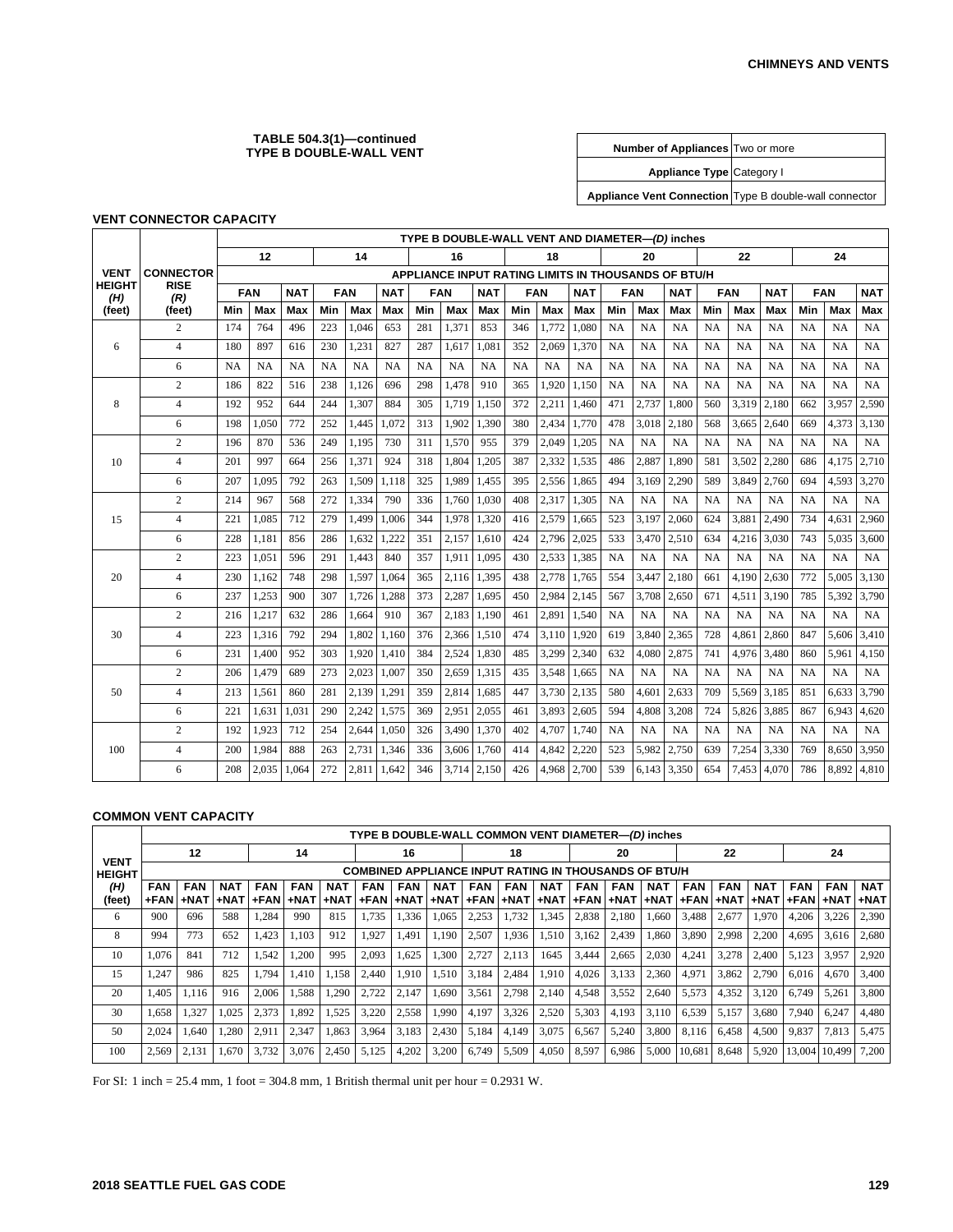| <b>TABLE 504.3(2)</b><br>TYPE B DOUBLE-WALL VENT | <b>Number of Appliances</b> Two or more               |  |
|--------------------------------------------------|-------------------------------------------------------|--|
|                                                  | Appliance Type Category I                             |  |
|                                                  | Appliance Vent Connection Single-wall metal connector |  |

#### **VENT CONNECTOR CAPACITY**

|               |                    |           |              |            |                 |                |            |         |                |            |     |                                   |             |         |            | SINGLE-WALL METAL VENT CONNECTOR DIAMETER—(D) inches                                  |                 |                     |     |                                                                                   |            |         |                  |            |
|---------------|--------------------|-----------|--------------|------------|-----------------|----------------|------------|---------|----------------|------------|-----|-----------------------------------|-------------|---------|------------|---------------------------------------------------------------------------------------|-----------------|---------------------|-----|-----------------------------------------------------------------------------------|------------|---------|------------------|------------|
|               |                    |           | 3            |            |                 | 4              |            |         | 5              |            |     | 6                                 |             |         |            |                                                                                       | 8               |                     |     | 9                                                                                 |            |         | 10               |            |
| <b>VENT</b>   | <b>CONNECTOR</b>   |           |              |            |                 |                |            |         |                |            |     |                                   |             |         |            | APPLIANCE INPUT RATING LIMITS IN THOUSANDS OF BTU/H                                   |                 |                     |     |                                                                                   |            |         |                  |            |
| HEIGHT<br>(H) | <b>RISE</b><br>(R) |           | <b>FAN</b>   | <b>NAT</b> |                 | <b>FAN</b>     | <b>NAT</b> |         | <b>FAN</b>     | <b>NAT</b> |     | <b>FAN</b>                        | <b>NAT</b>  |         | <b>FAN</b> | NAT                                                                                   | <b>FAN</b>      | <b>NAT</b>          |     | <b>FAN</b>                                                                        | <b>NAT</b> |         | <b>FAN</b>       | <b>NAT</b> |
| (feet)        | (feet)             |           | Min Max      | Max        |                 | <b>Min Max</b> | Max        |         | Min Max        |            |     | Max Min Max                       | Max Min Max |         |            | Max   Min   Max   Max   Min                                                           |                 |                     |     | Max                                                                               | Max Min    |         | Max              | Max        |
|               | 1                  | NA        | NA           | 26         | NA NA           |                | 46         |         | NA NA          | 71         |     | NA NA 102 207                     |             |         | 223        |                                                                                       |                 | 140 262 293 183 325 |     | 373                                                                               | 234 447    |         | 463              | 286        |
| 6             | 2                  | NA.       | <b>NA</b>    | 31         | NA NA           |                | 55         | NA      | <b>NA</b>      | 85         | 168 | 182                               | 123         | 215 251 |            |                                                                                       | 167 271 331 219 |                     | 334 | 422                                                                               |            | 281 458 | 524              | 344        |
|               | 3                  | <b>NA</b> | <b>NA</b>    | 34         | <b>NA</b>       | NA             | 62         | 121     | 131            | 95         | 175 | 198                               | 138         | 222     | 273        |                                                                                       | 188 279 361 247 |                     | 344 | 462                                                                               |            | 316 468 | 574              | 385        |
|               | 1                  | <b>NA</b> | <b>NA</b>    | 27         | NA NA           |                | 48         |         | <b>NA NA</b>   | 75         |     | NA NA                             |             |         |            | 106 226 240 145 285 316 191 352                                                       |                 |                     |     | 403                                                                               |            | 244 481 | 502              | 299        |
| 8             | 2                  |           | <b>NA NA</b> | 32         | <b>NA NA</b>    |                | 57         | 125     | 126            | 89         |     | 184 193                           | 127         |         | 234 266    | 173 293 353 228                                                                       |                 |                     | 360 | 450                                                                               |            | 292 492 | 560              | 355        |
|               | 3                  | <b>NA</b> | <b>NA</b>    | 35         | <b>NA NA</b>    |                | 64         |         | 130 138        |            |     | 100 191 208 144 241 287           |             |         |            |                                                                                       |                 | 197 302 381 256 370 |     | 489                                                                               |            | 328 501 | 609              | 400        |
|               | 1                  | NA.       | <b>NA</b>    | 28         | NA              | <b>NA</b>      | 50         | 119     | <sup>121</sup> | 77         |     | 182 186 110 240 253               |             |         |            |                                                                                       |                 | 150 302 335 196 372 |     | 429                                                                               |            | 252 506 | 534              | 308        |
| 10            | 2                  | NA        | <b>NA</b>    | 33         | 84              | 85             | 59         |         | 124 134        | 91         |     |                                   |             |         |            | 189  203  132  248  278  183  311  369  235  381                                      |                 |                     |     | 473                                                                               |            | 302 517 | 589              | 368        |
|               | 3                  |           | <b>NA NA</b> | 36         | 89              | -91            | 67         |         | 129 144        |            |     |                                   |             |         |            | 102   197   217   148   257   299   203   320   398   265   391                       |                 |                     |     | 511                                                                               |            | 339 528 | 637              | 413        |
|               | 1                  |           | <b>NAINA</b> | 29         | 79              | 87             | 52         |         | 116 138        | 81         |     | 177 214 116 238 291               |             |         |            |                                                                                       |                 | 158 312 380 208 397 |     | 482                                                                               |            | 266 556 | 596              | 324        |
| 15            | 2                  | <b>NA</b> | <b>NA</b>    | 34         | 83              | 94             | 62         | 121     | 150            | 97         |     |                                   |             |         |            | 185  230 138 246 314 189 321 411 248 407                                              |                 |                     |     | 522                                                                               |            | 317 568 | 646              | 387        |
|               | 3                  | NΑ        | <b>NA</b>    | 39         | 87              | 100            | 70         | 127     | 160            | 109        |     |                                   |             |         |            | 193  243  157  255  333  215  331  438  281                                           |                 |                     | 418 | 557                                                                               |            | 360 579 | 690              | 437        |
|               | 1                  | 49        | 56           | 30         | 78              | 97             | 54         |         | 115 152        | 84         |     | 175 238                           | 120         |         | 233 325    | 165 306 425 217                                                                       |                 |                     | 390 | 538                                                                               |            | 276 546 | 664              | 336        |
| 20            | $\overline{c}$     | 52        | 59           | 36         | 82              | 103            | 64         |         |                |            |     |                                   |             |         |            | 120   163   101   182   252   144   243   346   197   317   453   259   400           |                 |                     |     | 574 331 558                                                                       |            |         | 709              | 403        |
|               | 3                  | 55        | 62           | 40         | 87              | 107            | 72         |         | 125 172        |            |     | 113 190 264                       |             |         |            | 164 252 363 223 326 476 294 412                                                       |                 |                     |     | 607                                                                               |            | 375 570 | 750              | 457        |
|               | 1                  | 47        | 60           | 31         | 77 <sup>1</sup> | 110            | 57         |         | 112 175        | 89         |     | 169 278 129 226 380               |             |         |            | 175   296   497   230   378                                                           |                 |                     |     | 630                                                                               |            | 294 528 | 779              | 358        |
| 30            | 2                  | 51        | 62           | 37         | 81 I            | 115            | 67         | 117     | 185            |            |     | 106 177 290 152 236 397           |             |         |            |                                                                                       |                 | 208 307 521 274 389 |     | 662                                                                               |            | 349 541 | 819              | 425        |
|               | 3                  | 54        | 64           | 42         | 85              | 119            | 76         | 122     | 193            |            |     | 120   185   300   172   244   412 |             |         |            | 235 316 542 309                                                                       |                 |                     | 400 | 690                                                                               | 394 555    |         | 855              | 482        |
|               | 1                  | 46        | 69           | 34         | 75              | 128            | 60         | 109 207 |                | 96         |     |                                   |             |         |            | 162  336   137   217   460   188   284   604   245   364                              |                 |                     |     | 768 314 507                                                                       |            |         | 951              | 384        |
| 50            | $\overline{c}$     | 49        | 71           | 40         | 79              | 132            | 72         |         |                |            |     |                                   |             |         |            | 114 215 113 170 345 164 226 473 223 294 623 293                                       |                 |                     | 376 | 793 375 520                                                                       |            |         | 983              | 458        |
|               | 3                  | 52        | 72           | 45         | 83              | 136            | -82        |         | 119 221        |            |     |                                   |             |         |            |                                                                                       |                 |                     |     | 123   178   353   186   235   486   252   304   640   331   387   816   423   535 |            |         | 1,01             | 518        |
|               | 1                  | 45        | 79           | 34         | 71 I            | 150            |            |         | 61 104 249     |            |     |                                   |             |         |            |                                                                                       |                 |                     |     | 98   153   424   140   205   585   192   269   774   249   345   993   321   476  |            |         | 1,23<br>6        | 393        |
| 100           | 2                  | 48        | 80           | 41         | 75              | 153            | 73         |         |                |            |     |                                   |             |         |            | 110  255    115    160    428    167    212    593    228    279    788    299    358 |                 |                     |     | 1,01                                                                              |            | 383 490 | 1,25<br>Q        | 469        |
|               | 3                  | 51        | 81           | 46         | 79              | 157            | 85         |         |                |            |     |                                   |             |         |            | 114 260 129 168 433 190 222 603 256 289 801 339 368                                   |                 |                     |     | 1,02                                                                              |            | 431 506 | 1,28<br>$\theta$ | 527        |

#### **COMMON VENT CAPACITY**

|               |                    |                     |                    |                    |                      |                           |                    |                    | TYPE B DOUBLE-WALL COMMON VENT DIAMETER—(D) inches           |                      |                      |               |                         |            |             |                         |            |                     |                         |            |                      |
|---------------|--------------------|---------------------|--------------------|--------------------|----------------------|---------------------------|--------------------|--------------------|--------------------------------------------------------------|----------------------|----------------------|---------------|-------------------------|------------|-------------|-------------------------|------------|---------------------|-------------------------|------------|----------------------|
| <b>VENT</b>   |                    | 4                   |                    |                    | 5                    |                           |                    | 6                  |                                                              |                      |                      |               |                         | 8          |             |                         | 9          |                     |                         | 10         |                      |
| <b>HEIGHT</b> |                    |                     |                    |                    |                      |                           |                    |                    | <b>COMBINED APPLIANCE INPUT RATING IN THOUSANDS OF BTU/H</b> |                      |                      |               |                         |            |             |                         |            |                     |                         |            |                      |
| (H)<br>(feet) | <b>FAN</b><br>+FAN | <b>FAN</b><br>+NATI | <b>NAT</b><br>+NAT | <b>FAN</b><br>+FAN | <b>FAN</b><br>+NAT I | <b>NAT</b><br><b>+NAT</b> | <b>FAN</b><br>+FAN | <b>FAN</b><br>+NAT | <b>NAT</b><br>+NAT                                           | <b>FAN</b><br>+FAN I | <b>FAN</b><br>+NAT I | NAT<br>$+NAT$ | <b>FAN</b><br>+FAN +NAT | <b>FAN</b> | NAT<br>+NAT | <b>FAN</b><br>+FAN +NAT | <b>FAN</b> | <b>NAT</b><br>+NATI | <b>FAN</b><br>+FAN +NAT | <b>FAN</b> | <b>NAT</b><br>$+NAT$ |
| <sub>0</sub>  | NA                 | 78                  | 64                 | NA                 | 113                  | 99                        | 200                | 158                | 144                                                          | 304                  | 244                  | 196           | 398                     | 310        | 257         | 541                     | 429        | 332                 | 665                     | 515        | 407                  |
| 8             | NA                 | 87                  | 71                 | NA                 | 126                  | 111                       | 218                | 173                | 159                                                          | 331                  | 269                  | 218           | 436                     | 342        | 285         | 592                     | 473        | 373                 | 730                     | 569        | 460                  |
| 10            | NA                 | 94                  | 76                 | 163                | 137                  | 120                       | 237                | 189                | 174                                                          | 357                  | 292                  | 236           | 467                     | 369        | 309         | 638                     | 512        | 398                 | 787                     | 617        | 487                  |
| 15            | 121                | 108                 | 88                 | 189                | 159                  | 140                       | 275                | 221                | 200                                                          | 416                  | 343                  | 274           | 544                     | 434        | 357         | 738                     | 599        | 456                 | 905                     | 718        | 553                  |
| 20            | 131                | 118                 | 98                 | 208                | 177                  | 156                       | 305                | 247                | 223                                                          | 463                  | 383                  | 302           | 606                     | 487        | 395         | 824                     | 673        | 512                 | 1,01                    | 808        | 626                  |
| 30            | 145                | 132                 | 113                | 236                | 202                  | 180                       | 350                | 286                | 257                                                          | 533                  | 446                  | 349           | 703                     | 570        | 459         | 958                     | 790        | 593                 | 1,18                    | 952        | 723                  |
| 50            | 159                | 145                 | 128                | 268                | 233                  | 208                       | 406                | 337                | 296                                                          | 622                  | 529                  | 410           | 833                     | 686        | 535         | 1,13                    | 954        | 689                 | 1,41                    | 1,15       | 838                  |
| 100           | 166                | 153                 | NA                 | 297                | 263                  | NA                        | 469                | 398                | NA                                                           | 726                  | 633                  | 464           | 999                     | 846        | 606         | 1,37                    | 1,18       | 780                 | 1,74                    | 1,45<br>Q  | 948                  |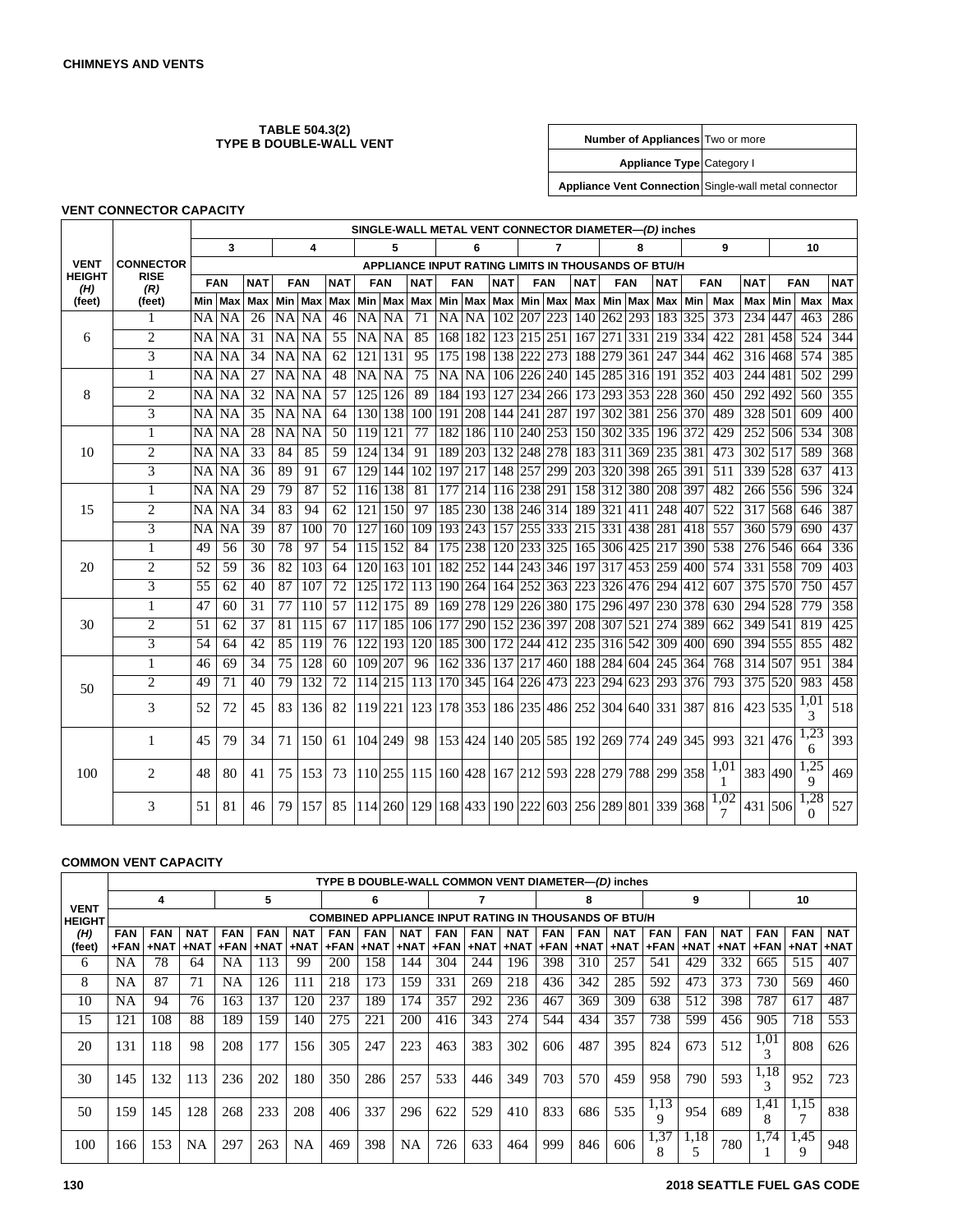# **TABLE 504.3(3)**

**Number of Appliances** Two or more

**Appliance Type** Category I

**Appliance Vent Connection** Type B double-wall connector

#### **VENT CONNECTOR CAPACITY**

|                      |                    |     |            |            |     |     |            |     |            |            |     |            |     |     |            | TYPE B DOUBLE-WALL VENT CONNECTOR DIAMETER-(D) inches |     |            |            |     |            |            |     |            |            |
|----------------------|--------------------|-----|------------|------------|-----|-----|------------|-----|------------|------------|-----|------------|-----|-----|------------|-------------------------------------------------------|-----|------------|------------|-----|------------|------------|-----|------------|------------|
|                      |                    |     | 3          |            |     | 4   |            |     | 5          |            |     | 6          |     |     | 7          |                                                       |     | 8          |            |     | 9          |            |     | 10         |            |
| <b>VENT</b>          | <b>CONNECTOR</b>   |     |            |            |     |     |            |     |            |            |     |            |     |     |            | APPLIANCE INPUT RATING LIMITS IN THOUSANDS OF BTU/H   |     |            |            |     |            |            |     |            |            |
| <b>HEIGHT</b><br>(H) | <b>RISE</b><br>(R) |     | <b>FAN</b> | <b>NAT</b> |     | FAN | <b>NAT</b> |     | <b>FAN</b> | <b>NAT</b> |     | <b>FAN</b> | NAT |     | <b>FAN</b> | <b>NAT</b>                                            |     | <b>FAN</b> | <b>NAT</b> |     | <b>FAN</b> | <b>NAT</b> |     | <b>FAN</b> | <b>NAT</b> |
| (feet)               | (feet)             | Min | Max        | Max        | Min | Max | Max        | Min | Max        | Max        | Min | <b>Max</b> | Max | Min | Max        | Max                                                   |     | Min Max    | Max        | Min | Max        | Max        | Min | Max        | Max        |
|                      | 1                  | 24  | 33         | 21         | 39  | 62  | 40         | 52  | 106        | 67         | 65  | 194        | 101 | 87  | 274        | 141                                                   | 104 | 370        | 201        | 124 | 479        | 253        | 145 | 599        | 319        |
| 6                    | $\overline{c}$     | 26  | 43         | 28         | 41  | 79  | 52         | 53  | 133        | 85         | 67  | 230        | 124 | 89  | 324        | 173                                                   | 107 | 436        | 232        | 127 | 562        | 300        | 148 | 694        | 378        |
|                      | 3                  | 27  | 49         | 34         | 42  | 92  | 61         | 55  | 155        | 97         | 69  | 262        | 143 | 91  | 369        | 203                                                   | 109 | 491        | 270        | 129 | 633        | 349        | 151 | 795        | 439        |
|                      | 1                  | 24  | 39         | 22         | 39  | 72  | 41         | 55  | 117        | 69         | 71  | 213        | 105 | 94  | 304        | 148                                                   | 113 | 414        | 210        | 134 | 539        | 267        | 156 | 682        | 335        |
| 8                    | 2                  | 26  | 47         | 29         | 40  | 87  | 53         | 57  | 140        | 86         | 73  | 246        | 127 | 97  | 350        | 179                                                   | 116 | 473        | 240        | 137 | 615        | 311        | 160 | 776        | 394        |
|                      | 3                  | 27  | 52         | 34         | 42  | 97  | 62         | 59  | 159        | 98         | 75  | 269        | 145 | 99  | 383        | 206                                                   | 119 | 517        | 276        | 139 | 672        | 358        | 163 | 848        | 452        |
|                      | 1                  | 24  | 42         | 22         | 38  | 80  | 42         | 55  | 130        | 71         | 74  | 232        | 108 | 101 | 324        | 153                                                   | 120 | 444        | 216        | 142 | 582        | 277        | 165 | 739        | 348        |
| 10                   | $\overline{c}$     | 26  | 50         | 29         | 40  | 93  | 54         | 57  | 153        | 87         | 76  | 261        | 129 | 103 | 366        | 184                                                   | 123 | 498        | 247        | 145 | 652        | 321        | 168 | 825        | 407        |
|                      | 3                  | 27  | 55         | 35         | 41  | 105 | 63         | 58  | 170        | 100        | 78  | 284        | 148 | 106 | 397        | 209                                                   | 126 | 540        | 281        | 147 | 705        | 366        | 171 | 893        | 463        |
|                      | 1                  | 24  | 48         | 23         | 38  | 93  | 44         | 54  | 154        | 74         | 72  | 277        | 114 | 100 | 384        | 164                                                   | 125 | 511        | 229        | 153 | 658        | 297        | 184 | 824        | 375        |
| 15                   | $\overline{c}$     | 25  | 55         | 31         | 39  | 105 | 55         | 56  | 174        | 89         | 74  | 299        | 134 | 103 | 419        | 192                                                   | 128 | 558        | 260        | 156 | 718        | 339        | 187 | 900        | 432        |
|                      | 3                  | 26  | 59         | 35         | 41  | 115 | 64         | 57  | 189        | 102        | 76  | 319        | 153 | 105 | 448        | 215                                                   | 131 | 597        | 292        | 159 | 760        | 382        | 190 | 960        | 486        |
|                      | 1                  | 24  | 52         | 24         | 37  | 102 | 46         | 53  | 172        | 77         | 71  | 313        | 119 | 98  | 437        | 173                                                   | 123 | 584        | 239        | 150 | 752        | 312        | 180 | 943        | 397        |
| 20                   | $\overline{c}$     | 25  | 58         | 31         | 39  | 114 | 56         | 55  | 190        | 91         | 73  | 335        | 138 | 101 | 467        | 199                                                   | 126 | 625        | 270        | 153 | 805        | 354        | 184 | 1.011      | 452        |
|                      | 3                  | 26  | 63         | 35         | 40  | 123 | 65         | 57  | 204        | 104        | 75  | 353        | 157 | 104 | 493        | 222                                                   | 129 | 661        | 301        | 156 | 851        | 396        | 187 | 1,067      | 505        |
|                      | 1                  | 24  | 54         | 25         | 37  | 111 | 48         | 52  | 192        | 82         | 69  | 357        | 127 | 96  | 504        | 187                                                   | 119 | 680        | 255        | 145 | 883        | 337        | 175 | 1.115      | 432        |
| 30                   | $\overline{c}$     | 25  | 60         | 32         | 38  | 122 | 58         | 54  | 208        | 95         | 72  | 376        | 145 | 99  | 531        | 209                                                   | 122 | 715        | 287        | 149 | 928        | 378        | 179 | 1,171      | 484        |
|                      | 3                  | 26  | 64         | 36         | 40  | 131 | 66         | 56  | 221        | 107        | 74  | 392        | 163 | 101 | 554        | 233                                                   | 125 | 746        | 317        | 152 | 968        | 418        | 182 | 1,220      | 535        |
|                      | 1                  | 23  | 51         | 25         | 36  | 116 | 51         | 51  | 209        | 89         | 67  | 405        | 143 | 92  | 582        | 213                                                   | 115 | 798        | 294        | 140 | 1.049      | 392        | 168 | 1,334      | 506        |
| 50                   | $\overline{c}$     | 24  | 59         | 32         | 37  | 127 | 61         | 53  | 225        | 102        | 70  | 421        | 161 | 95  | 604        | 235                                                   | 118 | 827        | 326        | 143 | 1,085      | 433        | 172 | 1,379      | 558        |
|                      | 3                  | 26  | 64         | 36         | 39  | 135 | 69         | 55  | 237        | 115        | 72  | 435        | 80  | 98  | 624        | 260                                                   | 121 | 854        | 357        | 147 | 1,118      | 474        | 176 | 1,421      | 611        |
|                      | 1                  | 23  | 46         | 24         | 35  | 108 | 50         | 49  | 208        | 92         | 65  | 428        | 155 | 88  | 640        | 237                                                   | 109 | 907        | 334        | 134 | 1,222      | 454        | 161 | 1.589      | 596        |
| 100                  | $\overline{c}$     | 24  | 53         | 31         | 37  | 120 | 60         | 51  | 224        | 105        | 67  | 444        | 174 | 92  | 660        | 260                                                   | 113 | 933        | 368        | 138 | 1,253      | 497        | 165 | 1.626      | 651        |
|                      | 3                  | 25  | 59         | 35         | 38  | 130 | 68         | 53  | 237        | 118        | 69  | 458        | 193 | 94  | 679        | 285                                                   | 116 | 956        | 399        | 141 | 1.282      | 540        | 169 | 1.661      | 705        |

#### **COMMON VENT CAPACITY**

|               |            |            |           |            |            |             | MINIMUM INTERNAL AREA OF MASONRY CHIMNEY FLUE (square inches) |                     |            |            |           |                    |           |            |             |           |                                                              |     |                  |           |            |            |                 |           |
|---------------|------------|------------|-----------|------------|------------|-------------|---------------------------------------------------------------|---------------------|------------|------------|-----------|--------------------|-----------|------------|-------------|-----------|--------------------------------------------------------------|-----|------------------|-----------|------------|------------|-----------------|-----------|
|               |            | 12         |           |            | 19         |             |                                                               | 28                  |            |            | 38        |                    |           | 50         |             |           | 63                                                           |     |                  | 78        |            |            | 113             |           |
| <b>VENT</b>   |            |            |           |            |            |             |                                                               |                     |            |            |           |                    |           |            |             |           | <b>COMBINED APPLIANCE INPUT RATING IN THOUSANDS OF BTU/H</b> |     |                  |           |            |            |                 |           |
| <b>HEIGHT</b> | <b>FAN</b> | <b>FAN</b> | NAT       | FAN        | <b>FAN</b> | <b>NAT</b>  | FAN                                                           | I FAN I NAT I FAN I |            |            |           | <b>FAN I NAT I</b> | I FAN I   | <b>FAN</b> |             |           | INAT I FAN I FAN I NAT                                       |     | <b>FAN I</b>     | FAN       | I NAT      | <b>FAN</b> | <b>FAN INAT</b> |           |
| (H)<br>(feet) | <b>FAN</b> | <b>NAT</b> | NAT       | <b>FAN</b> | <b>NAT</b> | <b>NATI</b> | <b>FAN</b>                                                    | ' I NAT             | <b>NAT</b> | <b>FAN</b> | NAT I NAT |                    | l FAN     | <b>NAT</b> | <b>NATI</b> |           | I FAN I NAT I NAT                                            |     | <b>FAN I NAT</b> |           | <b>NAT</b> | <b>FAN</b> | NAT I           | I NAT     |
|               |            |            |           |            |            |             |                                                               |                     |            |            |           |                    |           |            |             |           |                                                              |     |                  |           |            |            |                 |           |
| 6             | <b>NA</b>  | 74         | 25        | <b>NA</b>  | 119        | 46          | NA                                                            | 178                 | 71         | NA         | 257       | 103                | <b>NA</b> | 351        | 143         | <b>NA</b> | 458                                                          | 188 | NA               | 582       | 246        | 1.041      | 853             | <b>NA</b> |
| 8             | <b>NA</b>  | 80         | 28        | NA         | 130        | 53          | NA                                                            | 193                 | 82         | <b>NA</b>  | 279       | 119                | <b>NA</b> | 384        | 163         | <b>NA</b> | 501                                                          | 218 | 724              | 636       | 278        | 1.144      | 937             | 408       |
| 10            | <b>NA</b>  | 84         | 31        | <b>NA</b>  | 138        | 56          | NA                                                            | 207                 | 90         | NA         | 299       | 131                | <b>NA</b> | 409        | 177         | 606       | 538                                                          | 236 | 776              | 686       | 302        | 1,226      | 0.010           | 454       |
| 15            | NA         | <b>NA</b>  | 36        | <b>NA</b>  | 152        | 67          | <b>NA</b>                                                     | 233                 | 106        | <b>NA</b>  | 334       | 152                | 523       | 467        | 212         | 682       | 611                                                          | 283 | 874              | 781       | 365        | 1.374      | 1.156           | 546       |
| 20            | <b>NA</b>  | <b>NA</b>  | 41        | NA         | <b>NA</b>  | 75          | NA                                                            | 250                 | 122        | NA         | 368       | 172                | 565       | 508        | 243         | 742       | 668                                                          | 325 | 955              | 858       | 419        | 1.513      | 1.286           | 648       |
| 30            | <b>NA</b>  | NA         | <b>NA</b> | NA         | <b>NA</b>  | NA          | NA                                                            | 270                 | 137        | NA         | 404       | 198                | 615       | 564        | 278         | 816       | 747                                                          | 381 | 1,062            | 969       | 496        | 1.702      | .473            | 749       |
| 50            | <b>NA</b>  | <b>NA</b>  | <b>NA</b> | NA         | <b>NA</b>  | <b>NA</b>   | <b>NA</b>                                                     | NA                  | <b>NA</b>  | NA         | <b>NA</b> | <b>NA</b>          | <b>NA</b> | 620        | 328         | 879       | 831                                                          | 461 | 1.165            | 1.089     | 606        | 1.905      | .692            | 922       |
| 100           | <b>NA</b>  | <b>NA</b>  | <b>NA</b> | <b>NA</b>  | <b>NA</b>  | NA          | NA                                                            | <b>NA</b>           | <b>NA</b>  | <b>NA</b>  | <b>NA</b> | NA                 | <b>NA</b> | <b>NA</b>  | 348         | <b>NA</b> | <b>NA</b>                                                    | 499 | NA               | <b>NA</b> | 669        | 2,053      | 1,921 1,058     |           |

For SI:1 inch  $= 25.4$  mm, 1 square inch  $= 645.16$  mm<sup>2</sup>, 1 foot  $= 304.8$  mm, 1 British thermal unit per hour  $= 0.2931$  W.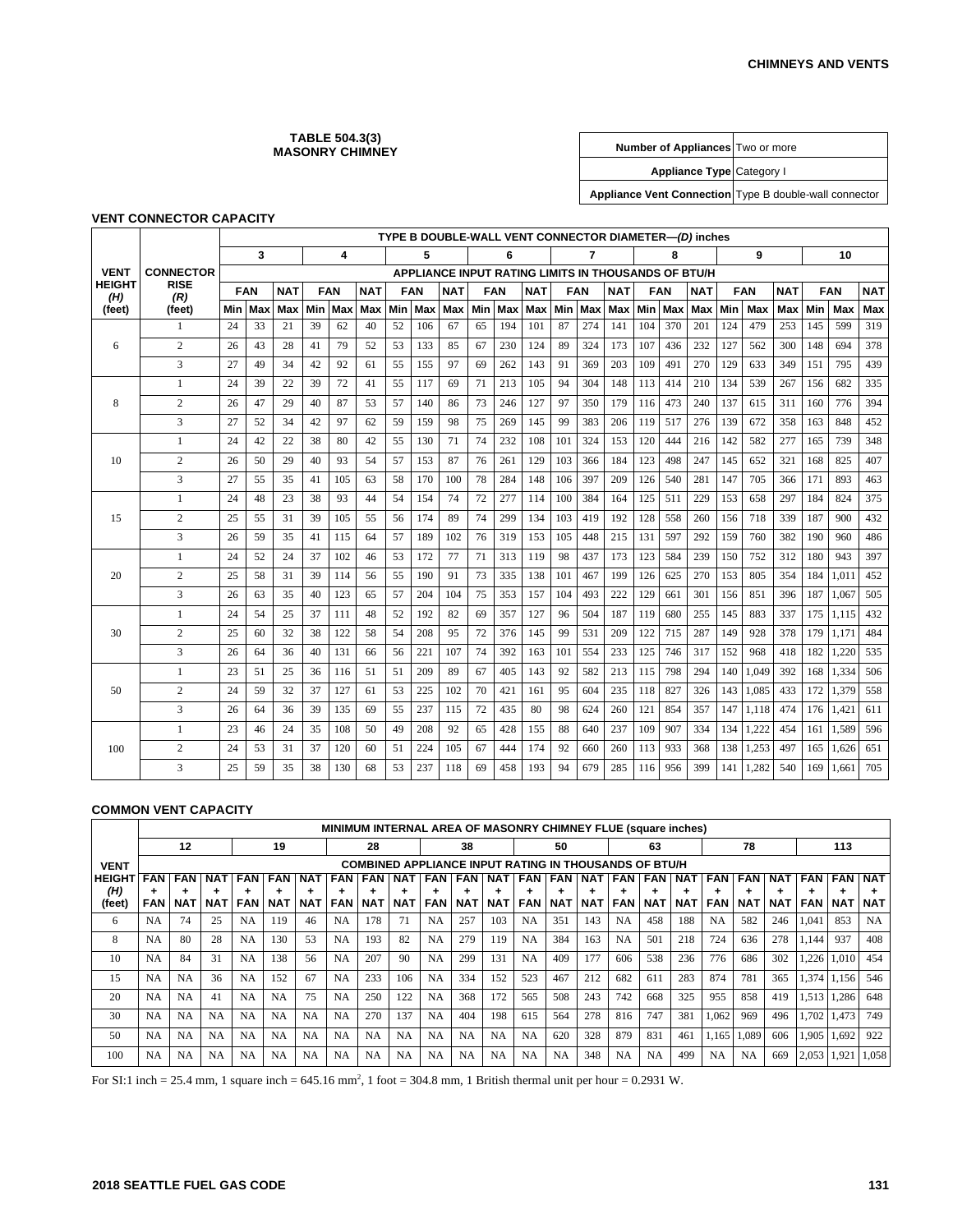| <b>TABLE 504.3(4)</b><br><b>MASONRY CHIMNEY</b> | <b>Number of Appliances</b> Two or more               |  |
|-------------------------------------------------|-------------------------------------------------------|--|
|                                                 | <b>Appliance Type Category I</b>                      |  |
|                                                 | Appliance Vent Connection Single-wall metal connector |  |

#### **VENT CONNECTOR CAPACITY**

|                      |                    | SINGLE-WALL METAL VENT CONNECTOR DIAMETER-(D) inches |            |            |           |            |            |           |            |                                                     |     |            |            |            |     |            |     |            |            |     |                        |            |     |                     |            |
|----------------------|--------------------|------------------------------------------------------|------------|------------|-----------|------------|------------|-----------|------------|-----------------------------------------------------|-----|------------|------------|------------|-----|------------|-----|------------|------------|-----|------------------------|------------|-----|---------------------|------------|
|                      |                    |                                                      | 3          |            |           | 4          |            |           | 5          |                                                     |     | 6          |            |            | 7   |            |     | 8          |            |     | 9                      |            |     | 10                  |            |
| <b>VENT</b>          | <b>CONNECTOR</b>   |                                                      |            |            |           |            |            |           |            | APPLIANCE INPUT RATING LIMITS IN THOUSANDS OF BTU/H |     |            |            |            |     |            |     |            |            |     |                        |            |     |                     |            |
| <b>HEIGHT</b><br>(H) | <b>RISE</b><br>(R) |                                                      | <b>FAN</b> | <b>NAT</b> |           | <b>FAN</b> | <b>NAT</b> |           | <b>FAN</b> | <b>NAT</b>                                          |     | <b>FAN</b> | <b>NAT</b> | <b>FAN</b> |     | <b>NAT</b> |     | <b>FAN</b> | <b>NAT</b> |     | <b>FAN</b>             | <b>NAT</b> |     | <b>FAN</b>          | <b>NAT</b> |
| (feet)               | (feet)             | Min                                                  | Max        | Max        | Min       | Max        | Max        |           | Min   Max  | Max                                                 | Min | Max        | Max        | Min        | Max | Max        | Min | <b>Max</b> | <b>Max</b> | Min | Max                    | Max        | Min | Max                 | Max        |
|                      | 1                  | <b>NA</b>                                            | NA         | 21         | NA        | NA         | 39         | <b>NA</b> | NA         | 66                                                  | 179 | 191        | 100        | 231        | 271 | 140        | 292 | 366        | 200        | 362 | 474                    | 252        | 499 | 594                 | 316        |
| 6                    | $\overline{c}$     | <b>NA</b>                                            | NA         | 28         | <b>NA</b> | NA         | 52         | NA        | NA         | 84                                                  | 186 | 227        | 123        | 239        | 321 | 172        | 301 | 432        | 231        | 373 | 557                    | 299        | 509 | 696                 | 376        |
|                      | 3                  | NA                                                   | <b>NA</b>  | 34         | NA        | NA         | 61         | 134       | 153        | 97                                                  | 193 | 258        | 142        | 247        | 365 | 202        | 309 | 491        | 269        | 381 | 634                    | 348        | 519 | 793                 | 437        |
|                      | 1                  | <b>NA</b>                                            | NA         | 21         | NA        | NA         | 40         | <b>NA</b> | <b>NA</b>  | 68                                                  | 195 | 208        | 103        | 250        | 298 | 146        | 313 | 407        | 207        | 387 | 530                    | 263        | 529 | 672                 | 331        |
| 8                    | $\overline{c}$     | NA                                                   | NA         | 28         | NA        | <b>NA</b>  | 52         | 137       | 139        | 85                                                  | 202 | 240        | 125        | 258        | 343 | 177        | 323 | 465        | 238        | 397 | 607                    | 309        | 540 | 766                 | 391        |
|                      | 3                  | NA                                                   | NA         | 34         | NA        | NA         | 62         | 143       | 156        | 98                                                  | 210 | 264        | 145        | 266        | 376 | 205        | 332 | 509        | 274        | 407 | 663                    | 356        | 551 | 838                 | 450        |
|                      | 1                  | <b>NA</b>                                            | <b>NA</b>  | 22         | NA        | <b>NA</b>  | 41         | 130       | 151        | 70                                                  | 202 | 225        | 106        | 267        | 316 | 151        | 333 | 434        | 213        | 410 | 571                    | 273        | 558 | 727                 | 343        |
| 10                   | $\overline{2}$     | <b>NA</b>                                            | <b>NA</b>  | 29         | NA        | NA         | 53         | 136       | 150        | 86                                                  | 210 | 255        | 128        | 276        | 358 | 181        | 343 | 489        | 244        | 420 | 640                    | 317        | 569 | 813                 | 403        |
|                      | 3                  | <b>NA</b>                                            | <b>NA</b>  | 34         | 97        | 102        | 62         | 143       | 166        | 99                                                  | 217 | 277        | 147        | 284        | 389 | 207        | 352 | 530        | 279        | 430 | 694                    | 363        | 580 | 880                 | 459        |
|                      | 1                  | <b>NA</b>                                            | <b>NA</b>  | 23         | NA        | NA         | 43         | 129       | 151        | 73                                                  | 199 | 271        | 112        | 268        | 376 | 161        | 349 | 502        | 225        | 445 | 646                    | 291        | 623 | 808                 | 366        |
| 15                   | $\overline{c}$     | <b>NA</b>                                            | NA         | 30         | 92        | 103        | 54         | 135       | 170        | 88                                                  | 207 | 295        | 132        | 277        | 411 | 189        | 359 | 548        | 256        | 456 | 706                    | 334        | 634 | 884                 | 424        |
|                      | 3                  | <b>NA</b>                                            | NA         | 34         | 96        | 112        | 63         | 141       | 185        | 101                                                 | 215 | 315        | 151        | 286        | 439 | 213        | 368 | 586        | 289        | 466 | 755                    | 378        | 646 | 945                 | 479        |
|                      | $\mathbf{1}$       | NA                                                   | NA         | 23         | 87        | 99         | 45         | 128       | 167        | 76                                                  | 197 | 303        | 117        | 265        | 425 | 169        | 345 | 569        | 235        | 439 | 734                    | 306        | 614 | 921                 | 347        |
| 20                   | 2                  | NA                                                   | <b>NA</b>  | 30         | 91        | 111        | 55         | 134       | 185        | 90                                                  | 205 | 325        | 136        | 274        | 455 | 195        | 355 | 610        | 266        | 450 | 787                    | 348        | 627 | 986                 | 443        |
|                      | 3                  | NA                                                   | <b>NA</b>  | 35         | 96        | 119        | 64         | 140       | 199        | 103                                                 | 213 | 343        | 154        | 282        | 481 | 219        | 365 | 644        | 298        | 461 | 831                    | 391        | 639 | 1,04<br>2           | 496        |
|                      | $\mathbf{1}$       | NA                                                   | NA         | 24         | 86        | 108        | 47         | 126       | 187        | 80                                                  | 193 | 347        | 124        | 259        | 492 | 183        | 338 | 665        | 250        | 430 | 864                    | 330        | 600 | 1,08<br>$\mathbf Q$ | 421        |
| 30                   | $\overline{c}$     | NA                                                   | NA         | 31         | 91        | 119        | 57         | 132       | 203        | 93                                                  | 201 | 366        | 142        | 269        | 518 | 205        | 348 | 699        | 282        | 442 | 908                    | 372        | 613 | 1,14<br>5           | 473        |
|                      | 3                  | NA                                                   | NA         | 35         | 95        | 127        | 65         | 138       | 216        | 105                                                 | 209 | 381        | 160        | 277        | 540 | 229        | 358 | 729        | 312        | 452 | 946                    | 412        | 626 | 1,19<br>3           | 524        |
|                      | 1                  | NA                                                   | NA         | 24         | 85        | 113        | 50         | 124       | 204        | 87                                                  | 188 | 392        | 139        | 252        | 567 | 208        | 328 | 778        | 287        | 417 | 1,02<br>$\overline{c}$ | 383        | 582 | 1,30<br>2           | 492        |
| 50                   | $\overline{c}$     | NA                                                   | NA         | 31         | 89        | 123        | 60         | 130       | 218        | 100                                                 | 196 | 408        | 158        | 262        | 588 | 230        | 339 | 806        | 320        | 429 | 1,05<br>8              | 425        | 596 | 1,34<br>6           | 545        |
|                      | 3                  | NA                                                   | <b>NA</b>  | 35         | 94        | 131        | 68         | 136       | 231        | 112                                                 | 205 | 422        | 176        | 271        | 607 | 255        | 349 | 831        | 351        | 440 | 1,09<br>$\Omega$       | 466        | 610 | 1,38<br>6           | 597        |
|                      | $\mathbf{1}$       | NA                                                   | NA         | 23         | 84        | 104        | 49         | 122       | 200        | 89                                                  | 182 | 410        | 151        | 243        | 617 | 232        | 315 | 875        | 328        | 402 | 1,18                   | 444        | 560 | 1,53<br>7           | 580        |
| 100                  | 2                  | NA                                                   | <b>NA</b>  | 30         | 88        | 115        | 59         | 127       | 215        | 102                                                 | 190 | 425        | 169        | 253        | 636 | 254        | 326 | 899        | 361        | 415 | 1,21<br>$\Omega$       | 488        | 575 | 1,57<br>$\Omega$    | 634        |
|                      | 3                  | NA                                                   | NA         | 34         | 93        | 124        | 67         | 133       | 228        | 115                                                 | 199 | 438        | 188        | 262        | 654 | 279        | 337 | 921        | 392        | 427 | 1,23<br>8              | 529        | 589 | 1,60<br>4           | 687        |

#### **COMMON VENT CAPACITY**

|              |                   |            |            |            |                   |            |            |            |              |            |                     |            |            |            |            | MINIMUM INTERNAL AREA OF MASONRY CHIMNEY FLUE (square inches) |            |                   |            |       |           |       |            |                   |
|--------------|-------------------|------------|------------|------------|-------------------|------------|------------|------------|--------------|------------|---------------------|------------|------------|------------|------------|---------------------------------------------------------------|------------|-------------------|------------|-------|-----------|-------|------------|-------------------|
| <b>VENT</b>  |                   | 12         |            |            | 19                |            |            | 28         |              |            | 38                  |            |            | 50         |            |                                                               | 63         |                   |            | 78    |           |       | 113        |                   |
| <b>HEIGH</b> |                   |            |            |            |                   |            |            |            |              |            |                     |            |            |            |            | <b>COMBINED APPLIANCE INPUT RATING IN THOUSANDS OF BTU/H</b>  |            |                   |            |       |           |       |            |                   |
| т<br>(H)     | <b>FAN</b><br>+FA | FAN<br>+NA | NAT<br>+NA | FAN<br>+FA | <b>FAN</b><br>+NA | NAT<br>+NA | FAN<br>+FA | FAN<br>+NA | I NAT<br>+NA | FAN<br>+FA | <b>FAN I</b><br>+NA | NAT<br>+NA | FAN<br>+FA | FAN<br>+NA | NAT<br>+NA | <b>FAN</b><br>+FA                                             | FAN<br>+NA | <b>NAT</b><br>+NA | FAN<br>+FA | +NA   | NА<br>+NA | +FA   | FAN<br>+NA | <b>NAT</b><br>+NA |
| (feet)       | N                 |            |            | N          |                   |            | N          |            |              | N          |                     |            | N          |            |            | N                                                             |            |                   | N          |       |           | N     |            |                   |
| 6            | <b>NA</b>         | <b>NA</b>  | 25         | <b>NA</b>  | 118               | 45         | NA         | 176        | 71           | NA         | 255                 | 102        | NA         | 348        | 142        | NA                                                            | 455        | 187               | NA         | 579   | 245       | NA    | 846        | NA                |
| 8            | NA                | <b>NA</b>  | 28         | NA         | 128               | 52         | NA         | 190        | 81           | NA         | 276                 | 118        | NA         | 380        | 162        | NA                                                            | 497        | 217               | NA         | 633   | 277       | 1.136 | 928        | 405               |
| 10           | NA                | <b>NA</b>  | 31         | <b>NA</b>  | 136               | 56         | NA         | 205        | 89           | NA         | 295                 | 129        | NA         | 405        | 175        | <b>NA</b>                                                     | 532        | 234               | 171        | 680   | 300       | 1.216 | 1.000      | 450               |
| 15           | NA                | <b>NA</b>  | 36         | <b>NA</b>  | <b>NA</b>         | 66         | NA         | 230        | 105          | NA         | 335                 | 150        | NA         | 400        | 210        | 677                                                           | 602        | 280               | 866        | 772   | 360       | .359  | 1.139      | 540               |
| 20           | NA                | <b>NA</b>  | <b>NA</b>  | <b>NA</b>  | <b>NA</b>         | 74         | NA         | 247        | 120          | NA         | 362                 | 170        | NA         | 503        | 240        | 765                                                           | 661        | 321               | 947        | 849   | 415       | 1.495 | 1.264      | 640               |
| 30           | NA                | <b>NA</b>  | NA         | NA         | <b>NA</b>         | NA         | NA         | NA         | 135          | NA         | 398                 | 195        | NA         | 558        | 275        | 808                                                           | 739        | 377               | 1,052      | 957   | 490       | 1,682 | 1,447      | 740               |
| 50           | <b>NA</b>         | NA.        | <b>NA</b>  | <b>NA</b>  | <b>NA</b>         | NA         | <b>NA</b>  | NA         | <b>NA</b>    | <b>NA</b>  | NA                  | NA         | <b>NA</b>  | 612        | 325        | NA                                                            | 821        | 456               | 1,152      | 1.076 | 600       | 1,879 | 1.672      | 910               |
| 100          | <b>NA</b>         | <b>NA</b>  | <b>NA</b>  | NA         | NA                | NA         | NA         | NA         | <b>NA</b>    | NA         | NA                  | NA         | NA         | <b>NA</b>  | <b>NA</b>  | NA                                                            | <b>NA</b>  | 494               | NA         | NA    | 663       | 2,006 | 1,885      | .046              |

For SI: 1 inch =  $25.4$  mm, 1 square inch =  $645.16$  mm<sup>2</sup>, 1 foot =  $304.8$  mm, 1 British thermal unit per hour =  $0.2931$  W.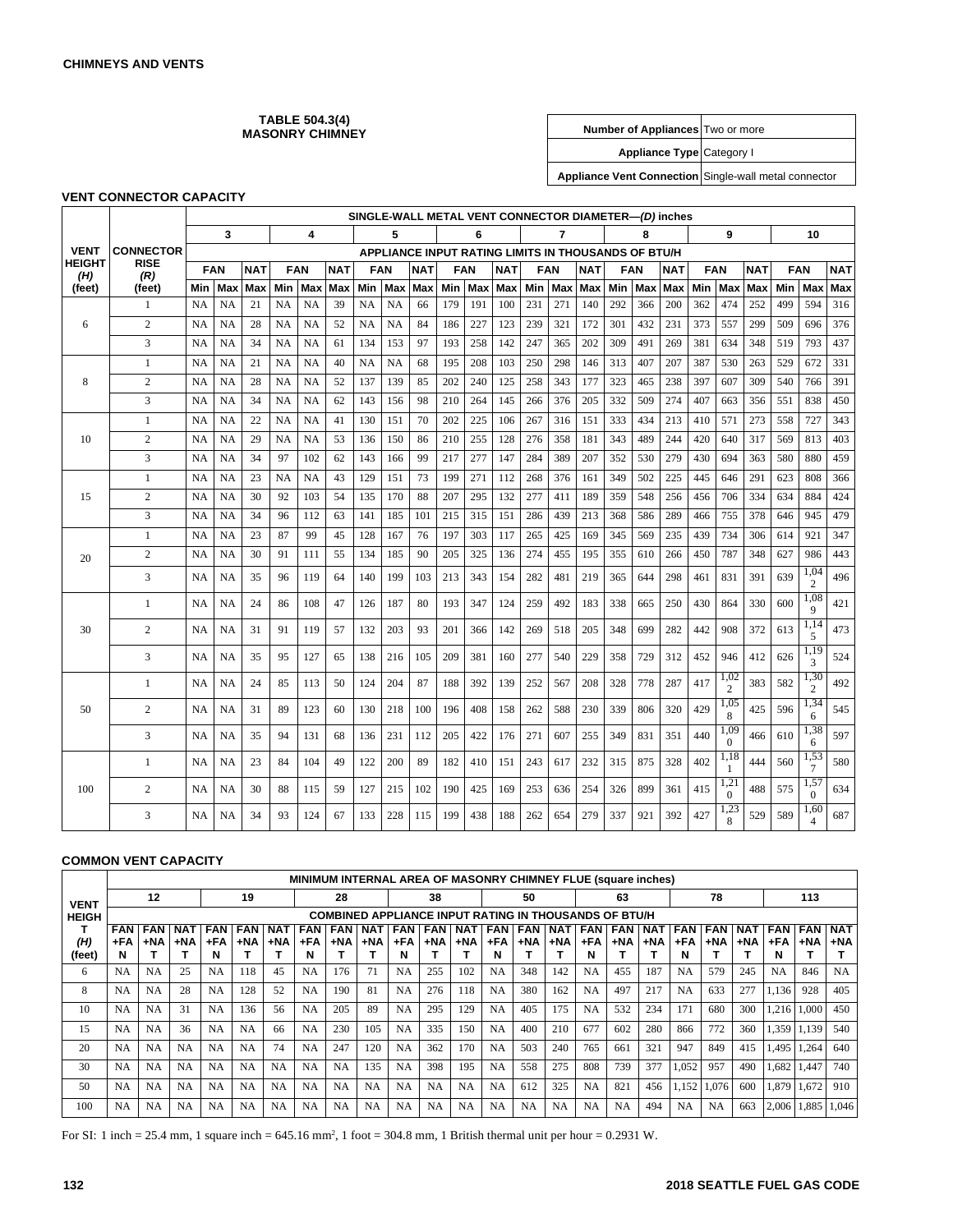## **TABLE 504.3(5)**<br>SINGLE-WALL METAL PIPE OR TYPE ASBESTOS CEMENT VENT Mumber of Appliances Two or more

**Appliance Type** Draft hood-equipped

**Appliance Vent Connection** Direct to pipe or vent

| <b>TOTAL VENT</b>    | <b>CONNECTOR</b>            |                                                             |    |     | VENT CONNECTOR DIAMETER-(D) inches |     |     |  |  |  |  |
|----------------------|-----------------------------|-------------------------------------------------------------|----|-----|------------------------------------|-----|-----|--|--|--|--|
| <b>HEIGHT</b><br>(H) | <b>RISE</b><br>(R)          | 3                                                           | 4  | 5   | 6                                  | 7   | 8   |  |  |  |  |
| (feet)               | (feet)                      | <b>MAXIMUM APPLIANCE INPUT RATING IN THOUSANDS OF BTU/H</b> |    |     |                                    |     |     |  |  |  |  |
|                      |                             | 21                                                          | 40 | 68  | 102                                | 146 | 205 |  |  |  |  |
| $6 - 8$              | 2                           | 28                                                          | 53 | 86  | 124                                | 178 | 235 |  |  |  |  |
|                      | 3                           | 34                                                          | 61 | 98  | 147                                | 204 | 275 |  |  |  |  |
|                      |                             | 23                                                          | 44 | 77  | 117                                | 179 | 240 |  |  |  |  |
| 15                   | $\mathcal{D}_{\mathcal{L}}$ | 30                                                          | 56 | 92  | 134                                | 194 | 265 |  |  |  |  |
|                      | 3                           | 35                                                          | 64 | 102 | 155                                | 216 | 298 |  |  |  |  |
|                      |                             | 25                                                          | 49 | 84  | 129                                | 190 | 270 |  |  |  |  |
| 30 and up            | 2                           | 31                                                          | 58 | 97  | 145                                | 211 | 295 |  |  |  |  |
|                      | 3                           | 36                                                          | 68 | 107 | 164                                | 232 | 321 |  |  |  |  |

### **VENT CONNECTOR CAPACITY**

#### **COMMON VENT CAPACITY**

| <b>TOTAL VENT</b>    |    | <b>COMMON VENT DIAMETER-(D) inches</b> |     |     |                                                              |     |           |  |  |  |  |  |  |
|----------------------|----|----------------------------------------|-----|-----|--------------------------------------------------------------|-----|-----------|--|--|--|--|--|--|
| <b>HEIGHT</b><br>(H) | 4  | 5                                      | 6   |     | 8                                                            | 10  | $12 \,$   |  |  |  |  |  |  |
| (feet)               |    |                                        |     |     | <b>COMBINED APPLIANCE INPUT RATING IN THOUSANDS OF BTU/H</b> |     |           |  |  |  |  |  |  |
| 6                    | 48 | 78                                     | 111 | 155 | 205                                                          | 320 | <b>NA</b> |  |  |  |  |  |  |
| 8                    | 55 | 89                                     | 128 | 175 | 234                                                          | 365 | 505       |  |  |  |  |  |  |
| 10                   | 59 | 95                                     | 136 | 190 | 250                                                          | 395 | 560       |  |  |  |  |  |  |
| 15                   | 71 | 115                                    | 168 | 228 | 305                                                          | 480 | 690       |  |  |  |  |  |  |
| 20                   | 80 | 129                                    | 186 | 260 | 340                                                          | 550 | 790       |  |  |  |  |  |  |
| 30                   | NA | 147                                    | 215 | 300 | 400                                                          | 650 | 940       |  |  |  |  |  |  |
| 50                   | NA | NA                                     | NA  | 360 | 490                                                          | 810 | 1,190     |  |  |  |  |  |  |

For SI: 1 inch =  $25.4$  mm, 1 foot =  $304.8$  mm, 1 British thermal unit per hour =  $0.2931$  W.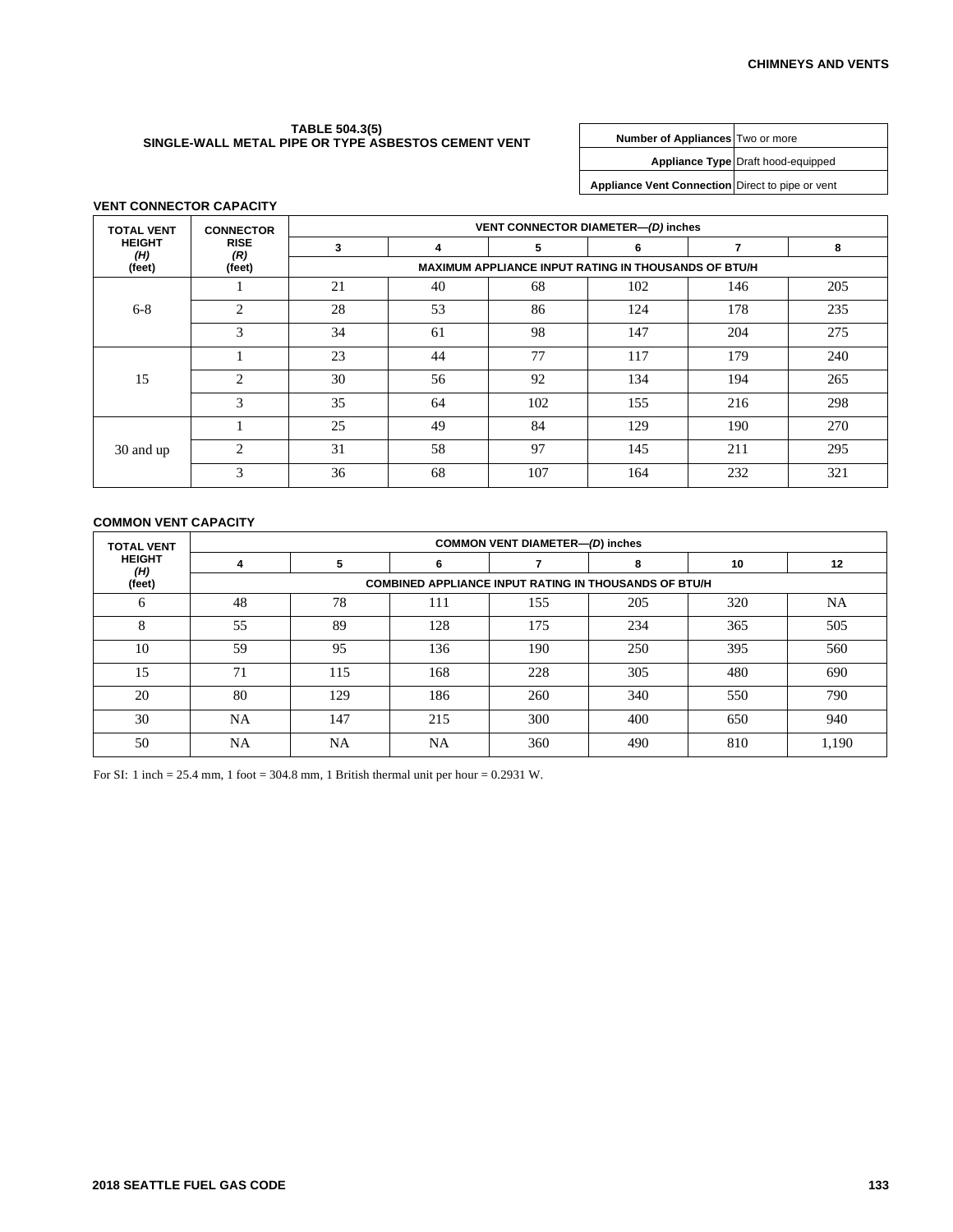**TABLE 504.3(6a) EXTERIOR MASONRY CHIMNEY**

| Number of                   |                        |
|-----------------------------|------------------------|
|                             | Appliances Two or more |
| <b>Appliance</b>            |                        |
|                             | Type NAT + NAT         |
| Appliance Type B            |                        |
|                             | Vent double-wall       |
| <b>Connection</b> connector |                        |

# **Combined Appliance Maximum Input Rating in Thousands of Btu per Hour**

|                                        |    |           |           | <b>INTERNAL AREA OF CHIMNEY (square inches)</b> |     |           |           |           |
|----------------------------------------|----|-----------|-----------|-------------------------------------------------|-----|-----------|-----------|-----------|
| <b>VENT</b><br><b>HEIGHT</b><br>(feet) | 12 | 19        | 28        | 38                                              | 50  | 63        | 78        | 113       |
| 6                                      | 25 | 46        | 71        | 103                                             | 143 | 188       | 246       | <b>NA</b> |
| 8                                      | 28 | 53        | 82        | 119                                             | 163 | 218       | 278       | 408       |
| 10                                     | 31 | 56        | 90        | 131                                             | 177 | 236       | 302       | 454       |
| 15                                     | NA | 67        | 106       | 152                                             | 212 | 283       | 365       | 546       |
| 20                                     | NA | NA        | NA        | NA                                              | NA  | 325       | 419       | 648       |
| 30                                     | NA | <b>NA</b> | NA        | <b>NA</b>                                       | NA  | <b>NA</b> | 496       | 749       |
| 50                                     | NA | NA        | <b>NA</b> | <b>NA</b>                                       | NA  | NA        | <b>NA</b> | 922       |
| 100                                    | NA | NΑ        | NΑ        | NA                                              | NΑ  | NΑ        | NA        | NA        |

**TABLE 504.3(6b) EXTERIOR MASONRY CHIMNEY**

| Number of                   |                        |
|-----------------------------|------------------------|
|                             | Appliances Two or more |
| <b>Appliance</b>            |                        |
|                             | Type NAT + NAT         |
| Appliance Type B            |                        |
|                             | Vent double-wall       |
| <b>Connection</b> connector |                        |

#### **TABLE 504.3(6b) EXTERIOR MASONRY CHIMNEY—continued**

# **Minimum Allowable Input Rating of Space-heating Appliance in Thousands of Btu per Hour**

| VENT                    |                        | <b>INTERNAL AREA OF CHIMNEY (square inches)</b> |                        |                        |           |                     |                                                   |     |  |  |  |  |
|-------------------------|------------------------|-------------------------------------------------|------------------------|------------------------|-----------|---------------------|---------------------------------------------------|-----|--|--|--|--|
| <b>HEIGHT</b><br>(feet) | 12                     | 19                                              | 28                     | 38                     | 50        | 63                  | 78                                                | 113 |  |  |  |  |
| 17 to<br>26°F           |                        | Local 99% Winter Design Temperature: 17 to 26°F |                        |                        |           |                     |                                                   |     |  |  |  |  |
| 6                       | NA                     | <b>NA</b>                                       | <b>NA</b>              | NA.                    | NA.       | NA                  | NA                                                | NA  |  |  |  |  |
| 8                       | NA                     | NA                                              | NA                     | NA                     | NA        | NA                  | 264                                               | 352 |  |  |  |  |
| 10                      | NA                     | NA                                              | NA                     | NA                     | NA        | NA                  | 278                                               | 358 |  |  |  |  |
| 15                      | NA                     | <b>NA</b>                                       | NA                     | NA                     | NA        | NA                  | 331                                               | 398 |  |  |  |  |
| 20                      | NA                     | NA.                                             | NA                     | NA                     | NA.       | <b>NA</b>           | 387                                               | 457 |  |  |  |  |
| 30                      | NA                     | NA                                              | NA                     | NA                     | NA        | NA                  | NA                                                | 581 |  |  |  |  |
| $\overline{50}$         | $\overline{\text{NA}}$ | NA                                              | NA                     | NA                     | NA        | NA                  | NΑ                                                | 862 |  |  |  |  |
| 100                     | $\overline{\text{NA}}$ | NA                                              | NΑ                     | NΑ                     | NA        | $\overline{\rm NA}$ | NA                                                | NA  |  |  |  |  |
| $5$ to 16°F             |                        |                                                 |                        |                        |           |                     | Local 99% Winter Design Temperature: 5 to 16°F    |     |  |  |  |  |
| 6                       | NA                     | NĀ                                              | NĀ                     | NĀ                     | NĀ        | ÑΑ                  | NĀ                                                | NA  |  |  |  |  |
| 8                       | NA                     | <b>NA</b>                                       | NA                     | NA                     | NA        | NA                  | NA                                                | NA  |  |  |  |  |
| 10                      | NA                     | <b>NA</b>                                       | NA.                    | <b>NA</b>              | <b>NA</b> | <b>NA</b>           | <b>NA</b>                                         | 430 |  |  |  |  |
| 15                      | NA                     | NA                                              | NĀ                     | NA                     | NA        | NA                  | NA                                                | 485 |  |  |  |  |
| 20                      | NA                     | NA                                              | $\overline{\text{NA}}$ | $\overline{\text{NA}}$ | NA        | NA                  | $\overline{\text{NA}}$                            | 547 |  |  |  |  |
| 30                      | NA                     | <b>NA</b>                                       | NA                     | NA                     | <b>NA</b> | NA                  | NA                                                | 682 |  |  |  |  |
| 50                      | NA                     | NA                                              | NA                     | NA                     | NA        | NA                  | NA                                                | NA  |  |  |  |  |
| $\overline{100}$        | NA                     | NA                                              | NA                     | NA                     | NA        | NA                  | NA                                                | NA  |  |  |  |  |
| 4°F or<br>Lower         |                        |                                                 |                        |                        |           |                     | Local 99% Winter Design Temperature: 4°F or Lower |     |  |  |  |  |
|                         |                        | Not recommended for any vent configurations     |                        |                        |           |                     |                                                   |     |  |  |  |  |

For SI:  $^{\circ}$ C = ( $^{\circ}$ F - 32)/1.8, 1 inch = 25.4 mm, 1 square inch = 645.16 mm<sup>2</sup>, 1 foot = 304.8 mm, 1 British thermal unit per hour =  $0.2931$  W.

**Note:** See Figure B-19 in Appendix B for a map showing local 99-percent winter design temperatures in the United States.

| <b>VENT</b>              |                | <b>INTERNAL AREA OF CHIMNEY (square inches)</b>      |           |                |                |                |                |                |  |  |  |  |
|--------------------------|----------------|------------------------------------------------------|-----------|----------------|----------------|----------------|----------------|----------------|--|--|--|--|
| <b>HEIGHT</b><br>(feet)  | 12             | 19                                                   | 28        | 38             | 50             | 63             | 78             | 113            |  |  |  |  |
| 37°F or<br>Greater       |                | Local 99% Winter Design Temperature: 37°F or Greater |           |                |                |                |                |                |  |  |  |  |
| 6                        | 0              | $\Omega$                                             | 0         | 0              | 0              | 0              | 0              | NA             |  |  |  |  |
| 8                        | $\theta$       | $\theta$                                             | 0         | 0              | 0              | 0              | 0              | 0              |  |  |  |  |
| 10                       | $\overline{0}$ | $\overline{0}$                                       | 0         | $\overline{0}$ | 0              | 0              | $\overline{0}$ | $\overline{0}$ |  |  |  |  |
| 15                       | NA             | $\Omega$                                             | 0         | 0              | $\overline{0}$ | $\overline{0}$ | 0              | 0              |  |  |  |  |
| 20                       | NA             | NA                                                   | NA        | NA             | NA             | 184            | $\theta$       | $\overline{0}$ |  |  |  |  |
| 30                       | NĀ             | NĀ                                                   | NĀ        | NA             | NĀ             | 393            | 334            | $\overline{0}$ |  |  |  |  |
| 50                       | NA             | NA                                                   | NA        | NA             | NA             | NA             | NA             | 579            |  |  |  |  |
| 100                      | NA             | NA                                                   | NA        | NA             | NA             | NA             | ÑΑ             | NA             |  |  |  |  |
| 27 <sub>to</sub><br>36°F |                | Local 99% Winter Design Temperature: 27 to 36°F      |           |                |                |                |                |                |  |  |  |  |
| 6                        | 0              | 0                                                    | 68        | NA             | NA             | 180            | 212            | NA             |  |  |  |  |
| 8                        | $\Omega$       | $\Omega$                                             | 82        | <b>NA</b>      | NA             | 187            | 214            | 263            |  |  |  |  |
| 10                       | $\overline{0}$ | 51                                                   | <b>NA</b> | NA             | NΑ             | 201            | 225            | 265            |  |  |  |  |
| 15                       | NA             | NA                                                   | NA        | NA             | NA             | 253            | 274            | 305            |  |  |  |  |
| 20                       | <b>NA</b>      | <b>NA</b>                                            | NA        | NA             | NA             | 307            | 330            | 362            |  |  |  |  |
| 30                       | NA             | NA                                                   | NĀ        | NA             | NĀ             | NA             | 445            | 485            |  |  |  |  |
| 50                       | NA             | NA                                                   | NA        | NA             | NA             | NA             | NA             | 763            |  |  |  |  |
| 100                      | NA             | NA                                                   | NA        | NA             | NA             | NA             | NA             | NA             |  |  |  |  |

**Minimum Allowable Input Rating of Space-heating Appliance in Thousands of Btu per Hour**

*(continued)*